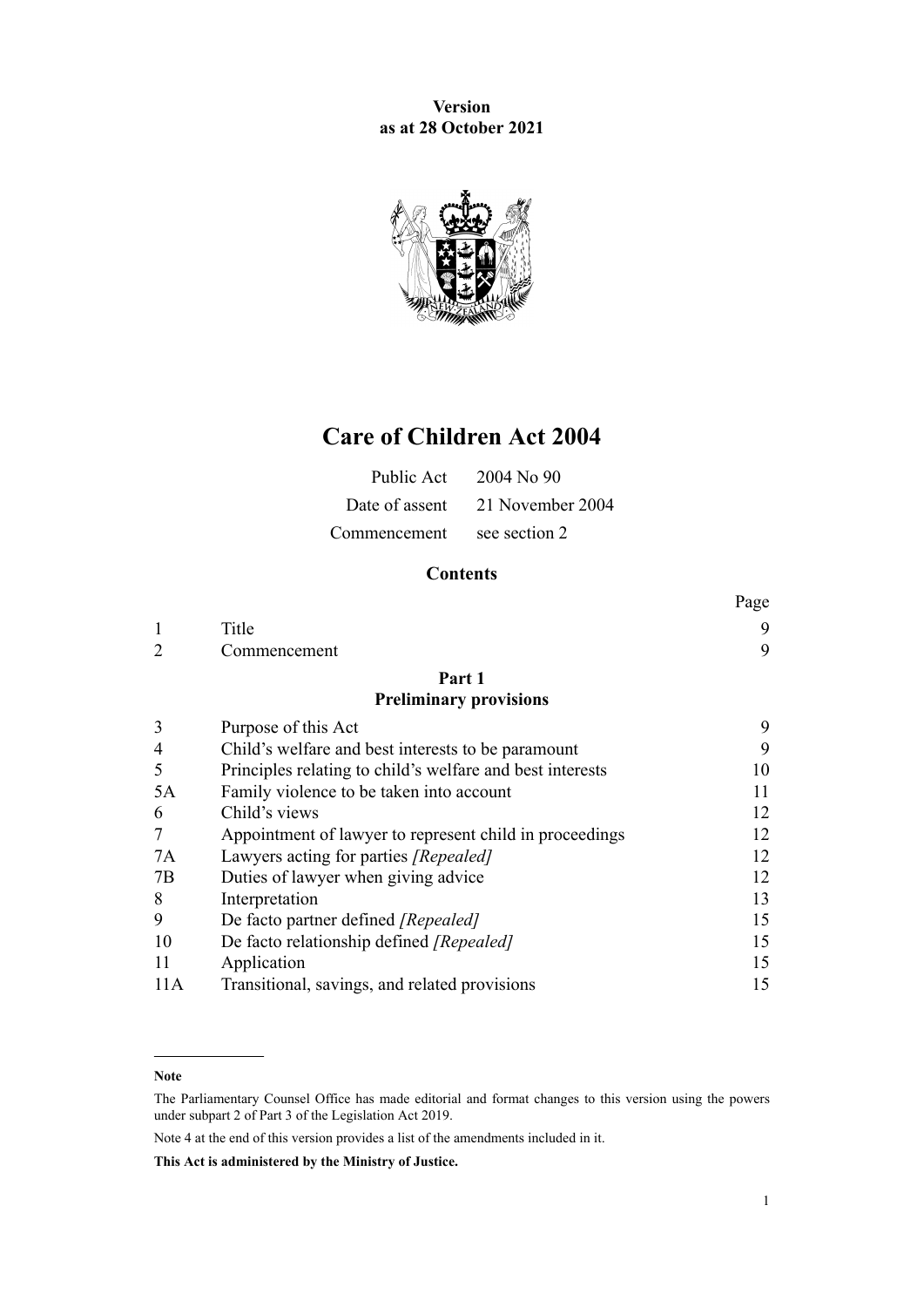|     | <b>Care of Children Act 2004</b>                                                     | Version as at<br>28 October 2021 |
|-----|--------------------------------------------------------------------------------------|----------------------------------|
| 12  | Act binds the Crown                                                                  | 15                               |
| 13  | Act a code                                                                           | 16                               |
| 14  | Administration of children's property                                                | 16                               |
|     | Part 2                                                                               |                                  |
|     | Guardianship and care of children                                                    |                                  |
|     | Subpart 1—Guardianship: responsibility for children, and<br>decisions about children |                                  |
|     | Guardianship                                                                         |                                  |
| 15  | Guardianship defined                                                                 | 16                               |
| 16  | Exercise of guardianship                                                             | 17                               |
|     | Guardianship based on parental status                                                |                                  |
| 17  | Child's father and mother usually joint guardians                                    | 18                               |
| 18  | Father identified on birth certificate is guardian                                   | 19                               |
| 19  | Father who was not mother's spouse, civil union partner, or de                       | 19                               |
|     | facto partner may apply to be appointed as guardian                                  |                                  |
| 20  | Declaration that father is guardian because of section 17                            | 19                               |
|     | Appointment of eligible spouse or partner of a parent as additional<br>guardian      |                                  |
| 21  | Who may appoint additional guardian under section 23                                 | 20                               |
| 22  | Restrictions on making appointments under section 23                                 | 20                               |
| 23  | Appointment of eligible spouse or partner of parent as additional<br>guardian        | 21                               |
| 24  | Declarations required by section $23(5)(a)$                                          | 23                               |
| 25  | Appointments under section 23 take effect on approval                                | 23                               |
|     | Testamentary guardians and court-appointed guardians                                 |                                  |
| 26  | Testamentary guardians                                                               | 24                               |
| 27  | Court-appointed guardians                                                            | 24                               |
|     | Termination of guardianship                                                          |                                  |
| 28  | Time at which guardianship ends                                                      | 25                               |
| 29  | Court may remove guardians                                                           | 25                               |
| 29A | Revocation of appointment as guardian                                                | 26                               |
|     | Guardianship of court                                                                |                                  |
| 30  | Concurrent jurisdiction under section 31                                             | 26                               |
| 31  | Application to court                                                                 | 27                               |
| 32  | Notice to be given to chief executive in certain cases before Family                 | 28                               |
| 33  | Court<br>Orders of court                                                             | 29                               |
| 34  | Powers of court                                                                      | 29                               |
| 35  | Further provisions relating to powers of court                                       | 30                               |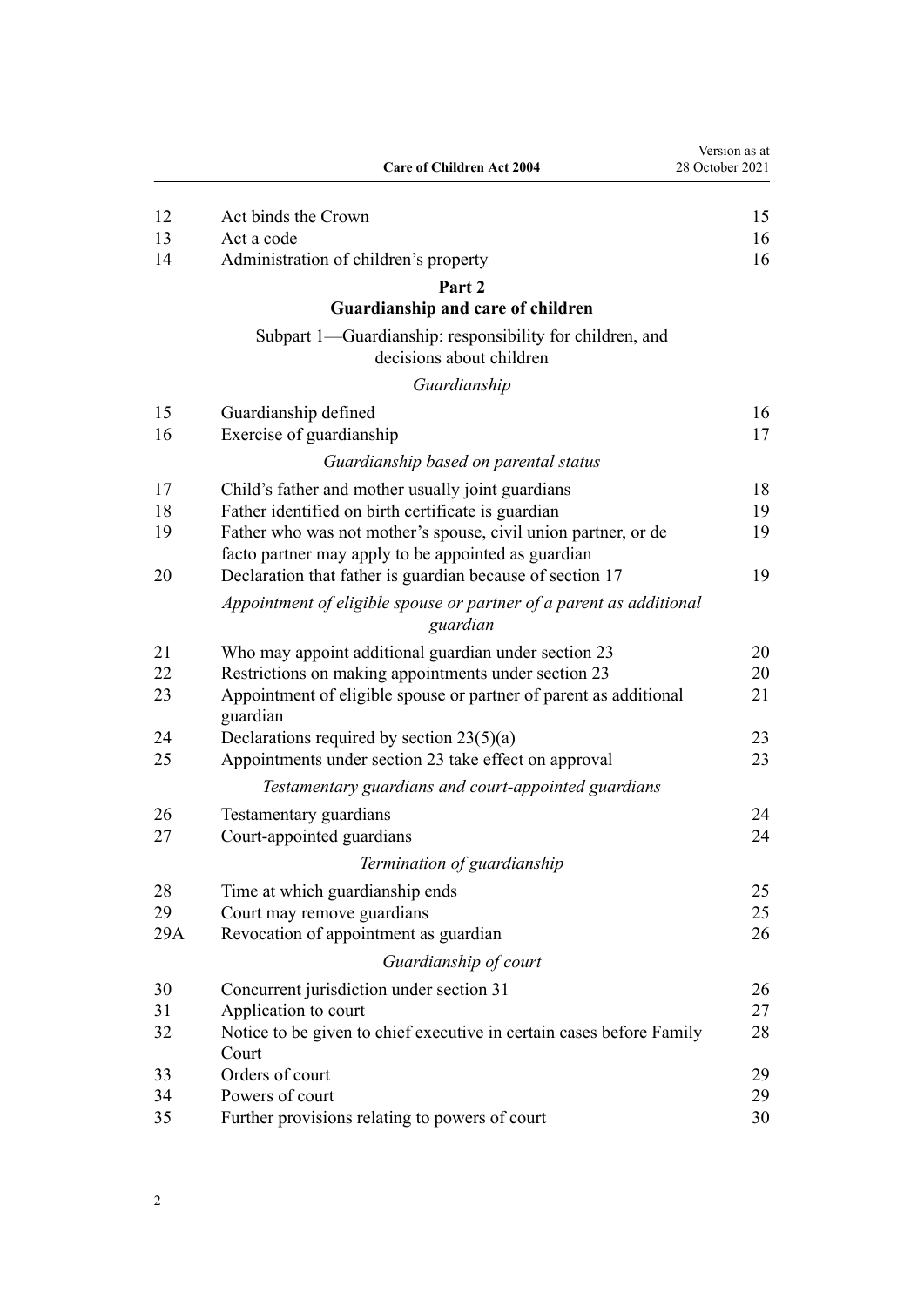| Version as at<br>28 October 2021 | <b>Care of Children Act 2004</b>                                          |    |
|----------------------------------|---------------------------------------------------------------------------|----|
|                                  | Consent to medical procedures                                             |    |
| 36                               | Consent to procedures generally                                           | 30 |
| 37                               | Immunity of health practitioners administering certain blood              | 32 |
|                                  | transfusions without consent                                              |    |
| 38                               | Consent to abortion                                                       | 33 |
|                                  | Subpart 2-Care of children: making arrangements and resolving<br>disputes |    |
|                                  | Making arrangements                                                       |    |
| 39                               | Purpose of sections 40 to 43                                              | 33 |
| 40                               | Agreements between parents and guardians                                  | 33 |
| 41                               | Agreements between parents and donors                                     | 34 |
| 42                               | Definitions for section 41                                                | 34 |
| 43                               | Agreements may be entered into by minors                                  | 35 |
|                                  | Resolving disputes                                                        |    |
|                                  | [Repealed]                                                                |    |
| 44                               | Disputes between guardians [Repealed]                                     | 35 |
| 45                               | Family Proceedings Act 1980 dispute resolution provisions apply           | 36 |
|                                  | to certain proceedings [Repealed]                                         |    |
| 46                               | Certain children may seek review of parent's or guardian's                | 36 |
|                                  | decision or refusal to give consent [Repealed]                            |    |
|                                  | Consent to certain decisions                                              |    |
| 46A                              | Consent for de facto relationship                                         | 36 |
| 46B                              | Consent where child has no guardian                                       | 36 |
| 46C                              | Certain children may seek review of parent's or guardian's                | 37 |
|                                  | decision or refusal to give consent                                       |    |
|                                  | Family dispute resolution                                                 |    |
| 46D                              | Meaning of family dispute resolution                                      | 37 |
| 46E                              | Family dispute resolution mandatory before commencement of                | 37 |
|                                  | proceedings                                                               |    |
| 46F                              | Family dispute resolution after proceedings commenced                     | 38 |
|                                  | Counselling                                                               |    |
| 46G                              | Counselling after proceedings commenced                                   | 39 |
| 46H                              | Approval of counselling organisation                                      | 40 |
| 46I                              | Suspension or cancellation of approval of counselling organisation        | 40 |
| 46J                              | Duties of approved counselling organisation                               | 40 |
| 46K                              | Appointment of counsellors                                                | 40 |
| 46L                              | Privilege                                                                 | 41 |
| 46M                              | Number of sessions of counselling                                         | 41 |
| 46N                              | Counselling fees and expenses                                             | 41 |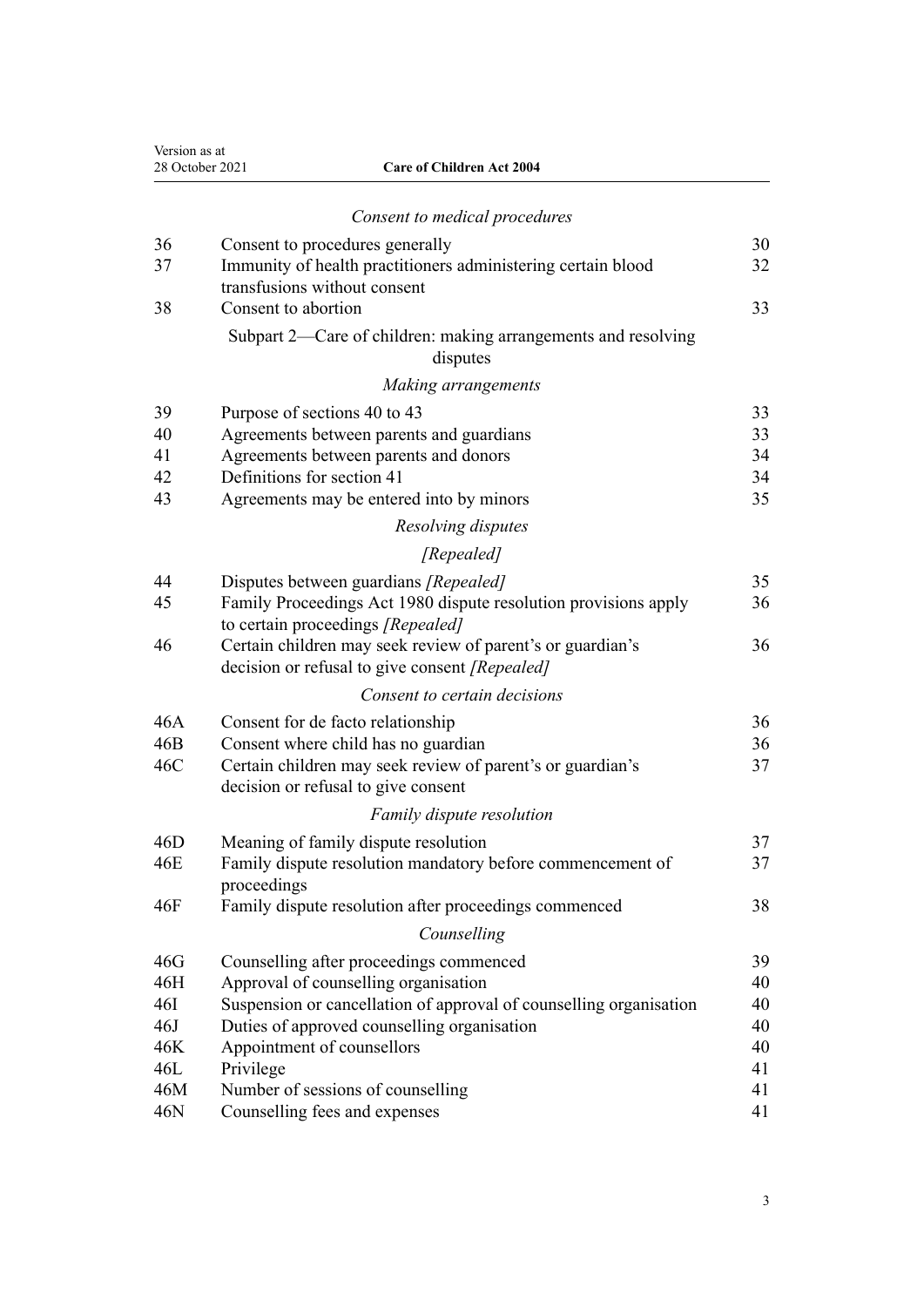|                 | <b>Care of Children Act 2004</b>                                                                  | Version as at<br>28 October 2021 |
|-----------------|---------------------------------------------------------------------------------------------------|----------------------------------|
|                 | Parenting information programmes                                                                  |                                  |
| 46 <sub>O</sub> | Judge may direct party to undertake parenting information<br>programme                            | 41                               |
|                 | Settlement conferences                                                                            |                                  |
| 46P<br>46Q      | Purpose of settlement conferences<br>Settlement conferences                                       | 42<br>42                         |
|                 | Guardianship disputes                                                                             |                                  |
| 46R             | Disputes between guardians                                                                        | 42                               |
|                 | Parenting orders                                                                                  |                                  |
| 47              | Who may apply for parenting order                                                                 | 43                               |
| 47A             | Mandatory statement in applications                                                               | 43                               |
| 47B             | Mandatory statement and evidence in applications                                                  | 44                               |
| 48              | Parenting orders                                                                                  | 45                               |
| 49              | Interim parenting orders                                                                          | 45                               |
| 49A             | Interim parenting order where parent does not have day-to-day<br>care for, or contact with, child | 46                               |
| 49B             | Interim parenting order may become final order on specified date                                  | 46                               |
| 49C             | Final parenting orders                                                                            | 47                               |
| 50              | Parenting orders in respect of children of or over 16 years                                       | 47                               |
| 51              | Court must consider protective conditions in certain cases                                        | 47                               |
| 52              | Court must consider contact arrangements in certain cases                                         | 48                               |
| 53              | Orders in proceedings under Family Proceedings Act 1980                                           | 48                               |
| 54              | Orders in proceedings under Domestic Violence Act 1995<br>[Repealed]                              | 49                               |
| 55              | Content and explanation of parenting orders                                                       | 49                               |
| 56              | Variation or discharge of parenting and other orders                                              | 49                               |
| 57              | Variation of final parenting order by consent memorandum instead<br>of application                | 50                               |
|                 | Incidental temporary protection orders                                                            |                                  |
| 57A             | Power to make incidental temporary protection order                                               | 51                               |
|                 | Supervised contact                                                                                |                                  |
| 58              | Interpretation                                                                                    | 52                               |
| 59              | Court may order supervised contact                                                                | 52                               |
| 60              | Costs of formal supervised contact                                                                | 53                               |
| 61              | Matters relevant to question in section 60(4) [Repealed]                                          | 53                               |
| 61A             | Court may make orders to ensure safety of child in other cases<br>[Repealed]                      | 53                               |
| 62              | Costs of formal supervised contact [Repealed]                                                     | 53                               |
|                 | Making parenting orders work                                                                      |                                  |
| 63              | Purpose and overview of sections 64 to 80 [Repealed]                                              | 53                               |
| 64              | Guiding consideration and principles                                                              | 53                               |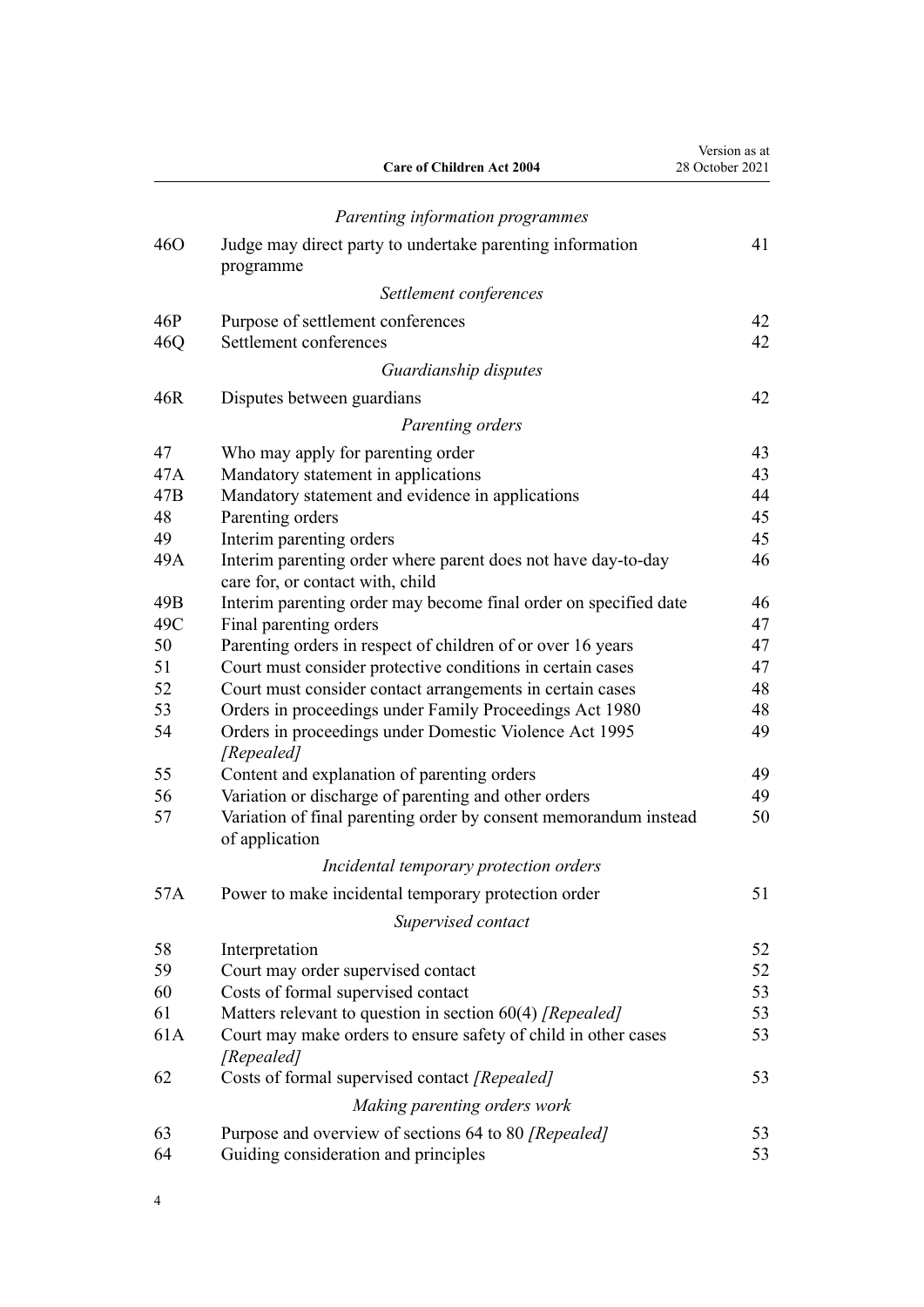| 28 October 2021 | <b>Care of Children Act 2004</b>                                     |  |
|-----------------|----------------------------------------------------------------------|--|
| 65              | Request for counselling [Repealed]                                   |  |
| 66              | Procedure for request under section $65(1)$ or (2) [Repealed]        |  |
| 67              | Registrar may decline requests for counselling and recommend         |  |
|                 | instead applications under section 68 [Repealed]                     |  |
| 68              | Court may make certain orders or respond in other ways to            |  |
|                 | contravention of parenting orders                                    |  |
| 69              | Court may require parties to attend for hearing of application under |  |
|                 | section 68                                                           |  |
| 70              | Ordering party to enter into bond                                    |  |
| 71              | Costs of contravention                                               |  |
| 72              | Warrant to enforce role of providing day-to-day care for child       |  |
| 73              | Warrant to enforce order for contact with child                      |  |
| 74              | Further provisions about warrants                                    |  |
| 75              | <b>Execution of warrants</b>                                         |  |
| 76              | Authority to use faxed copy of warrant                               |  |
| 77              | Preventing removal of child from New Zealand                         |  |
| 77A             | Orders under section $77(3)(c)$ in respect of children of or over 16 |  |
|                 | years                                                                |  |
| 77B             | Orders under section $77(3)(c)$ may be suspended for specified       |  |
|                 | period                                                               |  |
|                 | <i><b>Offences</b></i>                                               |  |
|                 |                                                                      |  |
| 78              | Contravening parenting or guardianship order                         |  |
| 79              | Resisting execution of warrant                                       |  |
| 80              | Taking child from New Zealand                                        |  |
|                 | Subpart 3—Enforcing orders internationally                           |  |
|                 | Enforcing overseas parenting orders in New Zealand                   |  |
| 81              | Registration of overseas parenting orders                            |  |
| 82              | Effect of registration                                               |  |
| 83              | Exercise of jurisdiction in respect of child subject to registered   |  |
|                 | overseas parenting order                                             |  |
| 84              | Variation or discharge of registered overseas parenting order        |  |
| 85              | Registered overseas parenting orders not to be enforced in certain   |  |
|                 | circumstances                                                        |  |
| 86              | Evidence of orders made in overseas countries                        |  |
| 87              | Costs of returning child: order for payment when warrant issued      |  |
|                 | under section 72                                                     |  |
| 88              | Evidence                                                             |  |
| 89              | Proof of documents                                                   |  |
| 90              | Depositions to be evidence                                           |  |
| 91              | Prescribed overseas countries                                        |  |
|                 | <b>Enforcing New Zealand orders overseas</b>                         |  |
| 92              | Enforcement of New Zealand orders overseas                           |  |
|                 |                                                                      |  |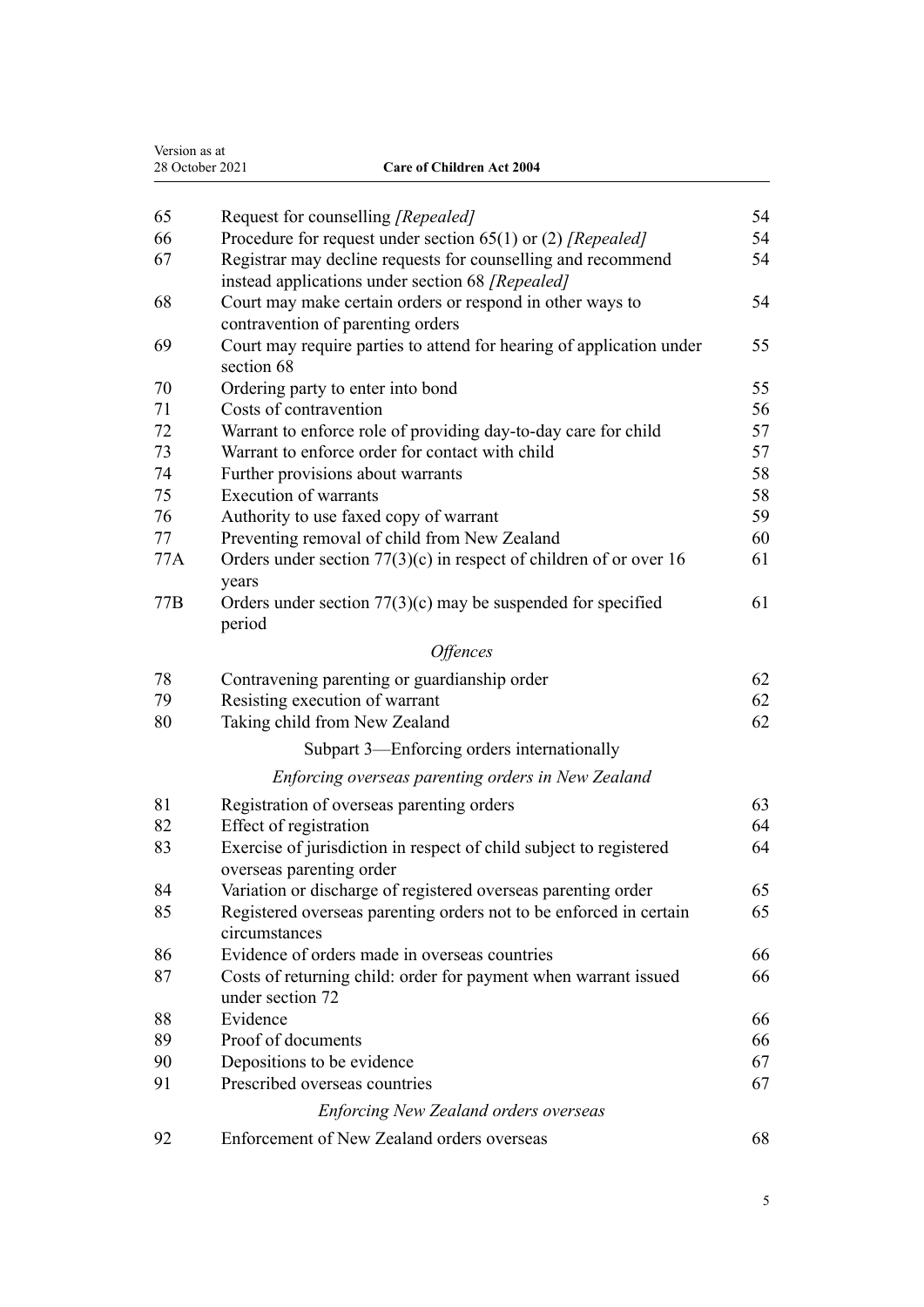|          | <b>Care of Children Act 2004</b>                                                                                  | Version as at<br>28 October 2021 |
|----------|-------------------------------------------------------------------------------------------------------------------|----------------------------------|
| 93       | Restrictions on right to make request under section 92                                                            | 69                               |
|          | Subpart 4-International child abduction                                                                           |                                  |
|          | Preliminary provisions                                                                                            |                                  |
|          |                                                                                                                   |                                  |
| 94       | Purpose of this subpart                                                                                           | 70                               |
| 95<br>96 | Interpretation<br>Application of this subpart                                                                     | 70<br>71                         |
| 97       | Rights of custody defined                                                                                         | 71                               |
| 98       | <b>Contracting States</b>                                                                                         | 71                               |
| 99       | Certificates as to Contracting States                                                                             | 71                               |
| 100      | Central Authority for New Zealand                                                                                 | 72                               |
| 101      | Courts having jurisdiction to entertain applications under                                                        | 72                               |
|          | Convention                                                                                                        |                                  |
|          | Application for return of child                                                                                   |                                  |
| 102      | Child abducted from New Zealand                                                                                   | 72                               |
| 103      | Child abducted to New Zealand                                                                                     | 73                               |
| 104      | Authority may request further information                                                                         | 74                               |
| 105      | Application to court for return of child abducted to New Zealand                                                  | 74                               |
| 106      | Grounds for refusal of order for return of child                                                                  | 75                               |
| 107      | Applications to be dealt with speedily                                                                            | 76                               |
| 108      | Interim powers                                                                                                    | 77                               |
| 109      | No order or decision about role of providing day-to-day care for<br>child to be made until application determined | 77                               |
| 110      | Contact with, and role of providing day-to-day care for, child, if                                                | 77                               |
| 111      | application dismissed<br>Request for declaration that child wrongfully removed                                    | 77                               |
|          |                                                                                                                   |                                  |
|          | Application for access to child                                                                                   |                                  |
| 112      | Child outside New Zealand                                                                                         | 78                               |
| 113      | Child in New Zealand                                                                                              | 78                               |
|          | Miscellaneous provisions                                                                                          |                                  |
| 114      | Translation to accompany application                                                                              | 78                               |
| 115      | Evidentiary provisions                                                                                            | 79                               |
| 116      | Lawyer to act for applicant                                                                                       | 79                               |
| 117      | Preventing concealment of whereabouts of child                                                                    | 79                               |
| 118      | Preventing removal of child to defeat application                                                                 | 80                               |
| 119      | Enforcing order for return of child                                                                               | 81                               |
| 120      | Security for costs, etc                                                                                           | 81                               |
| 121      | Costs of returning child: order for payment or refund when order<br>under section $105(2)$ applied for or made    | 82                               |
| 122      | Order under section 121 may be lodged in High Court                                                               | 83                               |
| 122A     | Discharge of order under section 105 for return of child                                                          | 83                               |
| 123      | Unfounded applications                                                                                            | 83                               |
| 124      | Other provisions not affected                                                                                     | 84                               |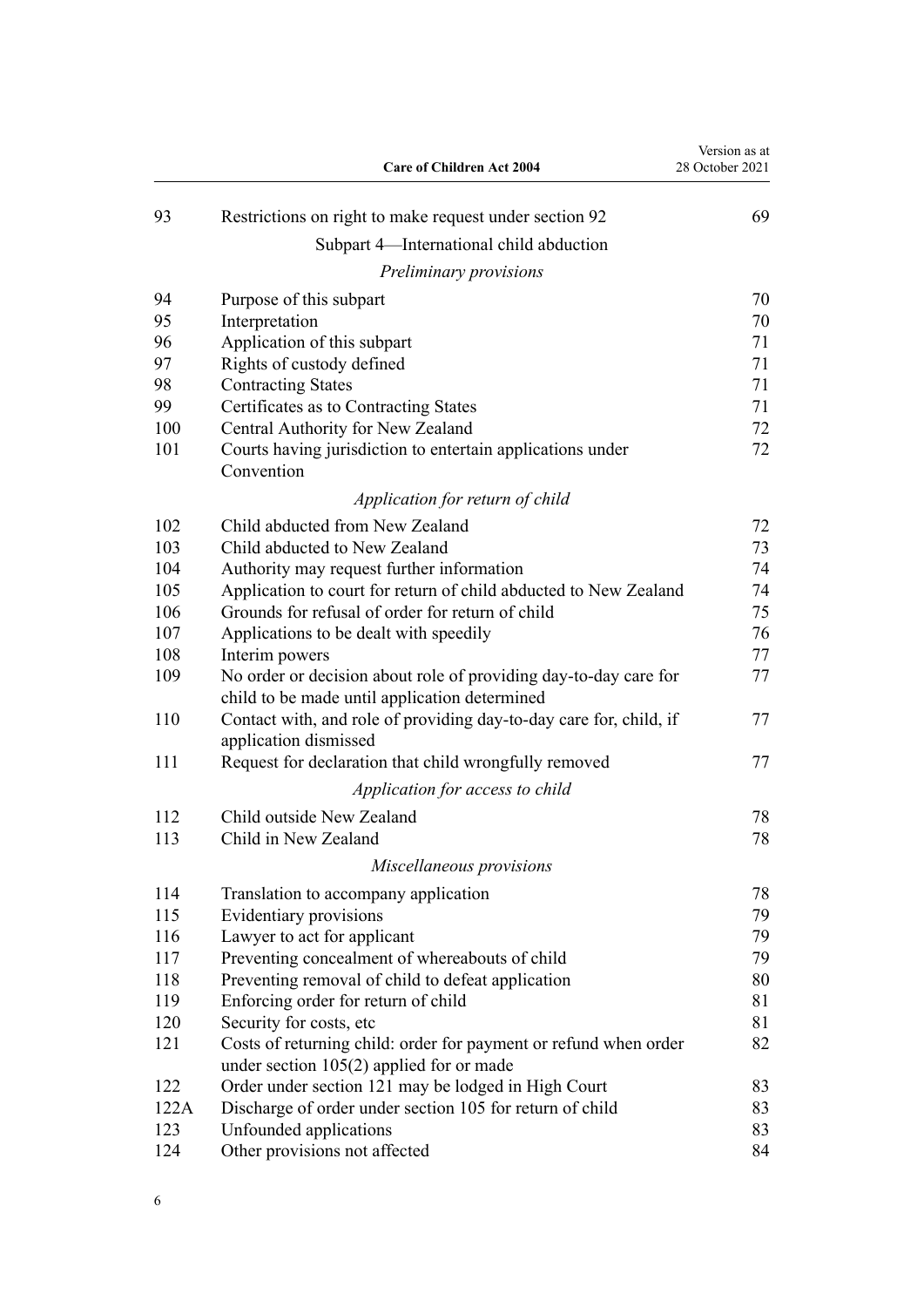# **[Part 3](#page-83-0) [Jurisdictional, procedural, miscellaneous, and saving and](#page-83-0) [transitional provisions](#page-83-0)**

*[Jurisdictional provisions](#page-83-0)*

| 125  | Jurisdiction of courts                                                            | 84  |
|------|-----------------------------------------------------------------------------------|-----|
| 126  | Personal jurisdiction                                                             | 86  |
| 127  | Removal of High Court orders to Family Court                                      | 86  |
|      | Procedural provisions                                                             |     |
| 128  | Evidence [Repealed]                                                               | 87  |
| 129  | Court's power to call witnesses                                                   | 87  |
| 130  | Appointment of lawyer to assist court                                             | 88  |
| 131  | Fees and expenses of lawyer appointed under section 7 or 130                      | 88  |
| 131A | Advice from chief executive or social worker                                      | 89  |
| 132  | Reports from chief executive or social worker                                     | 89  |
| 133  | Reports from other persons                                                        | 90  |
| 134  | Distribution, etc, of reports under sections 132 and 133                          | 94  |
| 135  | Costs of reports requested under section 133                                      | 95  |
| 135A | Order requiring reimbursement of costs payments                                   | 95  |
| 135B | Enforcement of orders made under section 135A                                     | 96  |
| 136  | Court may hear person on child's cultural background                              | 97  |
| 137  | Attendance at hearings generally                                                  | 97  |
| 138  | Attendance at hearings of persons involved in counselling or                      | 98  |
|      | conciliation under Family Proceedings Act 1980 [Repealed]                         |     |
| 139  | Publication of reports of proceedings                                             | 98  |
| 139A | Leave required in certain cases to commence substantially similar<br>proceedings  | 99  |
| 140  | Power to dismiss proceedings                                                      | 99  |
| 141  | Power to restrict commencement of proceedings if vexatious                        | 100 |
|      | proceedings previously instituted                                                 |     |
| 142  | Costs                                                                             | 100 |
| 143  | Appeals to High Court                                                             | 100 |
| 144  | Effect of High Court's order or decision                                          | 102 |
| 145  | Appeal to Court of Appeal                                                         | 102 |
|      | Miscellaneous provisions                                                          |     |
| 146  | Rules of court                                                                    | 102 |
| 147  | Regulations                                                                       | 103 |
| 148  | Other Acts not affected                                                           | 106 |
|      | Amendments to Family Proceedings Act 1980 (extending                              |     |
|      | counselling and conciliation provisions to same-sex de facto<br><i>partners</i> ) |     |
|      |                                                                                   |     |
| 149  | Amendments in Schedule 2                                                          | 106 |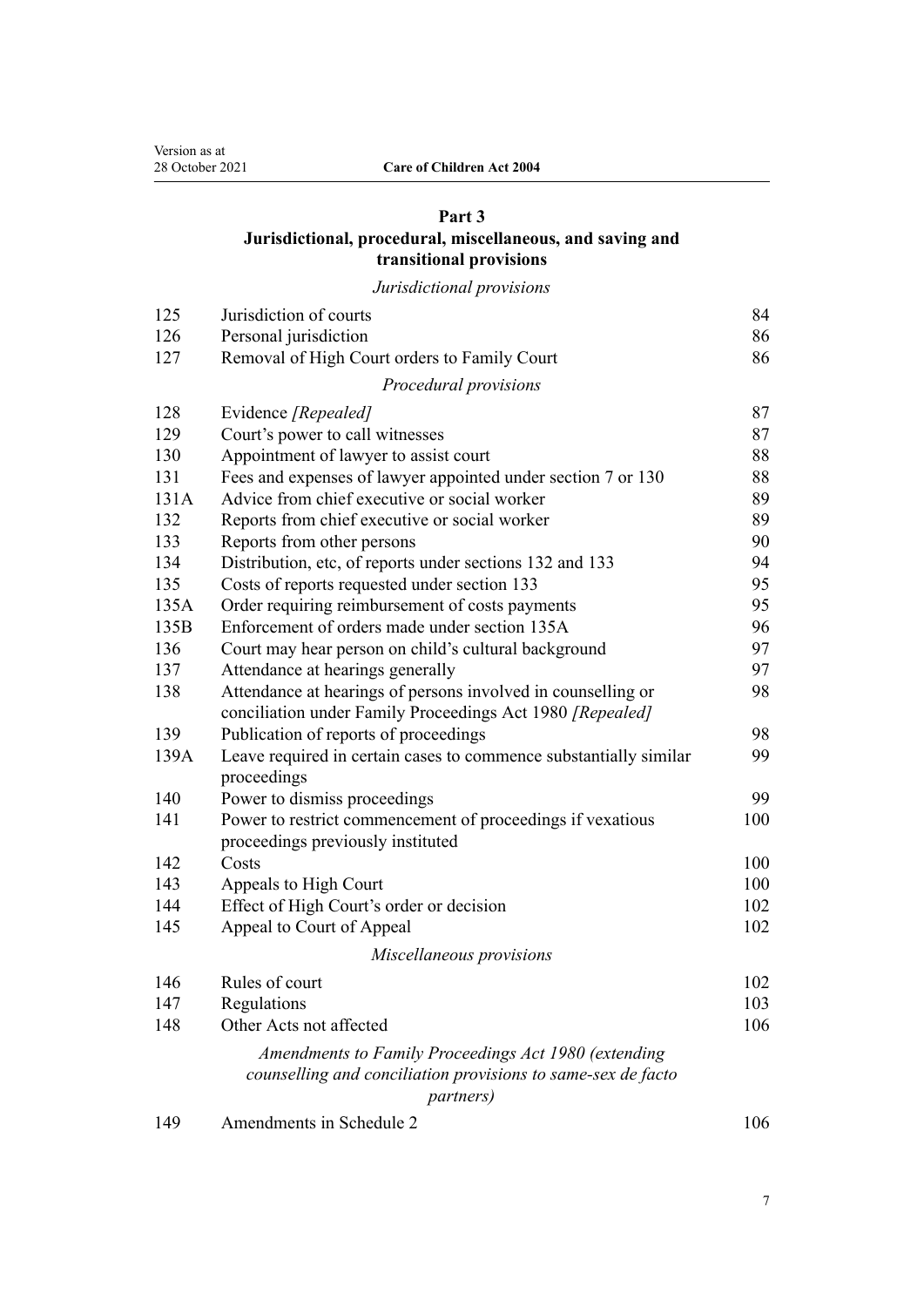|            | <b>Care of Children Act 2004</b>                                                                                                                              | Version as at<br>28 October 2021 |
|------------|---------------------------------------------------------------------------------------------------------------------------------------------------------------|----------------------------------|
|            | Amendments to Family Proceedings Act 1980 (parentage tests in<br>civil proceedings)                                                                           |                                  |
| 150        | Amendments in Schedule 3                                                                                                                                      | 106                              |
|            | Other amendments and repeal                                                                                                                                   |                                  |
| 151        | Other amendments in Schedule 4                                                                                                                                | 106                              |
| 152        | Repeals                                                                                                                                                       | 106                              |
|            | Saving and transitional provisions on enactment of this Act                                                                                                   |                                  |
| 153        | Orders under 1968 Act appointing person as guardian                                                                                                           | 107                              |
| 154        | Declarations under section 6A of 1968 Act as to guardianship of<br>fathers                                                                                    | 107                              |
| 155        | Appointments of testamentary guardians under section $7(2)$ of<br>1968 Act                                                                                    | 107                              |
| 156        | Orders under 1968 Act about guardianship of court                                                                                                             | 107                              |
| 157        | Orders under 1968 Act about custody                                                                                                                           | 108                              |
| 158        | Orders under 1968 Act about access                                                                                                                            | 108                              |
| 159        | Other references to custody and access under 1968 Act                                                                                                         | 108                              |
| 160        | Existing proceedings under 1968 Act                                                                                                                           | 108                              |
| 161<br>162 | Appointments under section 30 of 1968 Act                                                                                                                     | 108<br>109                       |
| 163        | Applications under 1991 Amendment Act                                                                                                                         | 109                              |
| 164        | Appointments under section 23 of 1991 Amendment Act<br>Orders saved by section 31(2) of 1991 Amendment Act                                                    | 109                              |
|            | Transitional provision applying on enactment of Care of Children<br>Amendment Act (No 2) 2013                                                                 |                                  |
| 165        | Proceedings commenced before commencement of this section but<br>not completed                                                                                | 109                              |
|            | <b>Schedule 1AA</b><br>Transitional, savings, and related provisions                                                                                          | 111                              |
|            | <b>Schedule 1</b><br><b>Convention on the Civil Aspects of International Child</b><br><b>Abduction</b>                                                        | 112                              |
|            | <b>Schedule 2</b><br><b>Amendments to Family Proceedings Act 1980 (extending</b><br>counselling and conciliation provisions to same-sex de facto<br>partners) | 123                              |
|            | <b>Schedule 3</b><br><b>Amendments to Family Proceedings Act 1980 (parentage tests</b><br>in civil proceedings)                                               | 123                              |
|            | <b>Schedule 4</b><br><b>Other amendments</b>                                                                                                                  | 123                              |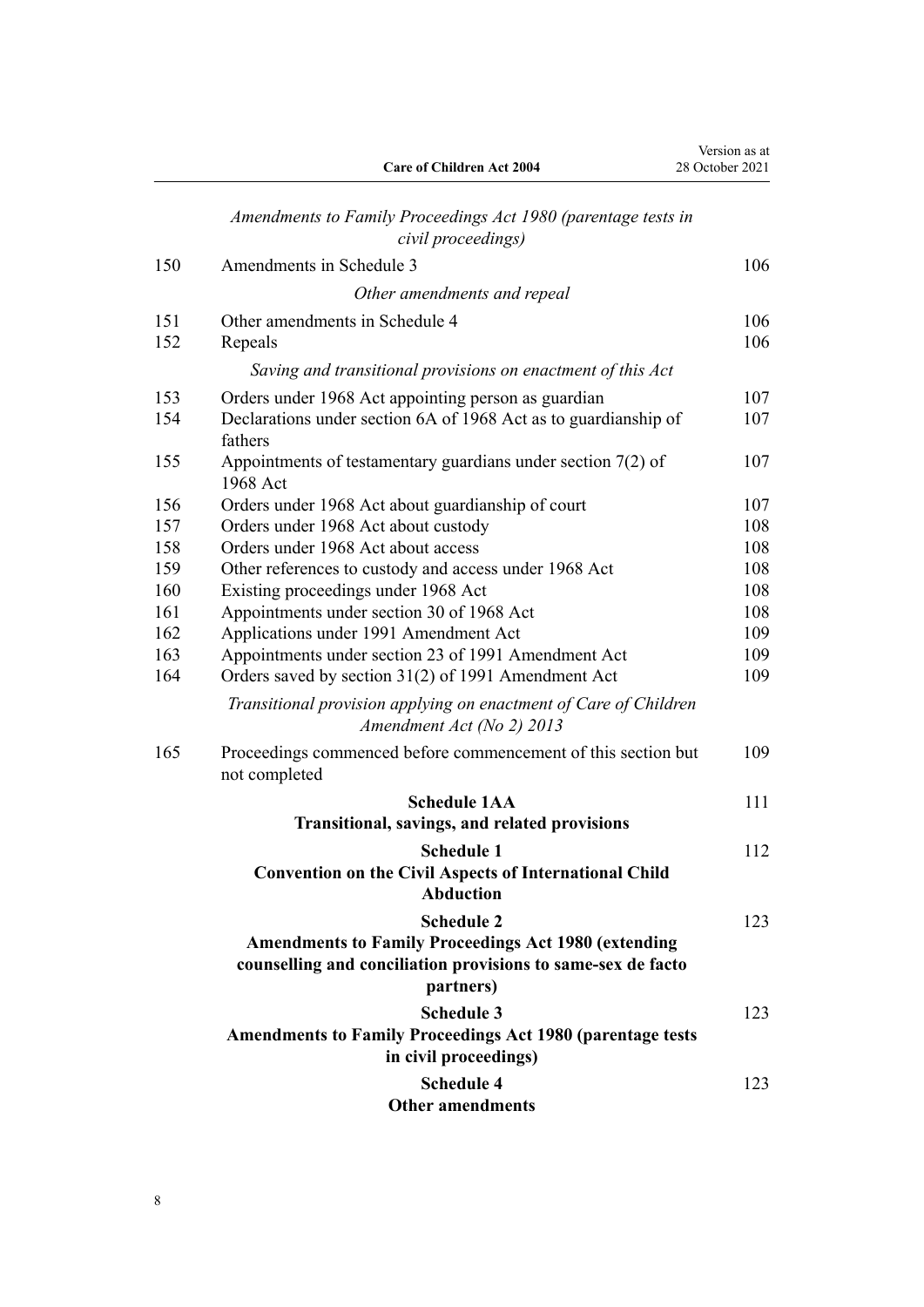#### <span id="page-8-0"></span>**1 Title**

This Act is the Care of Children Act 2004.

# **2 Commencement**

This Act comes into force on 1 July 2005.

# **Part 1 Preliminary provisions**

#### **3 Purpose of this Act**

- (1) The purpose of this Act is to—
	- (a) promote children's welfare and best interests, and facilitate their devel‐ opment, by helping to ensure that appropriate arrangements are in place for their guardianship and care; and
	- (b) recognise certain rights of children.
- (2) To that end, this Act—
	- (a) defines and regulates—
		- (i) parents' duties, powers, rights, and responsibilities as guardians of their children:
		- (ii) parents' powers to appoint guardians:
		- (iii) courts' powers in relation to the guardianship and care of children:
	- (b) acknowledges the role that other family members may have in the care of children:
	- (c) respects children's views and, in certain cases, recognises their consents (or refusals to consent) to medical procedures:
	- (d) encourages agreed arrangements for, and provides for the resolution of disputes about, the care of children:
	- (e) makes provision for enforcing orders internationally:
	- (f) implements in New Zealand law the Hague Convention on the Civil Aspects of International Child Abduction:
	- (g) reforms and replaces the Guardianship Act 1968 (including the Guardi‐ anship Amendment Act 1991).

#### **4 Child's welfare and best interests to be paramount**

- (1) The welfare and best interests of a child in his or her particular circumstances must be the first and paramount consideration—
	- (a) in the administration and application of this Act, for example, in pro‐ ceedings under this Act; and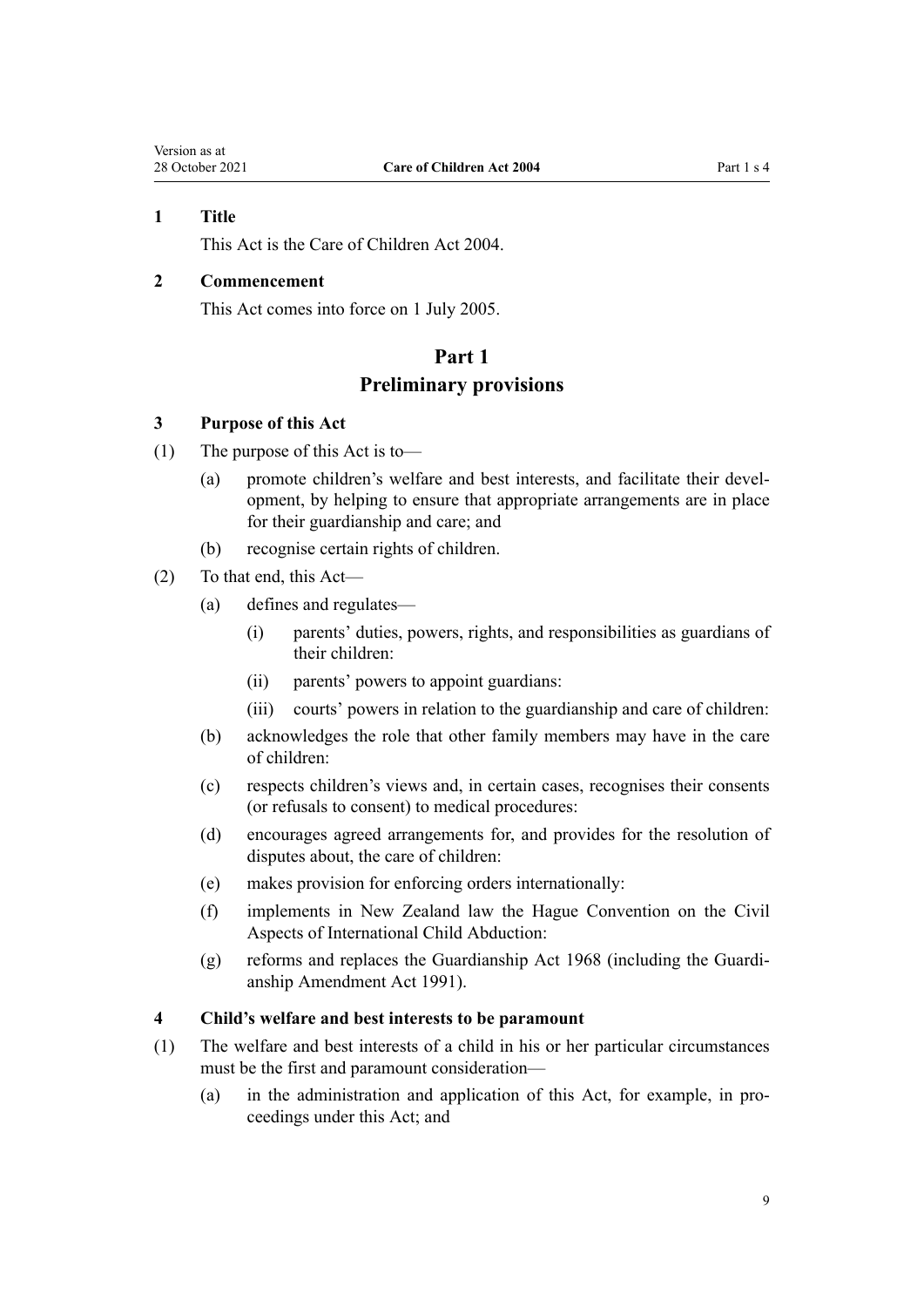- <span id="page-9-0"></span>(b) in any other proceedings involving the guardianship of, or the role of providing day-to-day care for, or contact with, a child.
- (2) Any person considering the welfare and best interests of a child in his or her particular circumstances—
	- (a) must take into account—
		- (i) the principle that decisions affecting the child should be made and implemented within a time frame that is appropriate to the child's sense of time; and
		- (ii) the principles in section 5; and
	- (b) may take into account the conduct of the person who is seeking to have a role in the upbringing of the child to the extent that that conduct is relevant to the child's welfare and best interests.
- (3) It must not be presumed that the welfare and best interests of a child (of any age) require the child to be placed in the day-to-day care of a particular person because of that person's gender.
- (4) This section does not—
	- (a) limit [section 6](#page-11-0) or [83,](#page-63-0) or [subpart 4](#page-69-0) of Part 2; or
	- (b) prevent any person from taking into account other matters relevant to the child's welfare and best interests.

Section 4: replaced, on 31 March 2014, by [section 4](http://legislation.govt.nz/pdflink.aspx?id=DLM4896287) of the Care of Children Amendment Act (No 2) 2013 (2013 No 74).

#### **5 Principles relating to child's welfare and best interests**

The principles relating to a child's welfare and best interests are that—

- (a) a child's safety must be protected and, in particular, a child must be pro‐ tected from all forms of violence (as defined in [sections 9\(2\)](http://legislation.govt.nz/pdflink.aspx?id=LMS112966), [10](http://legislation.govt.nz/pdflink.aspx?id=LMS112967), and [11](http://legislation.govt.nz/pdflink.aspx?id=LMS112968) of the Family Violence Act 2018) from all persons, including members of the child's family, family group, whānau, hapū, and iwi:
- (b) a child's care, development, and upbringing should be primarily the responsibility of his or her parents and guardians:
- (c) a child's care, development, and upbringing should be facilitated by ongoing consultation and co-operation between his or her parents, guard‐ ians, and any other person having a role in his or her care under a parenting or guardianship order:
- (d) a child should have continuity in his or her care, development, and upbringing:
- (e) a child should continue to have a relationship with both of his or her parents, and that a child's relationship with his or her family group, whānau, hapū, or iwi should be preserved and strengthened: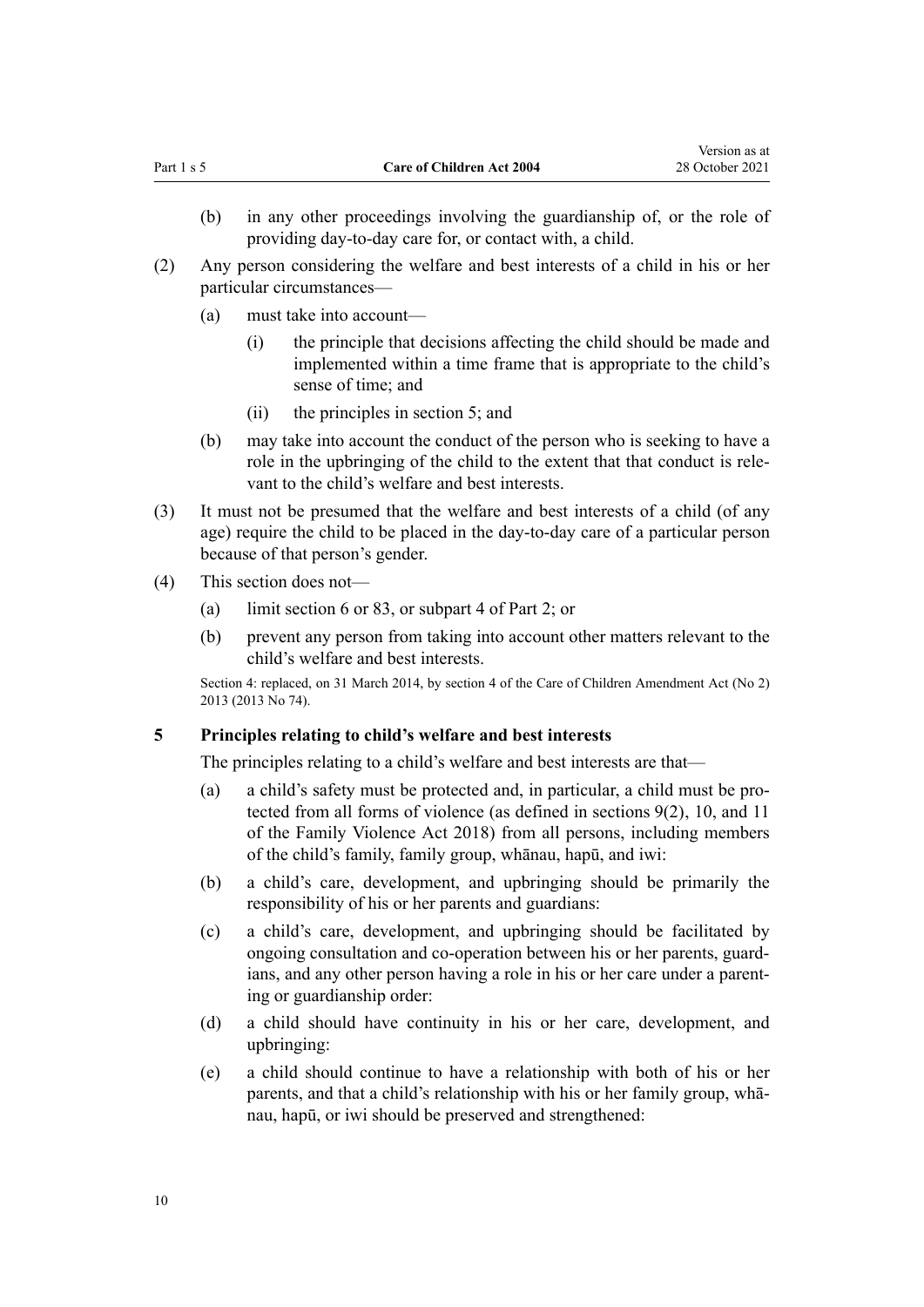(f) a child's identity (including, without limitation, his or her culture, lan‐ guage, and religious denomination and practice) should be preserved and strengthened.

Section 5: replaced, on 31 March 2014, by [section 4](http://legislation.govt.nz/pdflink.aspx?id=DLM4896287) of the Care of Children Amendment Act (No 2) 2013 (2013 No 74).

Section 5(a): amended, on 1 July 2019, by [section 14](http://legislation.govt.nz/pdflink.aspx?id=LMS113462) of the Family Violence (Amendments) Act 2018 (2018 No 47).

#### **5A Family violence to be taken into account**

(1) This section applies if—

<span id="page-10-0"></span>Version as at

- (a) an application is made to the court for—
	- (i) a guardianship order under [section 19](#page-18-0) or [27](#page-23-0); or
	- (ii) a direction under [section 46R](#page-41-0) in relation to a guardianship dispute; or
	- (iii) a parenting order under [section 48](#page-44-0) (whether an interim parenting order or a final parenting order); or
	- (iv) a variation of a parenting order, under [section 56](#page-48-0); and
- (b) 1 or both of the following kinds of orders made under [section 79](http://legislation.govt.nz/pdflink.aspx?id=LMS113135) of the Family Violence Act 2018 is or are, or at any time has or have been, in force against 1 or more parties to the application:
	- (i) a temporary protection order:
	- (ii) a final protection order.
- (2) In taking into account the principle in [section 5\(a\)](#page-9-0), the court must have regard in particular to the following matters:
	- (a) whether a temporary protection order, or final protection order, is still in force:
	- (b) the circumstances in which that order was made:
	- (c) any written reasons, given by the Judge who made that order, for that Judge's decision to make that order.
- (3) In taking into account the principle in section  $5(a)$ , the court must, if practicable, have regard in particular to—
	- (a) all relevant convictions (if any), of 1 or more parties to the application, for an offence against [section 112](http://legislation.govt.nz/pdflink.aspx?id=LMS113176) of the Family Violence Act 2018 (breaching a protection order or related property order), or for any other family violence offence:
	- (b) all relevant safety concerns (if any) that an assessor or a service provider has notified or advised under [section 185](http://legislation.govt.nz/pdflink.aspx?id=LMS113289) or [204](http://legislation.govt.nz/pdflink.aspx?id=LMS113310) of the Family Violence Act 2018.
- (4) In this section, **family violence offence** means an offence—
	- (a) against any enactment (including the [Family Violence Act 2018\)](http://legislation.govt.nz/pdflink.aspx?id=DLM7159300); and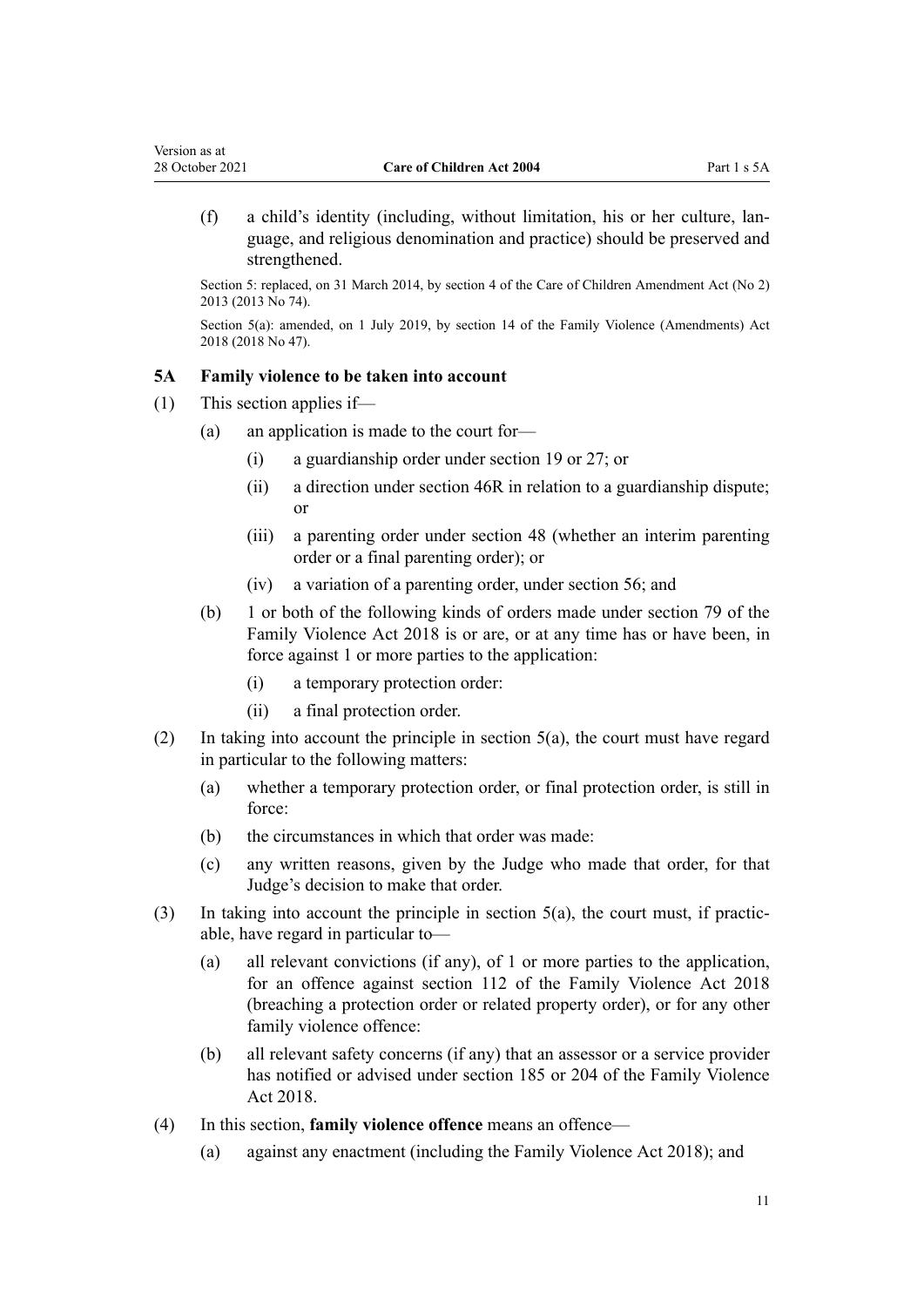<span id="page-11-0"></span>

(b) involving family violence (as defined in [section 9](http://legislation.govt.nz/pdflink.aspx?id=LMS112966) of that Act).

Section 5A: replaced, on 1 July 2019, by [section 15](http://legislation.govt.nz/pdflink.aspx?id=LMS113465) of the Family Violence (Amendments) Act 2018 (2018 No 47).

## **6 Child's views**

- (1) This subsection applies to proceedings involving—
	- (a) the guardianship of, or the role of providing day-to-day care for, or contact with, a child; or
	- (b) the administration of property belonging to, or held in trust for, a child; or
	- (c) the application of the income of property of that kind.
- (2) In proceedings to which subsection (1) applies,—
	- (a) a child must be given reasonable opportunities to express views on matters affecting the child; and
	- (b) any views the child expresses (either directly or through a representative) must be taken into account.

Compare: 1968 No 63 s 23(1), (2)

#### **7 Appointment of lawyer to represent child in proceedings**

A court may appoint, or direct the Registrar of the court to appoint, a lawyer to represent a child who is the subject of, or who is a party to, proceedings (other than criminal proceedings) under this Act if the court—

- (a) has concerns for the safety or well-being of the child; and
- (b) considers an appointment necessary.

Section 7: replaced, on 31 March 2014, by [section 5](http://legislation.govt.nz/pdflink.aspx?id=DLM4896290) of the Care of Children Amendment Act (No 2) 2013 (2013 No 74).

### **7A Lawyers acting for parties**

#### *[Repealed]*

Section 7A: repealed, on 1 July 2020, by [section 4](http://legislation.govt.nz/pdflink.aspx?id=LMS344708) of the Family Court (Supporting Families in Court) Legislation Act 2020 (2020 No 17).

#### **7B Duties of lawyer when giving advice**

A lawyer providing legal advice to a person about arrangements for the guardi‐ anship or care of a child, or both, must ensure that the person is aware of—

- (a) the need for the child's welfare and best interests to be the first and para‐ mount consideration when settling arrangements; and
- (b) the mechanisms for assisting resolution of family disputes; and
- (c) the steps for commencing a proceeding under this Act and subsequently pursuing the proceeding through the court process to obtain a resolution; and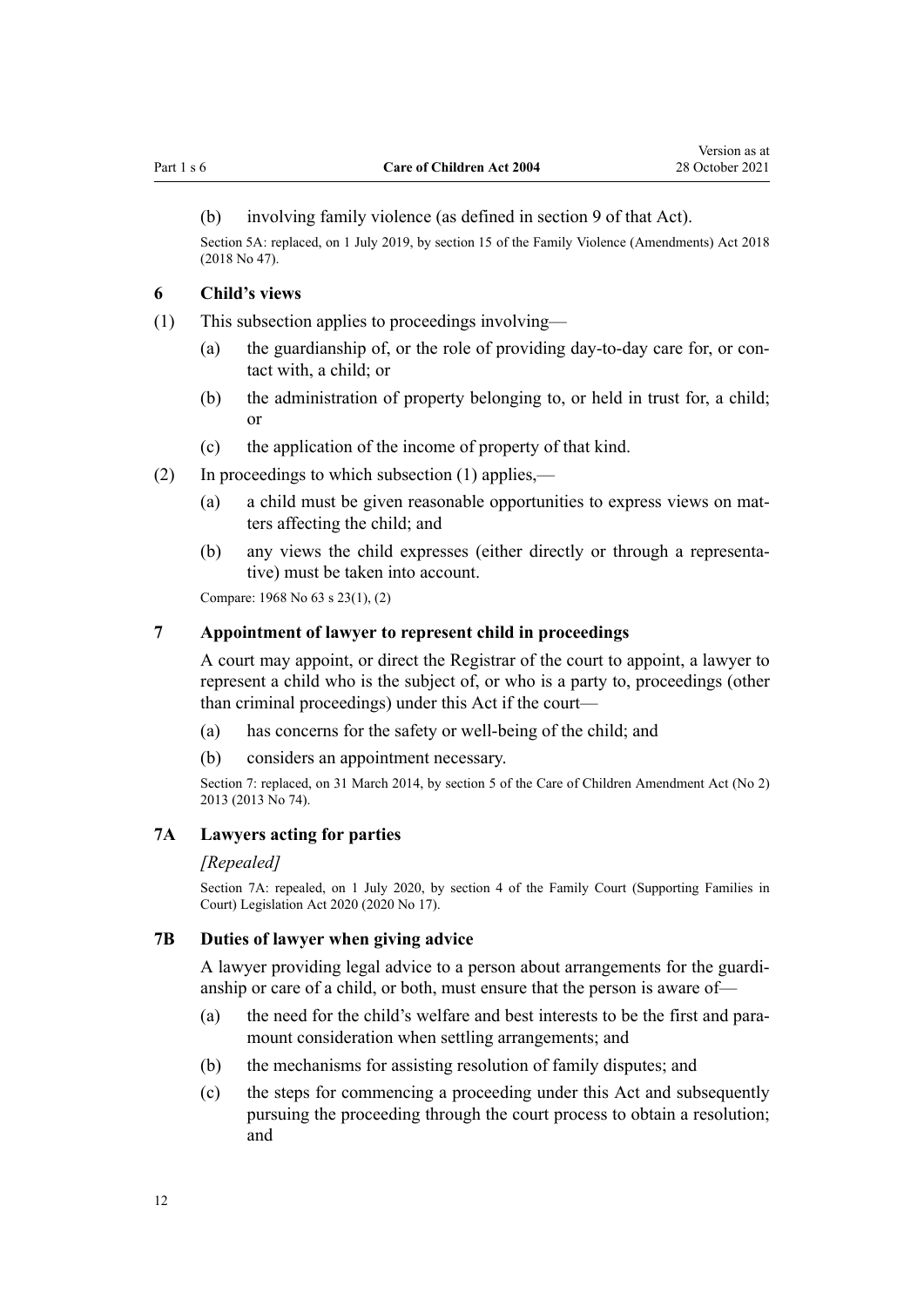Section 7B: inserted, on 31 March 2014, by [section 5](http://legislation.govt.nz/pdflink.aspx?id=DLM4896290) of the Care of Children Amendment Act (No 2) 2013 (2013 No 74).

#### **8 Interpretation**

<span id="page-12-0"></span>Version as at

In this Act, unless the context otherwise requires,—

**approved counselling organisation** means a counselling organisation that is approved by the Secretary under [section 46H](#page-39-0)

**certified copy**, in relation to an order of a court, means a copy certified by the proper officer of the court to be a true copy of the order

**chief executive** means the chief executive of the department

**child** means a person under the age of 18 years

**contact**, in relation to a child, includes all forms of direct and indirect interac‐ tion with the child

**counselling services** means counselling services provided by a counsellor for the purposes specified in section  $46G(2)$ 

**counsellor** means a person who is appointed as a counsellor under [section 46K](#page-39-0)

**country** includes any State, territory, province, or other part of a country

**court** means a court having jurisdiction in the proceedings, under [section 125](#page-83-0)

**day-to-day care** includes care that is provided only for 1 or more specified days or parts of days

**department** means the department for the time being responsible for the administration of the [Oranga Tamariki Act 1989](http://legislation.govt.nz/pdflink.aspx?id=DLM147087)

**faxed copy**, in relation to a warrant issued under this Act, means a copy of the warrant that is produced by a fax machine, computer, or other electronic device when the warrant is sent by facsimile transmission

**guardian** and **guardianship** have the meanings given to them by [section 15](#page-15-0)

**High Court** includes a Judge of that court

lawyer has the meaning given to it by [section 6](http://legislation.govt.nz/pdflink.aspx?id=DLM364948) of the Lawyers and Conveyancers Act 2006

# **litigation guardian**—

- (a) has the same meaning as the expression guardian *ad litem*; and
- (b) in section  $31(2)$ (e), includes a next friend

### **overseas parenting order**—

- (a) means an order made by a court in a prescribed overseas country, being—
	- (i) an order relating to the role of providing day-to-day care for, or contact with, a child; or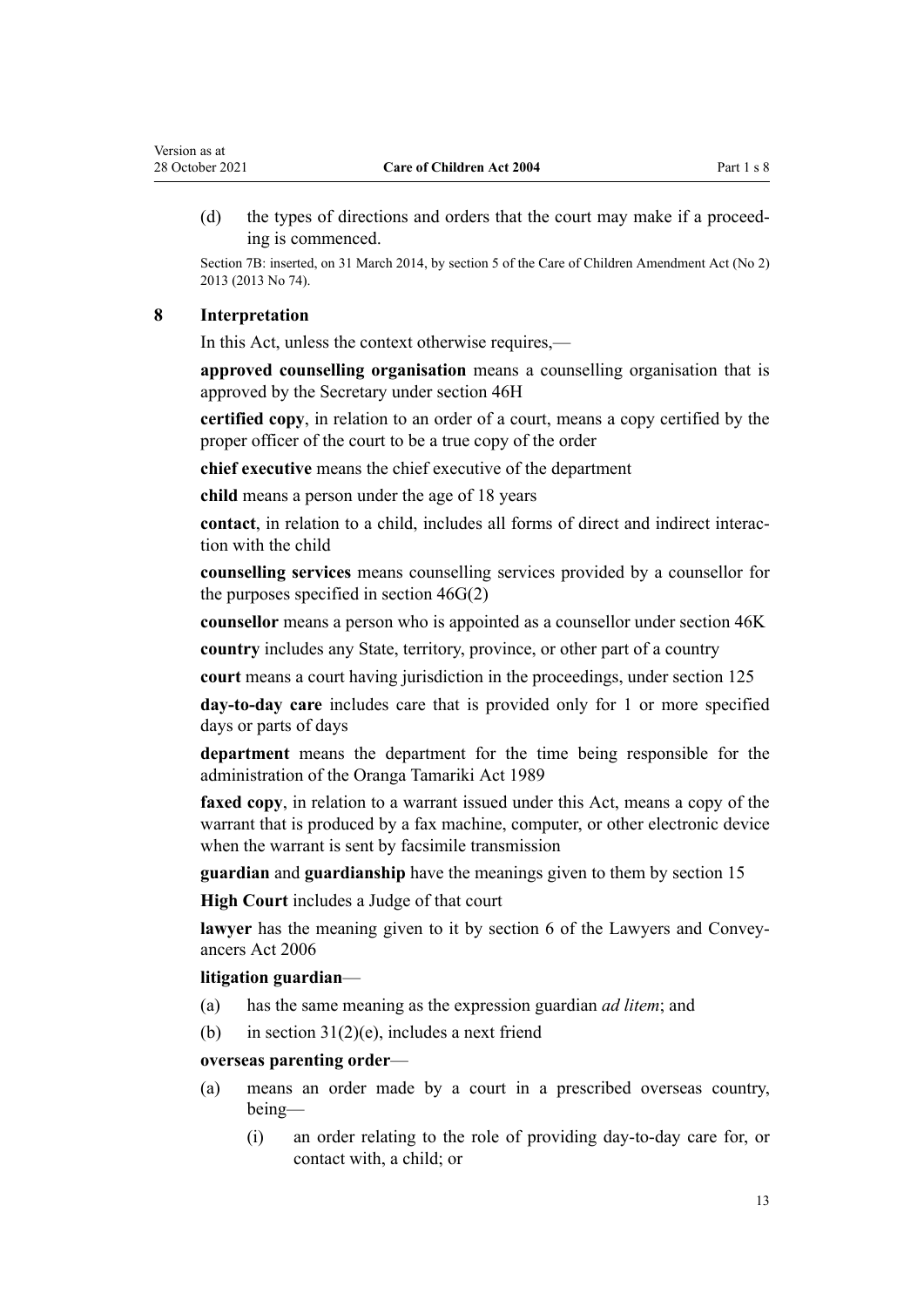- (ii) an order that varies or discharges or is made in substitution for an order in subparagraph (i); but
- (b) does not include—
	- (i) an interim order or an order made without notice; or
	- (ii) an order made by a court in a prescribed overseas country and that varies or discharges or is made in substitution for an order, made in New Zealand, that is registered or is otherwise enforceable in the prescribed overseas country

**parenting information programme** means a programme specified as a parent– ing information programme in regulations made under this Act

**parenting order** means an order under [section 48\(1\)](#page-44-0)

**prescribed overseas country** means—

- (a) Australia; or
- (b) any State or Territory of Australia; or
- (c) any other country outside New Zealand that is declared by Order in Council to be a prescribed overseas country for the purposes of this Act; and, for the purposes of this paragraph, the Cook Islands, Niue, and Tokelau must each be treated as a country outside New Zealand

**Registrar-General** has the meaning given to it by [section 2](http://legislation.govt.nz/pdflink.aspx?id=DLM359378) of the Births, Deaths, Marriages, and Relationships Registration Act 1995

#### **role of providing day-to-day care for a child**—

- (a) means the role, under this Act, an order under this Act, or an order made by a court in a prescribed overseas country, of providing day-to-day care for the child; and
- (b) includes, while exercising that role, exclusive responsibility for the child's day-to-day living arrangements

**Secretary** means the Secretary for Justice

**social worker** means a person employed in the department as a social worker

**spouse or partner of a parent** means, in relation to a child, a person who is not the child's parent but—

- (a) who is or has been married to, or in a civil union or de facto relationship with, a parent of the child; and
- (b) who shares responsibility for the child's day-to-day care with the parent.

Compare: 1968 No 63 s 2

Section 8 **approved counselling organisation**: inserted, on 31 March 2014, by [section 6\(1\)](http://legislation.govt.nz/pdflink.aspx?id=DLM4896299) of the Care of Children Amendment Act (No 2) 2013 (2013 No 74).

Section 8 **counselling services**: inserted, on 31 March 2014, by [section 6\(1\)](http://legislation.govt.nz/pdflink.aspx?id=DLM4896299) of the Care of Children Amendment Act (No 2) 2013 (2013 No 74).

Section 8 **counsellor**: inserted, on 31 March 2014, by [section 6\(1\)](http://legislation.govt.nz/pdflink.aspx?id=DLM4896299) of the Care of Children Amendment Act (No 2) 2013 (2013 No 74).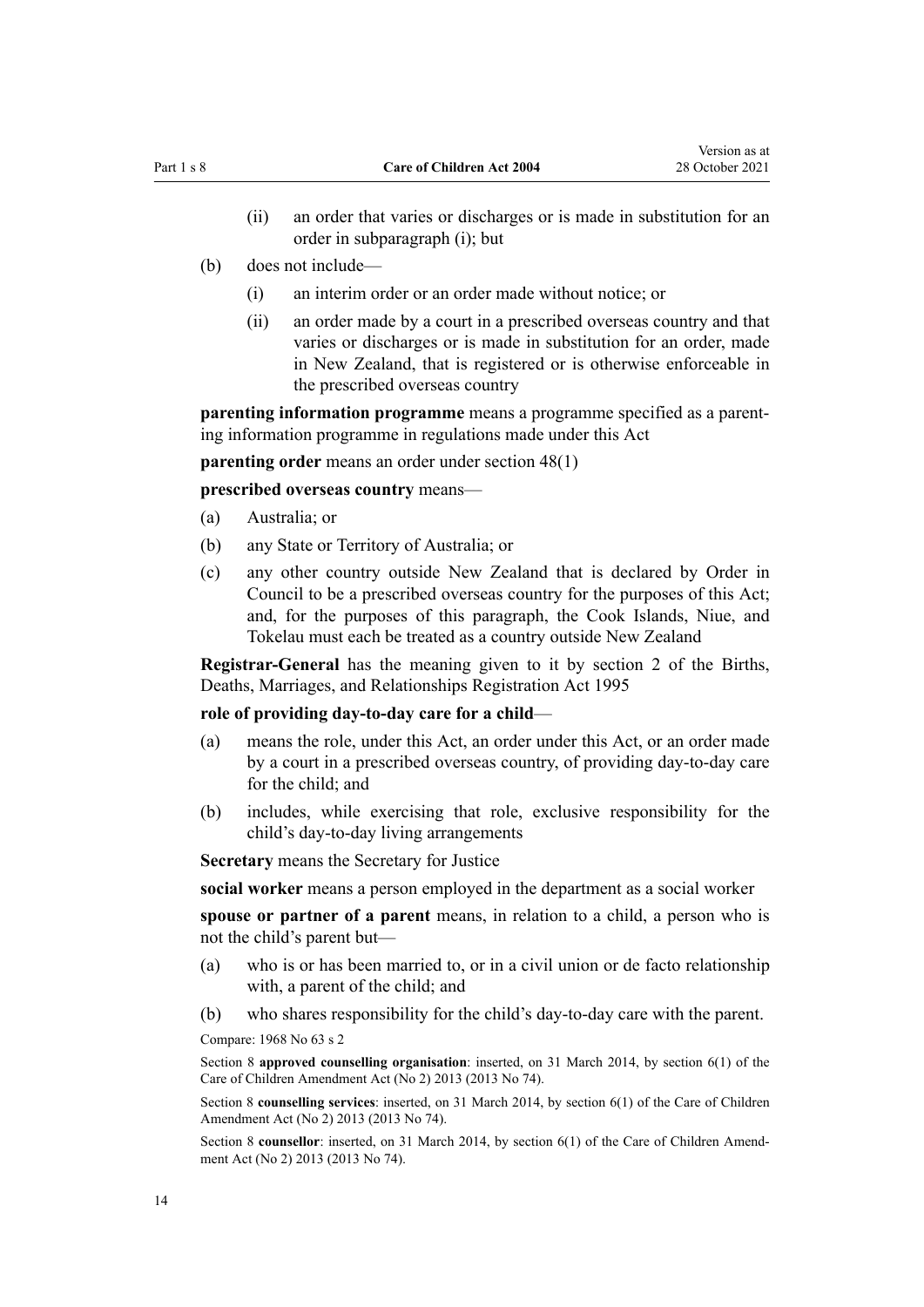<span id="page-14-0"></span>Section 8 **de facto partner**: repealed (without coming into force), on 1 July 2005, by [section 3](http://legislation.govt.nz/pdflink.aspx?id=DLM334765) of the Care of Children Amendment Act 2005 (2005 No 5).

Section 8 **de facto relationship**: repealed (without coming into force), on 1 July 2005, by [section 3](http://legislation.govt.nz/pdflink.aspx?id=DLM334765) of the Care of Children Amendment Act 2005 (2005 No 5).

Section 8 **department**: amended, on 14 July 2017, by [section 149](http://legislation.govt.nz/pdflink.aspx?id=DLM7287401) of the Children, Young Persons, and Their Families (Oranga Tamariki) Legislation Act 2017 (2017 No 31).

Section 8 **lawyer**: replaced, on 1 August 2008, by [section 348](http://legislation.govt.nz/pdflink.aspx?id=DLM367849) of the Lawyers and Conveyancers Act 2006 (2006 No 1).

Section 8 **parenting information programme**: inserted, on 31 March 2014, by [section 6\(1\)](http://legislation.govt.nz/pdflink.aspx?id=DLM4896299) of the Care of Children Amendment Act (No 2) 2013 (2013 No 74).

Section 8 **partner of a parent**: repealed (without coming into force), on 1 July 2005, by [section 3](http://legislation.govt.nz/pdflink.aspx?id=DLM334765) of the Care of Children Amendment Act 2005 (2005 No 5).

Section 8 **prescribed**: repealed, on 31 March 2014, by [section 6\(2\)](http://legislation.govt.nz/pdflink.aspx?id=DLM4896299) of the Care of Children Amendment Act (No 2) 2013 (2013 No 74).

Section 8 **Registrar-General**: amended, on 24 January 2009, by [section 47](http://legislation.govt.nz/pdflink.aspx?id=DLM1048943) of the Births, Deaths, Marriages, and Relationships Registration Amendment Act 2008 (2008 No 48).

Section 8 **social worker**: amended, on 7 August 2020, by [section 135](http://legislation.govt.nz/pdflink.aspx?id=LMS176959) of the Public Service Act 2020 (2020 No 40).

Section 8 **spouse or partner of a parent**: inserted, on 1 July 2005, by [section 3](http://legislation.govt.nz/pdflink.aspx?id=DLM334765) of the Care of Children Amendment Act 2005 (2005 No 5).

#### **9 De facto partner defined**

#### *[Repealed]*

Section 9: repealed (without coming into force), on 1 July 2005, by [section 3](http://legislation.govt.nz/pdflink.aspx?id=DLM334765) of the Care of Children Amendment Act 2005 (2005 No 5).

#### **10 De facto relationship defined**

#### *[Repealed]*

Section 10: repealed (without coming into force), on 1 July 2005, by [section 3](http://legislation.govt.nz/pdflink.aspx?id=DLM334765) of the Care of Children Amendment Act 2005 (2005 No 5).

#### **11 Application**

This Act applies to—

- (a) children living at the commencement of this Act (*see* [section 2](#page-8-0)); and
- (b) children born after that time.

Compare: 1968 No 63 s 37

#### **11A Transitional, savings, and related provisions**

The transitional, savings, and related provisions set out in [Schedule 1AA](#page-110-0) have effect according to their terms.

Section 11A: inserted, on 14 August 2018, by [section 19](http://legislation.govt.nz/pdflink.aspx?id=LMS25387) of the Minors (Court Consent to Relationships) Legislation Act 2018 (2018 No 22).

#### **12 Act binds the Crown**

This Act binds the Crown.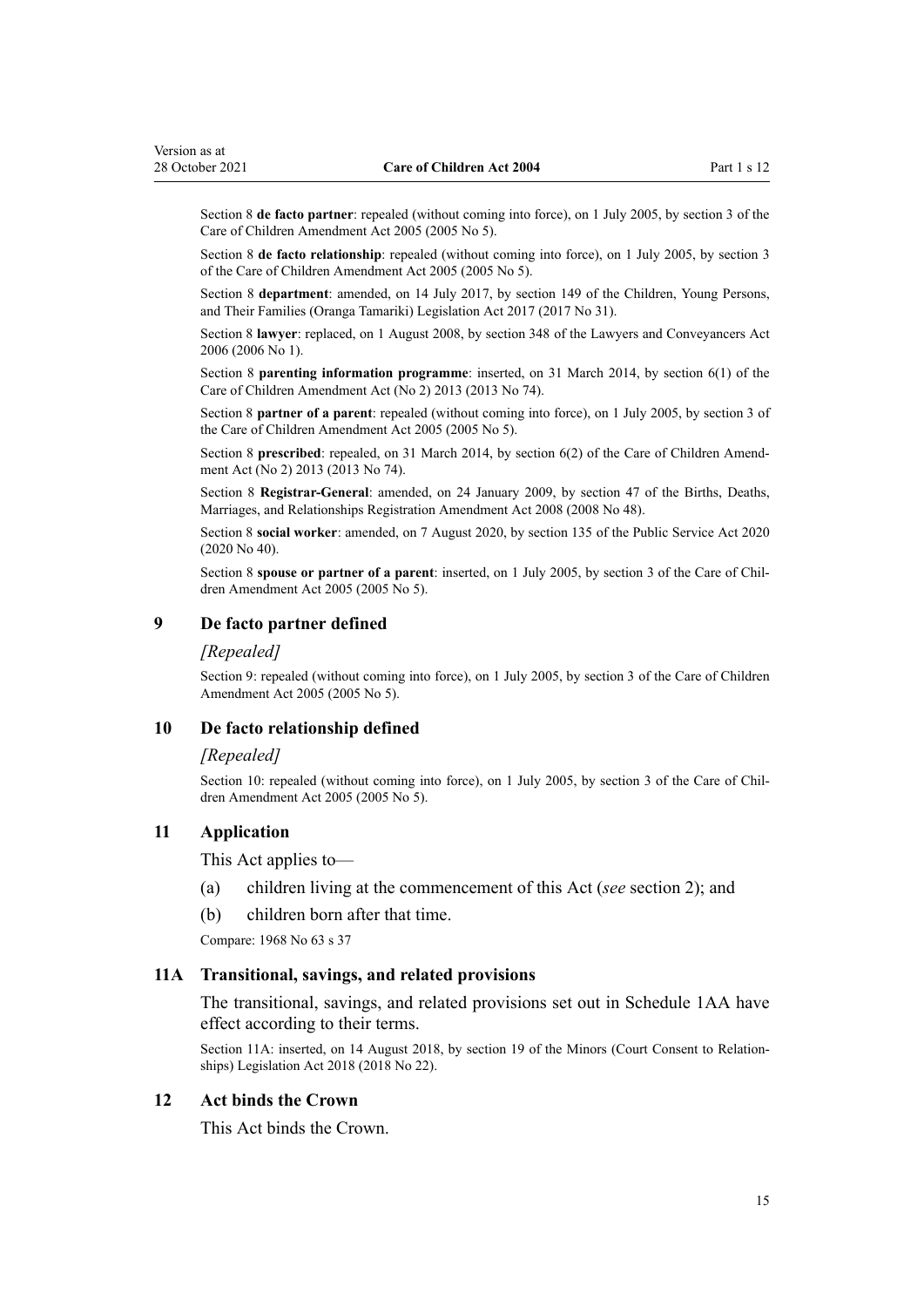#### <span id="page-15-0"></span>**13 Act a code**

- (1) Except as otherwise expressly provided in this Act, this Act has effect in place of the rules of the common law and of equity as to the guardianship and cus‐ tody of children.
- (2) In matters not provided for by this Act, the High Court continues to have all the powers in respect of the persons of children that the High Court had immediately before the commencement, on 1 January 1970, of the Guardianship Act 1968.

Compare: 1968 No 63 s 33(1), (3)

#### **14 Administration of children's property**

- (1) The welfare and best interests of the child must be the first and paramount con‐ sideration in proceedings relating to the administration of, or to the allocation of income from, property belonging to, or held in trust for, a child.
- (2) No person may be appointed as, or have any powers as, guardian of the prop‐ erty of a child, except under an order of the kind referred to in [section 33\(1\)](#page-28-0) appointing as the agent of the court a named person or a person whom the court thinks fit.
- (3) However, nothing in this Act limits any powers of the High Court in relation to, or in relation to the administration of, any property held on trust.
- (4) Nothing in this section limits [section 6](#page-11-0) (child's views).

Compare: 1968 No 63 ss 23(1), (3), 33(2) Section 14(3): amended, on 30 January 2021, by [section 161](http://legislation.govt.nz/pdflink.aspx?id=DLM7383110) of the Trusts Act 2019 (2019 No 38).

# **Part 2 Guardianship and care of children**

Subpart 1—Guardianship: responsibility for children, and decisions about children

#### *Guardianship*

## **15 Guardianship defined**

For the purposes of this Act, **guardianship** of a child means having (and therefore a **guardian** of the child has), in relation to the child,—

- (a) all duties, powers, rights, and responsibilities that a parent of the child has in relation to the upbringing of the child:
- (b) every duty, power, right, and responsibility that is vested in the guardian of a child by any enactment: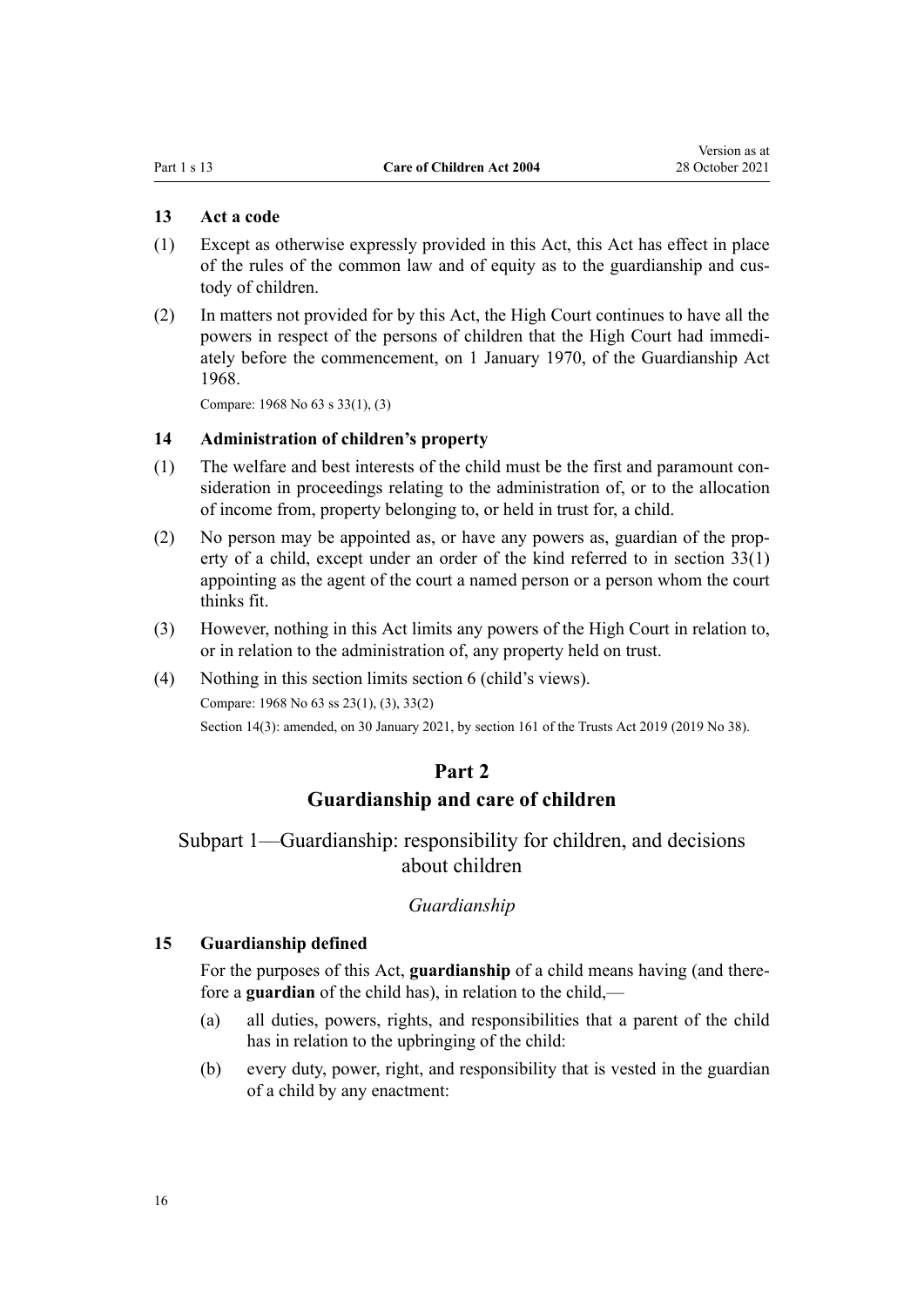(c) every duty, power, right, and responsibility that, immediately before the commencement, on 1 January 1970, of the Guardianship Act 1968, was vested in a sole guardian of a child by an enactment or rule of law.

Compare: 1968 No 63 s 3; Family Law Act 1975 s 61B (Aust)

#### **16 Exercise of guardianship**

<span id="page-16-0"></span>Version as at

- (1) The duties, powers, rights, and responsibilities of a guardian of a child include (without limitation) the guardian's—
	- (a) having the role of providing day-to-day care for the child (however, under [section 26\(5\),](#page-23-0) no testamentary guardian of a child has that role just because of an appointment under section 26); and
	- (b) contributing to the child's intellectual, emotional, physical, social, cultural, and other personal development; and
	- (c) determining for or with the child, or helping the child to determine, questions about important matters affecting the child.
- (2) **Important matters affecting the child** include (without limitation)—
	- (a) the child's name (and any changes to it); and
	- (b) changes to the child's place of residence (including, without limitation, changes of that kind arising from travel by the child) that may affect the child's relationship with his or her parents and guardians; and
	- (c) medical treatment for the child (if that medical treatment is not routine in nature); and
	- (d) where, and how, the child is to be educated; and
	- (e) the child's culture, language, and religious denomination and practice.
- (3) A guardian of a child may exercise (or continue to exercise) the duties, powers, rights, and responsibilities of a guardian in relation to the child, whether or not the child lives with the guardian, unless a court order provides otherwise.
- (4) **Court order** means a court order made under any enactment; and includes, without limitation, a court order that is made under this Act and embodies some or all of the terms of an agreement to which [section 40\(2\)](#page-32-0) or [section](#page-33-0) [41\(2\)](#page-33-0) applies.
- (5) However, in exercising (or continuing to exercise) the duties, powers, rights, and responsibilities of a guardian in relation to a child, a guardian of the child must act jointly (in particular, by consulting wherever practicable with the aim of securing agreement) with any other guardians of the child.
- (6) Subsection (5) does not apply to the exclusive responsibility for the child's day-to-day living arrangements of a guardian exercising the role of providing day-to-day care.

Compare: 1968 No 63 s 3; Family Law Act 1975 s 61C (Aust)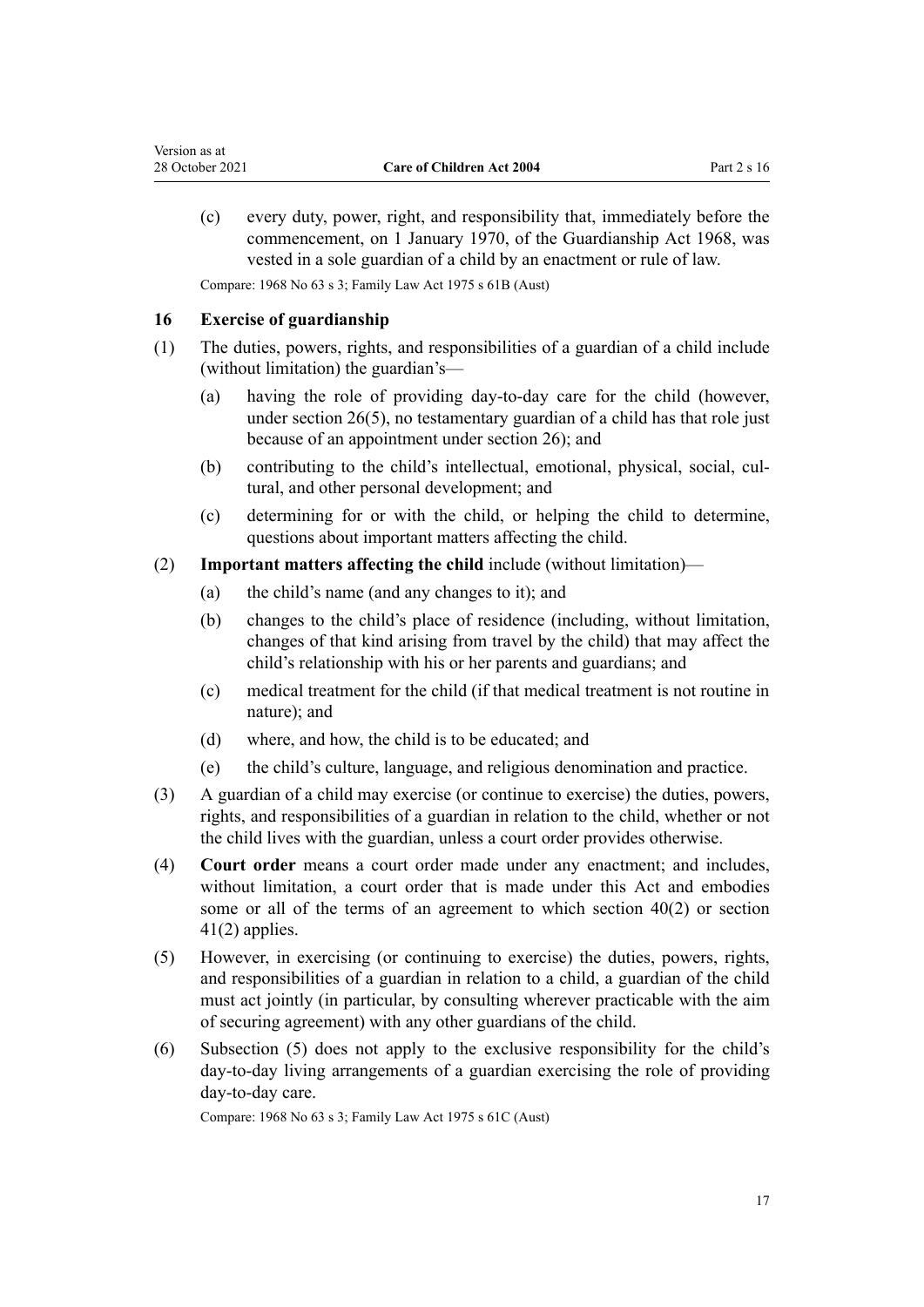#### *Guardianship based on parental status*

#### <span id="page-17-0"></span>**17 Child's father and mother usually joint guardians**

- (1) The father and the mother of a child are guardians jointly of the child unless the child's mother is the sole guardian of the child because of subsection (2) or subsection (3).
- (2) If a child is conceived on or after the commencement of this Act, the child's mother is the sole guardian of the child if the mother was neither—
	- (a) married to, or in a civil union with, the father of the child at any time during the period beginning with the conception of the child and ending with the birth of the child; nor
	- (b) living with the father of the child as a de facto partner at any time during that period.
- (3) If a child is conceived before the commencement of this Act, the child's mother is the sole guardian of the child if the mother was neither—
	- (a) married to, or in a civil union with, the father of the child at any time during the period beginning with the conception of the child and ending with the birth of the child; nor
	- (b) living with the father of the child as a de facto partner at the time the child was born.
- (3A) For the purposes of subsections (2) and (3), the mother and father of a child may be in a de facto relationship even if—
	- (a) either parent is under 16; or
	- (b) either parent is aged 16 or 17 and consent for the relationship (as referred to in [section 14\(2\)](http://legislation.govt.nz/pdflink.aspx?id=DLM7298260) of the Legislation Act 2019) has not been given.
- (4) On the death of the father or the mother, the surviving parent, if he or she was then a guardian of the child, is the sole guardian of the child.
- (5) This section is subject to [sections 18 to 34](#page-18-0), and therefore does not limit or affect the appointment of 1 or more additional guardians (for example, an addi‐ tional testamentary guardian of the child appointed by the deceased parent under [section 26\(2\)](#page-23-0)) or an order (relating to guardianship of the court) under section  $33(1)$ .

Compare: 1968 No 63 s 6(1), (2), (4)

Section 17(2)(a): amended, on 1 July 2005, by [section 3](http://legislation.govt.nz/pdflink.aspx?id=DLM334765) of the Care of Children Amendment Act 2005 (2005 No 5).

Section 17(3)(a): amended, on 1 July 2005, by [section 3](http://legislation.govt.nz/pdflink.aspx?id=DLM334765) of the Care of Children Amendment Act 2005 (2005 No 5).

Section 17(3A): inserted, on 1 July 2005, by [section 3](http://legislation.govt.nz/pdflink.aspx?id=DLM334765) of the Care of Children Amendment Act 2005 (2005 No 5).

Section 17(3A)(b): amended, on 28 October 2021, by [section 3](http://legislation.govt.nz/pdflink.aspx?id=LMS268932) of the Secondary Legislation Act 2021 (2021 No 7).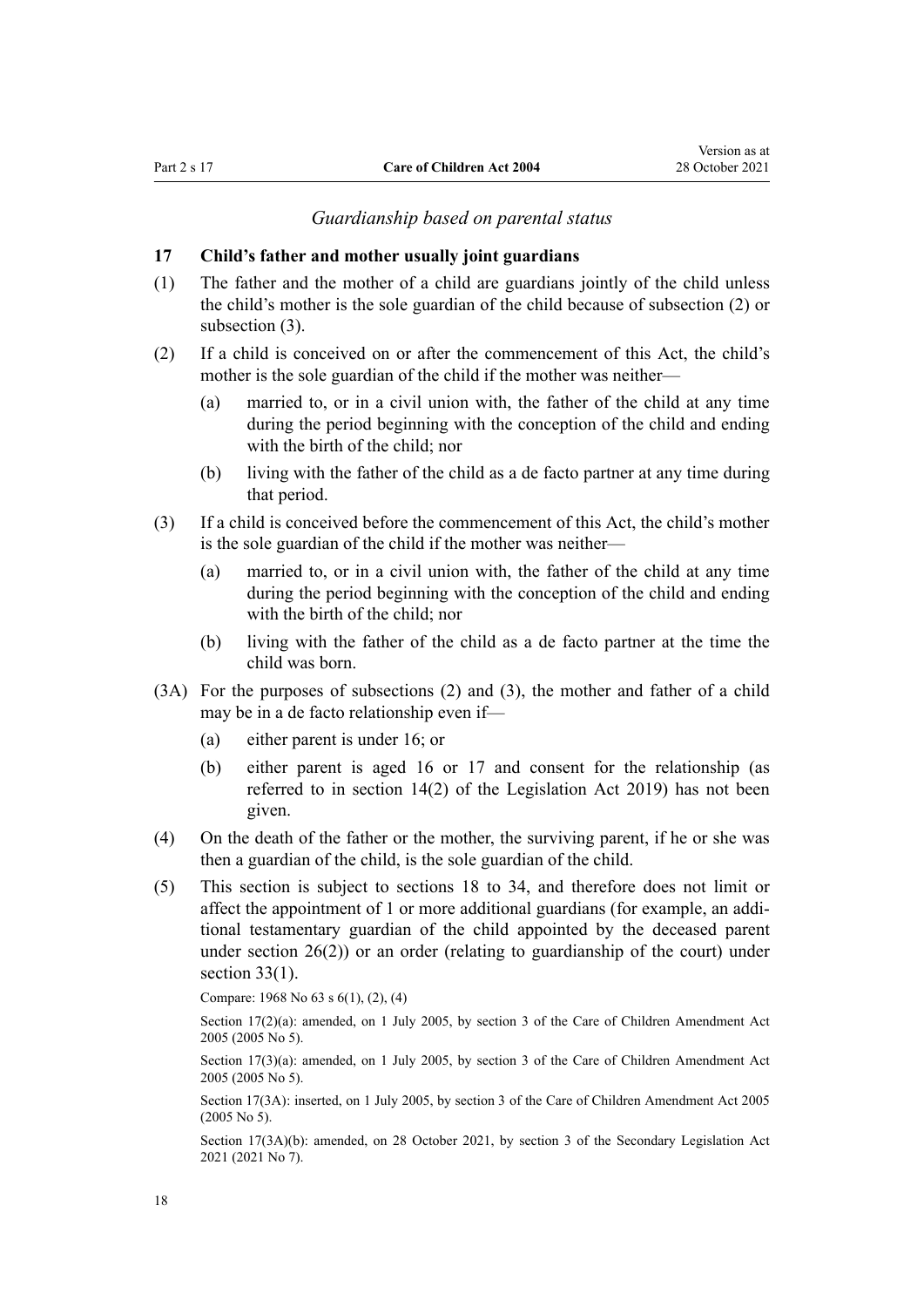<span id="page-18-0"></span>Version as at

- (1) A child's father who is not a guardian of the child just because of [section 17\(2\)](#page-17-0) [or \(3\)](#page-17-0) becomes a guardian of the child if his particulars are registered after the commencement of this section as part of the child's birth information because he and the child's mother both notified the birth as required by [section 9](http://legislation.govt.nz/pdflink.aspx?id=DLM364101) of the Births, Deaths, Marriages, and Relationships Registration Act 1995.
- (2) Subsection (1) does not change the guardianship status of a father who became a guardian before the commencement of this section.

Section 18: replaced, on 24 January 2009, by [section 47](http://legislation.govt.nz/pdflink.aspx?id=DLM1048943) of the Births, Deaths, Marriages, and Relationships Registration Amendment Act 2008 (2008 No 48).

# **19 Father who was not mother's spouse, civil union partner, or de facto partner may apply to be appointed as guardian**

- (1) If, because of [section 17\(2\) or \(3\),](#page-17-0) a child's mother is (or was at the time of her death) the sole guardian of the child, the child's father may apply to the court to be appointed as a guardian of the child.
- (2) The father may apply to be appointed—
	- (a) as a guardian of the child as well as the mother or a testamentary guard‐ ian appointed under [section 26](#page-23-0); or
	- (b) as a guardian of the child instead of the mother or a testamentary guard‐ ian appointed under [section 26](#page-23-0).
- (3) An application under subsection  $(2)(b)$  must include an application under sec[tion 29](#page-24-0) for an order depriving the mother of the guardianship of her child or (as the case requires) removing the testamentary guardian from office.
- (4) In response to an application under subsection (2), the court—
	- (a) must appoint the father as a guardian of the child, unless to do so would be contrary to the child's welfare and best interests; and
	- (b) must determine any included application under [section 29](#page-24-0) in accordance with that section.

Compare: 1968 No 63 s 6(3)

Section 19 heading: amended, on 1 July 2005, by [section 3](http://legislation.govt.nz/pdflink.aspx?id=DLM334765) of the Care of Children Amendment Act 2005 (2005 No 5).

#### **20 Declaration that father is guardian because of section 17**

- (1) A man who alleges that he is a guardian of a child because of [section 17](#page-17-0) (other than because of an order under section 19) may apply to the court for an order declaring that the man is a guardian of the child because of section 17.
- (2) The court may make the order if satisfied that the man—
	- (a) is a guardian of a child because of [section 17;](#page-17-0) and
	- (b) has not been deprived of his guardianship by an order under [section 29.](#page-24-0)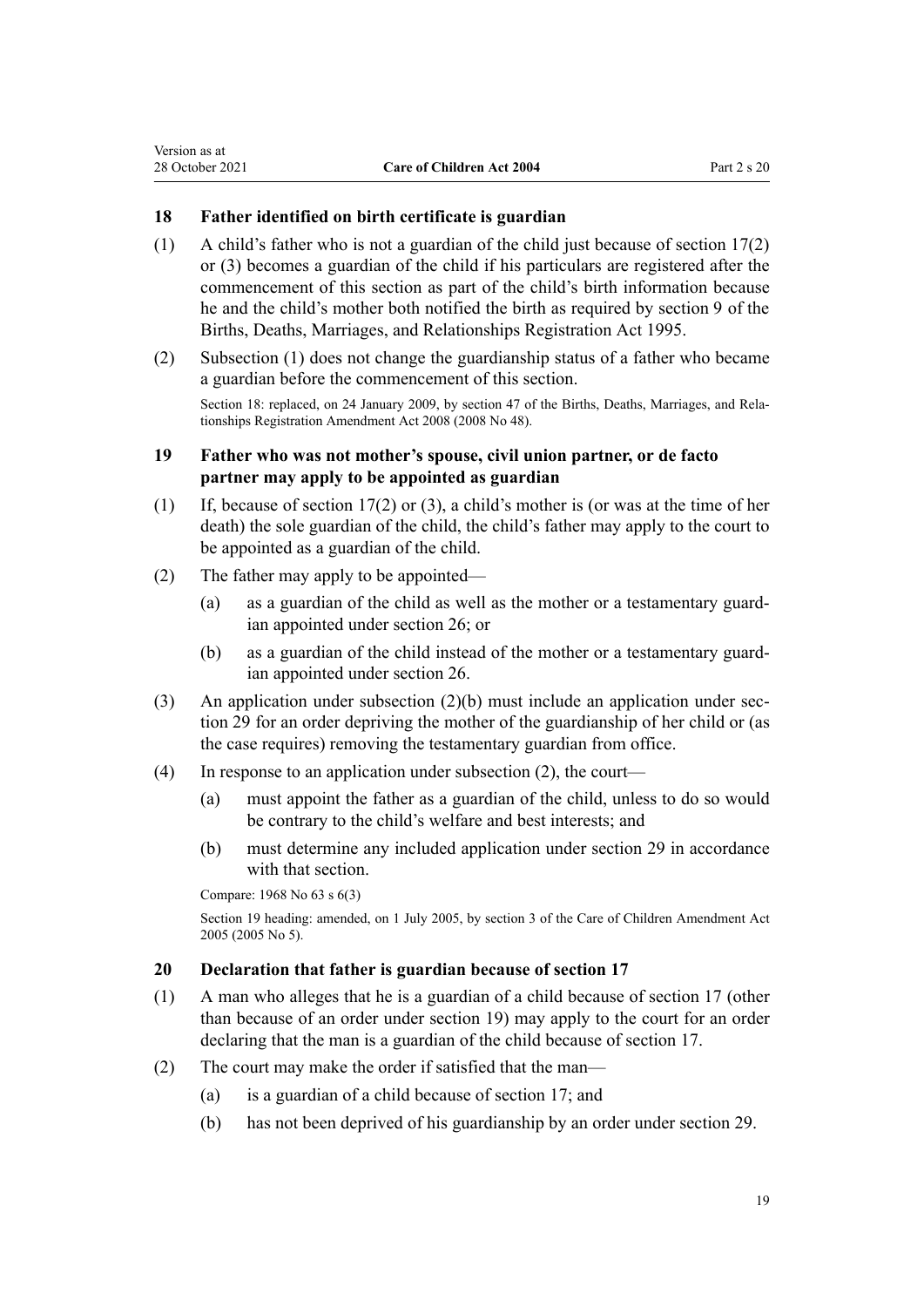<span id="page-19-0"></span>(3) The [Declaratory Judgments Act 1908](http://legislation.govt.nz/pdflink.aspx?id=DLM176192) applies, with all necessary modifications, to applications under subsection (1). Compare: 1968 No 63 s 6A

*Appointment of eligible spouse or partner of a parent as additional guardian* Heading: replaced, on 1 July 2005, by [section 3](http://legislation.govt.nz/pdflink.aspx?id=DLM334765) of the Care of Children Amendment Act 2005 (2005 No 5).

#### **21 Who may appoint additional guardian under section 23**

- (1) In this section, **appointment** means an appointment of an eligible spouse or partner of a parent as an additional guardian of a child under [section 23](#page-20-0).
- (2) If both parents of the child are guardians of the child, the appointment must be made by both of them.
- (3) If the mother of the child is the sole guardian of the child just because of [sec‐](#page-17-0) [tion 17\(2\) or \(3\),](#page-17-0) the appointment must be made by the mother and the father of the child.
- (4) If a parent of the child is the sole guardian of the child because the other parent of the child is dead, or because of the application of [Part 2](http://legislation.govt.nz/pdflink.aspx?id=DLM391031) of the Status of Children Act 1969, the appointment must be made by the parent.
- (5) If, before dying, a parent of the child appointed a testamentary guardian of the child under [section 26\(1\),](#page-23-0) and the other parent of the child is alive and is a guardian of the child jointly with the testamentary guardian, the appointment must be made by the surviving parent and the testamentary guardian.

Section 21(1): amended, on 1 July 2005, by [section 3](http://legislation.govt.nz/pdflink.aspx?id=DLM334765) of the Care of Children Amendment Act 2005 (2005 No 5).

#### **22 Restrictions on making appointments under section 23**

- (1) No appointment of an additional guardian of a child may be made under [sec‐](#page-20-0) [tion 23](#page-20-0) if the child—
	- (a) has a testamentary guardian appointed by the court under section  $26(3)$ ; or
	- (b) has a court-appointed guardian because of an appointment under [section](#page-23-0) [27;](#page-23-0) or
	- (c) is or has been involved in proceedings under [Part 2](http://legislation.govt.nz/pdflink.aspx?id=DLM149452) of the Oranga Tama‐ riki Act 1989; or
	- (d) is or has been an applicant for, or the subject of, a protection order under the [Family Violence Act 2018.](http://legislation.govt.nz/pdflink.aspx?id=DLM7159300)
- (2) No appointment of an additional guardian of a child may be made under sec[tion 23](#page-20-0) if a parent authorised by section 21 to make the appointment—
	- (a) has already appointed an additional guardian for the child under [section](#page-20-0) [23;](#page-20-0) or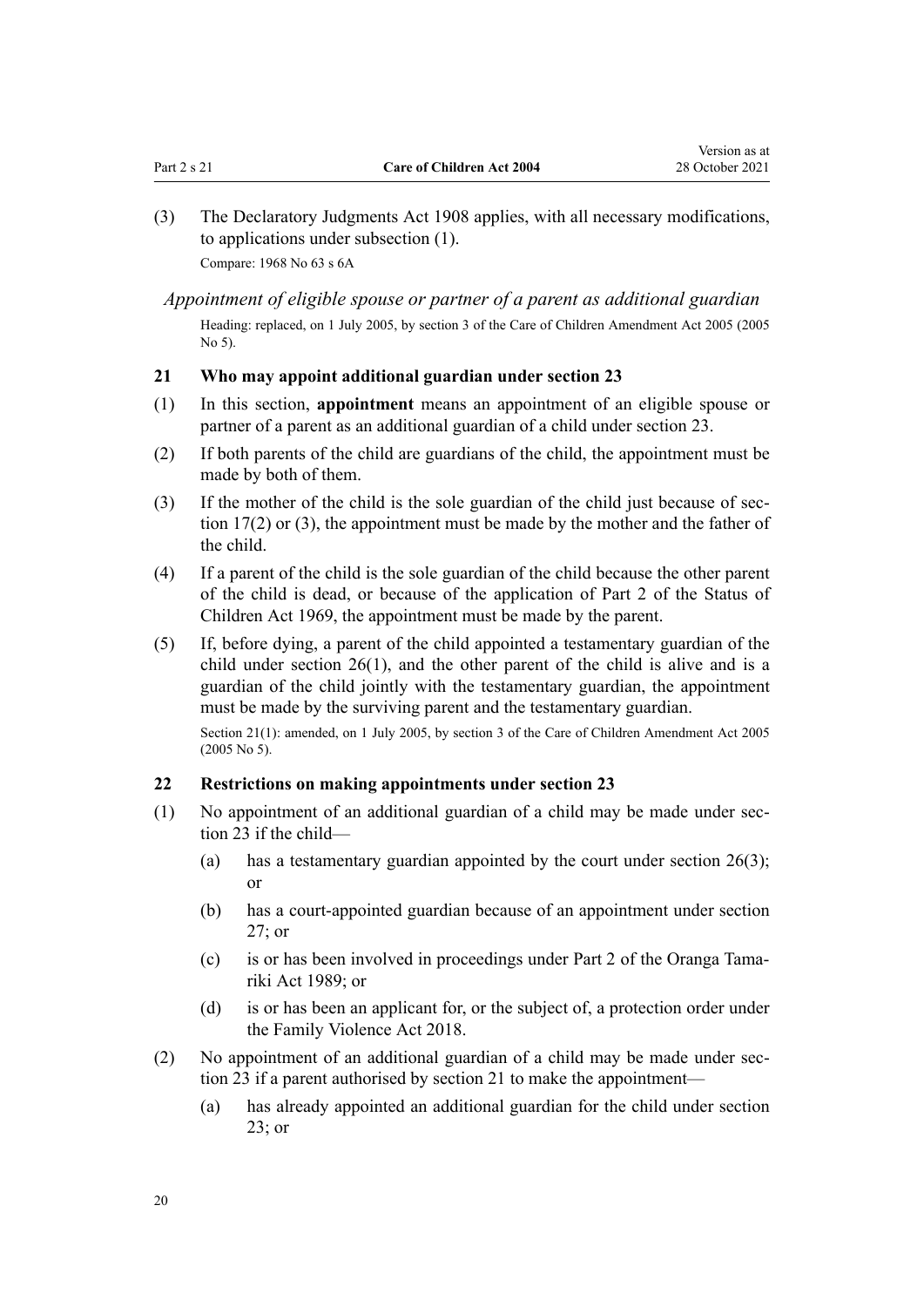- <span id="page-20-0"></span>(b) has been deprived of his or her guardianship by an order under [section](#page-24-0) [29;](#page-24-0) or
- (c) is or has been involved in proceedings concerning a child under this Act, a former Act corresponding to this Act, or [Part 2](http://legislation.govt.nz/pdflink.aspx?id=DLM149452) of the Oranga Tamariki Act 1989; or
- (d) is or has been a respondent or associated respondent in proceedings under the [Family Violence Act 2018.](http://legislation.govt.nz/pdflink.aspx?id=DLM7159300)
- (3) No appointment of an additional guardian of a child may be made under section 23 unless the child, or a parent of the child, is either a New Zealand citizen or a person who is ordinarily resident in New Zealand.
- (4) No appointment of an additional guardian of a child may be made under sec‐ tion 23 if any of the statutory declarations required by section 23(5) cannot be made in the affirmative.
- (5) An appointment of an additional guardian under section 23 is void if the pro‐ posed additional guardian is disqualified under section  $23(2)(d)$ , even though the relevant statutory declarations under [section 24\(d\)\(i\)](#page-22-0) were all made in the affirmative.

Section  $22(1)(c)$ : amended, on 14 July 2017, by [section 149](http://legislation.govt.nz/pdflink.aspx?id=DLM7287401) of the Children, Young Persons, and Their Families (Oranga Tamariki) Legislation Act 2017 (2017 No 31).

Section 22(1)(d): amended, on 1 July 2019, by [section 16](http://legislation.govt.nz/pdflink.aspx?id=LMS113466) of the Family Violence (Amendments) Act 2018 (2018 No 47).

Section 22(2)(c): amended, on 14 July 2017, by [section 149](http://legislation.govt.nz/pdflink.aspx?id=DLM7287401) of the Children, Young Persons, and Their Families (Oranga Tamariki) Legislation Act 2017 (2017 No 31).

Section 22(2)(d): amended, on 1 July 2019, by [section 16](http://legislation.govt.nz/pdflink.aspx?id=LMS113466) of the Family Violence (Amendments) Act 2018 (2018 No 47).

# **23 Appointment of eligible spouse or partner of parent as additional guardian**

- (1) An eligible spouse or partner of a parent may be appointed as an additional guardian of a child under this section by the following person or persons, but only if that person is, or those persons are, authorised by [section 21](#page-19-0) to make the appointment:
	- (a) both parents of the child:
	- (b) a parent of the child:
	- (c) a parent of the child and a guardian of the child.
- (2) A spouse or partner of a parent is an **eligible spouse or partner of a parent** in relation to a parent of a child and an appointment under this section only if the parent is making the appointment (either alone, or with the other parent, or a guardian, of the child) and the spouse or partner—
	- (a) shares responsibility for the child's day-to-day care, and has done so for not less than 1 year; and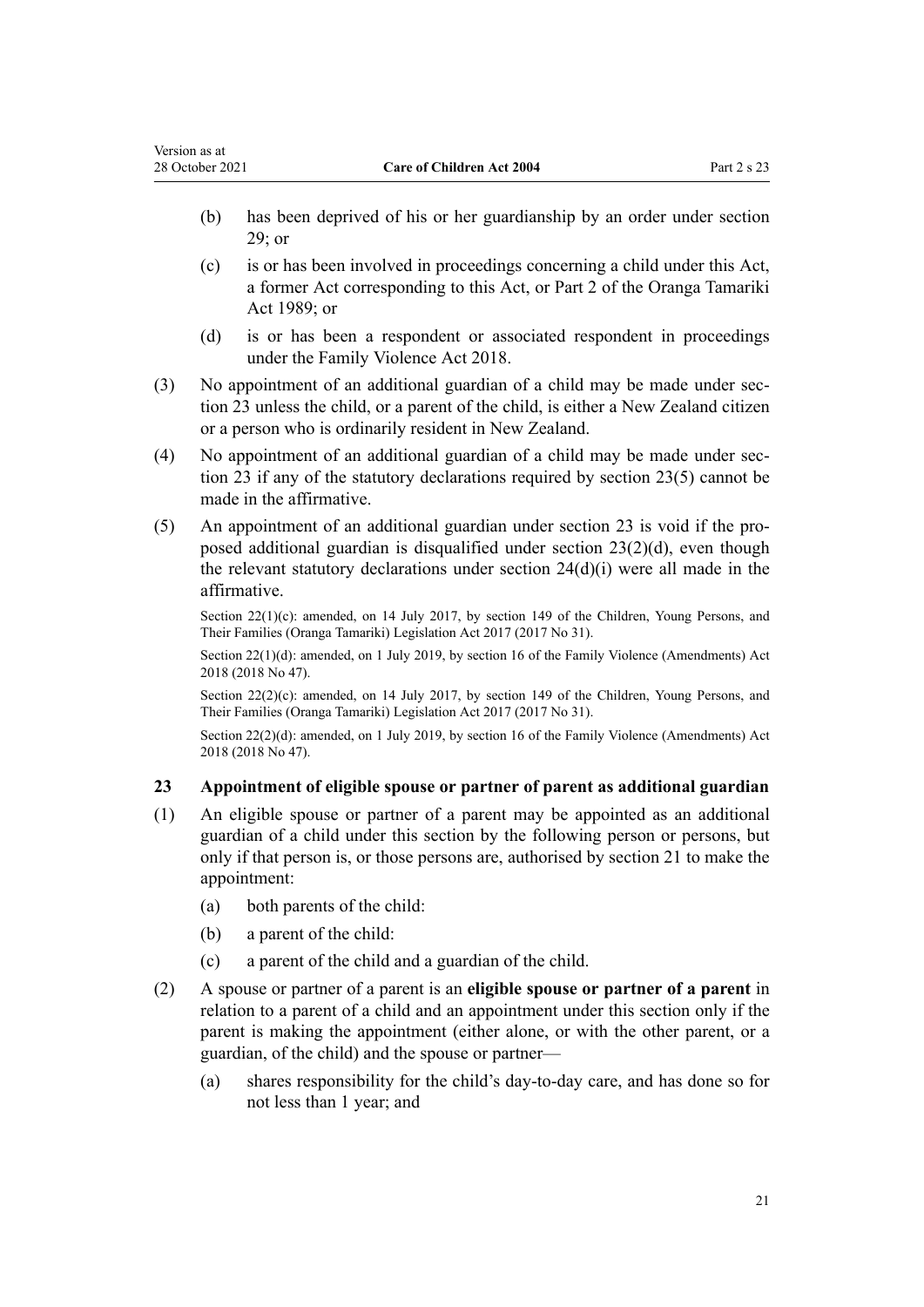- (b) is not, and has never been, involved in proceedings concerning a child under this Act, a former Act corresponding to this Act, or [Part 2](http://legislation.govt.nz/pdflink.aspx?id=DLM149452) of the Oranga Tamariki Act 1989; and
- (c) is not, and has never been, either a respondent or an associated respond‐ ent in proceedings under the [Family Violence Act 2018](http://legislation.govt.nz/pdflink.aspx?id=DLM7159300); and
- (d) has never been convicted of an offence involving harm to a child, including (without limitation),—
	- (i) an offence involving family violence (as defined in [section 9](http://legislation.govt.nz/pdflink.aspx?id=LMS112966) of the Family Violence Act 2018), ill-treatment, abuse, neglect, or deprivation in relation to a child; or
	- (ii) an offence against the Films, Videos, and Publications Classifica[tion Act 1993](http://legislation.govt.nz/pdflink.aspx?id=DLM312894) involving a child pornography publication.
- (3) **Child pornography publication** means a publication that is objectionable (as those terms are defined in [section 2](http://legislation.govt.nz/pdflink.aspx?id=DLM313301) of the Films, Videos, and Publications Classification Act 1993)—
	- (a) because it promotes or supports, or tends to promote or support, the exploitation of children, or young persons, or both, for sexual purposes; or
	- (b) because of the extent and degree to which, and the manner in which, it—
		- (i) describes, depicts, or otherwise deals with sexual conduct with or by children, or young persons, or both; or
		- (ii) exploits the nudity of children, or young persons, or both.
- (4) The appointment may be made only if each person making the appointment and the proposed additional guardian—
	- (a) has taken all reasonable steps to ascertain and consider any views on the appointment expressed by the child; and
	- (b) agrees to the appointment in writing.
- (5) The appointment must be in a form approved by the Secretary (which must include the agreements in writing referred to in subsection  $(4)(b)$ ), and must be accompanied by—
	- (a) the declarations specified in [section 24;](#page-22-0) and
	- (b) the proposed additional guardian's criminal record.
- (6) **Criminal record** means a document giving all details recorded in law enforce‐ ment information held by or on behalf of the Ministry of Justice of every criminal conviction (if any) of the proposed additional guardian (whether a conviction in New Zealand or overseas).
- (7) If the proposed additional guardian is an eligible individual (as defined in [sec‐](http://legislation.govt.nz/pdflink.aspx?id=DLM280848) [tion 4](http://legislation.govt.nz/pdflink.aspx?id=DLM280848) of the Criminal Records (Clean Slate) Act 2004), then for the purposes of section  $19(3)(e)$  of that Act (exceptions to general effect of clean slate scheme) the appointment is an application the proposed additional guardian has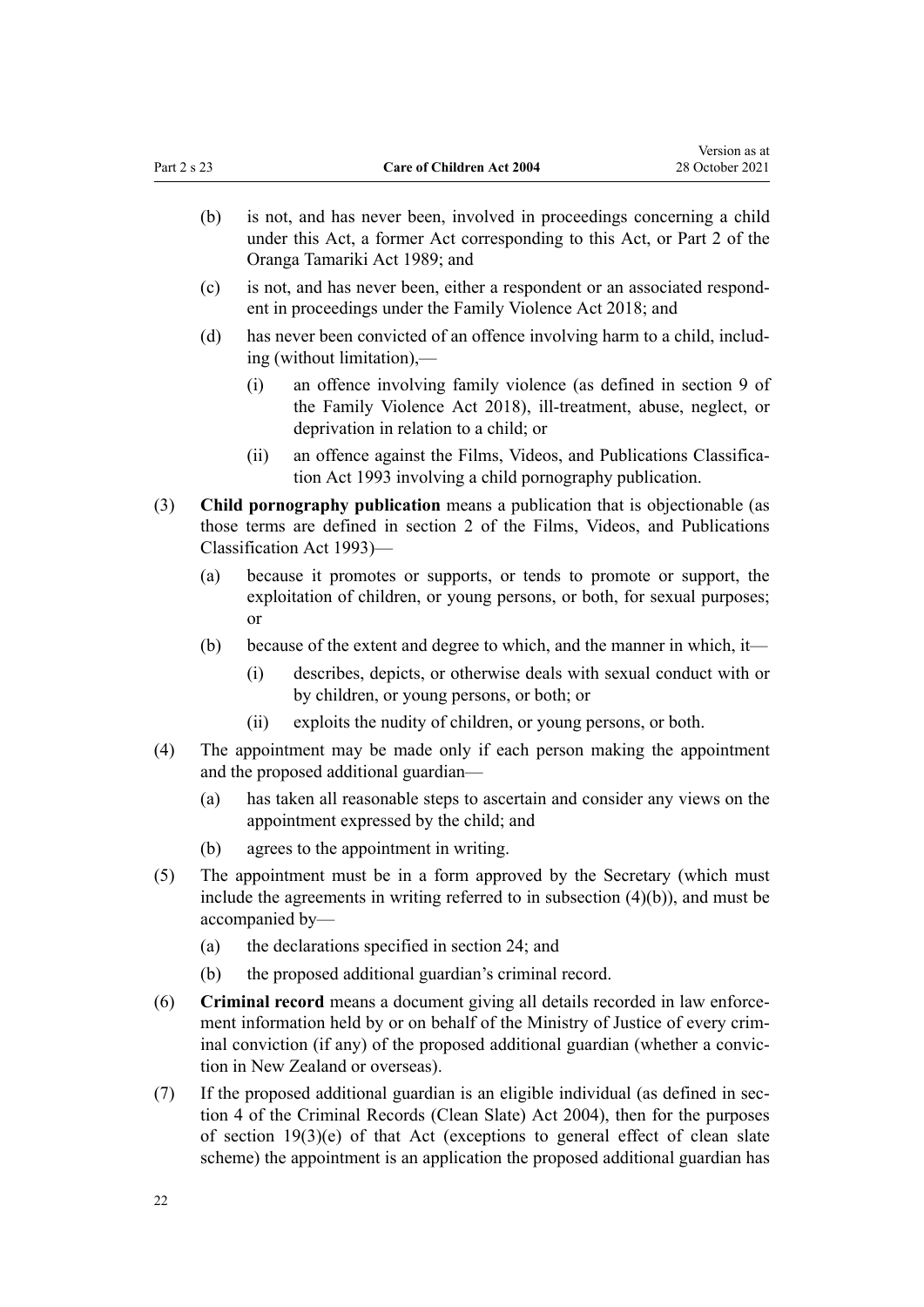<span id="page-22-0"></span>made to act in a role predominantly involving the care and protection of, but not predominantly involving the delivery of education to, the child.

Section 23 heading: amended, on 1 July 2005, by [section 3](http://legislation.govt.nz/pdflink.aspx?id=DLM334765) of the Care of Children Amendment Act 2005 (2005 No 5).

Section 23(1): amended, on 1 July 2005, by [section 3](http://legislation.govt.nz/pdflink.aspx?id=DLM334765) of the Care of Children Amendment Act 2005 (2005 No 5).

Section 23(2): amended, on 1 July 2005, by [section 3](http://legislation.govt.nz/pdflink.aspx?id=DLM334765) of the Care of Children Amendment Act 2005 (2005 No 5).

Section 23(2)(b): amended, on 14 July 2017, by [section 149](http://legislation.govt.nz/pdflink.aspx?id=DLM7287401) of the Children, Young Persons, and Their Families (Oranga Tamariki) Legislation Act 2017 (2017 No 31).

Section 23(2)(c): amended, on 1 July 2019, by [section 17\(1\)](http://legislation.govt.nz/pdflink.aspx?id=LMS113467) of the Family Violence (Amendments) Act 2018 (2018 No 47).

Section  $23(2)(d)(i)$ : amended, on 1 July 2019, by [section 17\(2\)](http://legislation.govt.nz/pdflink.aspx?id=LMS113467) of the Family Violence (Amendments) Act 2018 (2018 No 47).

Section 23(5): amended, on 31 March 2014, by [section 7](http://legislation.govt.nz/pdflink.aspx?id=DLM5574201) of the Care of Children Amendment Act (No 2) 2013 (2013 No 74).

#### **24 Declarations required by section 23(5)(a)**

The declarations required by section  $23(5)(a)$  are statutory declarations by every person making the appointment and by the proposed additional guardian declaring—

- (a) whether, in his or her opinion, the appointment is conducive to the wel‐ fare and best interests of the child; and
- (b) whether, in his or her opinion, he or she has taken all reasonable steps to ascertain and consider any views expressed on it by the child; and
- (c) (for a person making the appointment only) that he or she has seen the criminal record referred to in [section 23\(5\)\(b\)](#page-20-0); and
- (d) that, to the best of his or her knowledge,—
	- (i) the proposed additional guardian has never been convicted of an offence of the kind referred to in [section 23\(2\)\(d\),](#page-20-0) and
	- (ii) there is no other reason why the proposed additional guardian is not an eligible spouse or partner of a parent (as defined in [section](#page-20-0) [23\(2\)](#page-20-0)) in relation to the child.

Section 24(d)(ii): amended, on 1 July 2005, by [section 3](http://legislation.govt.nz/pdflink.aspx?id=DLM334765) of the Care of Children Amendment Act 2005 (2005 No 5).

#### **25 Appointments under section 23 take effect on approval**

- (1) An appointment under [section 23](#page-20-0) takes effect only on a Registrar of the Family Court approving the form and declarations referred to in section 23(5).
- (2) The Registrar must not approve those documents unless, having made all reasonable inquiries, he or she is satisfied—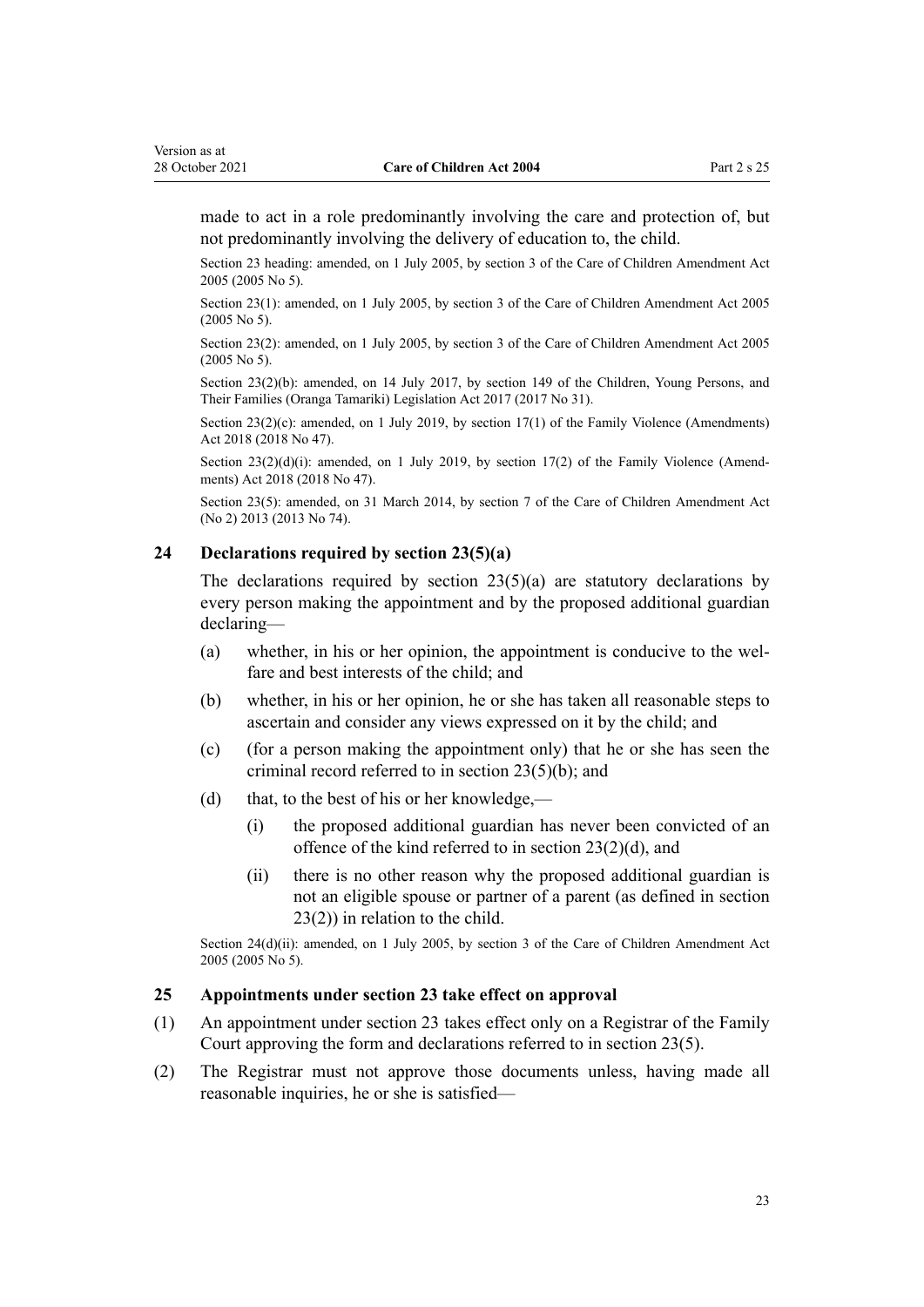- <span id="page-23-0"></span>(a) that the form and declarations are accompanied by the proposed additional guardian's criminal record (as required by [section 23\(5\)](#page-20-0)), and have been properly completed and appear to be in order; and
- (b) in particular, that the Family Court case-management system appears to hold no information that, in the light of [section 22](#page-19-0) or [section 23,](#page-20-0) would prevent the appointment.
- (3) Nothing in this section requires the Registrar to inquire into details of a convic‐ tion in the proposed additional guardian's criminal record.
- (4) **Family Court case-management system** means the system for the time being used by the Ministry of Justice to manage, maintain, and access Family Court case records.

Section 25(1): amended, on 1 March 2017, by [section 261](http://legislation.govt.nz/pdflink.aspx?id=DLM6942680) of the District Court Act 2016 (2016) No 49).

*Testamentary guardians and court-appointed guardians*

#### **26 Testamentary guardians**

- (1) The parent of a child may by deed or will (executed before or after the child's birth) appoint a person to be a testamentary guardian of the child after the parent's death.
- (2) If, at the time of his or her death, the parent appointing a guardian under sub‐ section (1) is a guardian of the child, the testamentary guardian is from that time, if he or she is 20 years of age or older, either sole guardian or a guardian in addition to any other guardian, as the case may be.
- (3) If, at the time of his or her death, the parent appointing a guardian under sub‐ section (1) is not a guardian of the child, the testamentary guardian may apply to the court, and the court may, if it thinks fit, appoint him or her as a guardian accordingly.
- (4) Despite any enactment or rule of law, a person under the age of 18 years may make an appointment under subsection (1).
- (5) Despite [section 16\(1\),](#page-16-0) no testamentary guardian of a child has, just because of an appointment under this section, the role of providing day-to-day care for the child.

Compare: 1968 No 63 ss 3, 7

#### **27 Court-appointed guardians**

- (1) The court may appoint a person as a guardian of a child, either in addition to any other guardian or as sole guardian, either—
	- (a) on an application for the purpose by any person; or
	- (b) on its own initiative, on making an order removing a guardian under sec[tion 29](#page-24-0).
- (2) The court may appoint the person as a guardian of the child—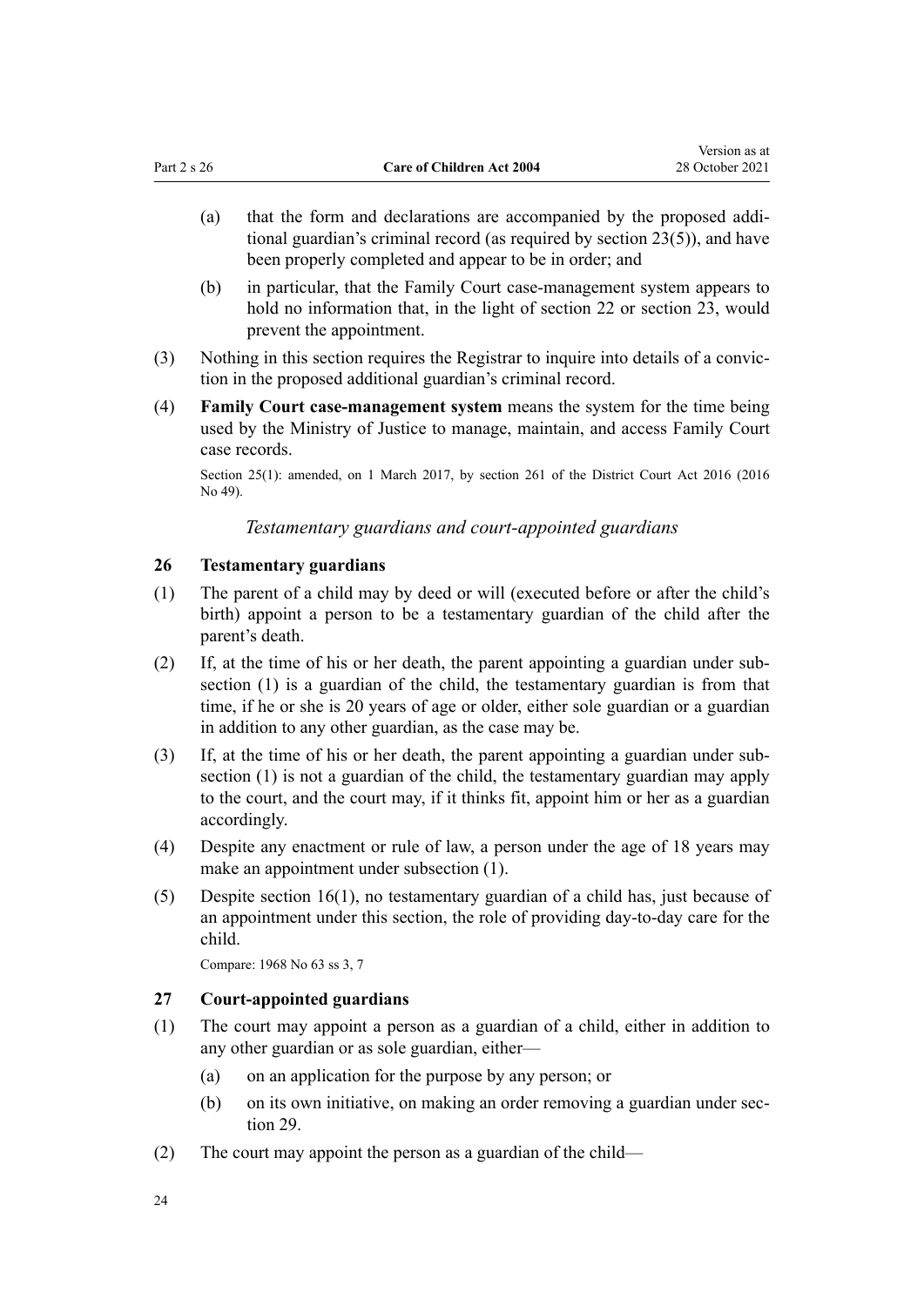- <span id="page-24-0"></span>(a) either for a specific purpose or generally; and
- (b) either for a specified period or not.
- (3) However, only the High Court may appoint or remove a litigation guardian for proceedings before the High Court or a court higher than that court, but the High Court may also appoint or remove a litigation guardian for proceedings that are not before the High Court or a court higher than that court.

Compare: 1968 No 63 s 8

#### *Termination of guardianship*

#### **28 Time at which guardianship ends**

- (1) The duties, powers, rights, and responsibilities of a guardian of a child end when the first of the following events occurs:
	- (a) the child turns 18 years:
	- (b) the child marries or enters into a civil union:
	- (c) the child lives with another person as a de facto partner:
	- (d) the guardian is removed by an order under section 29:
	- (e) if the guardian was appointed under section  $27(2)$  for a specific period or a specific purpose, the period expires or the purpose is achieved.
- (2) However, nothing in this section affects the appointment of, or the High Court's powers in respect of, a litigation guardian.

Compare: 1968 No 63 ss 8(1), 21

Section 28(1)(b): amended, on 1 July 2005, by [section 3](http://legislation.govt.nz/pdflink.aspx?id=DLM334765) of the Care of Children Amendment Act 2005 (2005 No 5).

#### **29 Court may remove guardians**

- (1) On an application for the purpose by an eligible person, the court may make—
	- (a) an order depriving a parent of the guardianship of his or her child; or
	- (b) an order removing from office a testamentary guardian or court-appoin‐ ted guardian; or
	- (c) an order revoking an appointment of an additional guardian made under [section 23](#page-20-0).
- (2) In this section, **eligible person**, in relation to a child, means any of the follow‐ ing persons:
	- (a) a parent of the child:
	- (b) a guardian of the child:
	- (c) a grandparent or an aunt or an uncle of the child:
	- (d) a sibling (including a half-sibling) of the child:
	- (e) a spouse or partner of a parent of the child: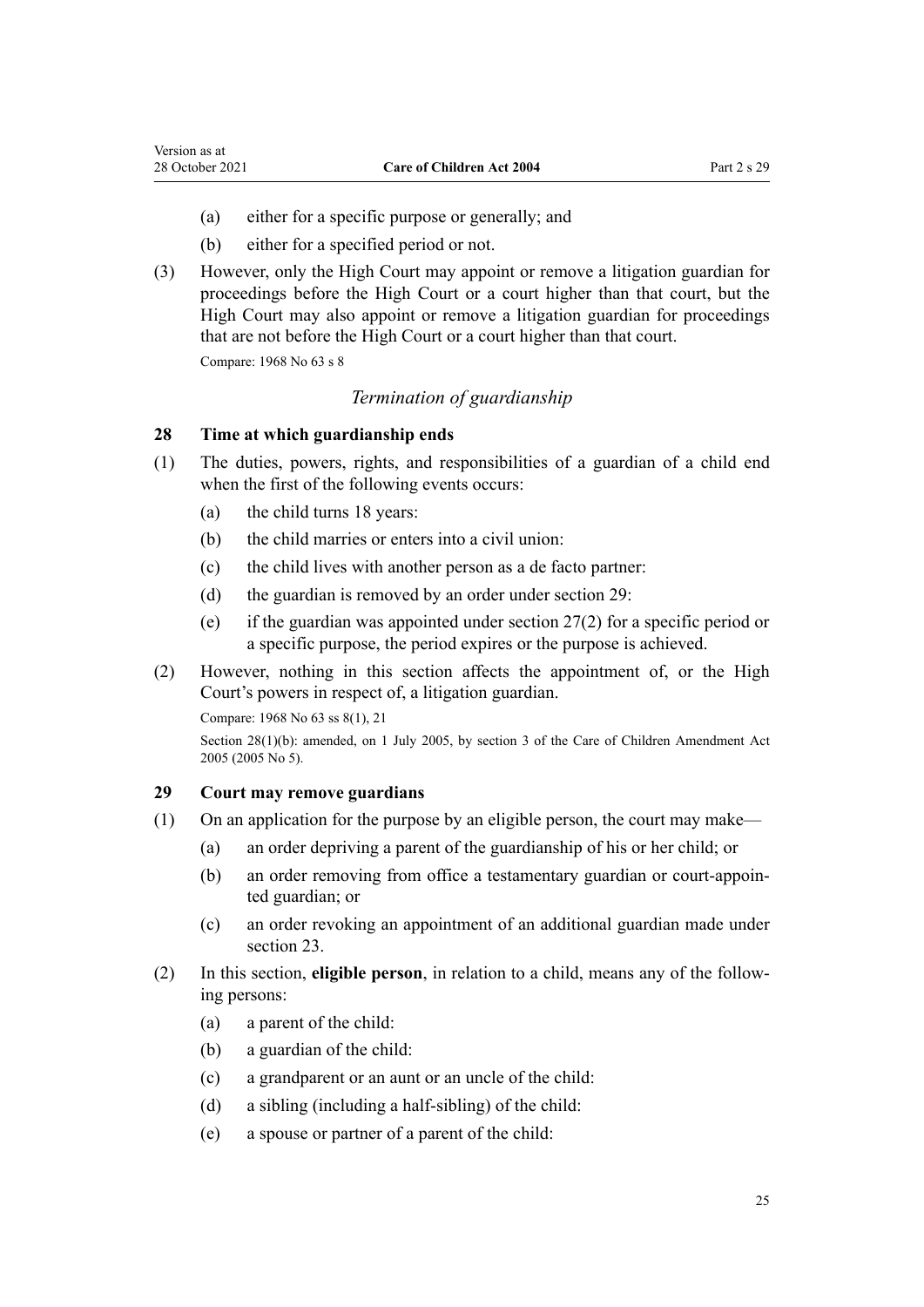- (f) any other person granted leave to apply by the court.
- <span id="page-25-0"></span>(3) An order under subsection (1)(a) (that is, an order depriving a parent of the guardianship of his or her child) must not be made unless the court is satis‐ fied—
	- (a) that the parent is unwilling to perform or exercise the duties, powers, rights, and responsibilities of a guardian, or that the parent is for some grave reason unfit to be a guardian of the child; and
	- (b) that the order will serve the welfare and best interests of the child.
- (4) An order under subsection  $(1)(b)$  or (c) must not be made unless the court is satisfied that the order will serve the welfare and best interests of the child.
- (5) On making an order under subsection (1), the court may also make on its own initiative an order under [section 27.](#page-23-0)

Compare: 1968 No 63 s 10

Section 29(2)(e): amended, on 1 July 2005, by [section 3](http://legislation.govt.nz/pdflink.aspx?id=DLM334765) of the Care of Children Amendment Act 2005 (2005 No 5).

#### **29A Revocation of appointment as guardian**

- (1) The court may, on application, revoke the appointment under [section 27](#page-23-0) of a person as a guardian of a child or young person if—
	- (a) the person is a permanent caregiver (as defined in [section 2\(1\)](http://legislation.govt.nz/pdflink.aspx?id=DLM147094) of the Oranga Tamariki Act 1989) who is not a special guardian (as defined in that Act); and
	- (b) the application is made at the same time as an application referred to in [section 110A](http://legislation.govt.nz/pdflink.aspx?id=DLM6892419) of that Act; and
	- (c) a guardianship order under [section 110](http://legislation.govt.nz/pdflink.aspx?id=DLM150441) of that Act, and a special guardi‐ anship order under [section 113A](http://legislation.govt.nz/pdflink.aspx?id=DLM6890569) of that Act, are made.
- (2) If the court revokes an appointment under this section, it must discharge, under [section 56,](#page-48-0) the associated parenting order under [section 48](#page-44-0) that confers on the person the role of providing day-to-day care for the child and any associated parenting order that provides for any specified person to have contact with the child.

Section 29A: inserted, on 30 June 2016, by [section 43\(2\)](http://legislation.govt.nz/pdflink.aspx?id=DLM6110589) of the Children, Young Persons, and Their Families (Vulnerable Children) Amendment Act 2014 (2014 No 41).

Section 29A(1)(a): amended, on 14 July 2017, by [section 149](http://legislation.govt.nz/pdflink.aspx?id=DLM7287401) of the Children, Young Persons, and Their Families (Oranga Tamariki) Legislation Act 2017 (2017 No 31).

# *Guardianship of court*

#### **30 Concurrent jurisdiction under section 31**

- (1) The following courts have jurisdiction under [section 31](#page-26-0):
	- (a) the High Court:
	- (b) the Family Court.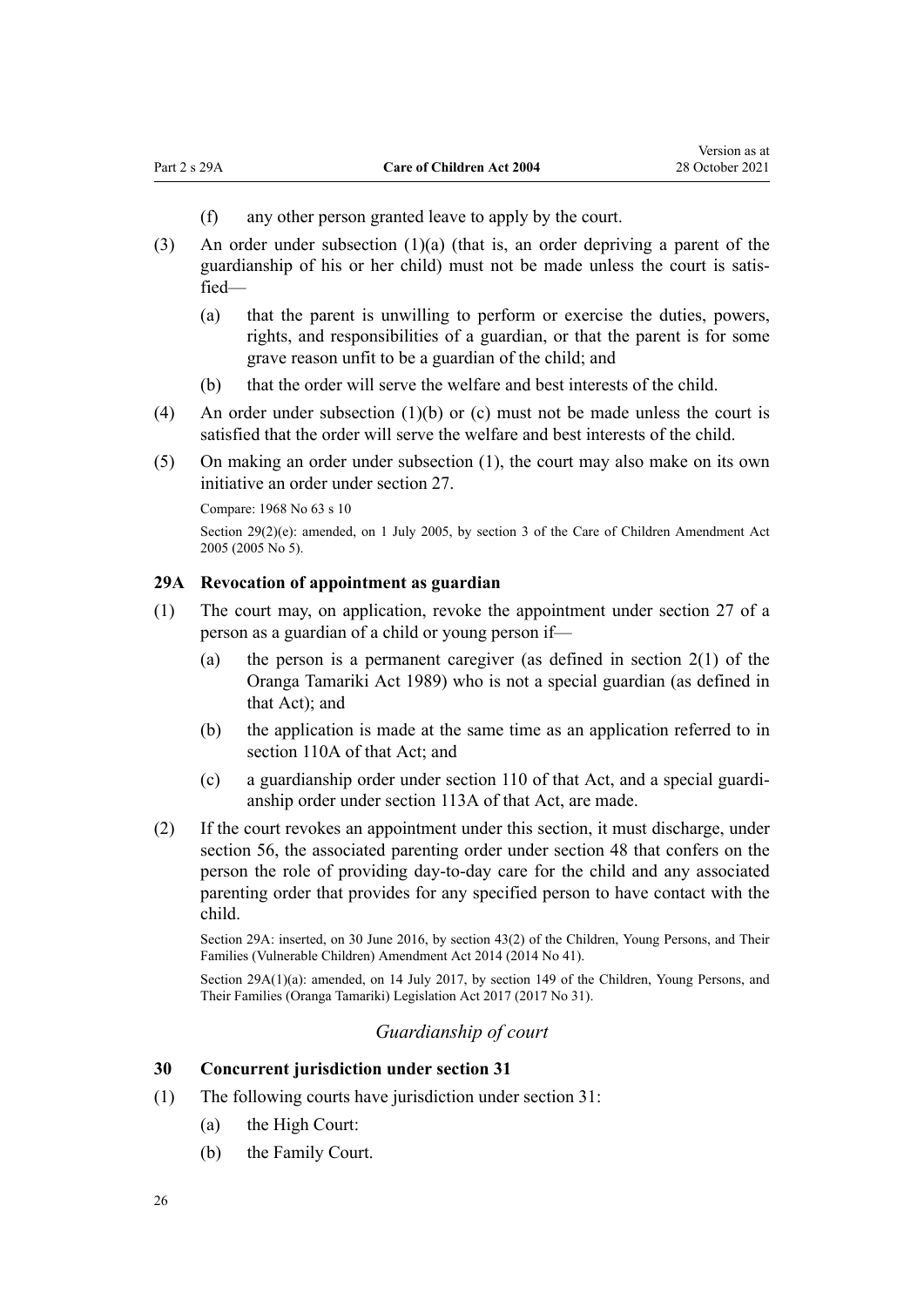- <span id="page-26-0"></span>(2) The Family Court does not have jurisdiction under section 31 if—
	- (a) the application is filed in the Family Court; and
	- (b) at the date of filing, proceedings relating to the same matter have commenced in the High Court.
- (3) The High Court may order proceedings to be removed to the Family Court if—
	- (a) an application is made under section 31 to the High Court; and
	- (b) the High Court is satisfied that the proceedings would be more appropriately dealt with in the Family Court.
- (4) The High Court must order proceedings to be removed to the High Court if—
	- (a) an application is made under section 31 to the Family Court; and
	- (b) a party to the proceedings applies to the High Court to have the proceed‐ ings removed to the High Court; and
	- (c) the High Court is satisfied that the proceedings would be more appropri‐ ately dealt with in the High Court.
- (5) Proceedings removed to the High Court continue in that court as if they had been properly commenced there.

Compare: 1968 No 63 s 10A

Section 30(1)(b): replaced, on 1 March 2017, by [section 261](http://legislation.govt.nz/pdflink.aspx?id=DLM6942680) of the District Court Act 2016 (2016) No 49).

Section 30(2): amended, on 1 March 2017, by [section 261](http://legislation.govt.nz/pdflink.aspx?id=DLM6942680) of the District Court Act 2016 (2016 No 49).

Section 30(3): amended, on 1 March 2017, by [section 261](http://legislation.govt.nz/pdflink.aspx?id=DLM6942680) of the District Court Act 2016 (2016) No 49).

Section 30(3)(b): amended, on 1 March 2017, by [section 261](http://legislation.govt.nz/pdflink.aspx?id=DLM6942680) of the District Court Act 2016 (2016 No 49).

Section 30(4)(a): amended, on 1 March 2017, by [section 261](http://legislation.govt.nz/pdflink.aspx?id=DLM6942680) of the District Court Act 2016 (2016 No 49).

# **31 Application to court**

- (1) An eligible person may make an application to a court with jurisdiction under this section for—
	- (a) an order placing under the guardianship of the court a child who is not married, in a civil union, or in a de facto relationship:
	- (b) an order appointing a named person to be the agent of the court either generally or for any particular purpose.
- (2) In this section, **eligible person**, in relation to a child, means any of the follow‐ ing persons:
	- (a) a parent or guardian of the child:
	- (b) a grandparent or an aunt or an uncle of the child:
	- (c) a sibling (including a half-sibling) of the child: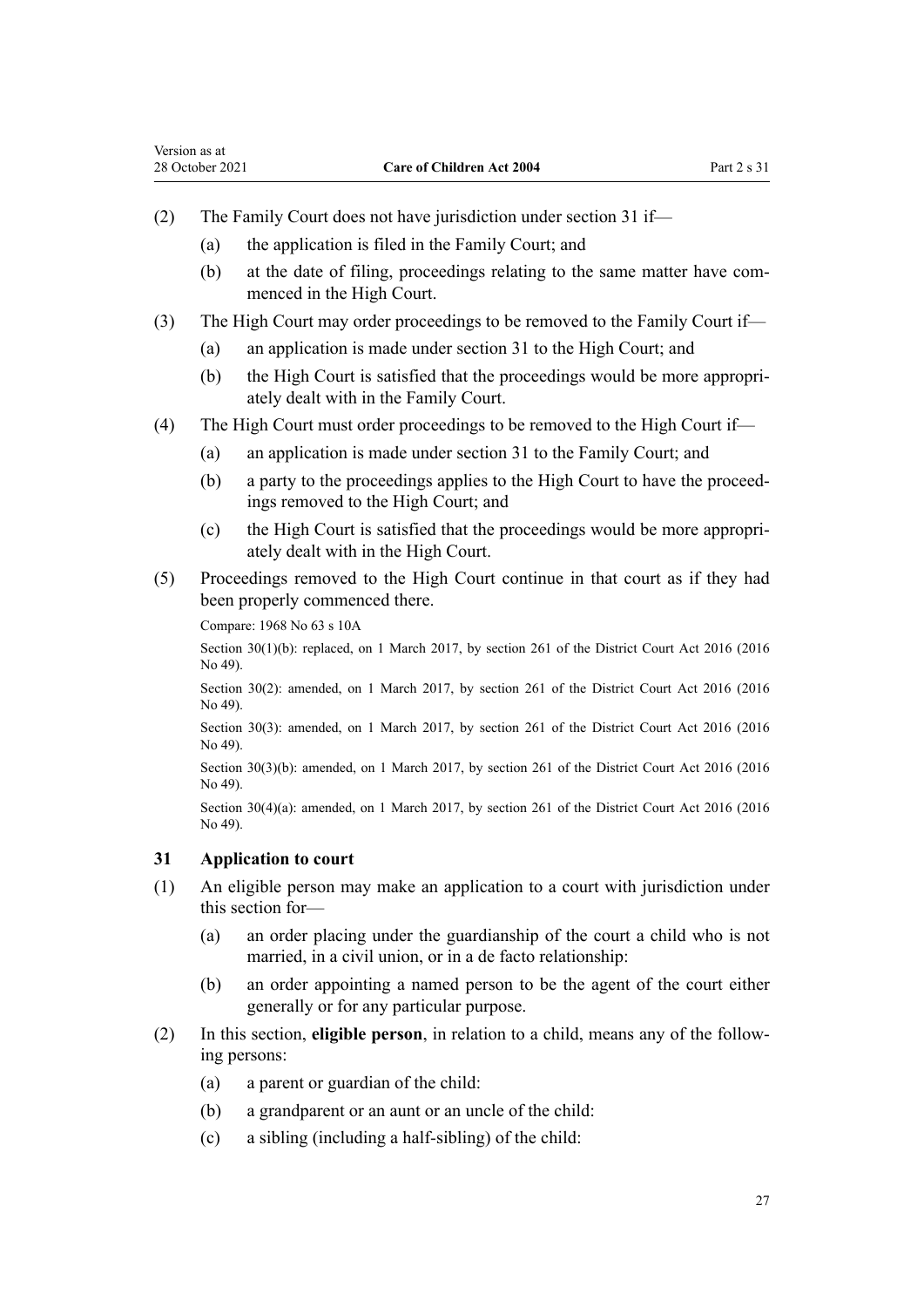- <span id="page-27-0"></span>(d) a spouse or partner of a parent of the child:
- (e) the child himself or herself (who may apply without any litigation guard‐ ian):
- (f) the chief executive:
- (g) any other person granted leave to apply by the court.

Compare: 1968 No 63 s 10B

Section 31(1)(a): amended, on 1 July 2005, by [section 3](http://legislation.govt.nz/pdflink.aspx?id=DLM334765) of the Care of Children Amendment Act 2005 (2005 No 5).

Section 31(2)(d): amended, on 1 July 2005, by [section 3](http://legislation.govt.nz/pdflink.aspx?id=DLM334765) of the Care of Children Amendment Act 2005 (2005 No 5).

#### **32 Notice to be given to chief executive in certain cases before Family Court**

- (1) This section applies when—
	- (a) an application is—
		- (i) made under [section 31](#page-26-0) to the Family Court; or
		- (ii) removed under [section 30\(3\)](#page-25-0) to the Family Court; and
	- (b) neither section  $30(2)$  nor section  $30(4)$  applies to the application; and
	- (c) any of the following applies:
		- (i) the application seeks an order appointing the chief executive to be the agent of the court, either generally or for a particular purpose, in respect of the child who is the subject of the application; or
		- (ii) the application does not seek an order of the kind described in subparagraph (i), but the court considers, at any stage of the proceedings, that it is likely to make such an order; or
		- (iii) the child who is the subject of the application is in the custody or under the guardianship or in the care of the chief executive or any other person under the [Oranga Tamariki Act 1989;](http://legislation.govt.nz/pdflink.aspx?id=DLM147087) or
		- (iv) a warrant in respect of the child who is the subject of the applica‐ tion has been issued under any of [sections 39](http://legislation.govt.nz/pdflink.aspx?id=DLM150002), [40](http://legislation.govt.nz/pdflink.aspx?id=DLM150005), [122,](http://legislation.govt.nz/pdflink.aspx?id=DLM150481) [157\(2\)](http://legislation.govt.nz/pdflink.aspx?id=DLM151074), [205\(2\)\(b\)](http://legislation.govt.nz/pdflink.aspx?id=DLM151666), and [386](http://legislation.govt.nz/pdflink.aspx?id=DLM154515) of that Act.
- (2) When this section applies,—
	- (a) the court must give notice of the application to the chief executive; and
	- (b) on receipt of the notice, the chief executive is entitled to appear and be heard on the application.
- (3) Subsection (2) does not apply if the court considers that the delay that would be caused by giving notice would or might entail serious injury or undue hardship to the child.
- (4) If this section applies and the court makes an interim order without giving notice to the chief executive,—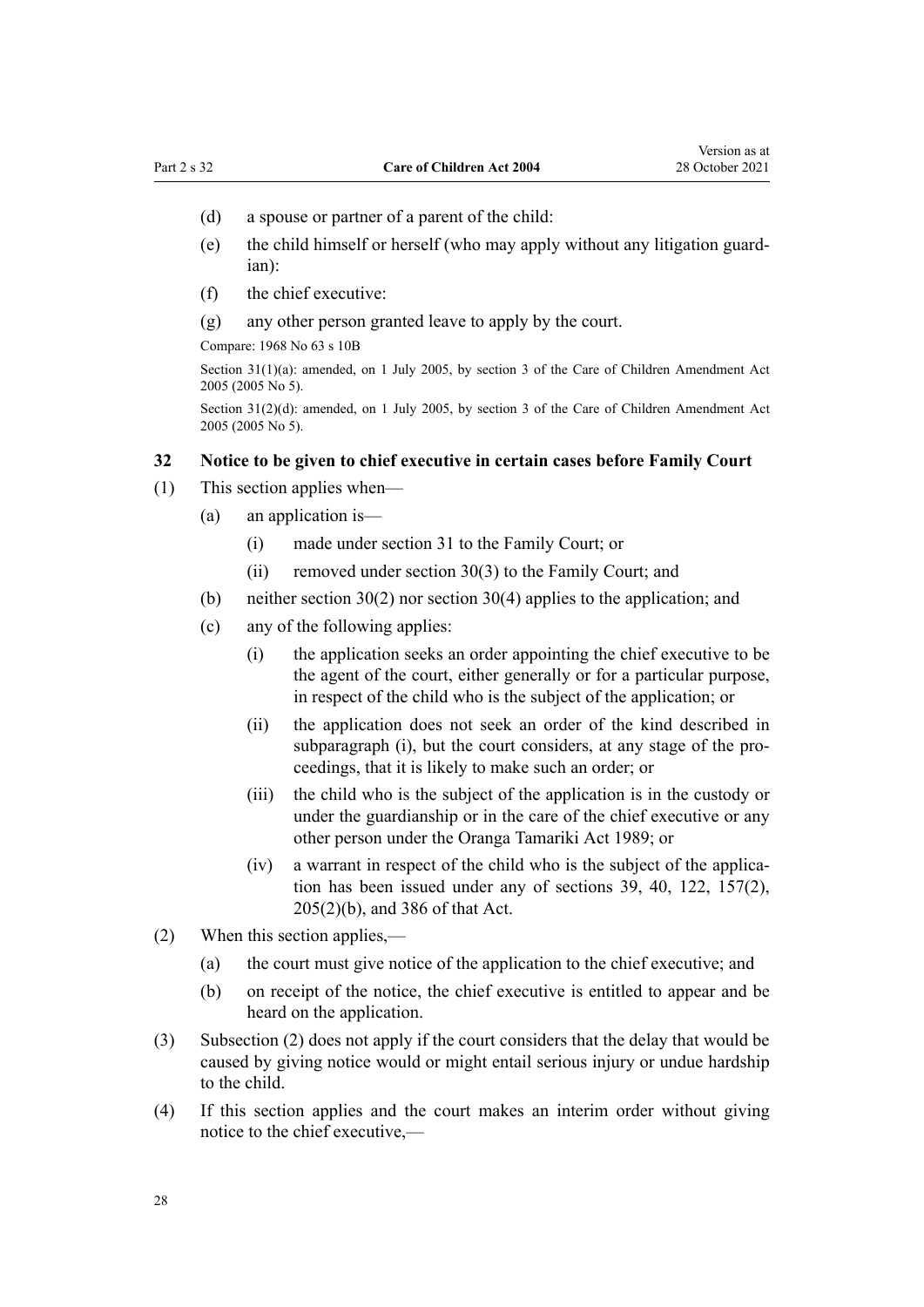- <span id="page-28-0"></span>(a) the court must give notice of the application and the interim order to the chief executive; and
- (b) on receipt of the notice, the chief executive is entitled to appear and be heard on the matters of the application and the interim order.

Compare: 1968 No 63 s 10C

Section 32(1)(a)(i): amended, on 1 March 2017, by [section 261](http://legislation.govt.nz/pdflink.aspx?id=DLM6942680) of the District Court Act 2016 (2016) No 49).

Section 32(1)(a)(ii): amended, on 1 March 2017, by [section 261](http://legislation.govt.nz/pdflink.aspx?id=DLM6942680) of the District Court Act 2016 (2016) No 49).

Section 32(1)(c)(iii): amended, on 14 July 2017, by [section 149](http://legislation.govt.nz/pdflink.aspx?id=DLM7287401) of the Children, Young Persons, and Their Families (Oranga Tamariki) Legislation Act 2017 (2017 No 31).

#### **33 Orders of court**

- (1) A court to which an application is made under [section 31](#page-26-0) may—
	- (a) make an order described in [section 31\(1\)\(a\);](#page-26-0) or
	- (b) make orders described in section  $31(1)(a)$  and (b); or
	- (c) make—
		- (i) an order described in section  $31(1)(a)$ ; and
		- (ii) an order appointing any person whom the court thinks fit to be the agent of the court either generally or for any particular purpose.
- (2) An order under subsection (1) in respect of a child ceases to have effect when the first of the following events occurs:
	- (a) the court orders that the order ceases to have effect; or
	- (b) the child turns 18 years; or
	- (c) the child marries or enters into a civil union; or
	- (d) the child lives with another person as a de facto partner.

Compare: 1968 No 63 s 10D

Section  $33(2)(c)$ : amended, on 1 July 2005, by [section 3](http://legislation.govt.nz/pdflink.aspx?id=DLM334765) of the Care of Children Amendment Act 2005 (2005 No 5).

#### **34 Powers of court**

- (1) A court to which an application is made under [section 31](#page-26-0) has the rights and powers specified in subsection (2)—
	- (a) between the making of the application for an order and its disposal; and
	- (b) while an order is in force.
- (2) The court has the same rights and powers in respect of the person and property of the child as the High Court had in relation to wards of court immediately before the commencement, on 1 January 1970, of the Guardianship Act 1968, except that the court may not—
	- (a) direct any child who is of or over the age of 16 years to live with any person unless the circumstances are exceptional; or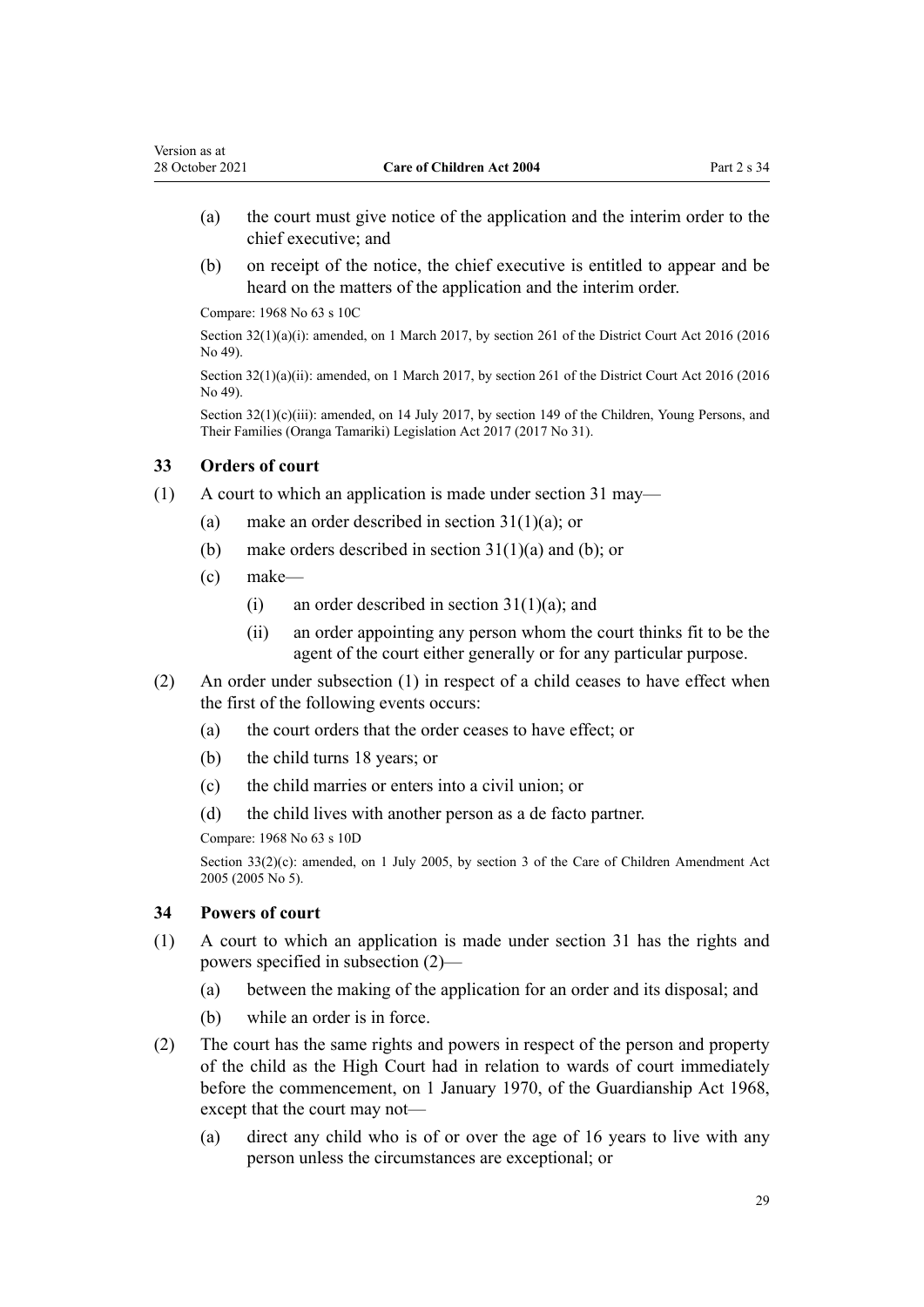<span id="page-29-0"></span>(b) commit for contempt of court a child or the child's spouse for marrying without the court's consent while the child is under the guardianship of the court.

Version as at

(3) The High Court has all the powers of the Family Court in relation to who has the role of providing day-to-day care for, or contact with, a child who is the subject of an application under [section 31](#page-26-0) or an order under [section 33](#page-28-0). An order of the High Court about providing day-to-day care for, or contact with, any child of that kind may be enforced under this Act as if it were an order of the Family Court.

```
Compare: 1968 No 63 s 10E
Section 34(3): amended, on 1 March 2017, by section 261 of the District Court Act 2016 (2016
No 49).
```
# **35 Further provisions relating to powers of court**

- (1) This section applies to a court if it is the Family Court or the High Court hear‐ ing or otherwise dealing with proceedings under [section 31](#page-26-0).
- (2) The court may, before or by or after the principal order, make any interim or final order it thinks fit about the role of providing day-to-day care for, or about contact with, or about the upbringing of, a child who is the subject of the proceedings.
- (3) [Section 50](#page-46-0) applies with all necessary modifications to an order under subsec‐ tion (2), and an order of that kind may be subject to any terms or conditions the court thinks fit.
- (4) The court may, if in all the circumstances it thinks it appropriate to do so, make an order vesting the sole guardianship of the child in 1 of the parents, or make any other order with respect to the guardianship of the child that it thinks fit. However, if the court makes no order with respect to the guardianship of the child, every person who was a guardian of the child continues to be a guardian of the child.
- (5) An order may be made under this section, and an order made under this section may be varied or discharged, even though the court has refused to make the principal order or to give any other relief sought.

Compare: 1968 No 63 s 12(1), (2)–(5)

Section 35(1): amended, on 1 March 2017, by [section 261](http://legislation.govt.nz/pdflink.aspx?id=DLM6942680) of the District Court Act 2016 (2016 No 49).

# *Consent to medical procedures*

#### **36 Consent to procedures generally**

- (1) A consent, or refusal to consent, to any of the following, if given by a child of or over the age of 16 years, has effect as if the child were of full age:
	- (a) any donation of blood by the child: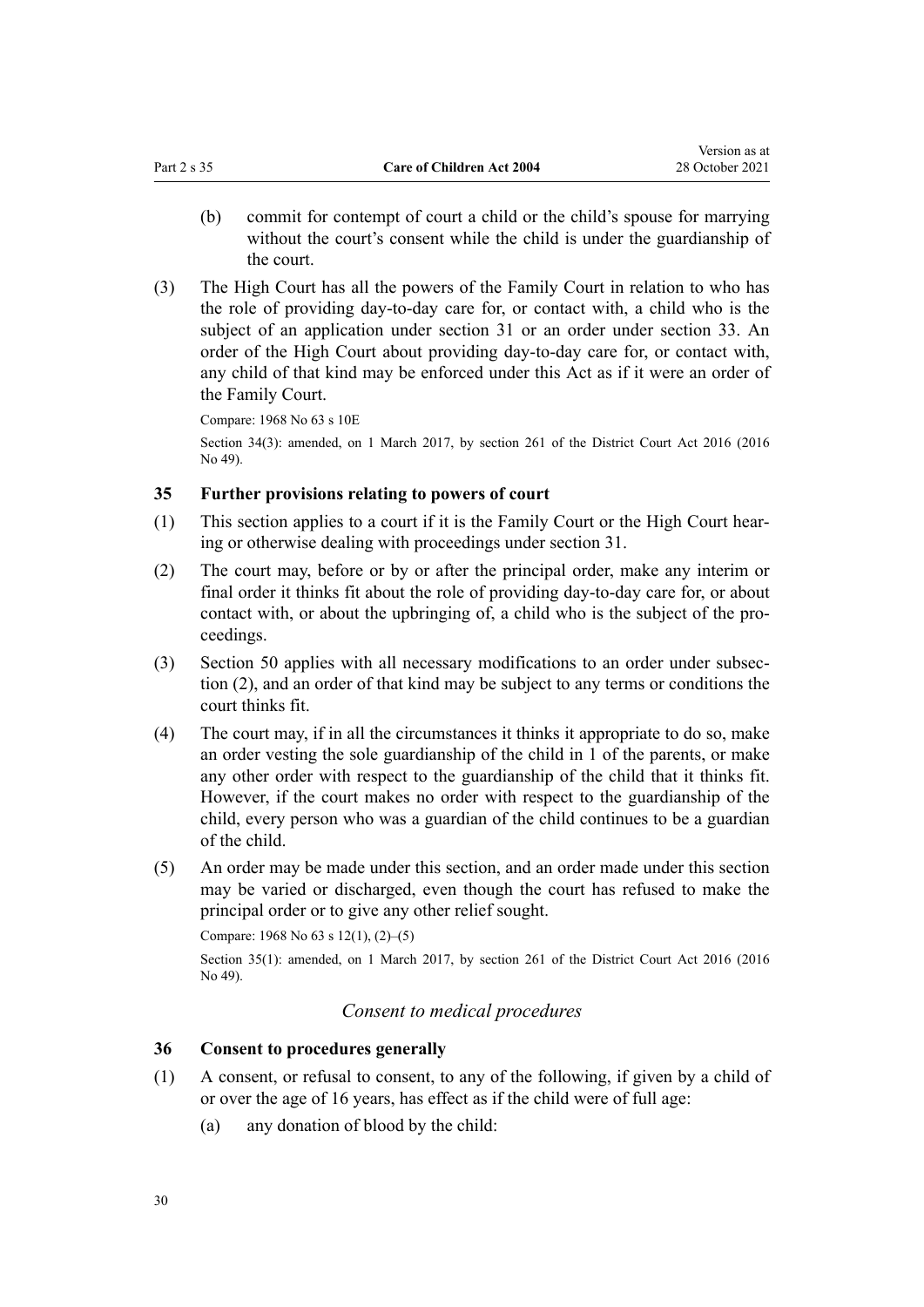- (b) any medical, surgical, or dental treatment or procedure (including a blood transfusion, which, in this section, has the meaning given to it by section  $37(1)$ ) to be carried out on the child for the child's benefit by a person professionally qualified to carry it out.
- (2) A child's consent, or refusal to consent, to any donation of blood, or to any medical, surgical, or dental treatment or procedure (including a blood transfu‐ sion), whether to be carried out on the child or on any other person, has the same effect as if the child were of full age if the child is or has been—
	- (a) married or in a civil union; or
	- (b) living with another person as a de facto partner.
- (3) If the consent of any other person to any medical, surgical, or dental treatment or procedure (including a blood transfusion) to be carried out on a child is necessary or sufficient, consent may be given—
	- (a) by a guardian of the child; or
	- (b) if there is no guardian in New Zealand or no guardian of that kind can be found with reasonable diligence or is capable of giving consent, by a person in New Zealand who has been acting in the place of a parent; or
	- (c) if there is no person in New Zealand who has been so acting, or if no person of that kind can be found with reasonable diligence or is capable of giving consent, by a District Court Judge or the chief executive.
- (4) If a child has been lawfully placed for the purpose of adoption in the home of any person, then, for the purposes of subsection (3), that person must be treated as a guardian of the child.
- (5) Nothing in this section affects an enactment or rule of law by or under which, in any circumstances,—
	- (a) no consent or no express consent is necessary; or
	- (b) the consent of the child in addition to that of any other person is necessary; or
	- (c) subject to subsection (2), the consent of any other person instead of the consent of the child is sufficient.
- (6) Except to the extent that this section enables a blood transfusion to be adminis‐ tered to a child without the consent of any other person, nothing in this section affects [section 37](#page-31-0).
- (7) Subsection (1) is subject to subsection (6).

#### Compare: 1968 No 63 s 25

Section 36(2)(a): amended, on 1 July 2005, by [section 3](http://legislation.govt.nz/pdflink.aspx?id=DLM334765) of the Care of Children Amendment Act 2005 (2005 No 5).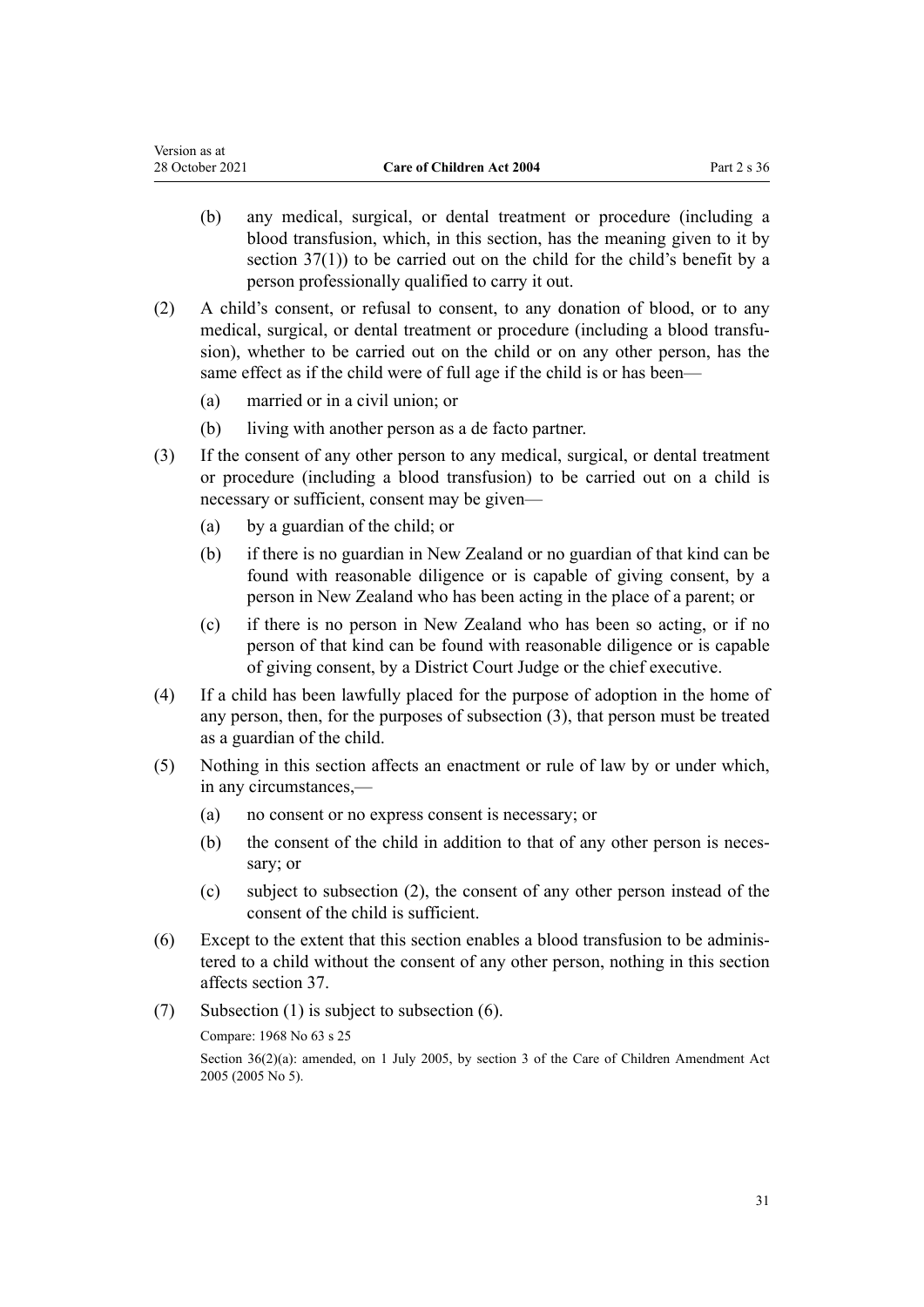# <span id="page-31-0"></span>**37 Immunity of health practitioners administering certain blood transfusions without consent**

(1) In this section and [section 36](#page-29-0),—

**blood transfusion**, or **transfusion**, means the injection of whole human blood, or any constituent part or parts of it, into the bloodstream of a person

**health practitioner** has the meaning given to it by [section 5\(1\)](http://legislation.govt.nz/pdflink.aspx?id=DLM203321) of the Health Practitioners Competence Assurance Act 2003.

- (2) Except by leave of a Judge of the High Court, no civil, criminal, or disciplinary proceedings may be brought against a person in respect of the administration by a health practitioner of any blood transfusion to a person under the age of 18 years (in this section called the **patient**) by reason of the lack of consent of a person whose consent is required by law.
- (3) The Judge must not grant leave if the Judge is satisfied—
	- (a) that the transfusion was, in the opinion of the health practitioner who administered it, necessary to save the life of the patient or to prevent per‐ manent injury to the patient's physical or mental health, or to save the patient from prolonged and avoidable pain and suffering, and that the opinion of the health practitioner was reasonable; and
	- $(b)$  that—
		- (i) reasonable attempts were made to obtain the consent of the person appearing to be legally entitled to consent to the transfusion; or
		- (ii) the circumstances were such that it was necessary to administer the transfusion promptly and it was impracticable, in the time available, to attempt to obtain the consent of the person appearing to be legally entitled to consent; and
	- (c) that in all the circumstances it was reasonable to administer the transfu‐ sion.
- (4) In considering the reasonableness of the opinion of the health practitioner referred to in subsection  $(3)(a)$ , the Judge must take into account the following:
	- (a) the condition of the patient before the transfusion:
	- (b) the circumstances in which it was administered:
	- (c) whether, in the circumstances, it was reasonably practicable for the health practitioner to consult any other health practitioner before administering the transfusion:
	- (d) any opinion given by any health practitioner who was so consulted:
	- (e) all other circumstances the Judge considers relevant.
- (5) Nothing in this section affects any enactment or rule of law relating, in respect of the performance of any operation,—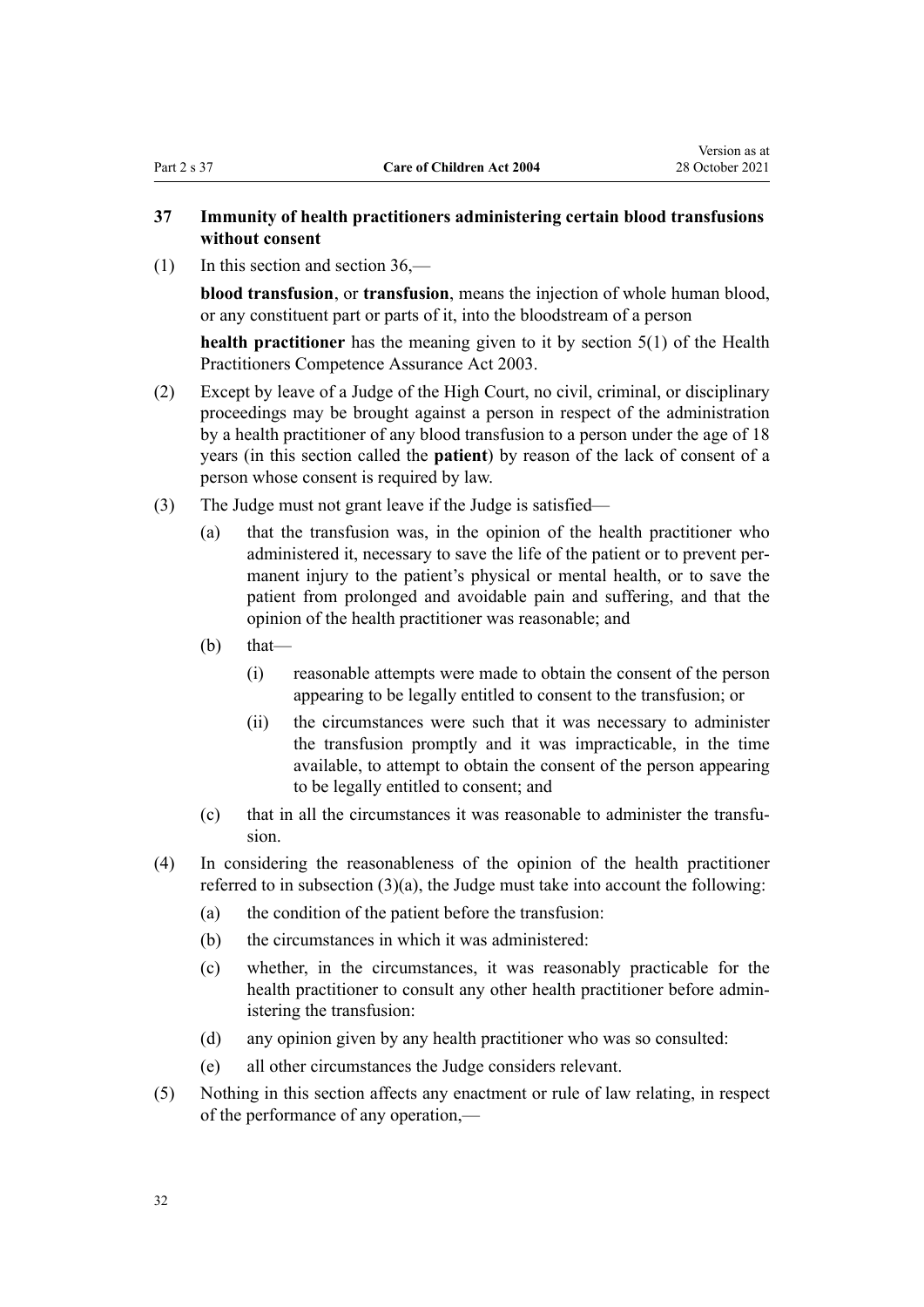- <span id="page-32-0"></span>(a) to the protection of any person from any civil, criminal, or disciplinary liability; or
- (b) to any matter of justification or excuse.

Compare: 1956 No 65 [s 126B](http://legislation.govt.nz/pdflink.aspx?id=DLM308483)

# **38 Consent to abortion**

- (1) If given by a female child (of whatever age), the following have the same effect as if she were of full age:
	- (a) a consent to the carrying out on her of any medical or surgical procedure for the purpose of terminating her pregnancy by a person professionally qualified to carry it out; and
	- (b) a refusal to consent to the carrying out on her of any procedure of that kind.
- (2) This section overrides [section 36.](#page-29-0)

Compare: 1968 No 63 s 25A

# Subpart 2—Care of children: making arrangements and resolving disputes

# *Making arrangements*

# **39 Purpose of sections 40 to 43**

The purpose of sections 40 to 43 is to encourage parents, guardians, and donors to agree to their own arrangements for the child's care, development, and upbringing.

# **40 Agreements between parents and guardians**

- (1) A party to an agreement to which subsection (2) applies may seek to have the terms of the agreement embodied in an order of the court that may be enforced, as provided in subsections (3) and (4).
- (2) This subsection applies to an agreement between parents or guardians of a child so far as it relates to when 1 or more specified persons have the role of providing day-to-day care for the child or have contact with the child, or to the upbringing of the child, or to any combination of those matters.
- (3) An agreement to which subsection (2) applies cannot be enforced under this Act, but some or all of the terms of the agreement may be embodied in an order of the court if, under 1 or more provisions of this Act other than this section (for example, under section  $48(1)$ ),—
	- (a) some or all of the parties to the agreement may apply for the order; and
	- (b) the order may be made by the court.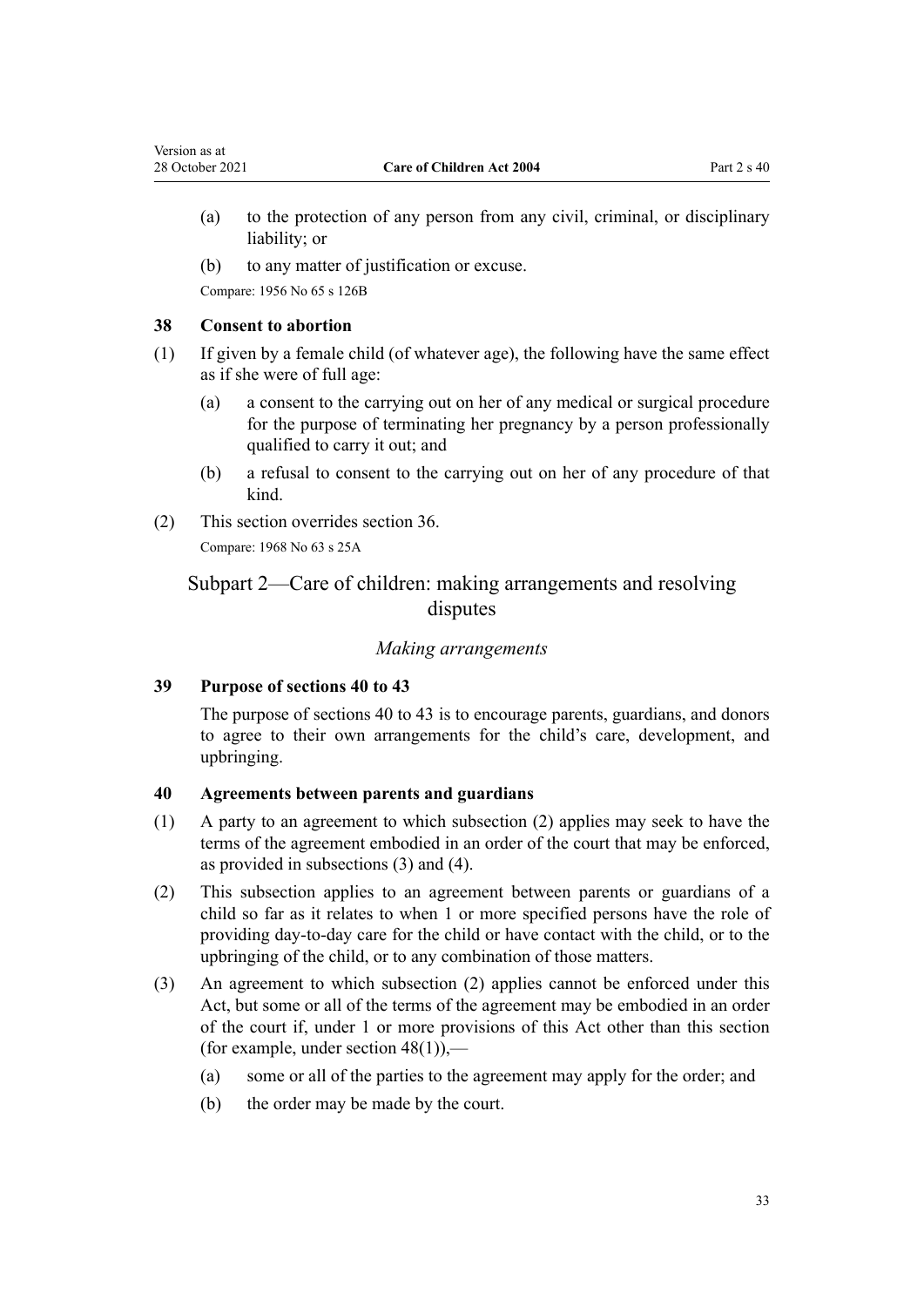<span id="page-33-0"></span>(4) The order may be enforced under this Act in the same way as an order that does not embody terms of an agreement to which subsection (2) applies. Compare: 1968 No 63 s 18

Section 40(1): replaced, on 31 March 2014, by [section 8](http://legislation.govt.nz/pdflink.aspx?id=DLM4897308) of the Care of Children Amendment Act (No 2) 2013 (2013 No 74).

#### **41 Agreements between parents and donors**

- (1) A party to an agreement to which subsection (2) applies—
	- (a) may seek to have terms of the agreement embodied in an order of the court that may be enforced, as provided in subsections (3) and (4); and
	- (b) may apply to the court for its direction on certain matters that cannot be agreed with other parties to the agreement, as provided in subsections (5) and (6).
- (2) This subsection applies to an agreement between the parents of a child and a donor or donors so far as it relates to contact between the donor or donors and the child, or to the role of the donor or donors in the upbringing of the child, or to both.
- (3) An agreement to which subsection (2) applies cannot be enforced under this Act, but, on an application for the purpose by a party to it, the court may, with the consent of all parties to it, make an order of the court that embodies some or all of the terms of the agreement.
- (4) An order under subsection (3) may, so far as it relates to contact with the child, be enforced under this Act as if it were a parenting order relating to contact.
- (5) Any of the parties to an agreement to which subsection (2) applies may apply to the court for its direction if those parties are unable to agree on a matter—
	- (a) concerning the role of the donor or donors in the upbringing of the child; and
	- (b) that is the subject of terms of the agreement embodied in an order under subsection (3).
- (6) On an application under subsection (5), the court may make any order relating to the matter that it thinks proper. Compare: 1968 No 63 s 18; 1980 No 94 [s 15](#page-15-0)

# **42 Definitions for section 41**

In this section and section 41,—

**AHR procedure** has the same meaning as in [section 14\(1\)](http://legislation.govt.nz/pdflink.aspx?id=DLM391036) of the Status of Children Act 1969

**child** means a child conceived, or proposed to be conceived, as a result of an AHR procedure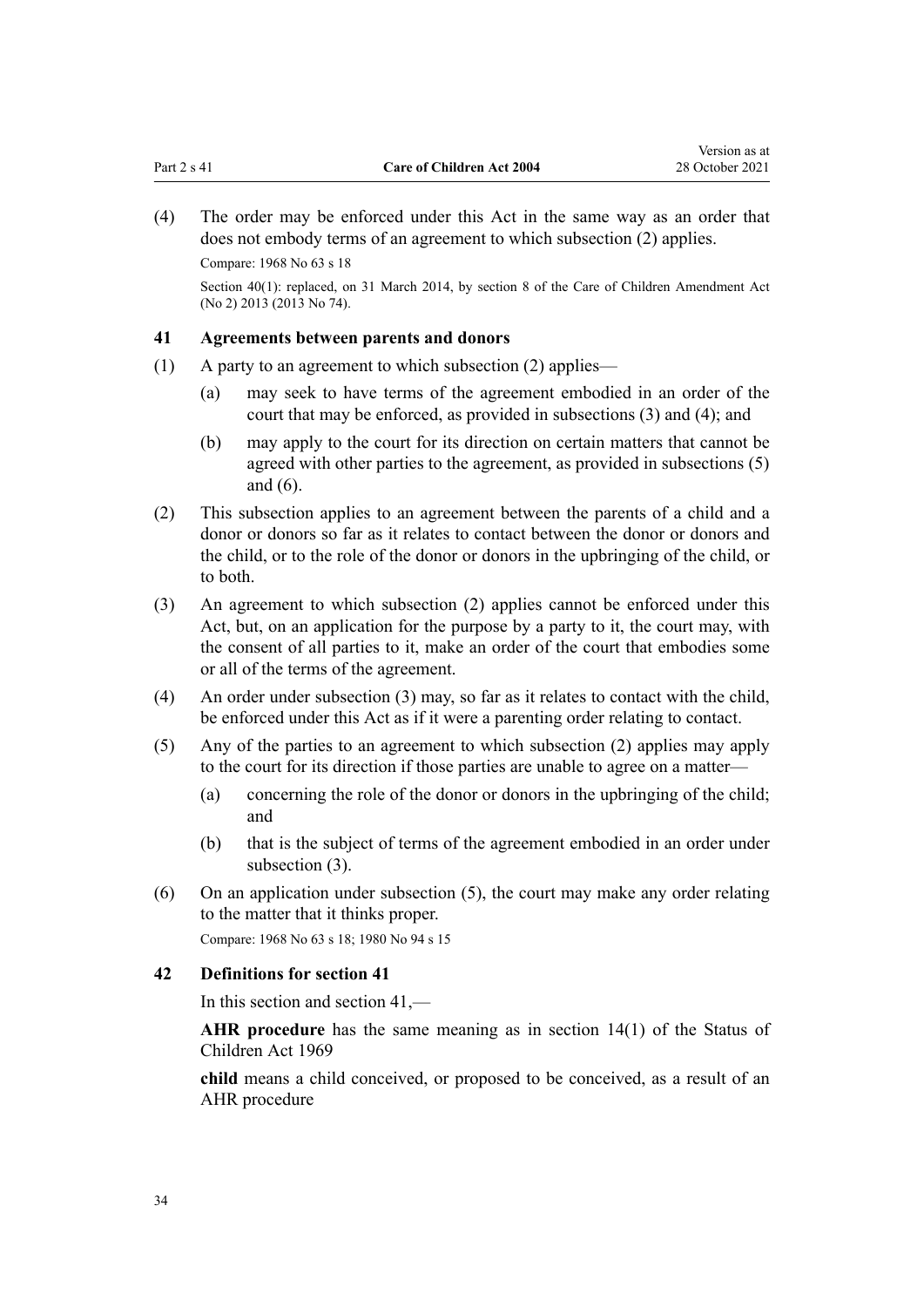#### <span id="page-34-0"></span>**donor**,—

- (a) in relation to a child conceived as a result of an AHR procedure, means a donor of semen, or of an ovum, or of an ovum from which was derived an embryo, that was used in the procedure; and
- (b) in relation to a child proposed to be conceived as a result of an AHR procedure,—
	- (i) means a donor of semen, or of an ovum, or of an ovum from which was derived an embryo, that is to be used in the procedure; and
	- (ii) includes a person who intends to be a donor of that kind; but
- (c) does not include a person who has adopted, or intends to adopt, the child (whenever the adoption or intention to adopt occurs)

#### **parents**,—

- (a) in relation to a child conceived as a result of an AHR procedure, means every person who is a parent of the child when the child is conceived as a result of the procedure; and
- (b) in relation to a child proposed to be conceived as a result of an AHR procedure, means every person who will be a parent of the child if and when the child is conceived as a result of the procedure; but
- (c) does not include a person who has adopted, or intends to adopt, the child (whenever the adoption or intention to adopt occurs).

Section 42: amended, on 1 July 2005, by [section 3](http://legislation.govt.nz/pdflink.aspx?id=DLM334765) of the Care of Children Amendment Act 2005 (2005 No 5).

#### **43 Agreements may be entered into by minors**

[Sections 40\(2\)](#page-32-0) and [41\(2\)](#page-33-0) apply to an agreement even though some or all of the parties to it are minors.

Compare: 1976 No 166 [s 21I\(1\)](http://legislation.govt.nz/pdflink.aspx?id=DLM441403)

### *Resolving disputes*

## *[Repealed]*

Heading: repealed, on 31 March 2014, by [section 9](http://legislation.govt.nz/pdflink.aspx?id=DLM4897309) of the Care of Children Amendment Act (No 2) 2013 (2013 No 74).

#### **44 Disputes between guardians**

#### *[Repealed]*

Section 44: repealed, on 31 March 2014, by [section 9](http://legislation.govt.nz/pdflink.aspx?id=DLM4897309) of the Care of Children Amendment Act (No 2) 2013 (2013 No 74).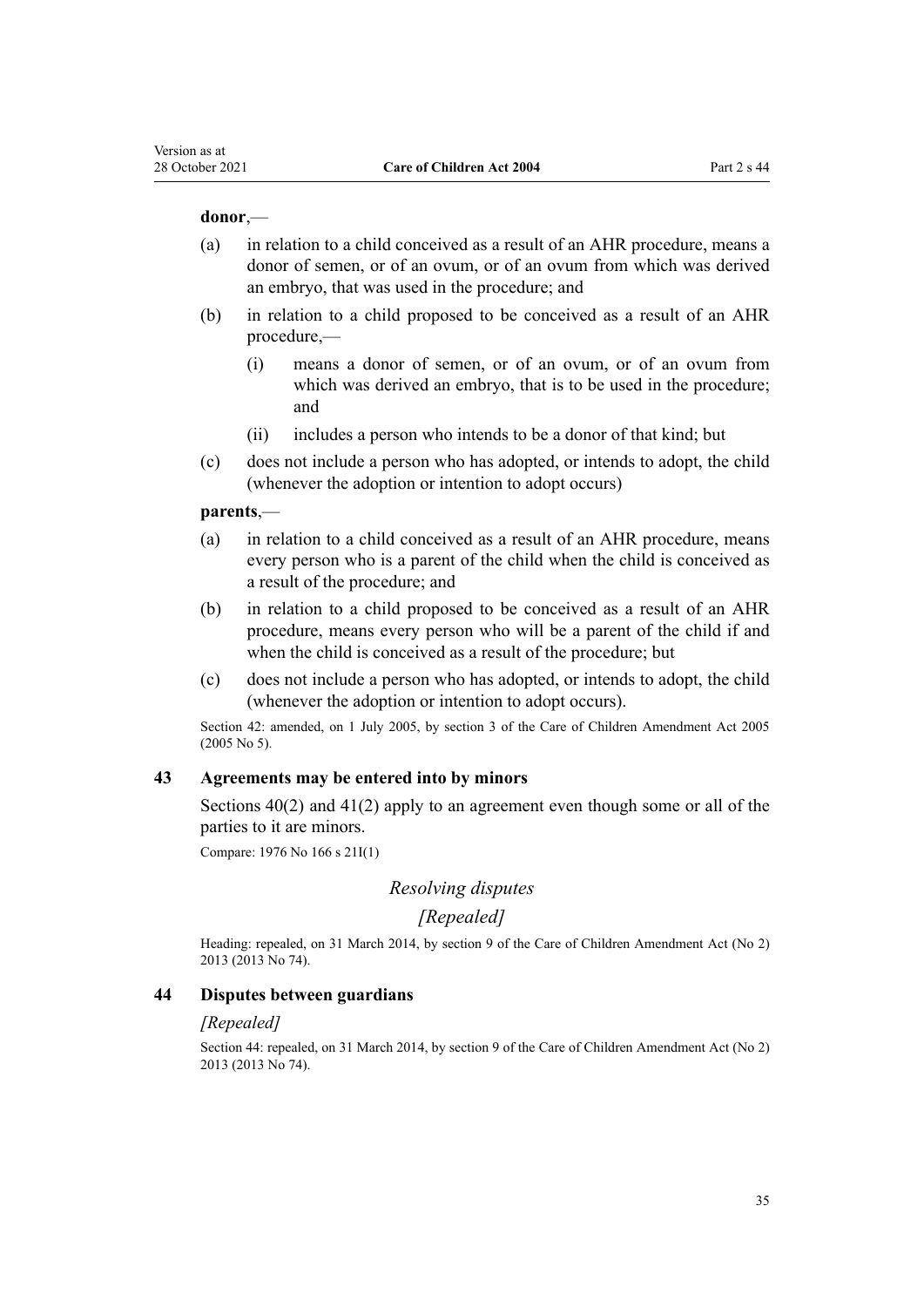# <span id="page-35-0"></span>**45 Family Proceedings Act 1980 dispute resolution provisions apply to certain proceedings**

#### *[Repealed]*

Section 45: repealed, on 31 March 2014, by [section 9](http://legislation.govt.nz/pdflink.aspx?id=DLM4897309) of the Care of Children Amendment Act (No 2) 2013 (2013 No 74).

# **46 Certain children may seek review of parent's or guardian's decision or refusal to give consent**

#### *[Repealed]*

Section 46: repealed, on 31 March 2014, by [section 9](http://legislation.govt.nz/pdflink.aspx?id=DLM4897309) of the Care of Children Amendment Act (No 2) 2013 (2013 No 74).

# *Consent to certain decisions*

Heading: inserted, on 1 July 2005, by [section 3](http://legislation.govt.nz/pdflink.aspx?id=DLM334765) of the Care of Children Amendment Act 2005 (2005 No 5).

#### **46A Consent for de facto relationship**

- (1) A child aged 16 or 17 who wishes to obtain consent for his or her de facto rela‐ tionship must make an application to the Family Court for the consent of a Family Court Judge.
- (2) A Family Court Judge may, on an application of a child made under subsection (1), consent to the de facto relationship only if the Judge is satisfied that—
	- (a) the child has made the application voluntarily, free of undue influence or coercion; and
	- (b) the child understands the consequences of the application and wants the Judge to consent to the de facto relationship; and
	- (c) the de facto relationship is in the child's interests.
- (3) In determining whether the de facto relationship is in the child's interests, the matters that the Judge must take into account include, without limitation,—
	- (a) the age and maturity of the child; and
	- (b) the child's views; and
	- (c) any views of the child's parents and guardians that can reasonably be ascertained; and
	- (d) any other information available to the court relevant to the child's appli‐ cation.

Section 46A: replaced, on 14 August 2018, by [section 20](http://legislation.govt.nz/pdflink.aspx?id=LMS25388) of the Minors (Court Consent to Relation– ships) Legislation Act 2018 (2018 No 22).

#### **46B Consent where child has no guardian**

(1) This section applies to a child who does not have a guardian because guardian‐ ship of the child has ended under [section 28\(1\)](#page-24-0).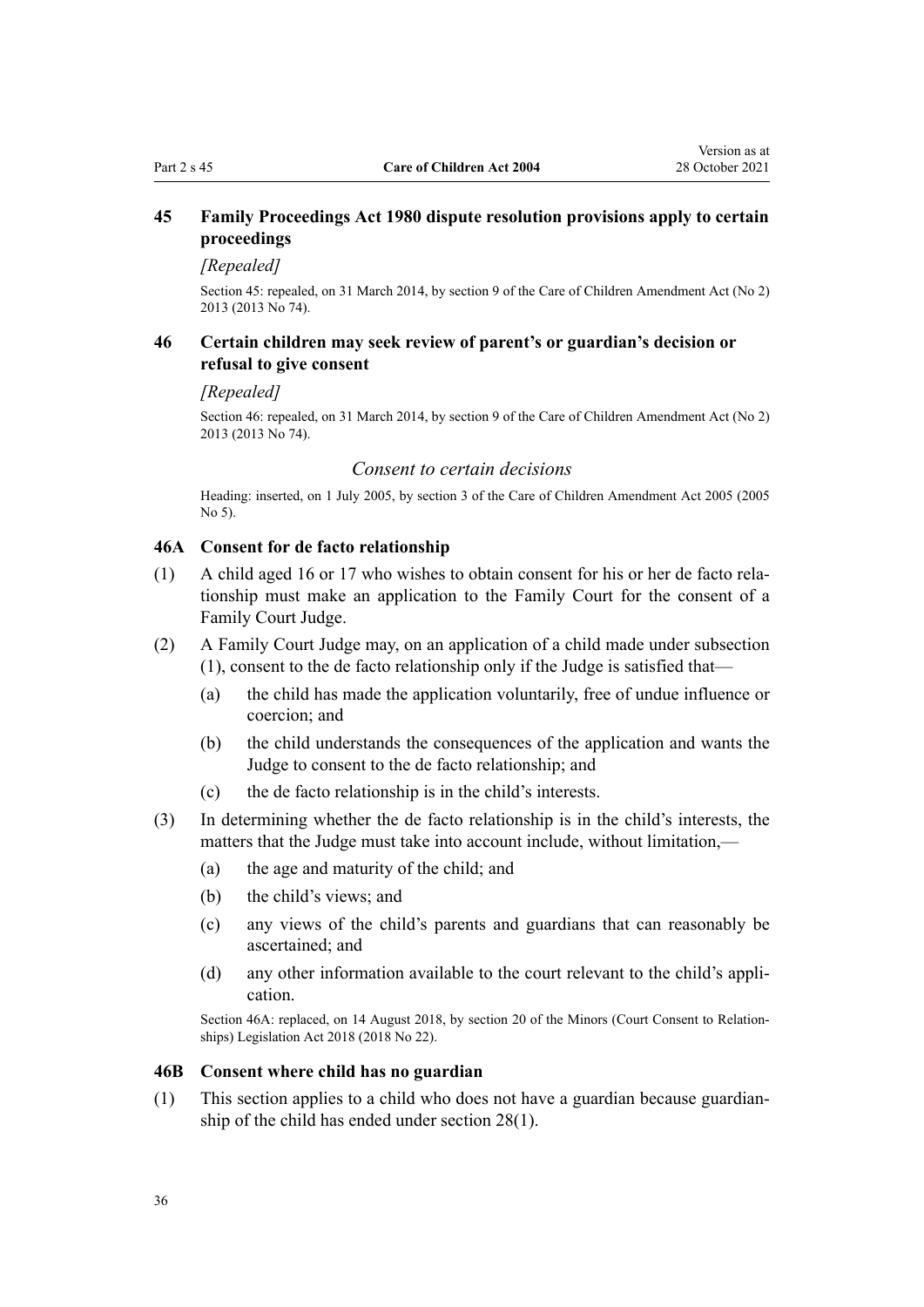- (a) seek the consent from his or her former guardians; or
- (b) apply to the court for the consent.
- (3) When an application is made under subsection (2)(b), a Family Court Judge may, if he or she considers that giving the consent is reasonable in all the circumstances, give the consent required.
- (4) A consent given to a child for a purpose referred to in subsection (2), either by the child's former guardians or by a Family Court Judge under subsection (3), has the same effect as if it had been given by all the people whose consent was required for that purpose.

Section 46B: inserted, on 1 July 2005, by [section 3](http://legislation.govt.nz/pdflink.aspx?id=DLM334765) of the Care of Children Amendment Act 2005 (2005 No 5).

## **46C Certain children may seek review of parent's or guardian's decision or refusal to give consent**

- (1) A child of or over the age of 16 years who is affected by a decision or by a refusal of consent by a parent or guardian in an important matter may (unless the child is under the guardianship of the court) apply to a Family Court Judge, who may, if he or she thinks it reasonable in all the circumstances to do so, review the decision or refusal and make any order in respect of it that he or she thinks fit.
- (2) A consent given by a Family Court Judge under this section has the same effect as if it had been given by the parent or guardian.
- (3) *[Repealed]*

Version as at

Section 46C: inserted, on 31 March 2014, by [section 10](http://legislation.govt.nz/pdflink.aspx?id=DLM4897310) of the Care of Children Amendment Act (No 2) 2013 (2013 No 74).

Section 46C(3): repealed, on 14 August 2018, by [section 21](http://legislation.govt.nz/pdflink.aspx?id=LMS25389) of the Minors (Court Consent to Relationships) Legislation Act 2018 (2018 No 22).

# *Family dispute resolution*

Heading: inserted, on 31 March 2014, by [section 10](http://legislation.govt.nz/pdflink.aspx?id=DLM4897310) of the Care of Children Amendment Act (No 2) 2013 (2013 No 74).

# **46D Meaning of family dispute resolution**

In sections 46E and [46F,](#page-37-0) **family dispute resolution**, **family dispute resolution form**, and **FDR provider** have the meanings given to them by the [Family Dis‐](http://legislation.govt.nz/pdflink.aspx?id=DLM5616800) [pute Resolution Act 2013](http://legislation.govt.nz/pdflink.aspx?id=DLM5616800).

Section 46D: inserted, on 31 March 2014, by [section 10](http://legislation.govt.nz/pdflink.aspx?id=DLM4897310) of the Care of Children Amendment Act (No 2) 2013 (2013 No 74).

# **46E Family dispute resolution mandatory before commencement of proceedings**

(1) This section applies to an application under [section 46R](#page-41-0) or [48](#page-44-0).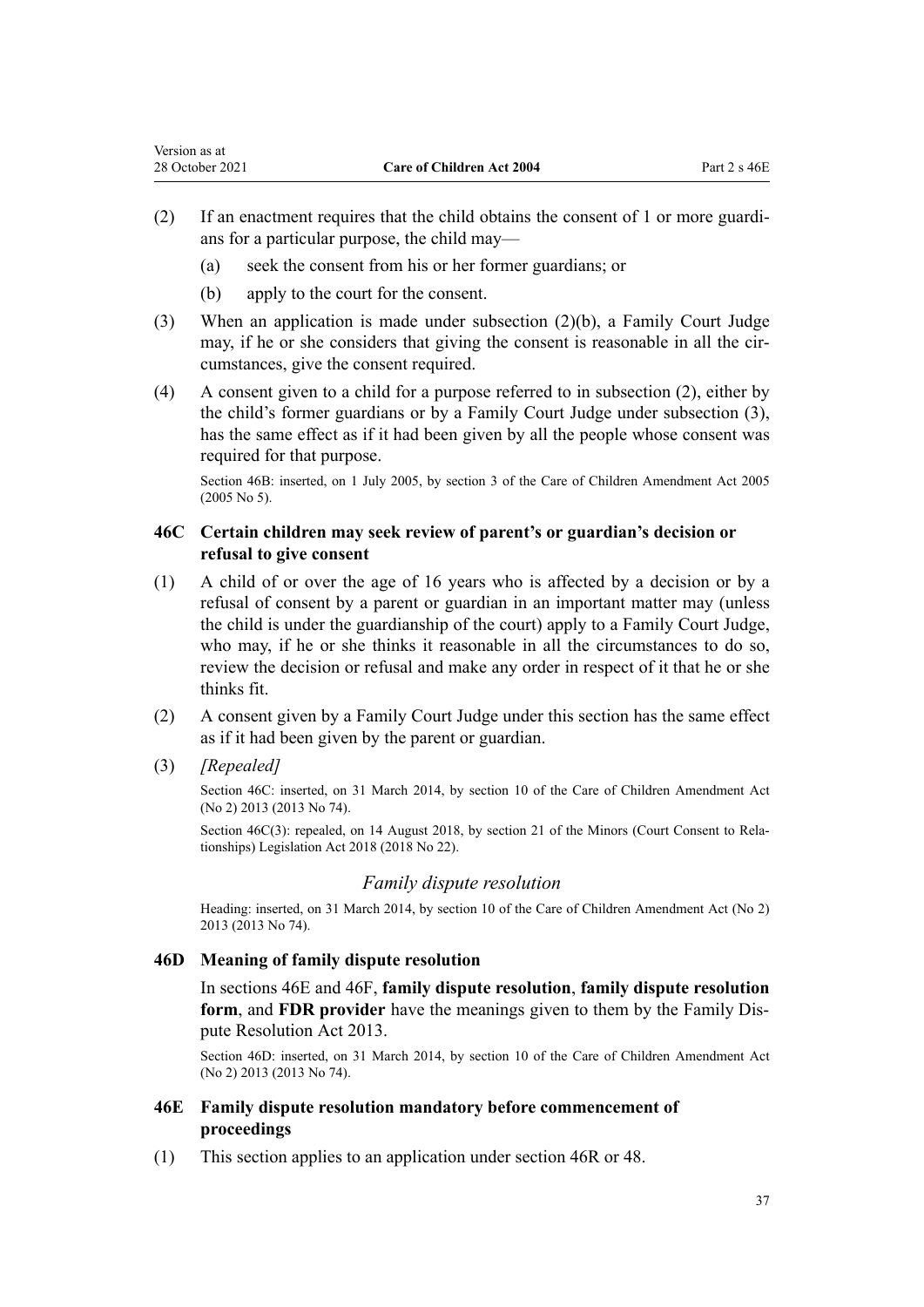Version as at

- <span id="page-37-0"></span>(2) The application must be accompanied by a family dispute resolution form that has been signed by an FDR provider within the preceding 12 months.
- (3) Subsection (2) does not apply if subsection (4) applies.
- (4) A family dispute resolution form is not required to accompany an application that—
	- (a) is in response to an application that another party to the proceedings has made for an order under [section 46R](#page-41-0) or [48;](#page-44-0) or
	- (b) is without notice; or
	- (c) is for a consent order; or
	- (d) *[Repealed]*
	- (e) relates to a child who is the subject of proceedings already begun under [Part 2](http://legislation.govt.nz/pdflink.aspx?id=DLM149452) of the Oranga Tamariki Act 1989; or
	- (f) is accompanied by an affidavit that provides evidence of either of the following matters:
		- (i) that at least 1 of the parties to the family dispute is unable to par‐ ticipate effectively in family dispute resolution:
		- (ii) that at least 1 of the parties to the family dispute, or a child of one of the parties, has been subject to family violence by one of the other parties to the dispute.
- (5) A Registrar may refuse to accept for filing an application that is accompanied by an affidavit of the kind referred to in subsection (4)(f) if the affidavit does not provide sufficient evidence of either of the matters set out in subparagraphs (i) and (ii) of that paragraph.
- (6) A Registrar who is unsure, under subsection (5), whether to refuse to accept an application for filing may refer that application and accompanying affidavit to a Judge, and the Judge must determine whether the affidavit provides sufficient evidence of either of the matters set out in subsection (4)(f).

Section 46E: inserted, on 31 March 2014, by [section 10](http://legislation.govt.nz/pdflink.aspx?id=DLM4897310) of the Care of Children Amendment Act (No 2) 2013 (2013 No 74).

Section 46E(4)(d): repealed, on 14 November 2018, by [section 103](http://legislation.govt.nz/pdflink.aspx?id=DLM7371811) of the Courts Matters Act 2018 (2018 No 50).

Section  $46E(4)(e)$ : amended, on 14 July 2017, by [section 149](http://legislation.govt.nz/pdflink.aspx?id=DLM7287401) of the Children, Young Persons, and Their Families (Oranga Tamariki) Legislation Act 2017 (2017 No 31).

Section 46E(4)(f)(ii): amended, on 1 July 2019, by [section 18](http://legislation.govt.nz/pdflink.aspx?id=LMS113468) of the Family Violence (Amendments) Act 2018 (2018 No 47).

# **46F Family dispute resolution after proceedings commenced**

- (1) This section applies after an application has been made to the Family Court for—
	- (a) a direction under [section 46R;](#page-41-0) or
	- (b) a parenting order under [section 48.](#page-44-0)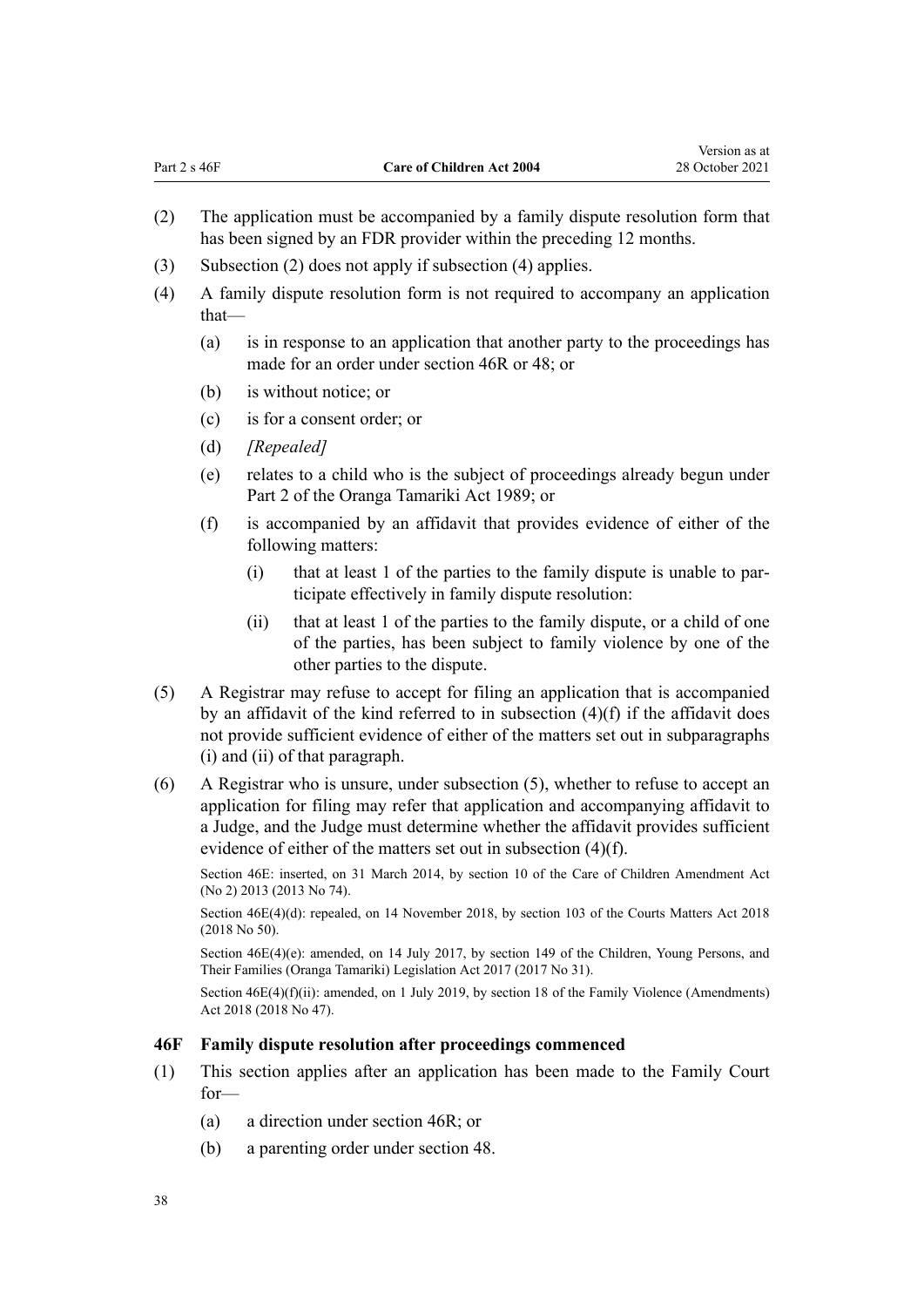- <span id="page-38-0"></span>(3) A direction under subsection (2) may only be made by a Judge if—
	- (a) the Judge considers that there is a reasonable prospect that family dis‐ pute resolution will assist the parties in reaching an agreement on the resolution of the matters in dispute; and
	- (b) the parties—
		- (i) have not participated in family dispute resolution in the preceding 12 months; or
		- (ii) have participated in family dispute resolution in the preceding 12 months but consent to the direction being made.
- (4) A direction under subsection (2) may be made only once.

Section 46F: inserted, on 31 March 2014, by [section 10](http://legislation.govt.nz/pdflink.aspx?id=DLM4897310) of the Care of Children Amendment Act (No 2) 2013 (2013 No 74).

Section 46F(1): amended, on 1 March 2017, by [section 261](http://legislation.govt.nz/pdflink.aspx?id=DLM6942680) of the District Court Act 2016 (2016 No 49).

# *Counselling*

Heading: inserted, on 25 September 2013, by [section 10](http://legislation.govt.nz/pdflink.aspx?id=DLM4897310) of the Care of Children Amendment Act (No 2) 2013 (2013 No 74).

# **46G Counselling after proceedings commenced**

- (1) This section applies after an application has been made to the Family Court for—
	- (a) a direction under [section 46R;](#page-41-0) or
	- (b) a parenting order under [section 48.](#page-44-0)
- (2) A Family Court Judge may direct the Registrar of the court to refer the parties to the application to counselling services for either or both of the following purposes:
	- (a) to improve the relationship between the parties:
	- (b) to encourage compliance with any direction or order made by the court.
- (3) A direction under subsection (2) may only be made by a Family Court Judge if the Judge considers that the provision of counselling services is the best means of assisting the parties with their relationship or the implementation of any decision of the court, or both of those matters.
- (4) A Family Court Judge may make a direction under subsection (2)—
	- (a) at any stage of the proceedings, including when making a final order; but
	- (b) once only.
- (5) On receipt of a direction under subsection (2), the Registrar must—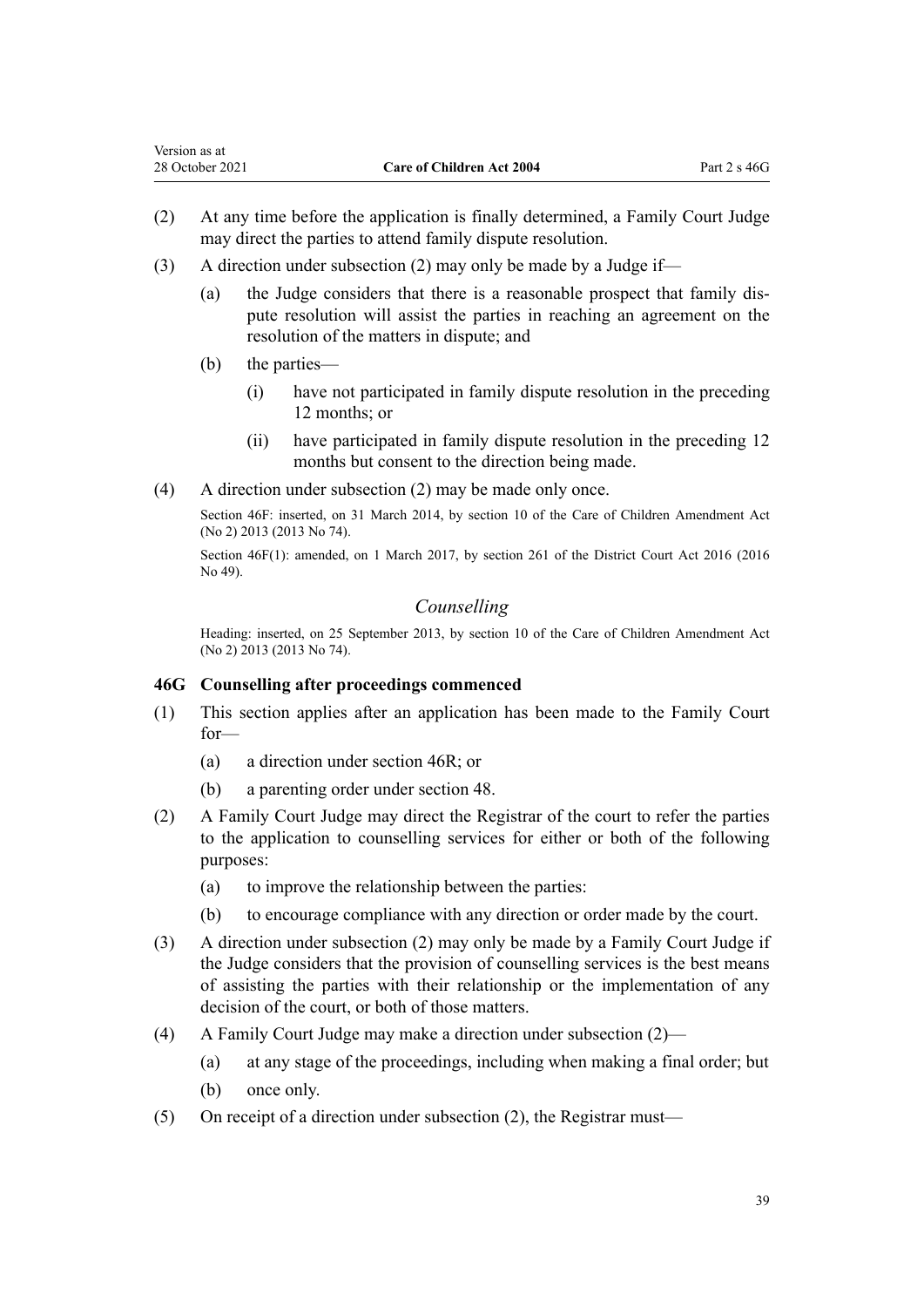- (a) arrange for the parties to be referred to a counsellor or an approved counselling organisation; and
- (b) inform the parties accordingly.

Section 46G: inserted, on 31 March 2014, by [section 10](http://legislation.govt.nz/pdflink.aspx?id=DLM4897310) of the Care of Children Amendment Act (No 2) 2013 (2013 No 74).

Section 46G(1): amended, on 1 March 2017, by [section 261](http://legislation.govt.nz/pdflink.aspx?id=DLM6942680) of the District Court Act 2016 (2016 No 49).

## **46H Approval of counselling organisation**

- (1) The Secretary may, by notice in the *Gazette*, approve any organisation (whether incorporated or unincorporated) as an approved counselling organisation.
- (2) In deciding whether to approve an organisation under subsection  $(1)$ , the Secretary must apply any criteria prescribed by regulations made under [section](#page-102-0)  $147(2)(aa)$ .
- (3) An approval under subsection (1) may be made on any terms and conditions the Secretary thinks fit.

Section 46H: inserted, on 25 September 2013, by [section 10](http://legislation.govt.nz/pdflink.aspx?id=DLM4897310) of the Care of Children Amendment Act (No 2) 2013 (2013 No 74).

#### **46I Suspension or cancellation of approval of counselling organisation**

- (1) The Secretary may, by notice in the *Gazette*, suspend or cancel the approval of an organisation as an approved counselling organisation on any ground pre‐ scribed by regulations made under [section 147\(2\)\(ab\)](#page-102-0).
- (2) If under subsection (1) the Secretary suspends the approval of an organisation, the organisation is not an approved counselling organisation during the period for which the approval is suspended.

Section 46I: inserted, on 25 September 2013, by [section 10](http://legislation.govt.nz/pdflink.aspx?id=DLM4897310) of the Care of Children Amendment Act (No 2) 2013 (2013 No 74).

#### **46J Duties of approved counselling organisation**

An approved counselling organisation to which any parties are referred under section  $46G(5)(a)$  must-

(a) nominate a counsellor to provide counselling services to the parties; and

(b) arrange for the counsellor to meet with the parties.

Section 46J: inserted, on 31 March 2014, by [section 10](http://legislation.govt.nz/pdflink.aspx?id=DLM4897310) of the Care of Children Amendment Act (No 2) 2013 (2013 No 74).

# **46K Appointment of counsellors**

- (1) The Secretary or an approved counselling organisation may appoint a person as a counsellor if the Secretary or approved counselling organisation is satisfied that the person is qualified and competent to provide counselling services.
- (2) In deciding whether a person meets the criteria in subsection (1), the Secretary or approved counselling organisation must apply the qualification and compe‐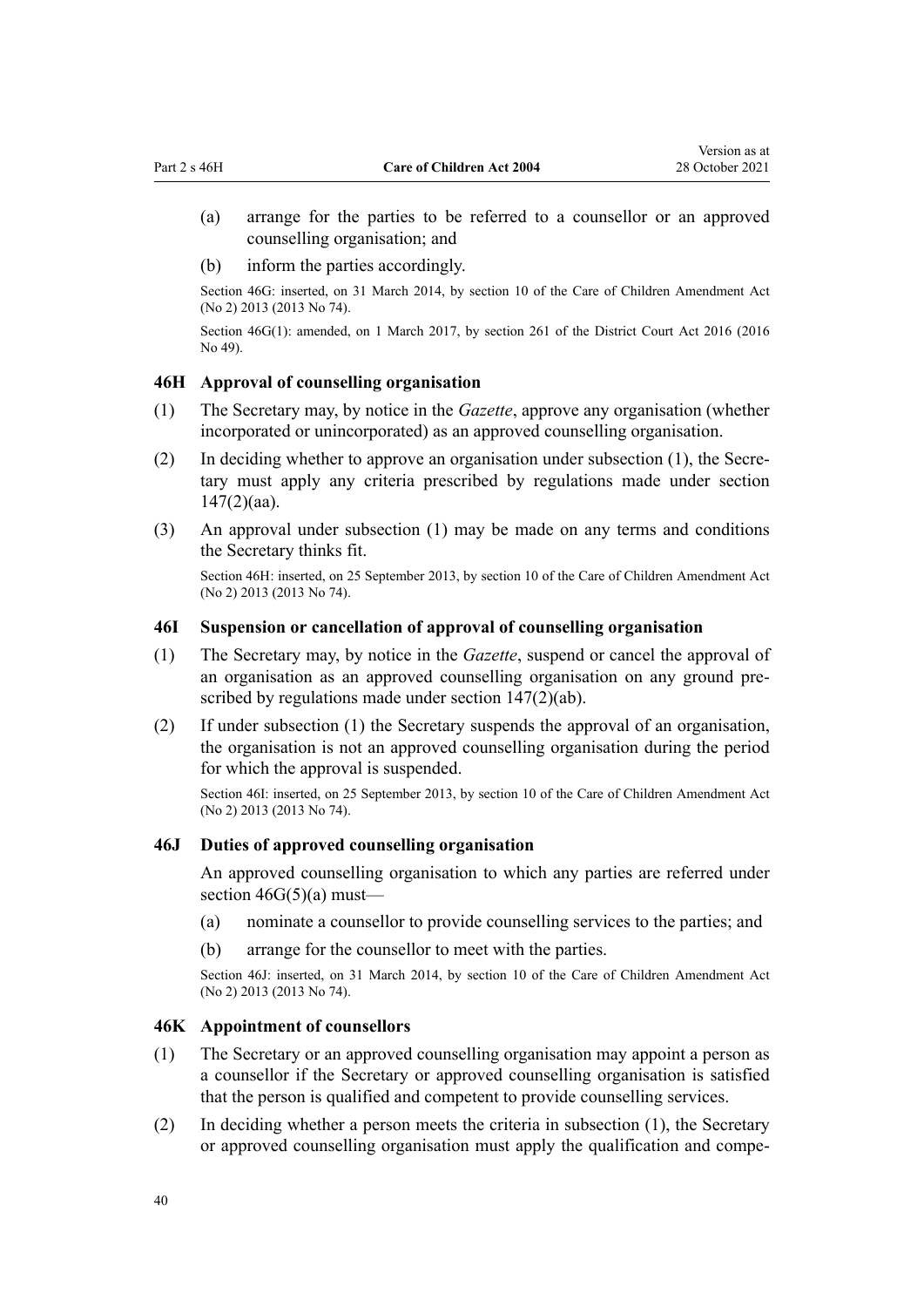tency requirements prescribed by regulations made under section  $147(2)(ac)$ [and \(ad\)](#page-102-0).

Section 46K: inserted, on 25 September 2013, by [section 10](http://legislation.govt.nz/pdflink.aspx?id=DLM4897310) of the Care of Children Amendment Act (No 2) 2013 (2013 No 74).

## **46L Privilege**

- (1) This section applies to a statement a party makes to a counsellor for the pur‐ pose of enabling the counsellor to provide counselling services.
- (2) No evidence of the statement is admissible in any court or before any person acting judicially.
- (3) A counsellor commits an offence and is liable on conviction to a fine not exceeding \$500 who discloses to any other person a statement made to the counsellor for the purpose of enabling the counsellor to provide counselling services.

Section 46L: inserted, on 31 March 2014, by [section 10](http://legislation.govt.nz/pdflink.aspx?id=DLM4897310) of the Care of Children Amendment Act (No 2) 2013 (2013 No 74).

### **46M Number of sessions of counselling**

The maximum number of sessions of counselling to be carried out under sec[tion 46G](#page-38-0) must be determined in accordance with regulations made under section  $147(2)(ae)$  or, if no such regulations are made, by the Registrar of the court.

Section 46M: inserted, on 31 March 2014, by [section 10](http://legislation.govt.nz/pdflink.aspx?id=DLM4897310) of the Care of Children Amendment Act (No 2) 2013 (2013 No 74).

#### **46N Counselling fees and expenses**

Fees in respect of counselling carried out under [section 46G,](#page-38-0) and reasonable expenses incurred, must—

- (a) be determined in accordance with regulations made under [section](#page-102-0)  $147(2)(af)$  or, if no such regulations are made, by the Registrar of the court; and
- (b) be paid in accordance with that determination out of public money appropriated by Parliament for the purpose.

Section 46N: inserted, on 31 March 2014, by [section 10](http://legislation.govt.nz/pdflink.aspx?id=DLM4897310) of the Care of Children Amendment Act (No 2) 2013 (2013 No 74).

### *Parenting information programmes*

Heading: inserted, on 31 March 2014, by [section 10](http://legislation.govt.nz/pdflink.aspx?id=DLM4897310) of the Care of Children Amendment Act (No 2) 2013 (2013 No 74).

## **46O Judge may direct party to undertake parenting information programme**

(1) At any time after an application has been made to the court for a parenting order under [section 48](#page-44-0), a Family Court Judge may direct 1 or more parties to the application to attend a parenting information programme.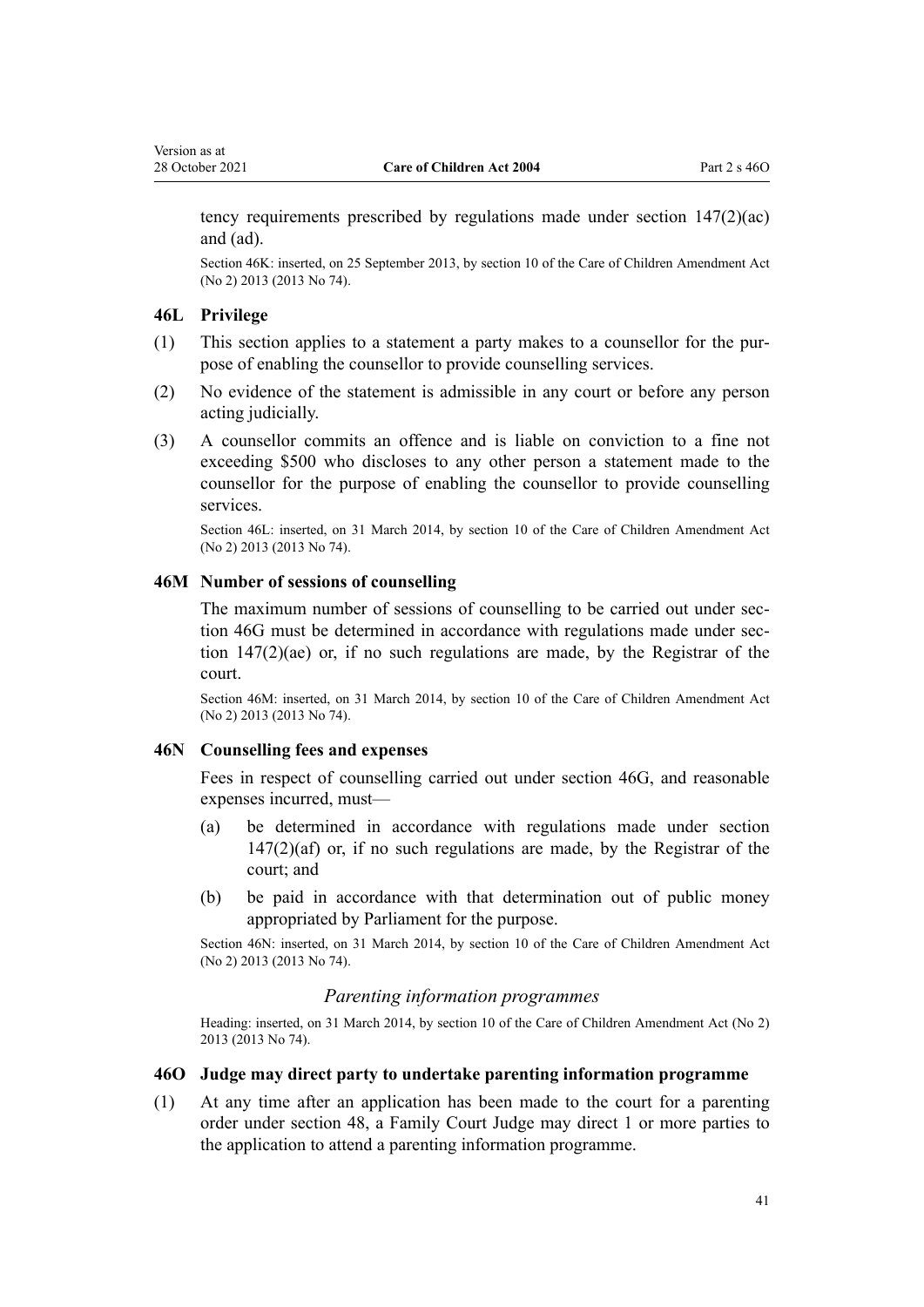<span id="page-41-0"></span>(2) However, the Family Court Judge may not make a direction under subsection (1) in respect of a party if that party has undertaken a parenting information programme within the preceding 2 years.

Section 46O: inserted, on 31 March 2014, by [section 10](http://legislation.govt.nz/pdflink.aspx?id=DLM4897310) of the Care of Children Amendment Act (No 2) 2013 (2013 No 74).

#### *Settlement conferences*

Heading: inserted, on 31 March 2014, by [section 10](http://legislation.govt.nz/pdflink.aspx?id=DLM4897310) of the Care of Children Amendment Act (No 2) 2013 (2013 No 74).

#### **46P Purpose of settlement conferences**

The purpose of a settlement conference is to enable a Family Court Judge to—

- (a) ascertain whether any or all of the issues in dispute between the parties can be settled; and
- (b) settle those issues.

Section 46P: inserted, on 31 March 2014, by [section 10](http://legislation.govt.nz/pdflink.aspx?id=DLM4897310) of the Care of Children Amendment Act (No 2) 2013 (2013 No 74).

#### **46Q Settlement conferences**

- (1) A Family Court Judge may, before the hearing of a proceeding, direct the Registrar to convene a settlement conference.
- (2) However, a settlement conference may be convened under subsection (1) on 1 occasion only, but may be adjourned at any time and to any place.
- (3) At a settlement conference, a Family Court Judge may, with the consent of the parties, make an order settling some or all of the issues in dispute between the parties.
- (4) Before a party consents to the making of an order, a Family Court Judge may advise that party to obtain legal advice.

Section 46Q: inserted, on 31 March 2014, by [section 10](http://legislation.govt.nz/pdflink.aspx?id=DLM4897310) of the Care of Children Amendment Act (No 2) 2013 (2013 No 74).

### *Guardianship disputes*

Heading: inserted, on 31 March 2014, by [section 10](http://legislation.govt.nz/pdflink.aspx?id=DLM4897310) of the Care of Children Amendment Act (No 2) 2013 (2013 No 74).

## **46R Disputes between guardians**

- (1) If 2 or more guardians of a child are unable to agree on a matter concerning the exercise of their guardianship, any of them may apply to the court for its direction.
- (2) An application under subsection (1) must be made to the Family Court unless subsection (3) applies.
- (3) An application under subsection (1) must be made to the High Court, and the High Court has exclusive jurisdiction to settle the dispute, where,—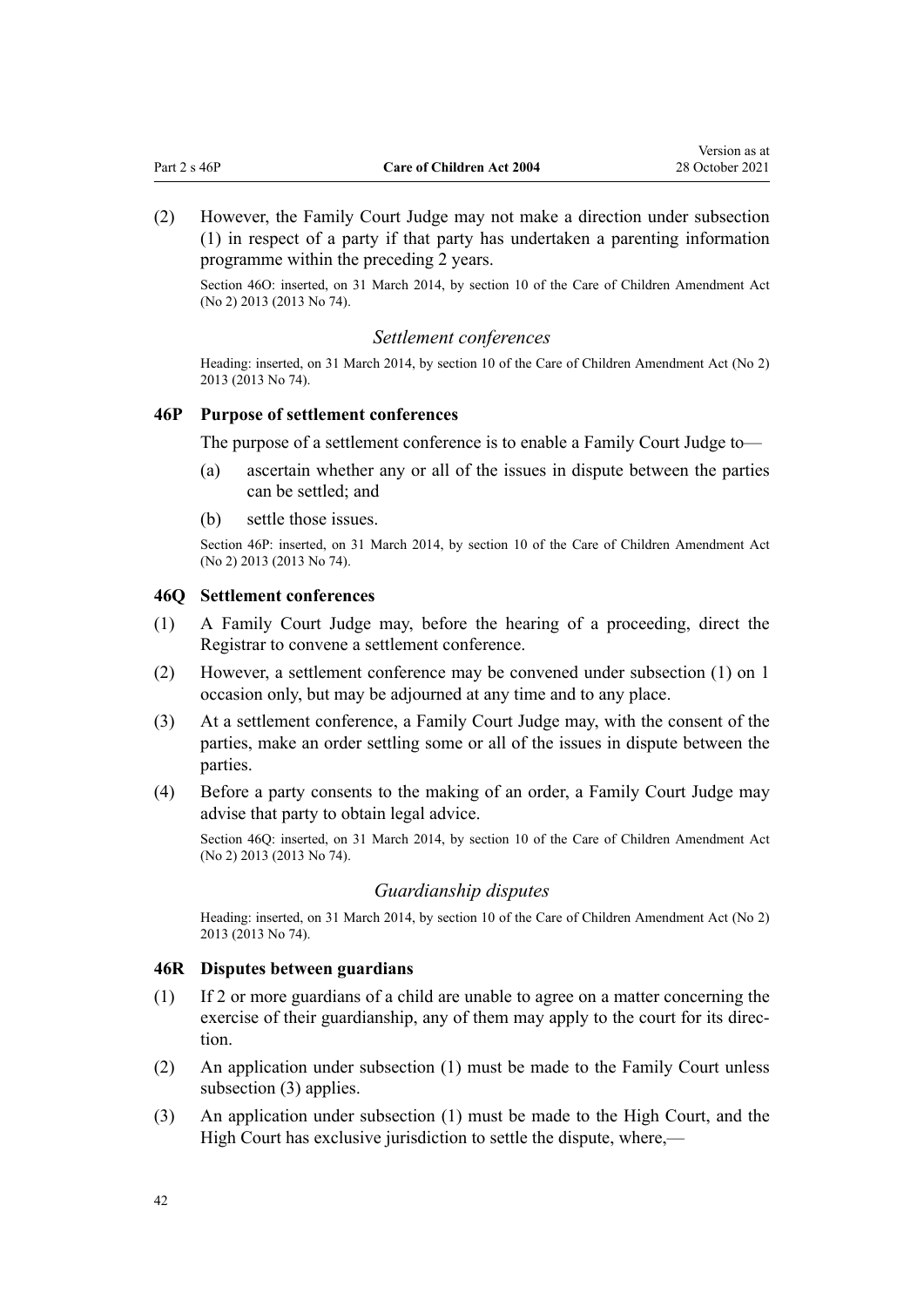- (a) under an order of the High Court, 2 or more persons are guardians of, or have the role of providing day-to-day care for, a child, and that order has not been removed into the Family Court under [section 127](#page-85-0); or
- (b) a child is under the guardianship of the High Court.
- (4) On an application under subsection (1), the court may make any order relating to the matter that it thinks proper.

Section 46R: inserted, on 31 March 2014, by [section 10](http://legislation.govt.nz/pdflink.aspx?id=DLM4897310) of the Care of Children Amendment Act (No 2) 2013 (2013 No 74).

Section 46R(2): amended, on 1 March 2017, by [section 261](http://legislation.govt.nz/pdflink.aspx?id=DLM6942680) of the District Court Act 2016 (2016 No 49).

Section 46R(3)(a): amended, on 1 March 2017, by [section 261](http://legislation.govt.nz/pdflink.aspx?id=DLM6942680) of the District Court Act 2016 (2016 No 49).

## *Parenting orders*

### **47 Who may apply for parenting order**

- (1) In [section 48\(1\)](#page-44-0), **eligible person**, in relation to a child, means any of the fol‐ lowing persons:
	- (a) a parent of the child:
	- (b) a guardian of the child:
	- (c) a spouse or partner of a parent of the child:
	- (d) any other person who is a member of the child's family, whānau, or other culturally recognised family group, and who is granted leave to apply by the court:
	- (e) any other person granted leave to apply by the court.
- (2) However, if a parent of a child has died or has been refused contact with the child by a court, or if a parent entitled to have contact with a child is making no attempt to have that contact, then each of the following persons is, for the pur‐ poses of an application for an order under [section 48\(1\)](#page-44-0) determining who may have contact with the child, also an **eligible person** in relation to the child:
	- (a) the parents of that parent of the child; and
	- (b) a sibling of that parent of the child; and
	- (c) a sibling of the child.

Compare: 1968 No 63 ss 11(1), 15(1), 16(1)

Section  $47(1)(c)$ : amended, on 1 July 2005, by [section 3](http://legislation.govt.nz/pdflink.aspx?id=DLM334765) of the Care of Children Amendment Act 2005 (2005 No 5).

## **47A Mandatory statement in applications**

- (1) This section applies to an application for a parenting order under [section 48.](#page-44-0)
- (2) The application must include a statement made by or on behalf of the applicant for the order about whether and how the order can and should provide for any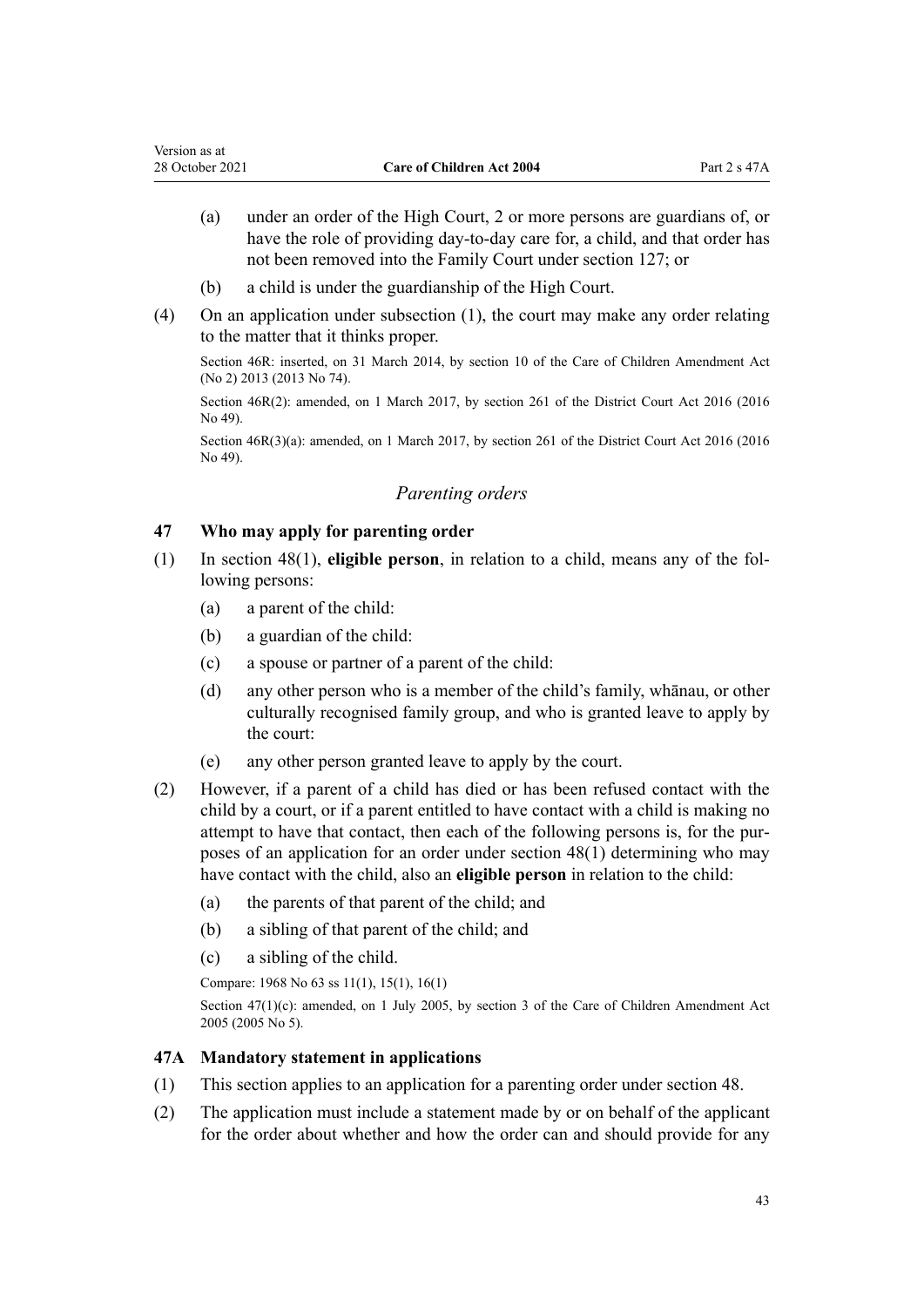other person or persons to have the role of providing day-to-day care for, or contact with, the child.

Section 47A: inserted, on 31 March 2014, by [section 11](http://legislation.govt.nz/pdflink.aspx?id=DLM4897319) of the Care of Children Amendment Act (No 2) 2013 (2013 No 74).

## **47B Mandatory statement and evidence in applications**

- (1) This section applies to—
	- (a) an application for a parenting order under [section 48:](#page-44-0)
	- (b) an application to vary a parenting order under [section 56](#page-48-0).
- (2) The application must include—
	- (a) a statement, made by or on behalf of the applicant for the order, that the applicant has undertaken a parenting information programme within the preceding 2 years; and
	- (b) evidence in support of that statement.
- (3) However, subsection (2) does not apply to an application that—
	- (a) is made in response to an application that another party to the proceed‐ ings has made for an order under [section 48](#page-44-0) or [56](#page-48-0); or
	- (b) is made without notice; or
	- (c) is for a consent order; or
	- (d) relates to a child who is the subject of proceedings already begun under [Part 2](http://legislation.govt.nz/pdflink.aspx?id=DLM149452) of the Oranga Tamariki Act 1989; or
	- (e) is brought by a person, who is not the parent or guardian of the child, and is brought by that person in response to the chief executive of Oranga Tamariki—Ministry for Children exercising a power or carrying out a function in relation to that child under [Part 2](http://legislation.govt.nz/pdflink.aspx?id=DLM149452) or [4](http://legislation.govt.nz/pdflink.aspx?id=DLM152191) of the Oranga Tamariki Act 1989; or
	- (f) is accompanied by an affidavit providing evidence that—
		- (i) the applicant is unable to participate effectively in a parenting information programme; or
		- (ii) at least 1 of the parties to the proceedings, or a child of one of the parties, has been subject to domestic violence by one of the other parties to the application.
- (4) A Registrar may refuse to accept an application if the Registrar considers that the evidence provided under subsection  $(2)(b)$  or  $(3)(f)$  is insufficient.

Section 47B: inserted, on 31 March 2014, by [section 11](http://legislation.govt.nz/pdflink.aspx?id=DLM4897319) of the Care of Children Amendment Act (No 2) 2013 (2013 No 74).

Section 47B(2): replaced, on 14 November 2018, by [section 104](http://legislation.govt.nz/pdflink.aspx?id=DLM7371812) of the Courts Matters Act 2018 (2018 No 50).

Section 47B(3): replaced, on 14 November 2018, by [section 104](http://legislation.govt.nz/pdflink.aspx?id=DLM7371812) of the Courts Matters Act 2018 (2018 No 50).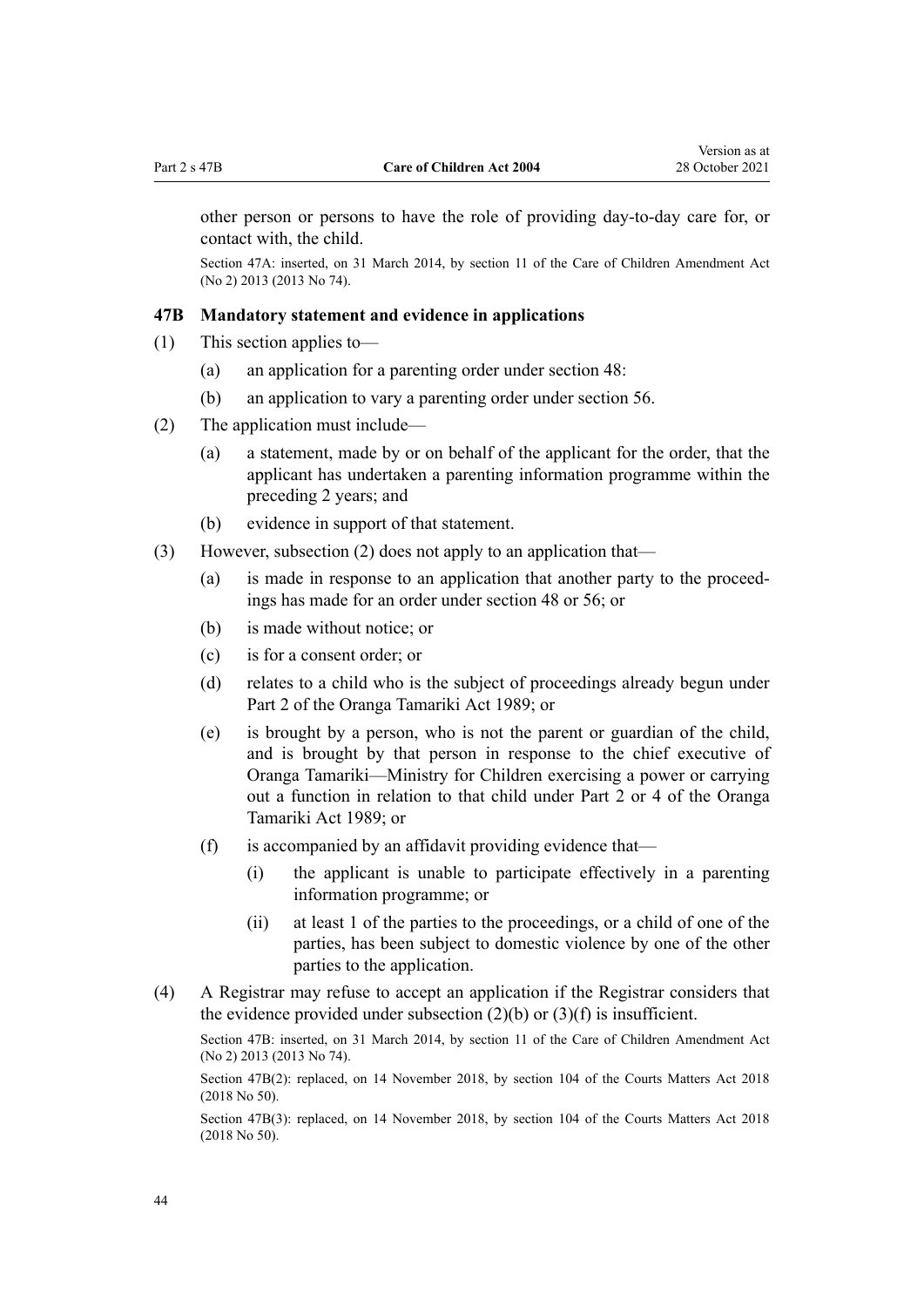<span id="page-44-0"></span>Section 47B(4): replaced, on 14 November 2018, by [section 104](http://legislation.govt.nz/pdflink.aspx?id=DLM7371812) of the Courts Matters Act 2018 (2018 No 50).

# **48 Parenting orders**

- (1) On an application made to it for the purpose by an eligible person, the court may make a parenting order determining the time or times when specified persons have the role of providing day-to-day care for, or may have contact with, the child.
- (2) A parenting order determining that a person has the role of providing day-today care for the child may specify that the person has that role—
	- (a) at all times or at specified times; and
	- (b) either alone or jointly with 1 or more other persons.
- (3) A parenting order determining that a person may have contact with the child may specify any of the following:
	- (a) the nature of that contact (for example, whether it is direct (that is, face to face) contact or some form of indirect contact (for example, contact by way of letters, telephone calls, or email)):
	- (b) the duration and timing of that contact:
	- (c) any arrangements that are necessary or desirable to facilitate that contact.
- (4) A parenting order (whether an interim parenting order or a final parenting order) may be made subject to any terms or conditions the court considers appropriate (for example, a condition requiring a party to enter into a bond).
- (5) *[Repealed]*
- (6) *[Repealed]*

Compare: 1968 No 63 ss 11, 15, 16

Section 48(4): replaced, on 31 March 2014, by [section 12](http://legislation.govt.nz/pdflink.aspx?id=DLM5574205) of the Care of Children Amendment Act (No 2) 2013 (2013 No 74).

Section 48(5): repealed, on 31 March 2014, by [section 12](http://legislation.govt.nz/pdflink.aspx?id=DLM5574205) of the Care of Children Amendment Act (No 2) 2013 (2013 No 74).

Section 48(6): repealed, on 31 March 2014, by [section 12](http://legislation.govt.nz/pdflink.aspx?id=DLM5574205) of the Care of Children Amendment Act (No 2) 2013 (2013 No 74).

## **49 Interim parenting orders**

- (1) At any time before an application for a parenting order is finally determined in a court, a Judge may make an interim parenting order that has effect until—
	- (a) a specified date; or
	- (b) a specified event; or
	- (c) it is replaced by—
		- (i) another interim order; or
		- (ii) a final order.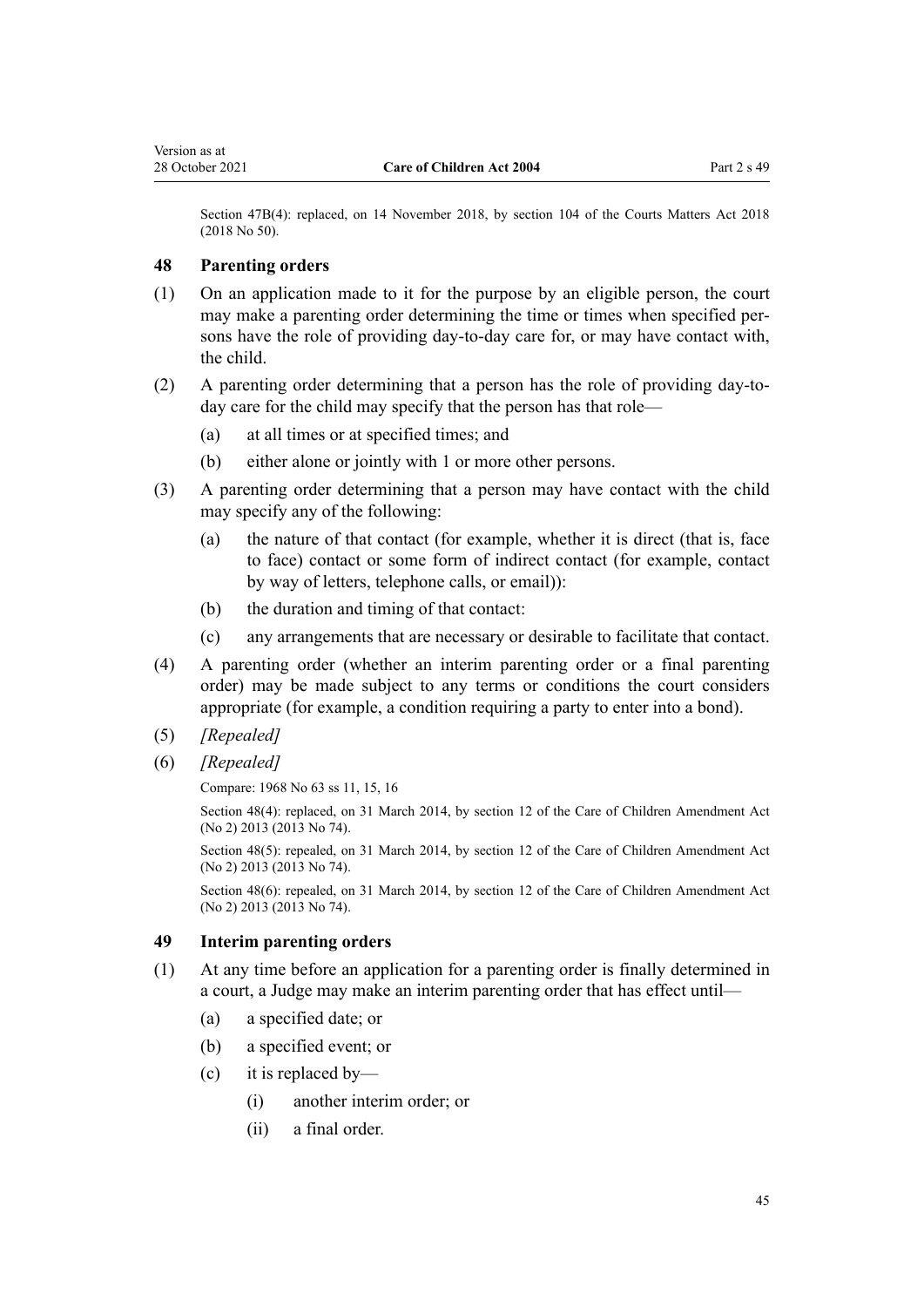(2) However, a Judge must not make an interim order unless the Judge is satisfied that an interim order serves the welfare and best interests of the child better than a final order.

Section 49: replaced, on 31 March 2014, by [section 13](http://legislation.govt.nz/pdflink.aspx?id=DLM4897323) of the Care of Children Amendment Act (No 2) 2013 (2013 No 74).

# **49A Interim parenting order where parent does not have day-to-day care for, or contact with, child**

- (1) This section applies if—
	- (a) an interim parenting order is made; and
	- (b) the parents of the child in respect of whom the interim parenting order is made are parties to the order; and
	- (c) under the interim parenting order, one of the parents has neither the role of providing day-to-day care for nor contact with the child.
- (2) If the interim order was made on an application without notice, the parent who has neither the role of providing day-to-day care for nor contact with the child may give notice to the court that he or she wishes to be heard and, if he or she does so, the Registrar of the court must assign a hearing date that is—
	- (a) as soon as practicable; and
	- (b) not more than 42 days after the notice is received, unless there are special circumstances.
- (3) In any other case, the court must assign a hearing date that is—
	- (a) as soon as practicable; and
	- (b) not more than 3 months after the date on which the interim parenting order was made.
- (4) At the hearing on the date assigned under subsection (2) or (3), the court may replace the interim order with—
	- (a) a further interim order; or
	- (b) a final parenting order.

Section 49A: inserted, on 31 March 2014, by [section 13](http://legislation.govt.nz/pdflink.aspx?id=DLM4897323) of the Care of Children Amendment Act (No 2) 2013 (2013 No 74).

Section 49A(2): replaced, on 14 November 2018, by [section 105](http://legislation.govt.nz/pdflink.aspx?id=DLM7371813) of the Courts Matters Act 2018 (2018 No 50).

Section 49A(3): inserted, on 14 November 2018, by [section 105](http://legislation.govt.nz/pdflink.aspx?id=DLM7371813) of the Courts Matters Act 2018 (2018 No 50).

Section 49A(4): inserted, on 14 November 2018, by [section 105](http://legislation.govt.nz/pdflink.aspx?id=DLM7371813) of the Courts Matters Act 2018 (2018 No 50).

#### **49B Interim parenting order may become final order on specified date**

(1) When making an interim parenting order that has effect until a specified date (the **specified date**), a Family Court Judge may direct that the interim parent‐ ing order is to become a final parenting order on the specified date unless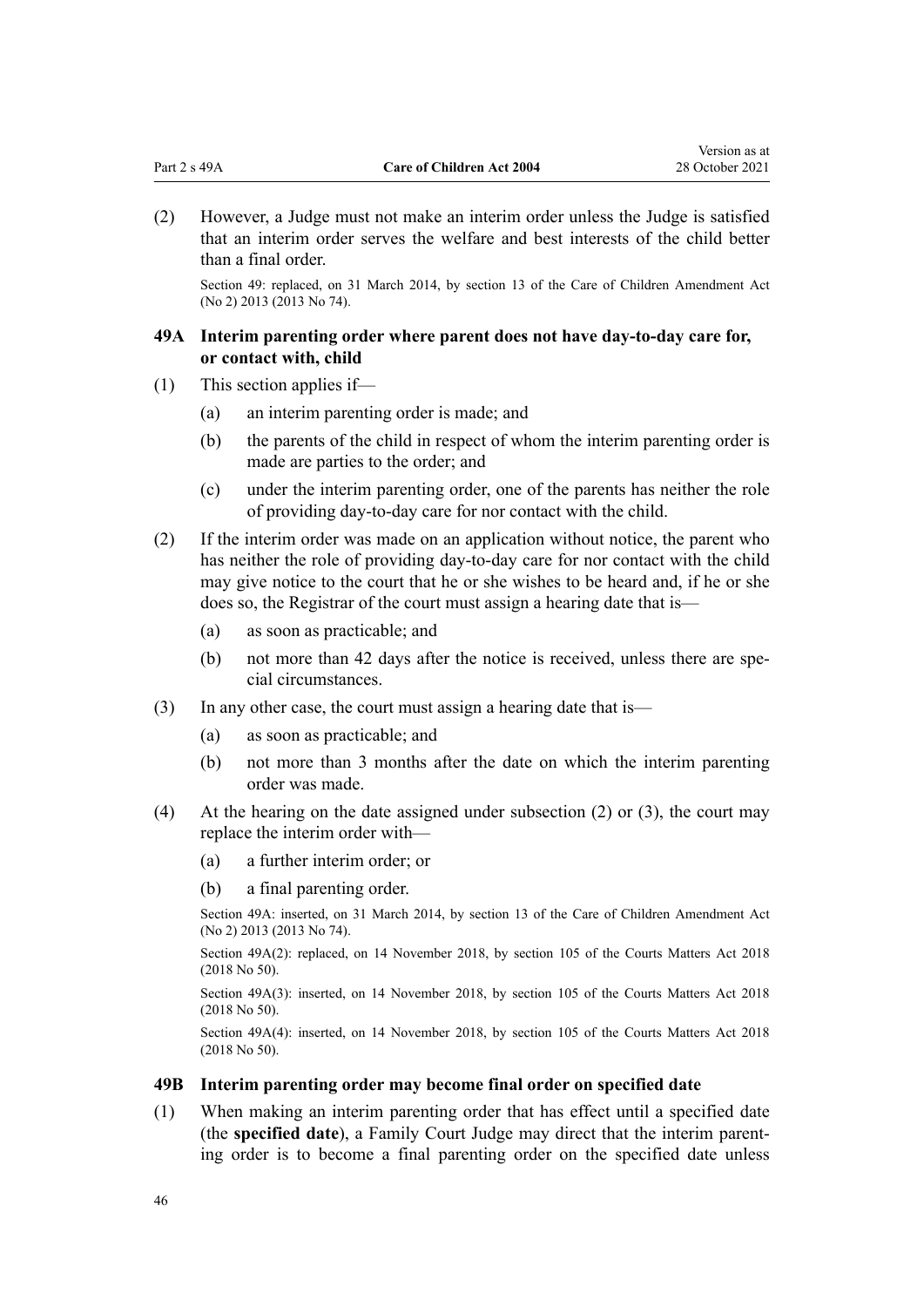<span id="page-46-0"></span>before that date a party to the proceeding or any lawyer appointed under sec[tion 7](#page-11-0) notifies the court that he or she wishes to be heard.

- (2) If a party to the proceeding or any lawyer appointed under [section 7](#page-11-0) does not, before the specified date, notify the court that he or she wishes to be heard, the interim parenting order becomes a final parenting order on the specified date.
- (3) When an interim parenting order becomes a final parenting order under subsec‐ tion (2), the final parenting order comes into effect immediately.

Section 49B: inserted, on 31 March 2014, by [section 13](http://legislation.govt.nz/pdflink.aspx?id=DLM4897323) of the Care of Children Amendment Act (No 2) 2013 (2013 No 74).

## **49C Final parenting orders**

- (1) At any time during a proceeding, a Judge may make a final parenting order if the parties consent.
- (2) When an application for a parenting order is finally determined by the court, a Judge must make a final parenting order.

Section 49C: inserted, on 31 March 2014, by [section 13](http://legislation.govt.nz/pdflink.aspx?id=DLM4897323) of the Care of Children Amendment Act (No 2) 2013 (2013 No 74).

## **50 Parenting orders in respect of children of or over 16 years**

- (1) A parenting order determining the person or persons who have the role of pro‐ viding day-to-day care for a child of or over the age of 16 years must not be made unless there are special circumstances.
- (2) An order in respect of a child under the age of 16 years expires, so far as it relates to providing day-to-day care for the child, when the child attains that age unless the court in special circumstances orders otherwise on or after making the order.
- (3) Nothing in this section applies in respect of children who are under the guardianship of the court, or affects the power of the court to make orders in respect of the upbringing of a child, or to appoint or remove guardians. Compare: 1968 No 63 s 24

## **51 Court must consider protective conditions in certain cases**

- (1) This section applies to a parenting order when—
	- (a) the order provides for a person (**person A**) to have contact with a child; and
	- (b) the court is satisfied that person A has inflicted family violence (as defined in [section 9](http://legislation.govt.nz/pdflink.aspx?id=LMS112966) of the Family Violence Act 2018) against the child or a person (**person B**) who has the role of providing day-to-day care for the child.
- (2) The court must consider whether the order should be subject to conditions imposed for the purpose of protecting the safety of person B while person A's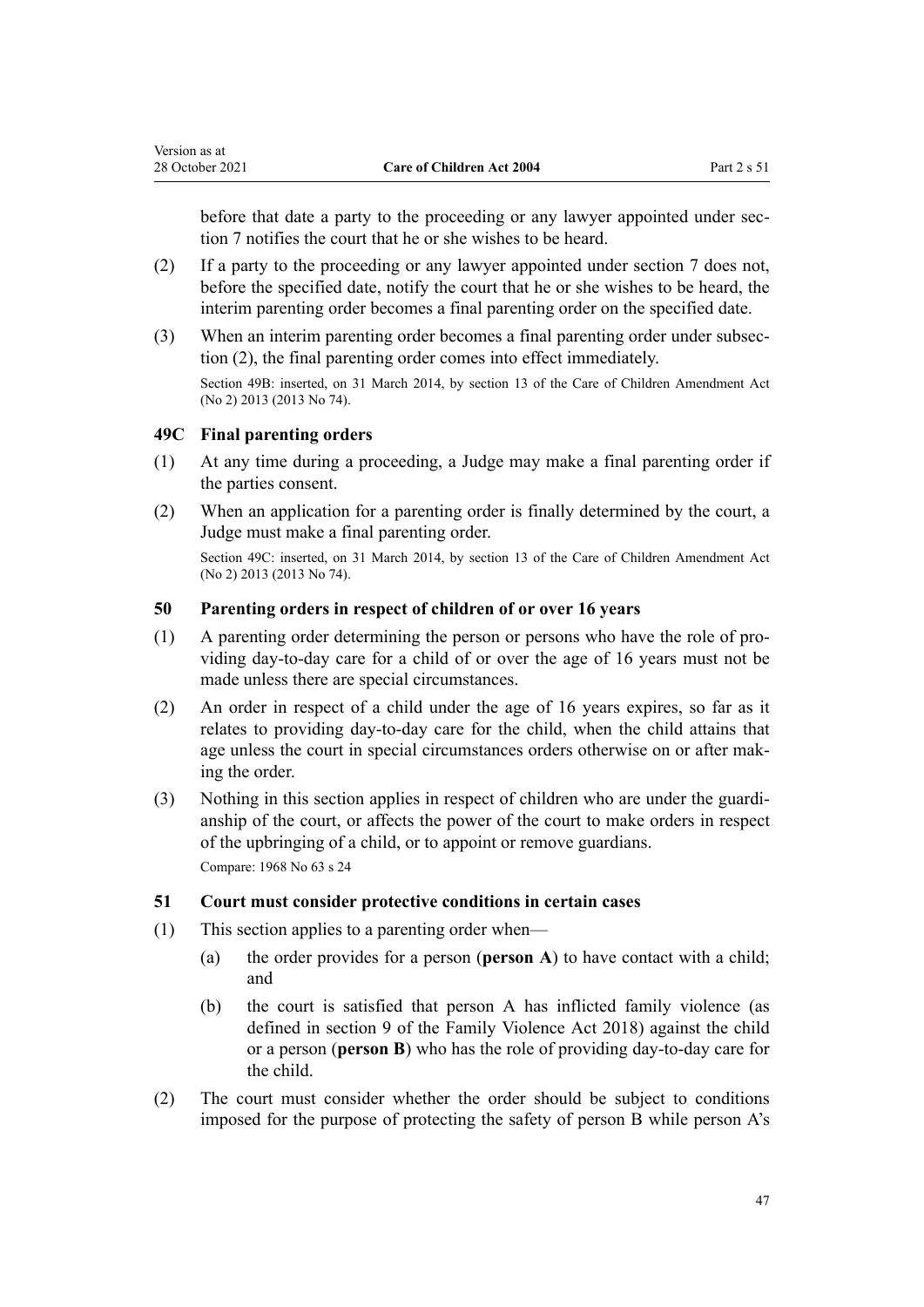contact with the child takes place (including while the child is being collected from, or returned to, person B).

#### (3) *[Repealed]*

Compare: 1968 No 63 s 15(2B)

Section 51(1)(b): amended, on 1 July 2019, by [section 19](http://legislation.govt.nz/pdflink.aspx?id=LMS113469) of the Family Violence (Amendments) Act 2018 (2018 No 47).

Section 51(3): repealed, on 31 March 2014, by [section 14](http://legislation.govt.nz/pdflink.aspx?id=DLM4897326) of the Care of Children Amendment Act (No 2) 2013 (2013 No 74).

## **52 Court must consider contact arrangements in certain cases**

If a court proposes to make a parenting order that does not give a parent the role of providing day-to-day care for a child, the court must consider whether and how the order can and should provide for that parent to have contact with the child.

### **53 Orders in proceedings under Family Proceedings Act 1980**

- (1) This section applies if the Family Court is hearing or otherwise dealing with proceedings under the [Family Proceedings Act 1980](http://legislation.govt.nz/pdflink.aspx?id=DLM39722) for a separation order, an order declaring a marriage or civil union to be void *ab initio*, or an order dis‐ solving a marriage or civil union.
- (2) The court may, before or by or after the principal order, make any interim or final order it thinks fit about the role of providing day-to-day care for, or about contact with, or about the upbringing of, a child of the marriage or a child of the civil union (as defined in [section 2](http://legislation.govt.nz/pdflink.aspx?id=DLM39728) of the Family Proceedings Act 1980).
- (3) [Section 50](#page-46-0) applies with all necessary modifications to an order under subsec‐ tion (2), and an order of that kind may be subject to any terms or conditions the court thinks fit.
- (4) The court may, if in all the circumstances it thinks it appropriate to do so, make an order vesting the sole guardianship of the child in 1 of the parents, or make any other order with respect to the guardianship of the child that it thinks fit. However, if the court makes no order with respect to the guardianship of the child, every person who was a guardian of the child continues to be a guardian of the child.
- (5) Despite subsection (4), an order depriving a parent of the guardianship of his or her child may be made under that subsection only if the court is satisfied of the matters stated in [section 29\(3\)\(a\) and \(b\)](#page-24-0).
- (6) An order may be made under this section, and an order made under this section may be varied or discharged, even though the court has refused to make the principal order or to give any other relief sought. Compare: 1968 No 63 s 12(1), (2)–(5), (6)(b)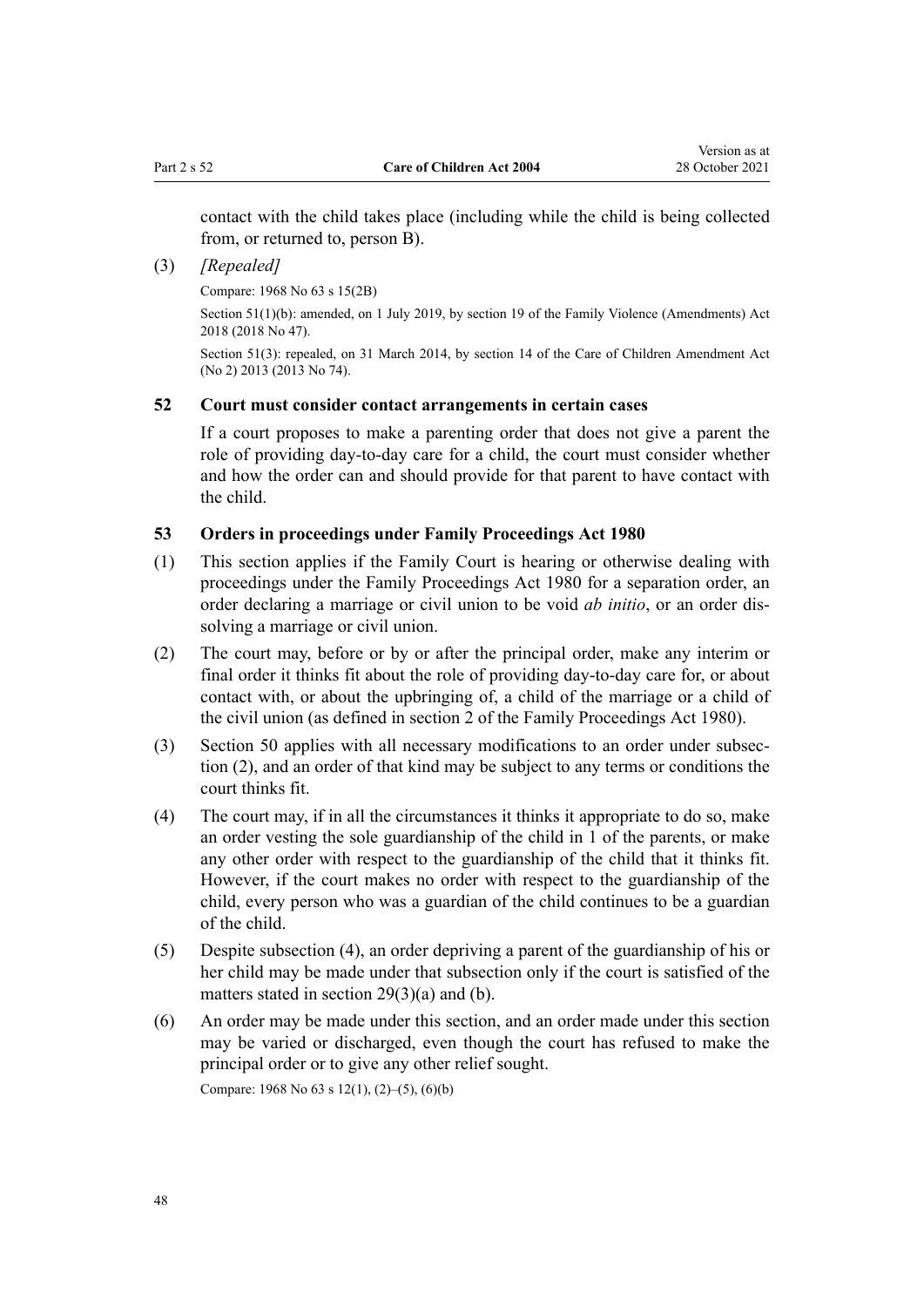<span id="page-48-0"></span>Section 53(1): amended, on 1 March 2017, by [section 261](http://legislation.govt.nz/pdflink.aspx?id=DLM6942680) of the District Court Act 2016 (2016) No 49).

Section 53(1): amended, on 1 July 2005, by [section 3](http://legislation.govt.nz/pdflink.aspx?id=DLM334765) of the Care of Children Amendment Act 2005  $(2005 \text{ No } 5).$ 

Section 53(2): amended, on 1 July 2005, by [section 3](http://legislation.govt.nz/pdflink.aspx?id=DLM334765) Care of Children Amendment Act 2005 (2005 No 5).

#### **54 Orders in proceedings under Domestic Violence Act 1995**

#### *[Repealed]*

Section 54: repealed, on 16 November 2011, by [section 7](http://legislation.govt.nz/pdflink.aspx?id=DLM3315010) of the Care of Children Amendment Act 2011 (2011 No 59).

## **55 Content and explanation of parenting orders**

- (1) An order under [section 48\(1\)—](#page-44-0)
	- (a) must contain an explanation, based on the precise terms of the particular order, of—
		- (i) the effect of the order (for example, of the obligations the order creates); and
		- (ii) any processes for the monitoring and review of the order, and the means by which the order can be varied or discharged; and
		- (iii) the consequences that may follow if the order is not complied with; and
	- (b) without limiting paragraph (a), must be accompanied by general infor‐ mation, in a form approved by the Secretary, about the matters stated in paragraph  $(a)(i)$  to  $(iii)$ .
- (2) A lawyer acting for, or other person representing, a party to an order under [sec‐](#page-44-0) [tion 48\(1\)](#page-44-0) must explain to the party the effect of the order.
- (3) Explanations required by subsections (1)(a) and (2) must be given in a manner and in language that the recipients of those explanations understand.
- (4) A lawyer acting for, or other person representing, a child, must take all reason‐ able steps to ensure that the effect of an order under [section 48\(1\)](#page-44-0) is explained to the child, to an extent and in a manner and in language that the child under‐ stands.
- (5) A failure to comply with a requirement imposed by this section does not affect the validity of the order concerned.

Compare: 1989 No 24 [s 10](http://legislation.govt.nz/pdflink.aspx?id=DLM149449); 1995 No 86 [s 87](http://legislation.govt.nz/pdflink.aspx?id=DLM372462)

Section 55(1)(b): amended, on 31 March 2014, by [section 15](http://legislation.govt.nz/pdflink.aspx?id=DLM5574208) of the Care of Children Amendment Act (No 2) 2013 (2013 No 74).

## **56 Variation or discharge of parenting and other orders**

(1) On an application for the purpose by an eligible person, the court may vary or discharge any of the following: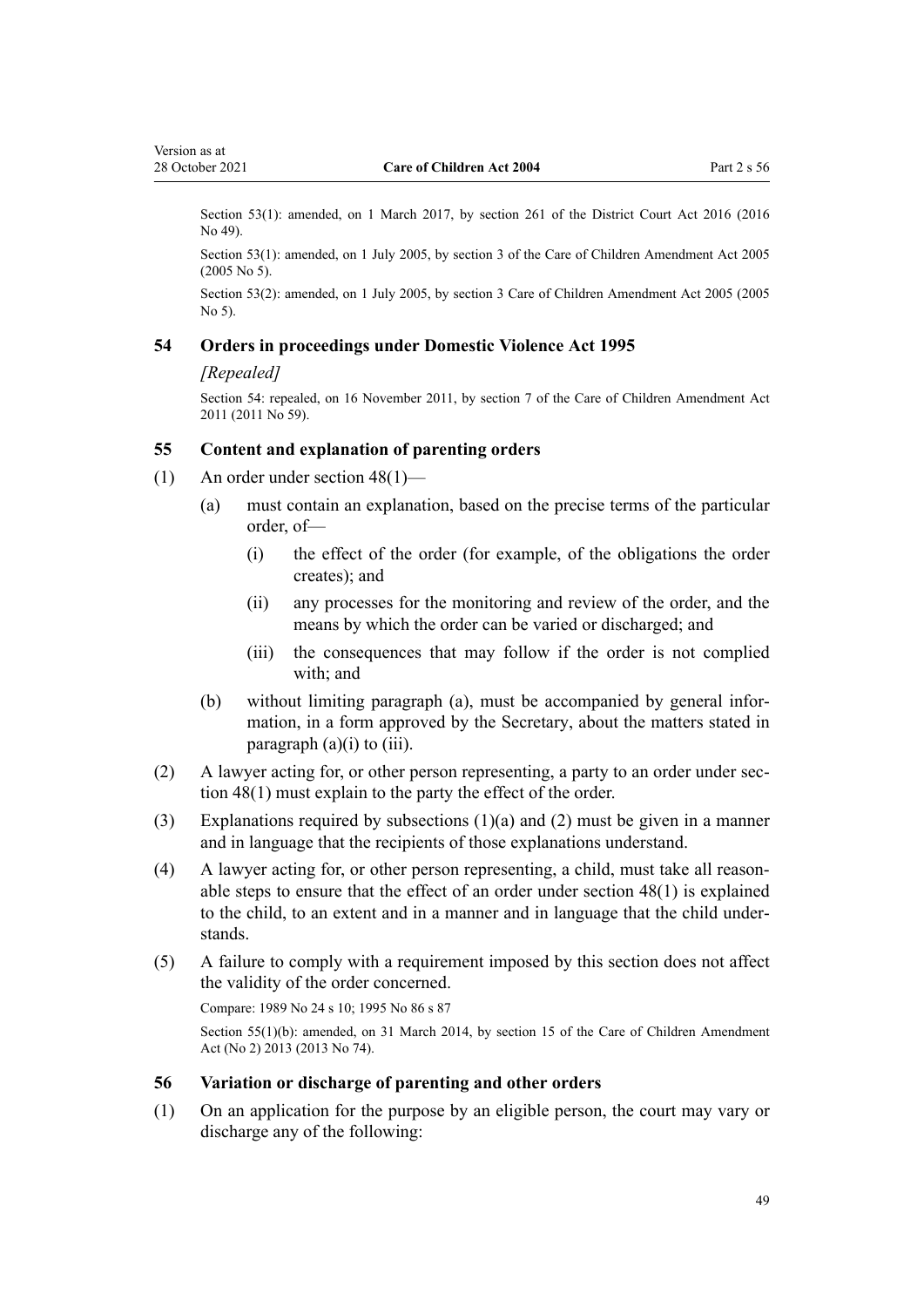- (a) a parenting order (whether the order is about the person or persons who have the role of providing day-to-day care for a child, or about contact with the child, or about both of those matters):
- (b) any other order about the role of providing day-to-day care for, or about contact with, a child:
- (c) an order about the upbringing of a child.
- (2) On an application for the purpose by an eligible person, the court may vary or discharge an order vesting the guardianship of a child in 1 parent or in any other person or persons. If the order is discharged, and no other order with respect to the guardianship of the child is made, guardianship vests in the person or persons (if any) who would be the guardian or guardians if the order discharged had not been made.
- (3) In this section, **eligible person**, in relation to an order relating to a child, means any of the following persons:
	- (a) a person affected by the order:
	- (b) a person acting on behalf of the child.
- (4) Subsections (1) and (2) apply to orders of the kind referred to in those subsec‐ tions whether or not the orders were made after the commencement of this Act, but nothing in those subsections applies to—
	- (a) any order under the [Oranga Tamariki Act 1989](http://legislation.govt.nz/pdflink.aspx?id=DLM147087); or
	- (b) any interim order or adoption order under the [Adoption Act 1955](http://legislation.govt.nz/pdflink.aspx?id=DLM292660).
- (5) Subsection (2) does not limit [section 29.](#page-24-0)

Compare: 1968 No 63 s 17

Section 56(4)(a): amended, on 14 July 2017, by [section 149](http://legislation.govt.nz/pdflink.aspx?id=DLM7287401) of the Children, Young Persons, and Their Families (Oranga Tamariki) Legislation Act 2017 (2017 No 31).

# **57 Variation of final parenting order by consent memorandum instead of application**

- (1) This section applies if the parties to a final parenting order made under this Act agree to a variation of the order, or to a variation of any term or condition to which the order is subject (the **proposed variation**).
- (2) A party to the final parenting order may, instead of applying under [section 56](#page-48-0) for a variation of the order, file a consent memorandum seeking an order in terms of the proposed variation.
- (3) The consent memorandum must—
	- (a) set out the proposed variation; and
	- (b) state that all persons affected by the final parenting order (other than children) agree to the proposed variation; and
	- (c) be signed by all parties.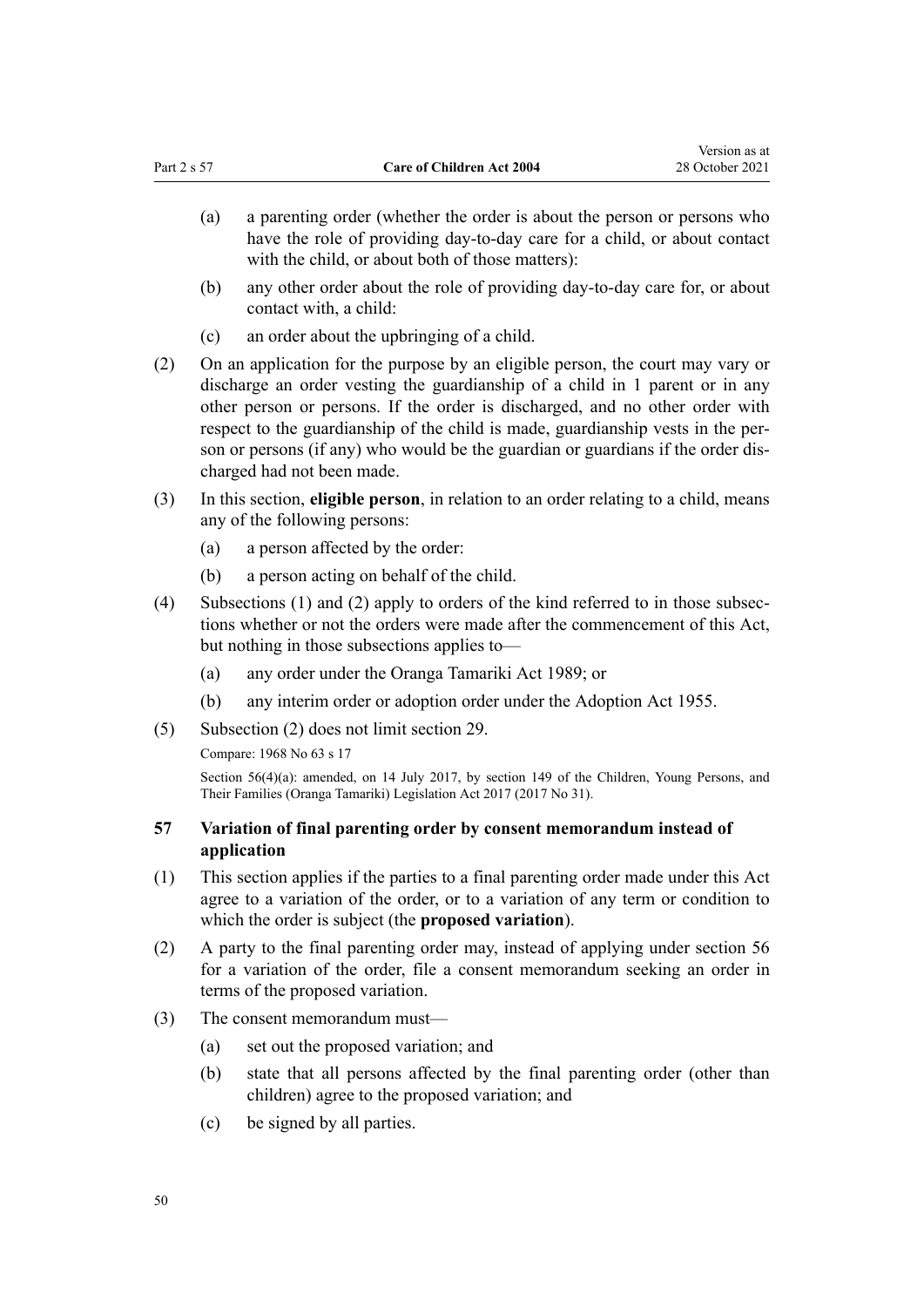(4) On the filing of a consent memorandum, the Registrar may make and seal an order varying the final parenting order in terms of the proposed variation set out in the memorandum.

Section 57: replaced, on 31 March 2014, by [section 16](http://legislation.govt.nz/pdflink.aspx?id=DLM4897327) of the Care of Children Amendment Act (No 2) 2013 (2013 No 74).

# *Incidental temporary protection orders*

Heading: inserted, on 1 July 2019, by [section 20](http://legislation.govt.nz/pdflink.aspx?id=LMS113472) of the Family Violence (Amendments) Act 2018 (2018 No 47).

# **57A Power to make incidental temporary protection order**

(1) This section applies if—

Version as at

- (a) an application has been made to the court for any of the following in respect of a child:
	- (i) a guardianship order under [section 19](#page-18-0) or [27](#page-23-0):
	- (ii) a direction under [section 46R](#page-41-0) in relation to a guardianship dispute:
	- (iii) a parenting order under [section 48](#page-44-0) (whether an interim parenting order or a final parenting order):
	- (iv) a variation of a parenting order, under [section 56](#page-48-0); and
- (b) no application has been made to the court for, but the court is satisfied that had an application been made to it for the purpose the court would have made, a protection order (whether a temporary protection order or a final protection order) made under the [Family Violence Act 2018](http://legislation.govt.nz/pdflink.aspx?id=DLM7159300) in respect of all or any of—
	- (i) the child, or a parent or any other person who has the role of pro‐ viding day-to-day care for, or who may have contact with, the child; and
	- (ii) a party to the application (in paragraph (a)) for the order or direction under this Act.
- (2) The court may make a temporary protection order under [section 79](http://legislation.govt.nz/pdflink.aspx?id=LMS113135) of the Fam‐ ily Violence Act 2018 if satisfied that any orders or directions made under this Act will not, by themselves, provide enough protection for all or any of the people specified in subsection (1)(b).
- (3) [Sections 76 to 78](http://legislation.govt.nz/pdflink.aspx?id=LMS113131) of the Family Violence Act 2018 apply to a temporary pro‐ tection order made under this section as if the order were one made on an application without notice, and with all other necessary modifications.

Section 57A: inserted, on 1 July 2019, by [section 20](http://legislation.govt.nz/pdflink.aspx?id=LMS113472) of the Family Violence (Amendments) Act 2018 (2018 No 47).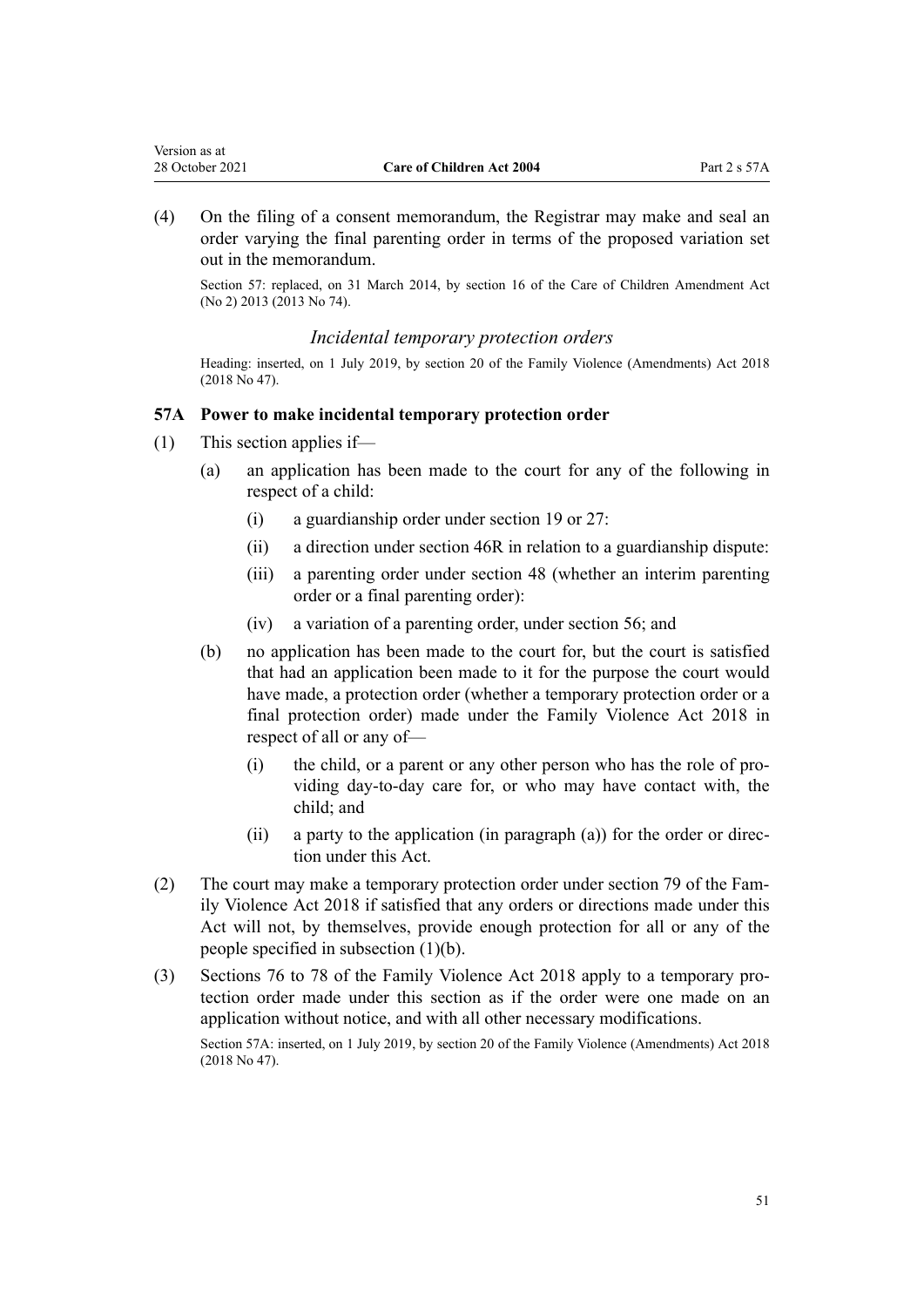#### *Supervised contact*

<span id="page-51-0"></span>Heading: replaced, on 31 March 2014, by [section 16](http://legislation.govt.nz/pdflink.aspx?id=DLM4897327) of the Care of Children Amendment Act (No 2) 2013 (2013 No 74).

### **58 Interpretation**

In this section and sections 59 and [60](#page-52-0),—

**approved provider** means a supervised contact service provider who is—

- (a) approved—
	- (i) by the chief executive as a community service under [section 403](http://legislation.govt.nz/pdflink.aspx?id=DLM154574) of the Oranga Tamariki Act 1989; or
	- (ii) by the Secretary; or
	- (iii) by an officer of the court appointed under section  $8(2)$  of the Family Court Act 1980; and
- (b) nominated by the court or Registrar for the particular case

**supervised contact** means direct (that is, face-to-face) contact between a party and a child, being contact that occurs—

- (a) under the supervision of an approved provider; or
- (b) in the immediate presence of a person approved by the court (for example, a relative, a friend of the family of the child, or any other person whom the court considers suitable).

Section 58: replaced, on 31 March 2014, by [section 16](http://legislation.govt.nz/pdflink.aspx?id=DLM4897327) of the Care of Children Amendment Act (No 2) 2013 (2013 No 74).

Section 58 **approved provider** paragraph (a)(i): amended, on 14 July 2017, by [section 149](http://legislation.govt.nz/pdflink.aspx?id=DLM7287401) of the Children, Young Persons, and Their Families (Oranga Tamariki) Legislation Act 2017 (2017 No 31). Section 58 **approved provider** paragraph (a)(iii): amended, on 1 March 2017, by [section 261](http://legislation.govt.nz/pdflink.aspx?id=DLM6942680) of the District Court Act 2016 (2016 No 49).

### **59 Court may order supervised contact**

- (1) This section applies if the court—
	- (a) is making or varying a parenting order determining the time or times when a person may have contact with a child; and
	- (b) is not satisfied that the child will be safe with that person.
- (2) The court may make an order for supervised contact between the child and that person, and, if it does so, the court must specify in the order whether the super‐ vised contact is to occur—
	- (a) under the supervision of an approved provider; or
	- (b) in the immediate presence of a person approved by the court (for example, a relative, a friend of the family of the child, or any other per‐ son whom the court considers suitable).

Section 59: replaced, on 31 March 2014, by [section 16](http://legislation.govt.nz/pdflink.aspx?id=DLM4897327) of the Care of Children Amendment Act (No 2) 2013 (2013 No 74).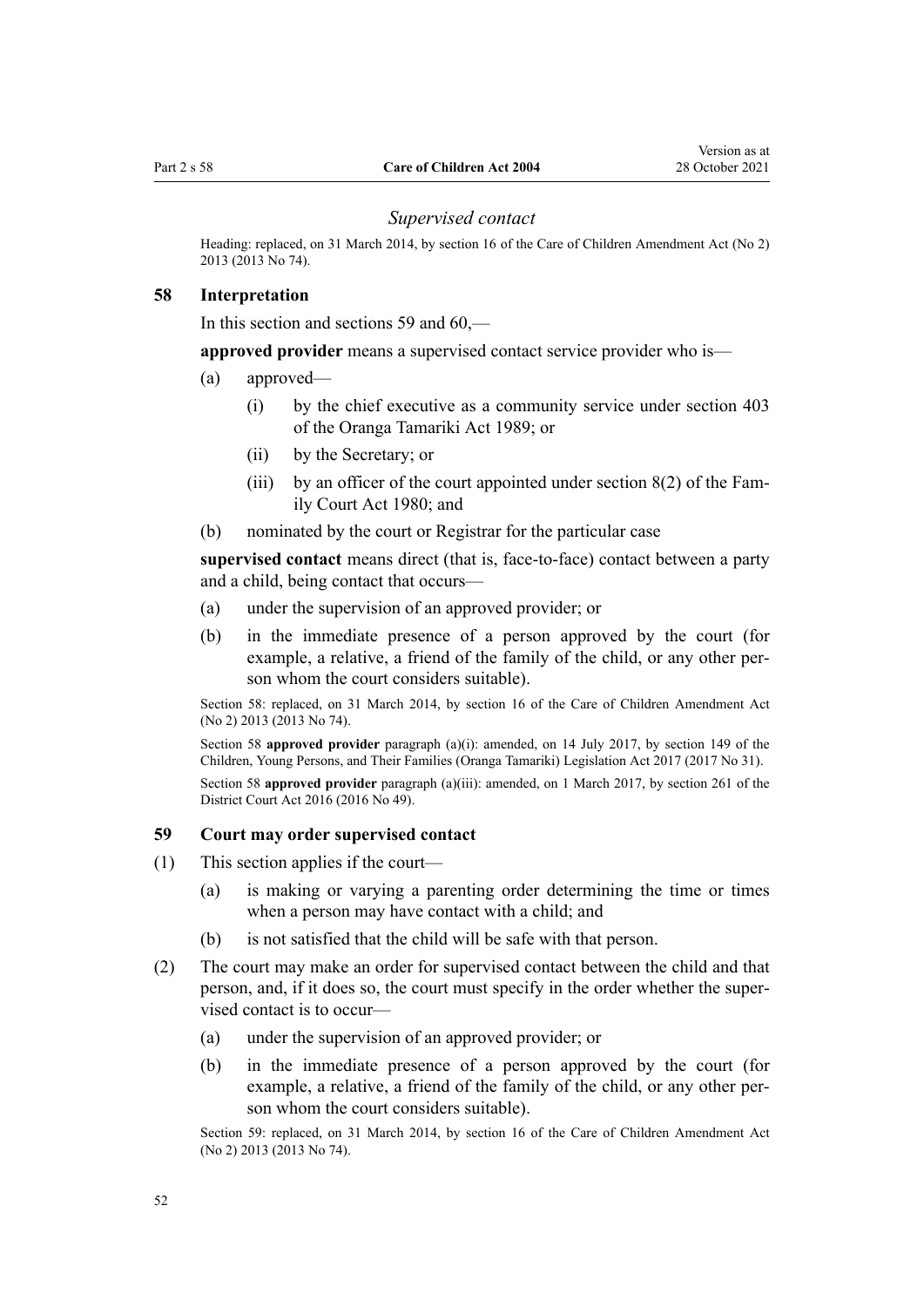### <span id="page-52-0"></span>**60 Costs of formal supervised contact**

- (1) This section applies only to supervised contact that is ordered under [section 59](#page-51-0) and supervised by an approved provider.
- (2) The number of sessions of the contact that will be funded out of public money must be determined in accordance with regulations made under [section](#page-102-0)  $147(2)(a)$  or, in the absence of regulations of that kind, by the Registrar or the court.
- (3) Fees in respect of the contact—
	- (a) must be determined in accordance with regulations made under [section](#page-102-0) [147\(2\)\(b\)](#page-102-0) or, in the absence of regulations of that kind, by the Registrar or the court; and
	- (b) are payable out of public money appropriated by Parliament for the purpose.

Section 60: replaced, on 31 March 2014, by [section 16](http://legislation.govt.nz/pdflink.aspx?id=DLM4897327) of the Care of Children Amendment Act (No 2) 2013 (2013 No 74).

#### **61 Matters relevant to question in section 60(4)**

#### *[Repealed]*

Section 61: repealed, on 31 March 2014, by [section 16](http://legislation.govt.nz/pdflink.aspx?id=DLM4897327) of the Care of Children Amendment Act (No 2) 2013 (2013 No 74).

#### **61A Court may make orders to ensure safety of child in other cases**

#### *[Repealed]*

Section 61A: repealed, on 31 March 2014, by [section 16](http://legislation.govt.nz/pdflink.aspx?id=DLM4897327) of the Care of Children Amendment Act (No 2) 2013 (2013 No 74).

## **62 Costs of formal supervised contact**

#### *[Repealed]*

Section 62: repealed, on 31 March 2014, by [section 16](http://legislation.govt.nz/pdflink.aspx?id=DLM4897327) of the Care of Children Amendment Act (No 2) 2013 (2013 No 74).

## *Making parenting orders work*

## **63 Purpose and overview of sections 64 to 80**

#### *[Repealed]*

Section 63: repealed, on 31 March 2014, by [section 17](http://legislation.govt.nz/pdflink.aspx?id=DLM4897337) of the Care of Children Amendment Act (No 2) 2013 (2013 No 74).

#### **64 Guiding consideration and principles**

(1) In determining whether to make an order or to issue a warrant or to respond in another way under any of [sections 68 to 77](#page-53-0), the court must (as required by sec[tion 4](#page-8-0)) consider whether the order or other response would serve the welfare and best interests of the child who is the subject of the parenting order concerned.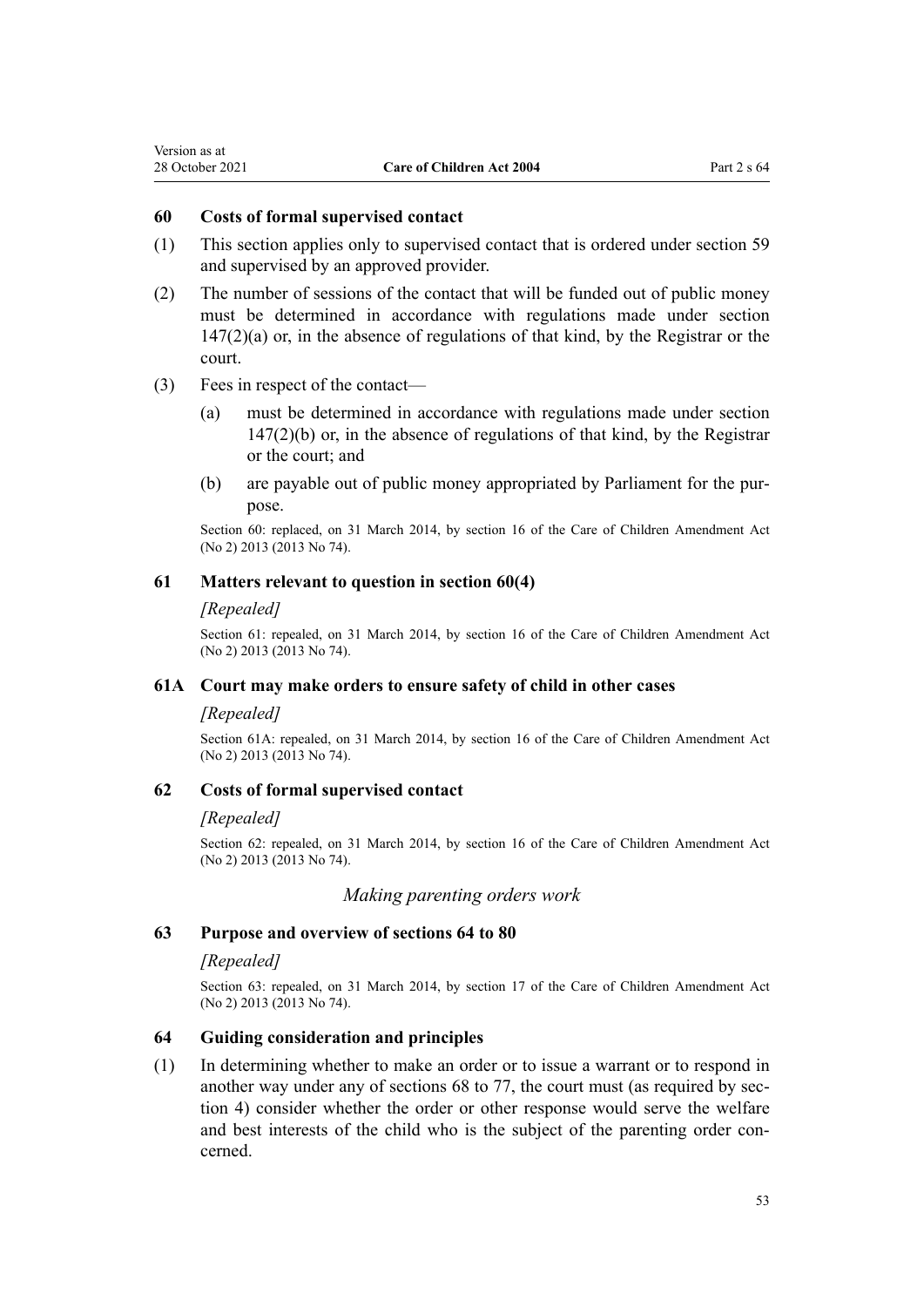## <span id="page-53-0"></span>(2) *[Repealed]*

(3) The court may not make orders or issue warrants under any of [sections 72 to 77](#page-56-0) contrary to the views of a child of or over the age of 16 years, unless the circumstances are exceptional.

Compare: 1968 No 63 s 23(1), (1A)

Section 64(2): repealed, on 31 March 2014, by [section 18](http://legislation.govt.nz/pdflink.aspx?id=DLM4897338) of the Care of Children Amendment Act (No 2) 2013 (2013 No 74).

### **65 Request for counselling**

### *[Repealed]*

Section 65: repealed, on 31 March 2014, by [section 19](http://legislation.govt.nz/pdflink.aspx?id=DLM4897339) of the Care of Children Amendment Act (No 2) 2013 (2013 No 74).

### **66 Procedure for request under section 65(1) or (2)**

#### *[Repealed]*

Section 66: repealed, on 31 March 2014, by [section 19](http://legislation.govt.nz/pdflink.aspx?id=DLM4897339) of the Care of Children Amendment Act (No 2) 2013 (2013 No 74).

## **67 Registrar may decline requests for counselling and recommend instead applications under section 68**

#### *[Repealed]*

Section 67: repealed, on 31 March 2014, by [section 19](http://legislation.govt.nz/pdflink.aspx?id=DLM4897339) of the Care of Children Amendment Act (No 2) 2013 (2013 No 74).

# **68 Court may make certain orders or respond in other ways to contravention of parenting orders**

- (1) On an application for the purpose by a party to a parenting order, the court may, if satisfied that another party to the order has contravened the order, do any of the following:
	- (a) admonish the party who has contravened the order:
	- (b) vary or discharge the parenting order under [section 56](#page-48-0) (for example, by reducing the time during which the child is in the care of, or has contact with, the party who has contravened the order).
- (2) The court may (as well as, or instead of, exercising its powers under subsection (1)) consider making an order or issuing a warrant under any of [sections 70 to](#page-54-0) [77](#page-54-0) if—
	- (a) the contravention that is the subject of the application under this section is of a serious nature; or
	- (b) the party who has contravened the parenting order has previously contravened that order or another order under this Act.
- (3) Nothing in this section limits other powers of the court to deal with a contravention of a parenting order.
- (4) On receiving an application under this section, the Registrar—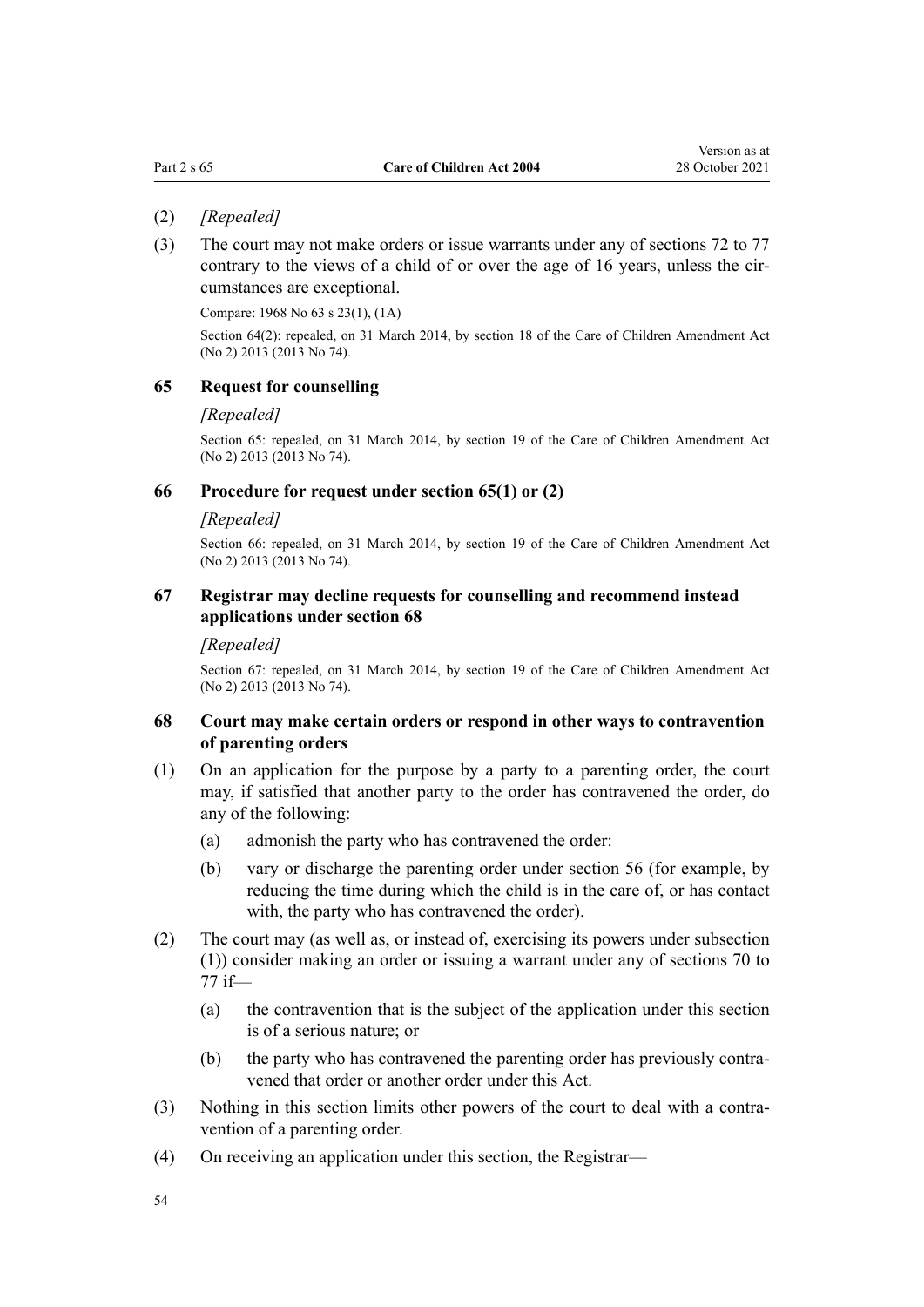- <span id="page-54-0"></span>(a) must appoint a date and time for the hearing of the application and, by notice in writing to the parties to the application, inform them of that date and time:
- (b) may, if the court directs, request them to attend.

# **69 Court may require parties to attend for hearing of application under section 68**

- (1) On an application for the purpose or on its own initiative, the court may issue a summons requiring a person to attend at a time and place to be specified in the summons if the person fails to comply with—
	- (a) *[Repealed]*
	- (b) a request under [section 68\(4\)\(b\)](#page-53-0) to attend the hearing of an application under section 68.
- (2) [Section 159](http://legislation.govt.nz/pdflink.aspx?id=DLM3360276) of the Criminal Procedure Act 2011 applies to a summons under this section as if it were a witness summons issued under that section.

```
Compare: 1980 No 94 s 17
```
Section 69 heading: amended, on 31 March 2014, by [section 20\(1\)](http://legislation.govt.nz/pdflink.aspx?id=DLM4897340) of the Care of Children Amendment Act (No 2) 2013 (2013 No 74).

Section 69(1)(a): repealed, on 31 March 2014, by [section 20\(2\)](http://legislation.govt.nz/pdflink.aspx?id=DLM4897340) of the Care of Children Amendment Act (No 2) 2013 (2013 No 74).

Section 69(2): amended, on 1 July 2013, by [section 413](http://legislation.govt.nz/pdflink.aspx?id=DLM3360714) of the Criminal Procedure Act 2011 (2011 No 81).

# **70 Ordering party to enter into bond**

- (1) On an application for the purpose or on its own initiative, the court may order a party who has contravened a parenting order to enter into a bond as an assurance that the party will not contravene the parenting order again.
- (2) Before making an order under subsection (1), the court must consider the extent (if any) to which the party has sufficient means to deposit an amount of money in the court.
- (3) The bond must specify—
	- (a) the amount of money to be deposited in the court; and
	- (b) the conditions the breach of which may lead to some or all of that money being forfeited to the Crown; and
	- (c) that, if that money is forfeited by a direction under subsection (4), the court may, by an order under [section 71\(1\)](#page-55-0) made at the same time as that direction, require costs incurred by another party to the parenting order to be satisfied from that money; and
	- (d) a date after which the bond will no longer be required (if the bond does not cease to be required earlier, because the parenting order ceases to have effect earlier).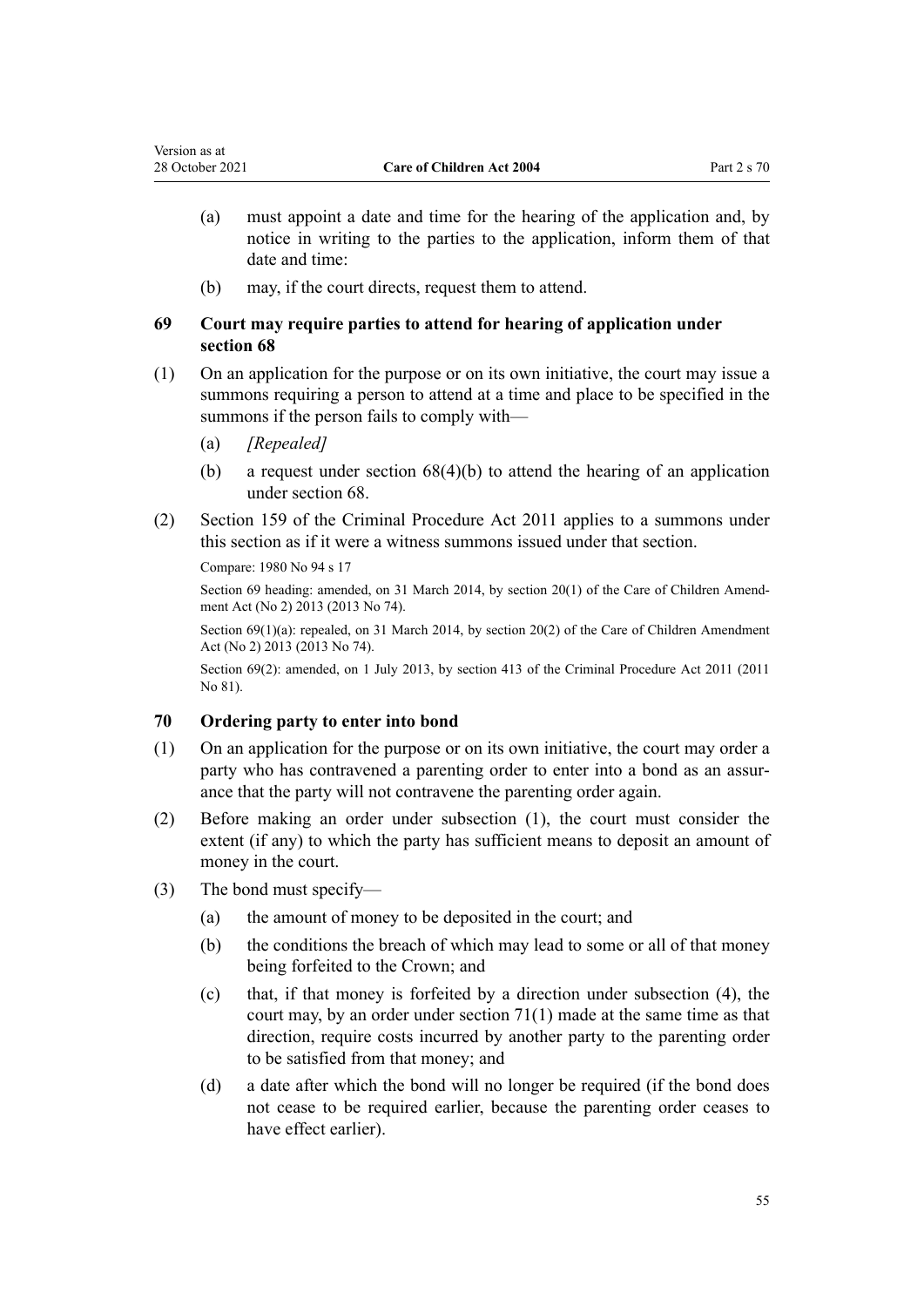- <span id="page-55-0"></span>(4) If, after entering into the bond, the party contravenes the parenting order again, the court may, at its discretion and on an application for the purpose, direct that some or all of the bond is forfeited to the Crown, but the court must exercise its discretion by taking into account—
	- (a) the reason the bond was imposed; and
	- (b) the extent to which the conditions of the bond have been met or breached; and
	- (c) any explanation given for the breach of the bond conditions; and
	- (d) all other matters the court considers relevant.
- (5) Following the earlier of the following dates, the bond is no longer required, and the court must make all reasonable efforts to refund to the party any money not forfeited by a direction of the court under subsection (4):
	- (a) the date on which the parenting order ceases to have effect:
	- (b) the date specified under subsection  $(3)(d)$ .
- (6) Nothing in this section prevents the court, on an application for the purpose or on its own initiative, from revoking the order and directing that any money not forfeited by a direction of the court under subsection (4) be refunded to the party.

## **71 Costs of contravention**

- (1) On an application for the purpose or on its own initiative, the court may order a party to a parenting order (**party B**) to reimburse another party to the order (**party A**), either wholly or in part, for costs party A incurred, if the court is satisfied—
	- (a) that party B contravened the order and had no reasonable excuse for doing so; and
	- (b) that the contravention caused party A to incur the costs; and
	- (c) that the costs party A incurred were reasonable in the circumstances.
- (2) An order under subsection (1) (the **costs order**) may require costs (being costs party A incurred and is, under the order, entitled to be reimbursed for by party B) to be satisfied from money—
	- (a) deposited in the court by party B as a bond required by an order under section  $70(1)$ ; and
	- (b) forfeited by a direction under [section 70\(4\)](#page-54-0) made at the same time as the costs order is made.
- (3) Nothing in this section limits [section 121](#page-81-0) or [section 142](#page-99-0).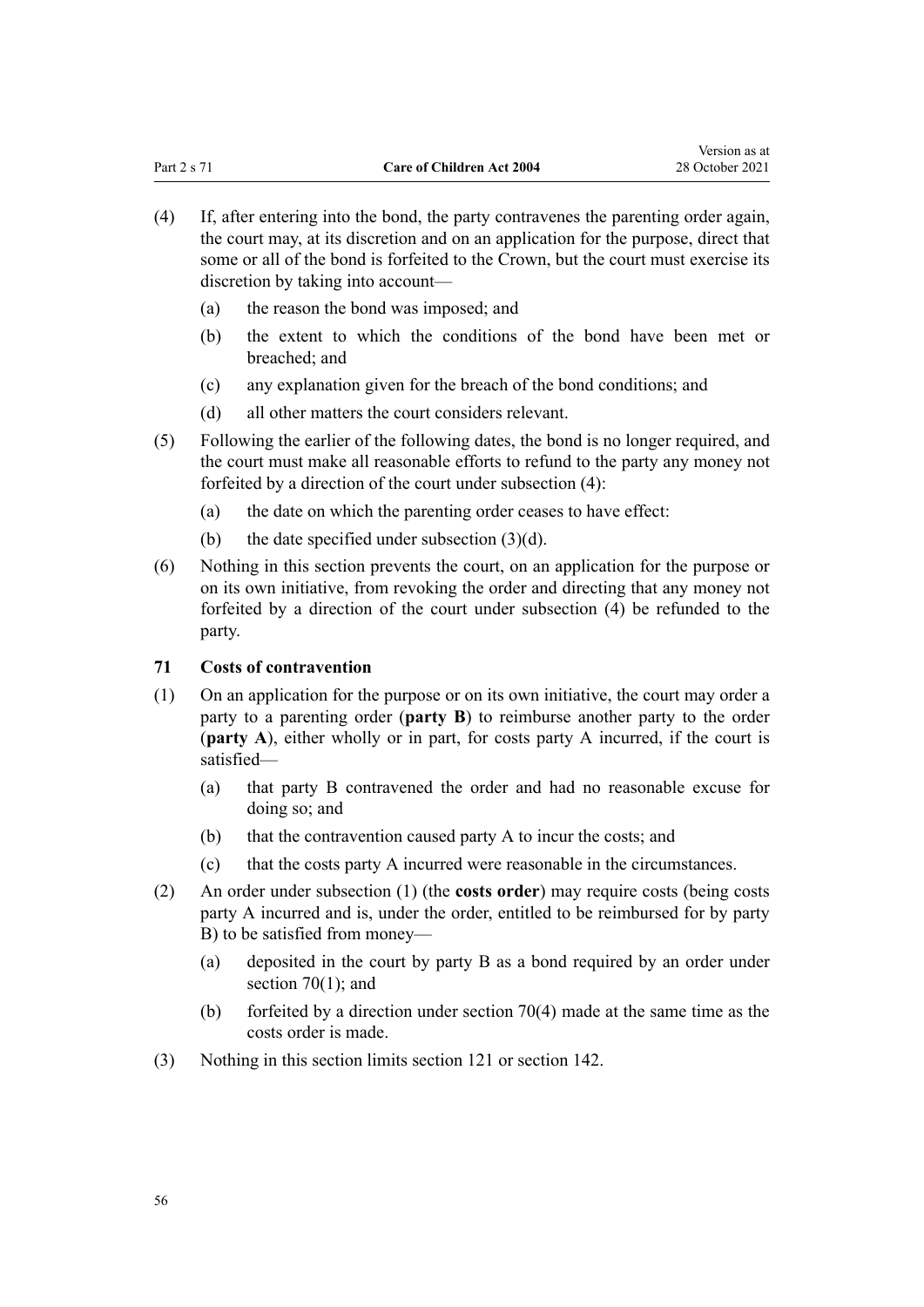- (1) In this section, **eligible person**, in relation to a child, means a person who, at the time of the application, has the role of providing day-to-day care for the child—
	- (a) through being a guardian (other than a testamentary guardian) whose role of providing day-to-day care for the child has not been removed by a court order; or
	- (b) under a parenting order, some other order of a New Zealand court, or an overseas parenting order registered under [section 81](#page-62-0).
- (2) On an application for the purpose by an eligible person, the Family Court or the District Court may issue a warrant authorising a constable or a social worker or any other person named in the warrant to take the child (using reasonable force if necessary) and to deliver the child—
	- (a) to the eligible person; or

<span id="page-56-0"></span>Version as at

- (b) to some other person or authority (including a person in or from a prescribed overseas country) named in the warrant on behalf of the eligible person.
- (3) However, if 2 or more persons have the role of providing day-to-day care for a child, no warrant under this section may authorise—
	- (a) the removal of the child from the care of one of those persons; and
	- (b) the delivery of the child to the care of another of them.

Compare: 1968 No 63 s 19(1), (5)

Section 72(2): amended, on 1 March 2017, by [section 261](http://legislation.govt.nz/pdflink.aspx?id=DLM6942680) of the District Court Act 2016 (2016) No 49).

Section 72(2): amended, on 1 October 2008, pursuant to [section 116\(a\)\(ii\)](http://legislation.govt.nz/pdflink.aspx?id=DLM1102349) of the Policing Act 2008 (2008 No 72).

### **73 Warrant to enforce order for contact with child**

- (1) In this section, **eligible person**, in relation to a child, means a person who, at the time of the application, is entitled to have direct contact with the child under a parenting order, an order for supervised contact, or an overseas parenting order registered under [section 81](#page-62-0).
- (2) On an application for the purpose by an eligible person, the Family Court or the District Court may issue a warrant authorising a constable or a social worker or any other person named in the warrant to take the child (using reasonable force if necessary) and to deliver the child—
	- (a) to the eligible person; or
	- (b) to some other person or authority (for example, a person in or from a prescribed overseas country) named in the warrant on behalf of the eli‐ gible person.

Compare: 1968 No 63 s 19(2)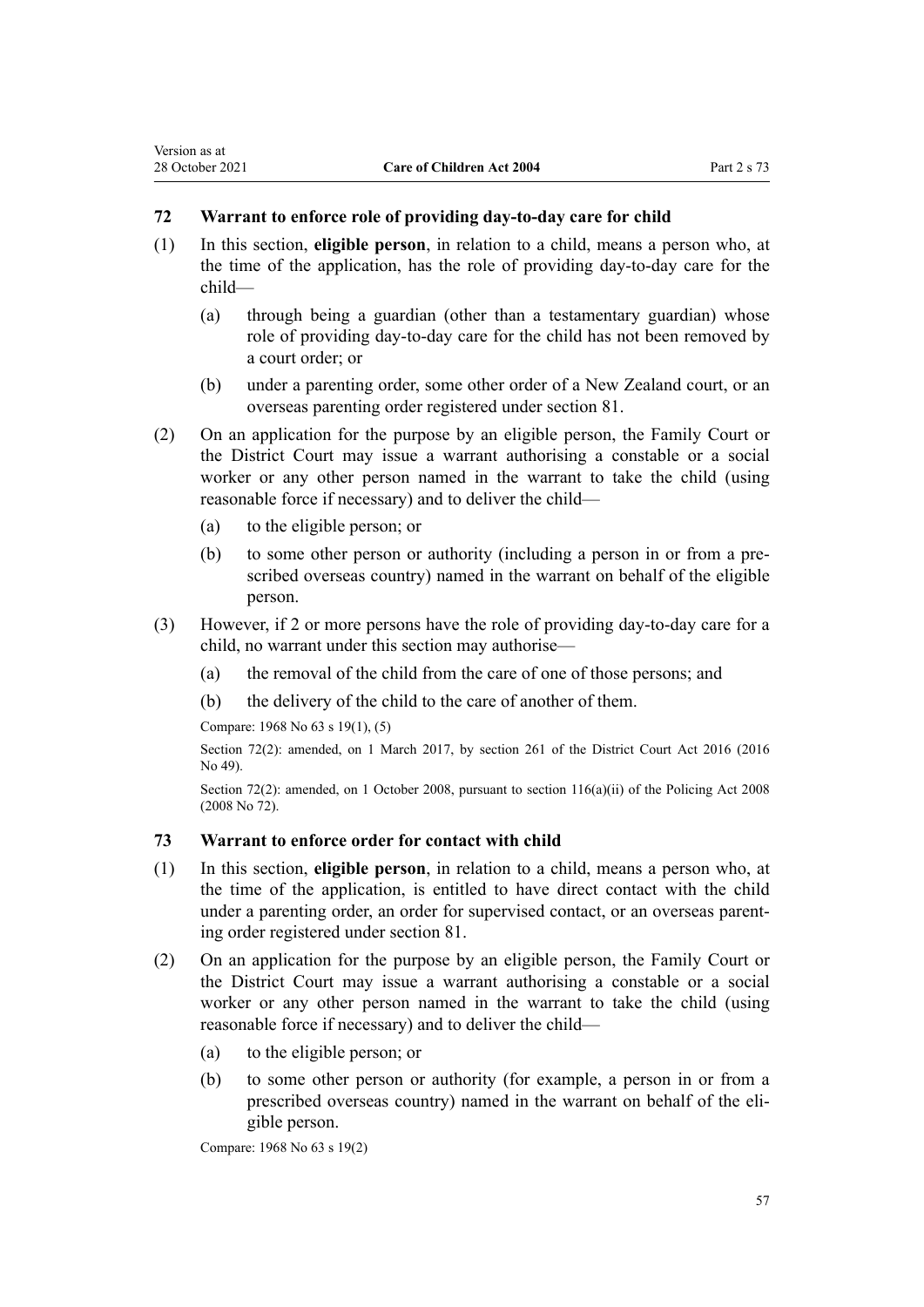<span id="page-57-0"></span>Section 73(2): amended, on 1 March 2017, by [section 261](http://legislation.govt.nz/pdflink.aspx?id=DLM6942680) of the District Court Act 2016 (2016) No 49).

Section 73(2): amended, on 1 October 2008, pursuant to [section 116\(a\)\(ii\)](http://legislation.govt.nz/pdflink.aspx?id=DLM1102349) of the Policing Act 2008 (2008 No 72).

### **74 Further provisions about warrants**

- (1) The court may issue a warrant under [section 72](#page-56-0) or [section 73](#page-56-0) either on or after making a parenting order or an order for supervised contact.
- (2) Neither [section 72](#page-56-0) nor [section 73](#page-56-0) affects any other power—
	- (a) to enforce the role of providing day-to-day care for, or an order for contact with, a child; and
	- (b) that was exercisable by a court immediately before the commencement, on 1 January 1970, of the Guardianship Act 1968.
- (3) If the Family Court declines under [section 72](#page-56-0) or [section 73](#page-56-0) or in the exercise of a power to which subsection (2) relates to enforce the role of providing day-today care for, or an order for contact with, a child, it may, on its own initiative but subject to section  $83(2)$  and  $(3)$ , vary or discharge any existing order relating to that role or contact accordingly.

Compare: 1968 No 63 ss 19(3), (6), 19A

Section 74(3): amended, on 1 March 2017, by [section 261](http://legislation.govt.nz/pdflink.aspx?id=DLM6942680) of the District Court Act 2016 (2016 No 49).

## **75 Execution of warrants**

- (1) For the purpose of executing a warrant issued under [section 72](#page-56-0) or [section 73,](#page-56-0) a constable or a social worker or any other person named in the warrant may enter and search any building, aircraft, ship, vehicle, premises, or place, with or without assistance, and by force if necessary.
- (2) The constable, social worker, or other person executing the warrant under sec[tion 72](#page-56-0) or [section 73—](#page-56-0)
	- (a) must have that warrant with him or her; and
	- (b) must produce it on initial entry and, if requested, at any later time; and
	- (c) must identify himself or herself to any person in or on the building, air‐ craft, ship, vehicle, premises, or place who questions his or her right to enter and search the same or to take possession of the child; and
	- (d) if he or she is a constable who is not in uniform, must produce evidence that he or she is a constable; and
	- (e) if he or she is a social worker, must produce evidence that he or she is a social worker; and
	- (f) if he or she is a person (not being a constable or a social worker) authorised by the warrant to take possession of the child, must produce evidence that he or she is the person so authorised.

Compare: 1968 No 63 s 19B(1), (2)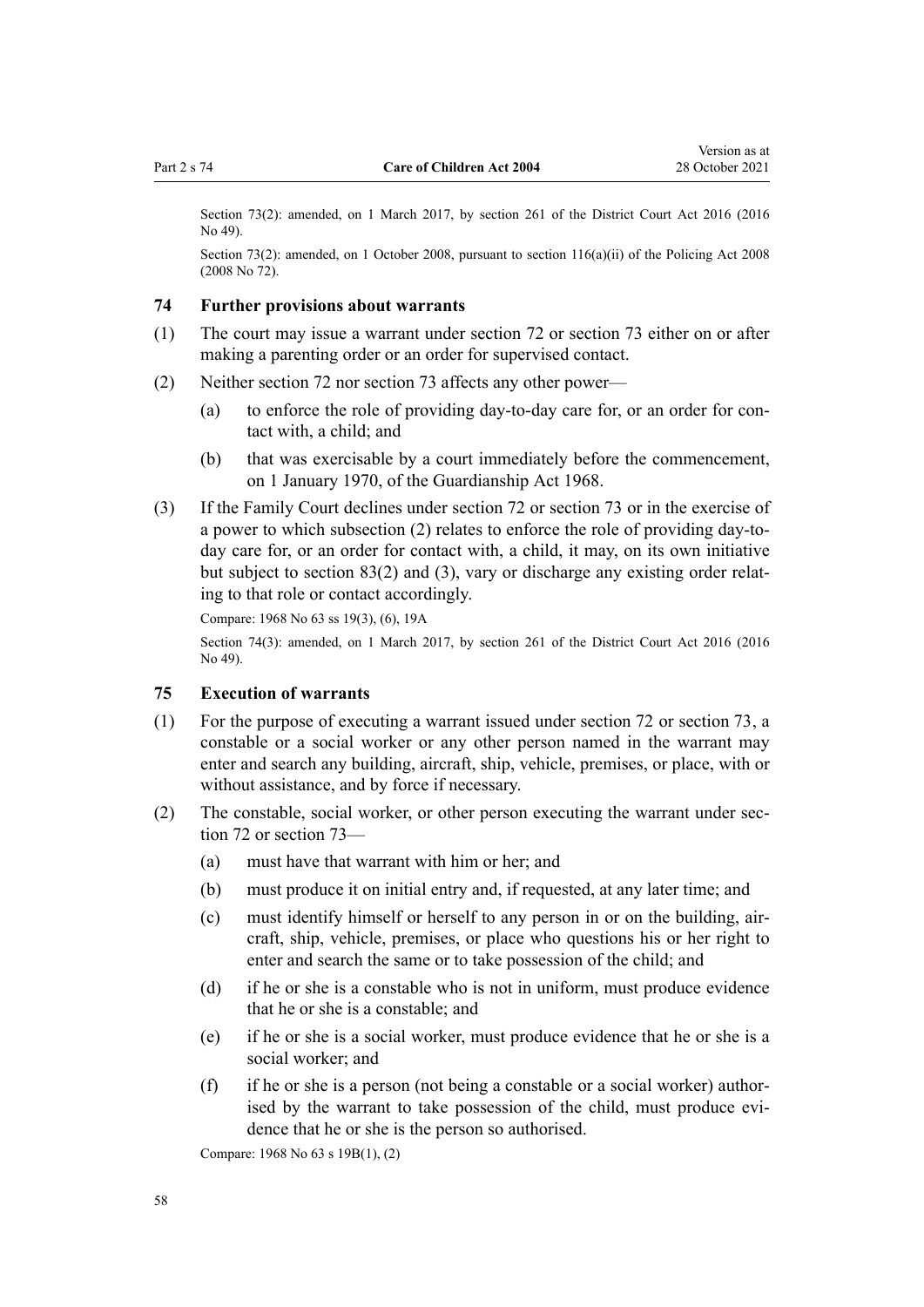<span id="page-58-0"></span>Section 75(1): amended, on 1 October 2008, pursuant to [section 116\(a\)\(ii\)](http://legislation.govt.nz/pdflink.aspx?id=DLM1102349) of the Policing Act 2008 (2008 No 72).

Section 75(2): amended, on 1 October 2008, pursuant to [section 116\(a\)\(ii\)](http://legislation.govt.nz/pdflink.aspx?id=DLM1102349) of the Policing Act 2008 (2008 No 72).

Section 75(2)(d): amended, on 1 October 2008, pursuant to [section 116\(a\)\(ii\)](http://legislation.govt.nz/pdflink.aspx?id=DLM1102349) of the Policing Act 2008 (2008 No 72).

Section 75(2)(f): amended, on 1 October 2008, pursuant to [section 116\(a\)\(ii\)](http://legislation.govt.nz/pdflink.aspx?id=DLM1102349) of the Policing Act 2008 (2008 No 72).

## **76 Authority to use faxed copy of warrant**

- (1) An authority (as defined in section  $77(1)$ ) may authorise the use, for the purpose of executing the warrant, of a faxed copy of a warrant issued under sec[tion 72](#page-56-0) or [73](#page-56-0) or 77.
- (2) However, no authorisation may be granted under subsection (1) in relation to a warrant unless the authority is satisfied, having regard to the circumstances of the case, that any delay in executing the warrant that may be caused if a faxed copy is not able to be used for that purpose would or might unduly prejudice the purpose for which the warrant was issued.
- (3) An authority may exercise the power conferred by subsection (1) either on or after issuing the warrant, and either on its own initiative or on an application for the purpose made to it by—
	- (a) a party to the proceedings for the issue of the warrant; or
	- (b) a person who is authorised to execute the warrant.
- (4) If an authority grants an authorisation under subsection  $(1)$  in relation to a warrant, the authority must first write on the front of the warrant, and then sign, a note that states—
	- (a) the fact that a faxed copy of the warrant may be used for the purposes of executing the warrant; and
	- (b) the date and time at which the authorisation expires, which must be the close of the third day after the day on which the authorisation is granted.
- (5) A faxed copy of a warrant in respect of which an authorisation granted under this section is in force must, for all purposes, be treated as if it were the war‐ rant, and the provisions of this Act (for example, [sections 75](#page-57-0) and [79](#page-61-0)) apply accordingly with all necessary modifications.
- (6) Without limiting any other enactment or rule of law, [section 44](http://legislation.govt.nz/pdflink.aspx?id=DLM1102245) of the Policing Act 2008 (which relates to protection of Police employees for acts pursuant to process) applies in relation to a faxed copy of a warrant in respect of which an authorisation granted under this section is in force as if that faxed copy were the warrant.
- (7) Subsection (6) is for the avoidance of doubt. Compare: 1968 No 63 s 19C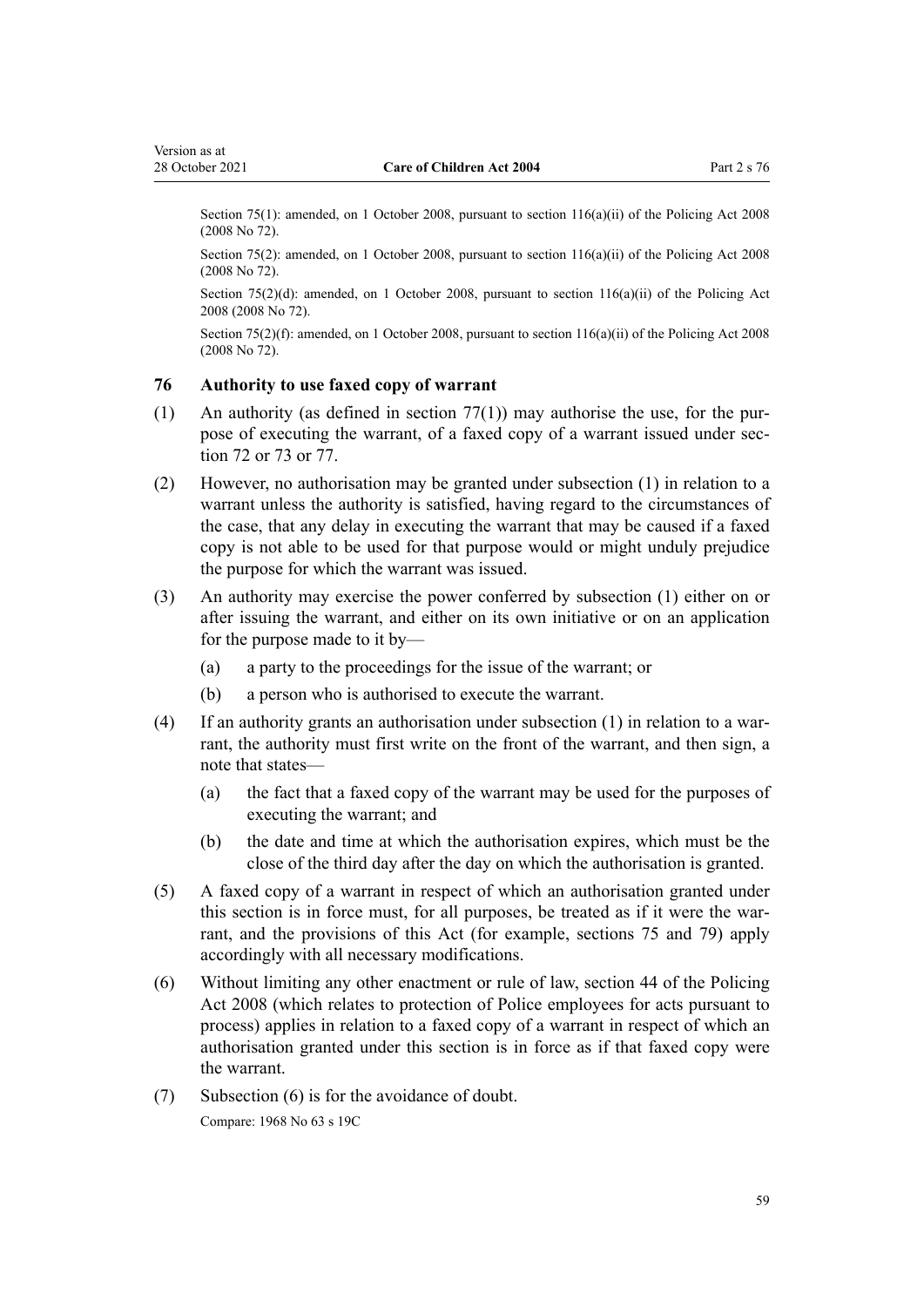<span id="page-59-0"></span>Section 76(1): replaced, on 20 September 2007, by [section 4\(1\)](http://legislation.govt.nz/pdflink.aspx?id=DLM968106) of the Care of Children Amendment Act 2007 (2007 No 44).

Section 76(3): replaced, on 20 September 2007, by [section 4\(2\)](http://legislation.govt.nz/pdflink.aspx?id=DLM968106) of the Care of Children Amendment Act 2007 (2007 No 44).

Section 76(6): amended, on 1 October 2008, by [section 130\(1\)](http://legislation.govt.nz/pdflink.aspx?id=DLM1102383) of the Policing Act 2008 (2008 No 72).

### **77 Preventing removal of child from New Zealand**

- (1) In this section and [section 76,](#page-58-0) **authority** means a High Court Judge or District Court Judge or Family Court Judge or, if no High Court Judge or District Court Judge or Family Court Judge is available, any Registrar of the High Court or of the District Court (not being a constable).
- (2) An authority may, on an application for the purpose by any person, exercise the powers stated in subsection (3) if the authority believes on reasonable grounds that a person may take a child out of New Zealand with intent to, or in circum‐ stances where the taking of the child out of New Zealand would be likely to,—
	- (a) defeat the claim of a person who has applied for, or is about to apply for, the role of providing day-to-day care for, or an order for contact with, the child; or
	- (b) prevent any order of any court (including an order registered under sec[tion 81\)](#page-62-0) about the role of providing day-to-day care for, or about contact with, the child from being complied with.
- (3) In the situation stated in subsection (2), the authority—
	- (a) may issue a warrant directing a constable or a social worker to take the child (using reasonable force if necessary) and place the child in the care of some suitable person pending the order or further order of the court having jurisdiction in the case; and
	- (b) may, in addition, order that any tickets or travel documents (including the passport) of the child, or of the person believed to be about to take the child out of New Zealand, or of both, be surrendered to the authority for a period and on any conditions the authority thinks fit; and
	- (c) may, whether or not a warrant has been issued under paragraph (a) (either with or without an additional order under paragraph (b)), order that the child not be removed from New Zealand by—
		- (i) any person; or
		- (ii) any person other than a person named in the order.
- $(3A)$  An order made under subsection  $(3)(c)$  may specify that the order is to continue until—
	- (a) the expiry of a specified period; or
	- (b) a further order is made by an authority.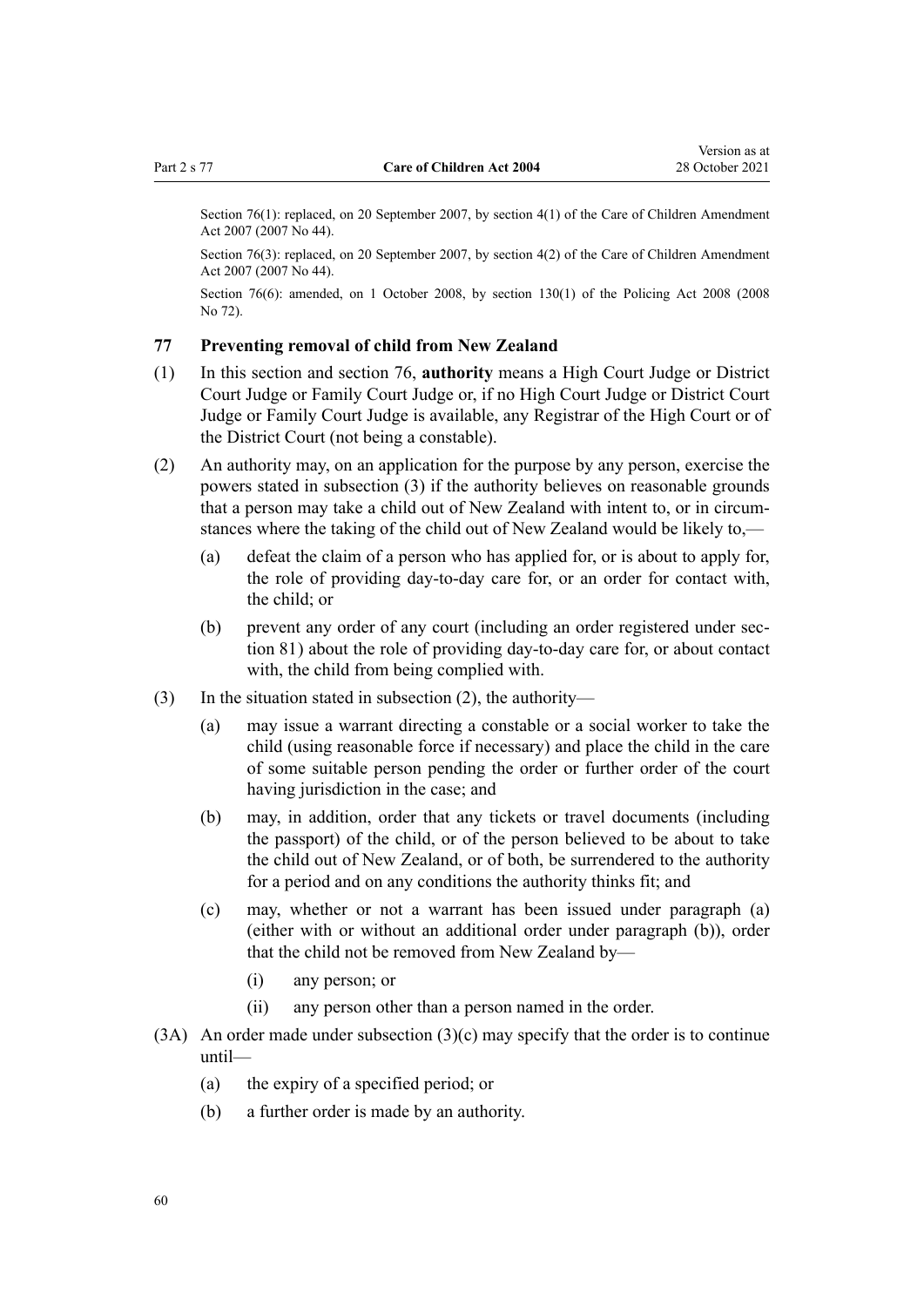- (4) [Sections 75](#page-57-0) and [79](#page-61-0) apply, with all necessary modifications, to every warrant under subsection  $(3)(a)$  as if every warrant of that kind were a warrant under [section 72](#page-56-0) or [section 73](#page-56-0).
- (5) A person against whom an order under subsection  $(3)(b)$  or (c) is in force may apply to the authority for the discharge of the order, and the authority may, if it thinks fit, discharge the order accordingly.
- (6) No proceedings for contempt of court may be taken against a person in respect of an act authorised or required by this section or by an order or warrant made or issued under this section.

Compare: 1968 No 63 s 20(1)–(2), (4)

Section 77(1): amended, on 1 March 2017, by [section 261](http://legislation.govt.nz/pdflink.aspx?id=DLM6942680) of the District Court Act 2016 (2016 No 49).

Section 77(1): amended, on 1 October 2008, pursuant to [section 116\(a\)\(ii\)](http://legislation.govt.nz/pdflink.aspx?id=DLM1102349) of the Policing Act 2008 (2008 No 72).

Section 77(2): amended, on 16 November 2011, by [section 13\(1\)](http://legislation.govt.nz/pdflink.aspx?id=DLM3315024) of the Care of Children Amendment Act 2011 (2011 No 59).

Section 77(3)(a): amended, on 1 October 2008, pursuant to [section 116\(a\)\(ii\)](http://legislation.govt.nz/pdflink.aspx?id=DLM1102349) of the Policing Act 2008 (2008 No 72).

Section 77(3)(c): replaced, on 16 November 2011, by [section 13\(2\)](http://legislation.govt.nz/pdflink.aspx?id=DLM3315024) of the Care of Children Amendment Act 2011 (2011 No 59).

Section 77(3A): inserted, on 16 November 2011, by [section 13\(3\)](http://legislation.govt.nz/pdflink.aspx?id=DLM3315024) of the Care of Children Amendment Act 2011 (2011 No 59).

## **77A Orders under section 77(3)(c) in respect of children of or over 16 years**

- (1) An order under [section 77\(3\)\(c\)](#page-59-0) must not be made in respect of a child of or over the age of 16 years unless there are special circumstances.
- (2) An order under [section 77\(3\)\(c\)](#page-59-0) made in respect of a child under the age of 16 years expires when the child attains that age unless the court in special circum‐ stances orders otherwise on or after making the order.

Section 77A: inserted, on 16 November 2011, by [section 14](http://legislation.govt.nz/pdflink.aspx?id=DLM3315025) of the Care of Children Amendment Act 2011 (2011 No 59).

## **77B Orders under section 77(3)(c) may be suspended for specified period**

- (1) On an application for the purpose by any person, a High Court Judge, a District Court Judge, or a Family Court Judge may suspend an order made under [sec‐](#page-59-0) [tion 77\(3\)\(c\).](#page-59-0)
- (2) On an application for the purpose, a Registrar of the High Court, or of the Dis‐ trict Court, may suspend an order made under [section 77\(3\)\(c\)](#page-59-0) if—
	- (a) the application is made by a party to the proceedings under [section 77](#page-59-0) in which the order was made (the **earlier proceedings**); and
	- (b) every other person who was a party to the earlier proceedings consents.
- (3) A suspension of an order made under section  $77(3)(c)$  must be—
	- (a) for a specified time; and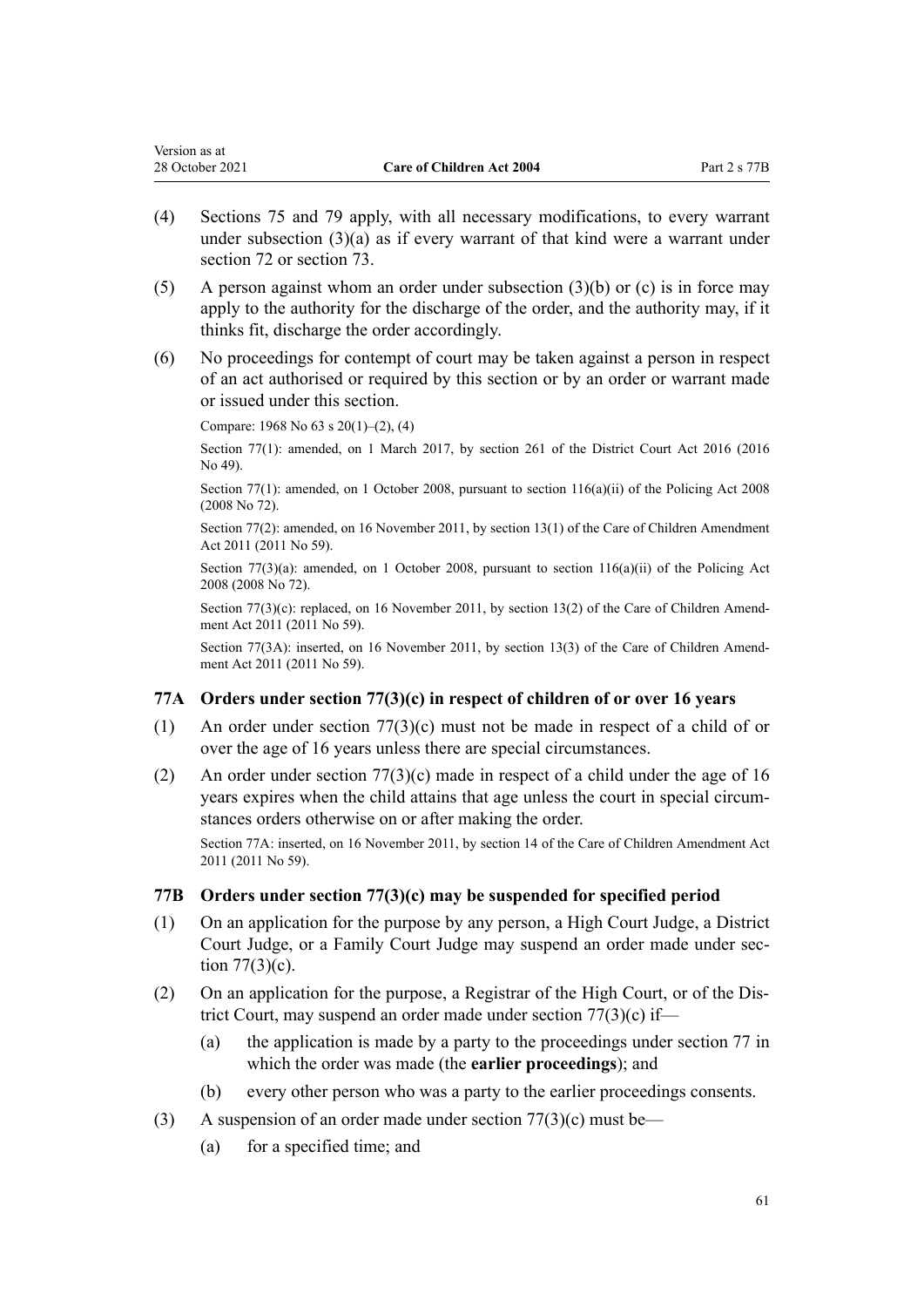#### <span id="page-61-0"></span>(b) in relation to a specified person.

Section 77B: inserted, on 16 November 2011, by [section 14](http://legislation.govt.nz/pdflink.aspx?id=DLM3315025) of the Care of Children Amendment Act 2011 (2011 No 59).

Section 77B(2): amended, on 1 March 2017, by [section 261](http://legislation.govt.nz/pdflink.aspx?id=DLM6942680) of the District Court Act 2016 (2016 No 49).

# *Offences*

## **78 Contravening parenting or guardianship order**

- (1) A person commits an offence who, without reasonable excuse, intentionally—
	- (a) contravenes—
		- (i) a parenting order; or
		- (ii) a guardianship order made under [section 40](#page-32-0) or [46R;](#page-41-0) or
	- (b) prevents compliance with—
		- (i) a parenting order; or
		- (ii) a guardianship order made under [section 40](#page-32-0) or [46R.](#page-41-0)
- (2) A person who commits an offence under subsection (1) is liable on conviction to—
	- (a) a term of imprisonment not exceeding 3 months; or
	- (b) a fine not exceeding \$2,500.
- (3) Nothing in this section limits the power of a court to punish a person for contempt of court.

Section 78: replaced, on 31 March 2014, by [section 21](http://legislation.govt.nz/pdflink.aspx?id=DLM4897341) of the Care of Children Amendment Act (No 2) 2013 (2013 No 74).

#### **79 Resisting execution of warrant**

Every person commits an offence and is liable on conviction to imprisonment for a term not exceeding 3 months, or a fine not exceeding \$2,500 who—

- (a) knowingly resists or obstructs any person executing a warrant under sec[tion 72](#page-56-0) or [section 73](#page-56-0) or [section 77](#page-59-0); or
- (b) knowingly fails or refuses to afford immediate entrance to (all or a part of) any premises to any person executing a warrant under [section 72](#page-56-0) or [section 73](#page-56-0) or [section 77](#page-59-0).

Compare: 1968 No 63 s 19B(3)

Section 79: amended, on 1 July 2013, by [section 413](http://legislation.govt.nz/pdflink.aspx?id=DLM3360714) of the Criminal Procedure Act 2011 (2011 No 81).

### **80 Taking child from New Zealand**

Every person commits an offence and is liable on conviction to a fine not exceeding \$2,500, or to imprisonment for a term not exceeding 3 months, or to both, who, without the leave of the court, takes or attempts to take any child out of New Zealand—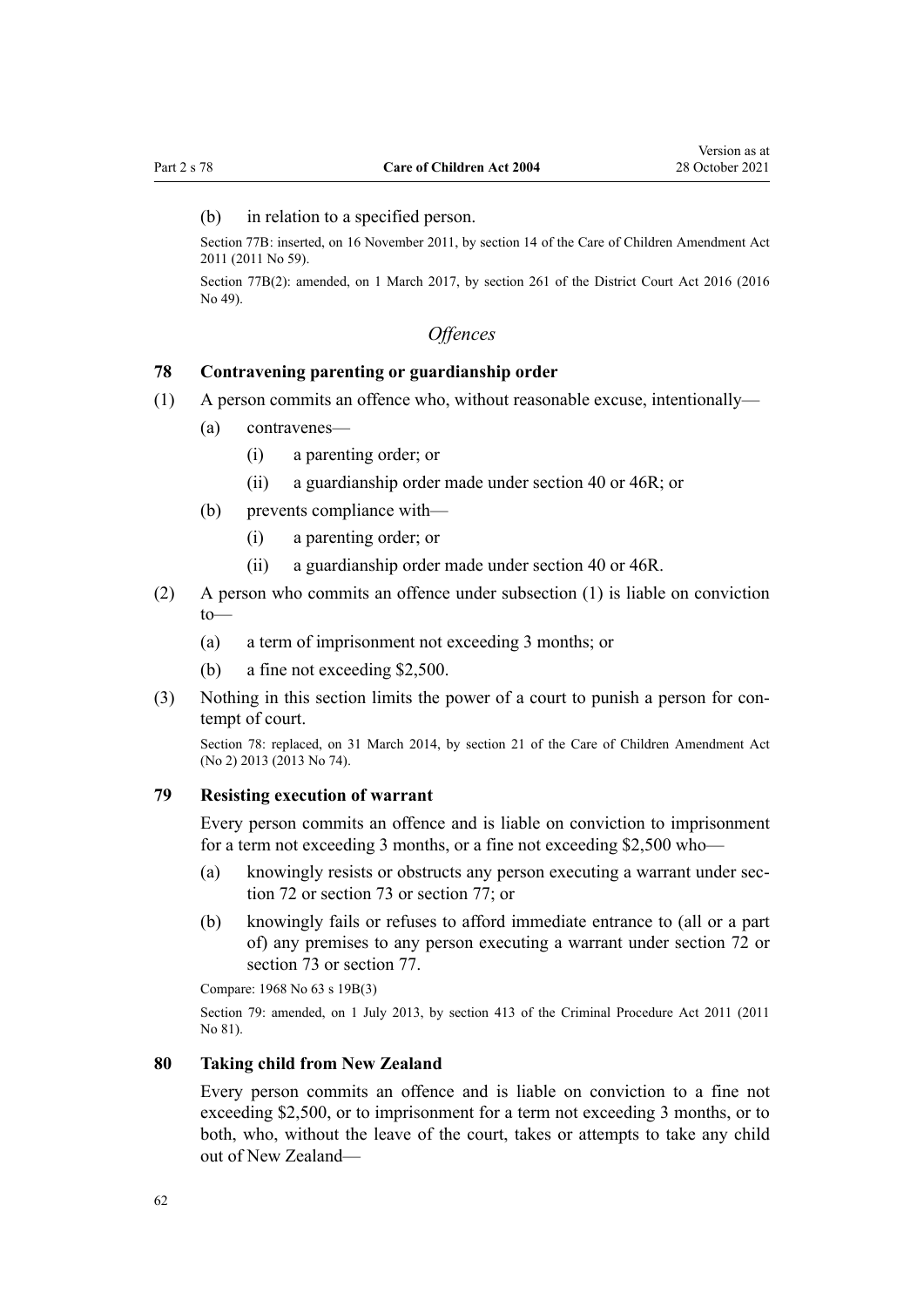- <span id="page-62-0"></span>(a) knowing that proceedings are pending or are about to be commenced under this Act in respect of the child; or
- (b) knowing that there is in force an order of a court (including an order registered under section 81) giving any other person the role of provid‐ ing day-to-day care for, or contact with, the child; or
- (c) with intent to prevent an order of a court (including an order registered under section 81) about the role of providing day-to-day care for, or about contact with, the child, from being complied with.

Compare: 1968 No 63 s 20(3)

Section 80: amended, on 1 July 2013, by [section 413](http://legislation.govt.nz/pdflink.aspx?id=DLM3360714) of the Criminal Procedure Act 2011 (2011 No 81).

# Subpart 3—Enforcing orders internationally

*Enforcing overseas parenting orders in New Zealand*

# **81 Registration of overseas parenting orders**

- (1) If the following documents are transmitted to the Secretary, he or she must send them to a Registrar of the District Court:
	- (a) a certified copy of an overseas parenting order; and
	- (b) a certificate that—
		- (i) is signed by an officer of a court in the overseas country in which the order was made; and
		- (ii) contains a statement that the order is, at the date of the certificate, enforceable in the overseas country; and
	- (c) written information tending to show that any of the following persons is present in New Zealand or is proceeding to, or is about to proceed to, New Zealand:
		- (i) the child who is the subject of the order; or
		- (ii) a parent of that child; or
		- (iii) a person who, under the overseas parenting order, has the role of providing day-to-day care for, or may have contact with, that child.
- (2) The Registrar of the District Court must register the order by filing a certified copy of the order in the court.
- (3) A Registrar of the District Court who receives the documents referred to in subsection (1) other than from the Secretary may register the order concerned if the Registrar is satisfied that the nature of the documents is such that, if they had been transmitted to the Secretary, the Secretary would have sent them to the Registrar.

Compare: 1968 No 63 s 22A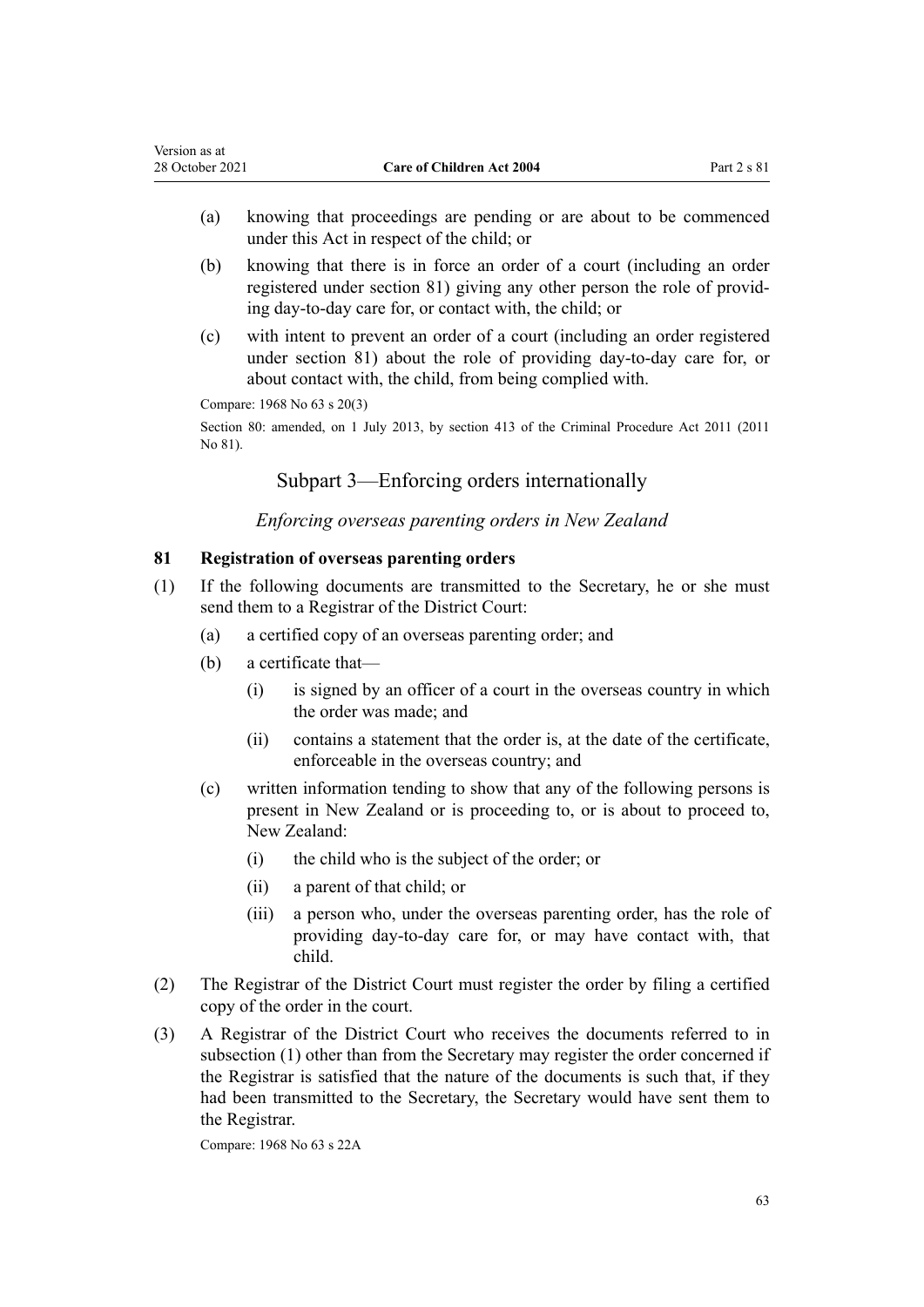<span id="page-63-0"></span>Section 81(1): amended, on 1 March 2017, by [section 261](http://legislation.govt.nz/pdflink.aspx?id=DLM6942680) of the District Court Act 2016 (2016) No 49).

Section 81(3): amended, on 1 March 2017, by [section 261](http://legislation.govt.nz/pdflink.aspx?id=DLM6942680) of the District Court Act 2016 (2016 No 49).

## **82 Effect of registration**

- (1) If an overseas parenting order is registered in a court under [section 81,](#page-62-0) then, so long as the registration is not cancelled, the order may be enforced, varied, or discharged as if it were an order made by that court under this Act.
- (2) This section is subject to sections 83 and [85\(1\)](#page-64-0). Compare: 1968 No 63 s 22B

# **83 Exercise of jurisdiction in respect of child subject to registered overseas parenting order**

- (1) If an overseas parenting order is registered in New Zealand under [section 81](#page-62-0) and that order relates to the role of providing day-to-day care for a child, or to having contact with a child, or to both of those matters, no court in New Zealand (other than in proceedings under any of [sections 72 to 76\)](#page-56-0) may, in respect of any matter determined by the overseas parenting order, exercise jurisdiction in relation to the child who is the subject of the order unless—
	- (a) every person having the role of providing day-to-day care for, or who may have contact with, the child, under the overseas parenting order consents to the exercise of jurisdiction by the court in the proceedings; or
	- (b) the court is satisfied that there are substantial grounds for believing that the welfare and best interests of the child will be adversely affected if the court does not exercise jurisdiction in the proceedings.
- (2) If a court in New Zealand exercises jurisdiction in proceedings relating to the role of providing day-to-day care for, or relating to having contact with, a child who is the subject of an overseas parenting order that is registered in New Zealand under [section 81,](#page-62-0) the court must not make an order about the role of providing day-to-day care for, or about contact with, the child unless the person who commenced the proceedings satisfies the court—
	- (a) that the child's welfare and best interests are likely to be adversely affected if the order is not made; or
	- (b) that there has been such a change in the child's circumstances that the order ought to be made.
- (3) If a court in New Zealand exercises jurisdiction in proceedings relating to the role of providing day-to-day care for, or relating to having contact with, a child, and does so without notice of the existence of an overseas parenting order relating to that child and that is registered in New Zealand under [section 81](#page-62-0), any order made by the court on or after the date of the registration of the over-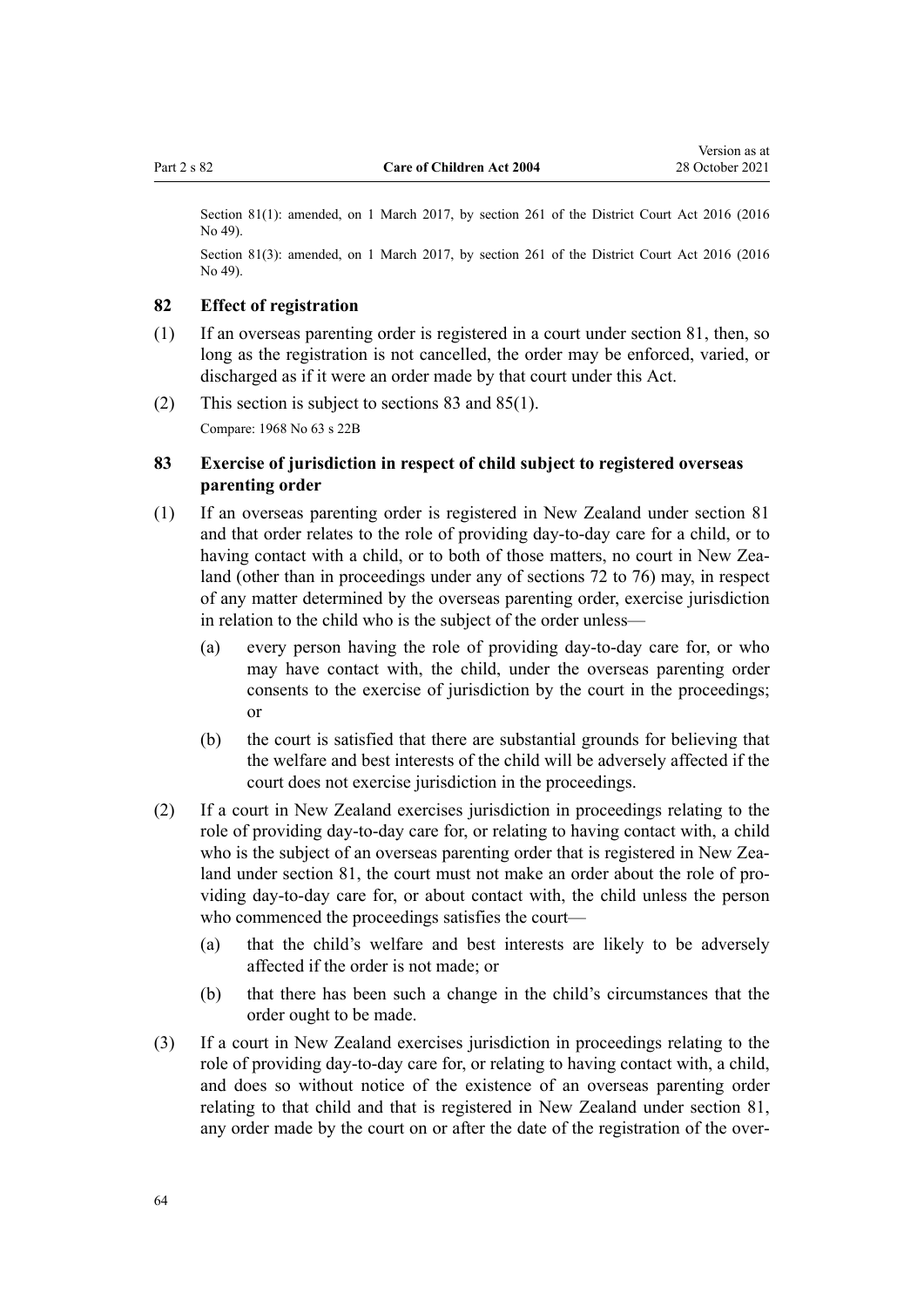<span id="page-64-0"></span>seas parenting order and that is in respect of any matter determined by the overseas parenting order is of no effect. Compare: 1968 No 63 s 22C

# **84 Variation or discharge of registered overseas parenting order**

- $(1)$  If a court exercising jurisdiction under [sections 56](#page-48-0) and [82](#page-63-0) makes an order varying or discharging an overseas parenting order, the Registrar of the court exercising that jurisdiction—
	- (a) must forward to the court, or to the appropriate authority, in the pre‐ scribed overseas country—
		- (i) 3 certified copies of the order varying or discharging the overseas parenting order and the reasons for the variation or discharge; and
		- (ii) any further material the court directs; and
	- (b) unless he or she is the Registrar of the court in which the overseas custody order is registered, must forward to the Registrar of that court a copy of the order varying or discharging the overseas parenting order.
- (2) The Registrar of the court in which the overseas custody order is registered must, on receiving notice of the discharge or variation of that order, note the court's records accordingly, and, if the overseas parenting order is discharged, must cancel the registration of that order.

Compare: 1968 No 63 s 22D

# **85 Registered overseas parenting orders not to be enforced in certain circumstances**

- (1) A court must not enforce an overseas parenting order under [section 72](#page-56-0) or [sec‐](#page-56-0) [tion 73,](#page-56-0) and must not exercise jurisdiction in respect of the order under [sections](#page-48-0) [56](#page-48-0) and [82,](#page-63-0) if the court is satisfied that the order—
	- (a) was not, at the time of its registration in New Zealand, enforceable in the country in which it was made; or
	- (b) has, since its registration in New Zealand, ceased to be enforceable in the country in which it was made.
- (2) The Registrar of a court in which an overseas parenting order is registered must cancel the registration of the order and inform the court in the prescribed overseas country of the cancellation if he or she is satisfied that the order is not enforceable in the prescribed overseas country in which it was made, and is satisfied of those matters by—
	- (a) documentary evidence the Registrar has received; or
	- (b) the refusal of a New Zealand court, on the grounds stated in subsection (1), to enforce the order under [section 72](#page-56-0) or [section 73](#page-56-0), or to exercise jurisdiction under [sections 56](#page-48-0) and [82](#page-63-0) in respect of the order.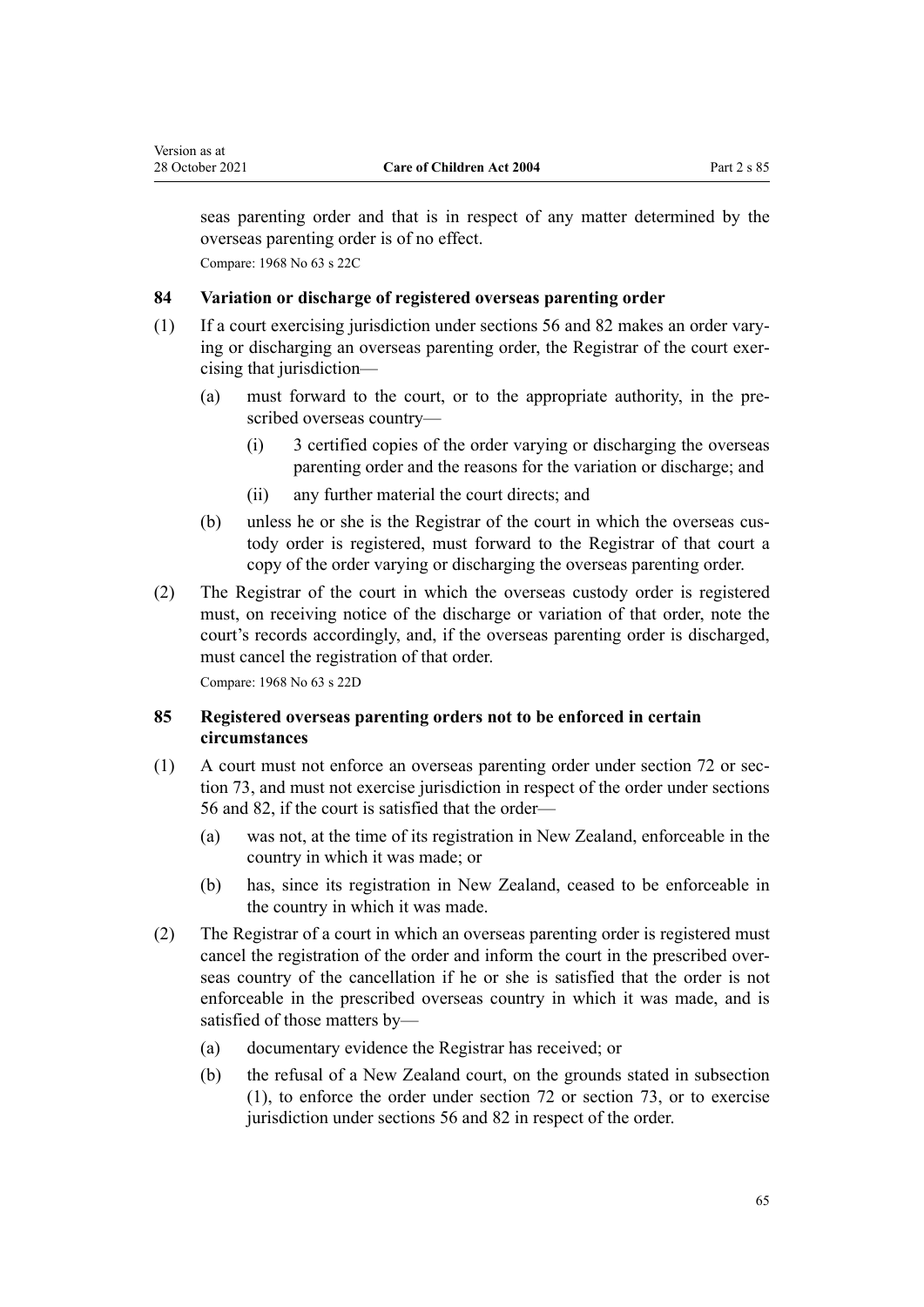(3) For the purposes of subsection (1), an overseas parenting order is not unen‐ forceable in the country in which it was made just because the child to whom the order relates or any other person affected by the order is no longer in that country.

Compare: 1968 No 63 s 22E

## **86 Evidence of orders made in overseas countries**

Nothing in [section 81](#page-62-0) prevents a court from receiving evidence of an order made in an overseas country (whether or not that country is a prescribed overseas country) and relating to the role of providing day-to-day care for, or relat‐ ing to contact with, a child.

Compare: 1968 No 63 s 22F

# **87 Costs of returning child: order for payment when warrant issued under section 72**

- (1) This section applies to a court if, for the purpose of enforcing the role, con‐ ferred by an overseas parenting order that is registered in New Zealand, of providing day-to-day care for a child, the court issues, or has issued, in relation to any child, a warrant under [section 72](#page-56-0).
- (2) The court may, if it thinks just, make, against any person who has knowingly abducted the child, or who is deliberately holding the child, in contravention of the overseas parenting order, an order for the payment of some or all of the costs of returning the child to the person who, under the overseas parenting order, has the role of providing day-to-day care for the child.
- (3) The costs referred to in subsection (2) may include the costs and travelling expenses of any necessary escort.

Compare: 1968 No 63 s 22G

## **88 Evidence**

If an application under either [sections 56](#page-48-0) and [81](#page-62-0) or section 87 is heard in the District Court,—

- (a) the evidence of a person beyond New Zealand may be taken in accord‐ ance with the rules of the High Court covering the examination of witnesses beyond New Zealand; and
- (b) the [High Court Rules 2016](http://legislation.govt.nz/pdflink.aspx?id=DLM6959800), as far as they are applicable and with all necessary modifications, apply accordingly.

Compare: 1968 No 63 s 22H

Section 88: amended, on 1 March 2017, by [section 261](http://legislation.govt.nz/pdflink.aspx?id=DLM6942680) of the District Court Act 2016 (2016 No 49). Section 88(b): amended, on 18 October 2016, by [section 183\(c\)](http://legislation.govt.nz/pdflink.aspx?id=DLM5759564) of the Senior Courts Act 2016 (2016 No 48).

## **89 Proof of documents**

(1) For the purposes of [sections 72 to 76](#page-56-0) and [sections 81 to 88,](#page-62-0)—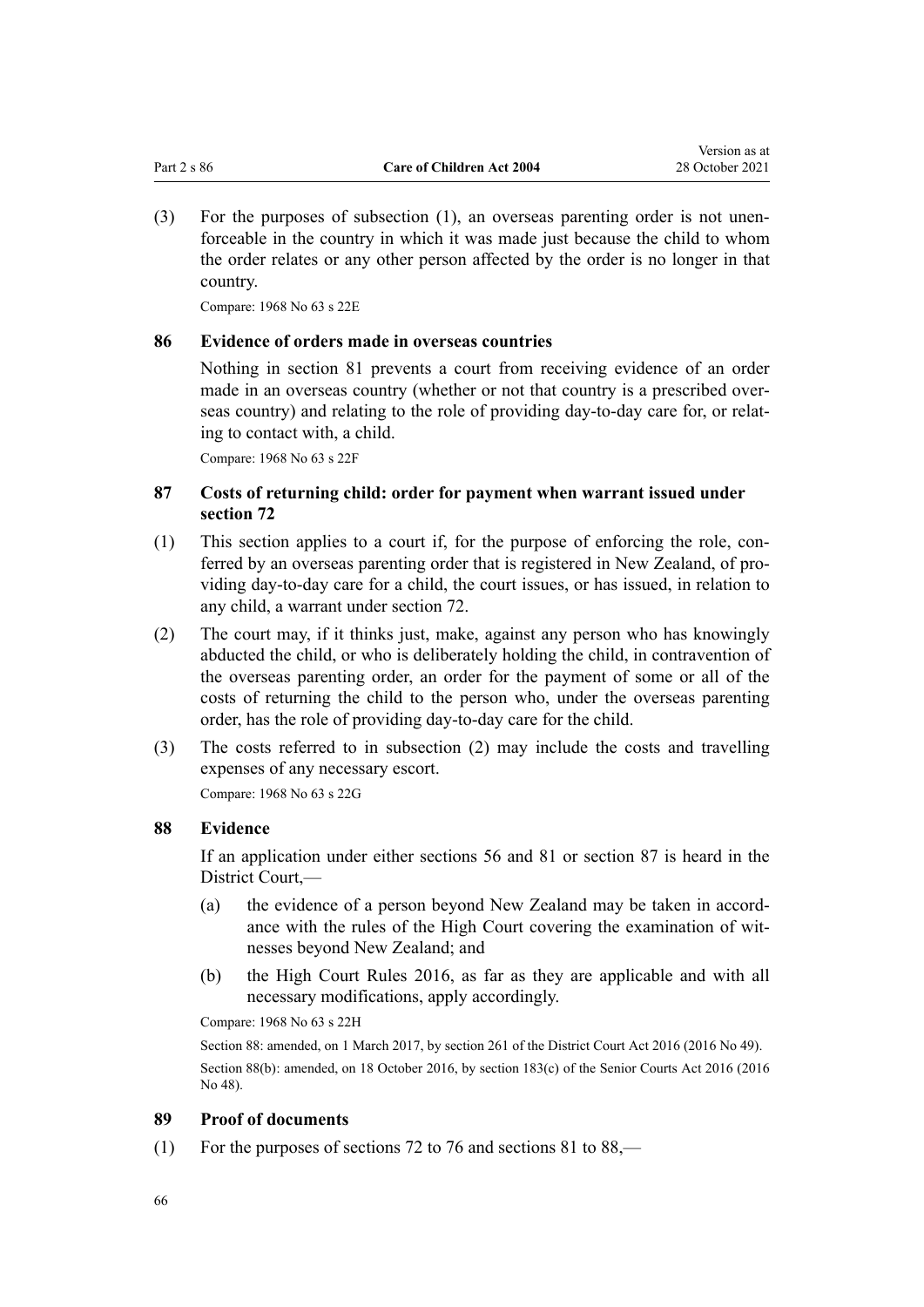- (a) a document purporting to be signed by a Judge, District Court Judge, or officer of a court in a prescribed overseas country must, unless the con‐ trary is proved, be treated as having been so signed without proof of the signature, or judicial or official character, of the person appearing to have signed it; and
- (b) the officer of a court by whom a document purports to be signed must, unless the contrary is proved, be treated as having been the proper officer of the court to sign the document.
- (2) A document purporting to be signed, certified, or verified by a person in sub‐ section (1) must be admitted in evidence in proceedings for the purposes of [sections 72 to 76](#page-56-0) or [sections 81 to 88](#page-62-0) if it appears to be relevant to those proceedings.

Compare: 1968 No 63 s 22I

## **90 Depositions to be evidence**

Depositions taken for the purposes of any of [sections 72 to 76](#page-56-0) or [sections 81 to](#page-62-0) [87](#page-62-0) in a court in any prescribed overseas country may be received in evidence in proceedings for the purposes of any of [sections 72 to 76](#page-56-0) or [sections 81 to 87.](#page-62-0) Compare: 1968 No 63 s 22J

## **91 Prescribed overseas countries**

- (1) The Governor-General may, by Order in Council, declare a country outside New Zealand to be a prescribed overseas country for the purposes of this Act.
- (2) An order under subsection (1)—
	- (a) may specify the courts of the overseas country in relation to which the order is to have effect or otherwise modify the application of that order to that country; and
	- (b) may be varied or amended, revoked, or revoked and replaced by a later order of that kind.
- (3) An order under this section is secondary legislation (*see* [Part 3](http://legislation.govt.nz/pdflink.aspx?id=DLM7298343) of the Legis‐ lation Act 2019 for publication requirements).

| Compare: 1968 No 63 s 22K |  |  |  |
|---------------------------|--|--|--|
|                           |  |  |  |

| Legislation Act 2019 requirements for secondary legislation made under this section |                                                                                                  |                                    |  |  |  |
|-------------------------------------------------------------------------------------|--------------------------------------------------------------------------------------------------|------------------------------------|--|--|--|
| <b>Publication</b>                                                                  | PCO must publish it on the legislation website and notify LA19 s $69(1)(c)$<br>it in the Gazette |                                    |  |  |  |
| <b>Presentation</b>                                                                 | The Minister must present it to the House of<br>Representatives                                  | LA19 s 114, Sch 1<br>cl $32(1)(a)$ |  |  |  |
| <b>Disallowance</b>                                                                 | It may be disallowed by the House of Representatives                                             | LA19 ss 115, 116                   |  |  |  |
| This note is not part of the Act.                                                   |                                                                                                  |                                    |  |  |  |

Section 91(3): inserted, on 28 October 2021, by [section 3](http://legislation.govt.nz/pdflink.aspx?id=LMS268932) of the Secondary Legislation Act 2021 (2021 No 7).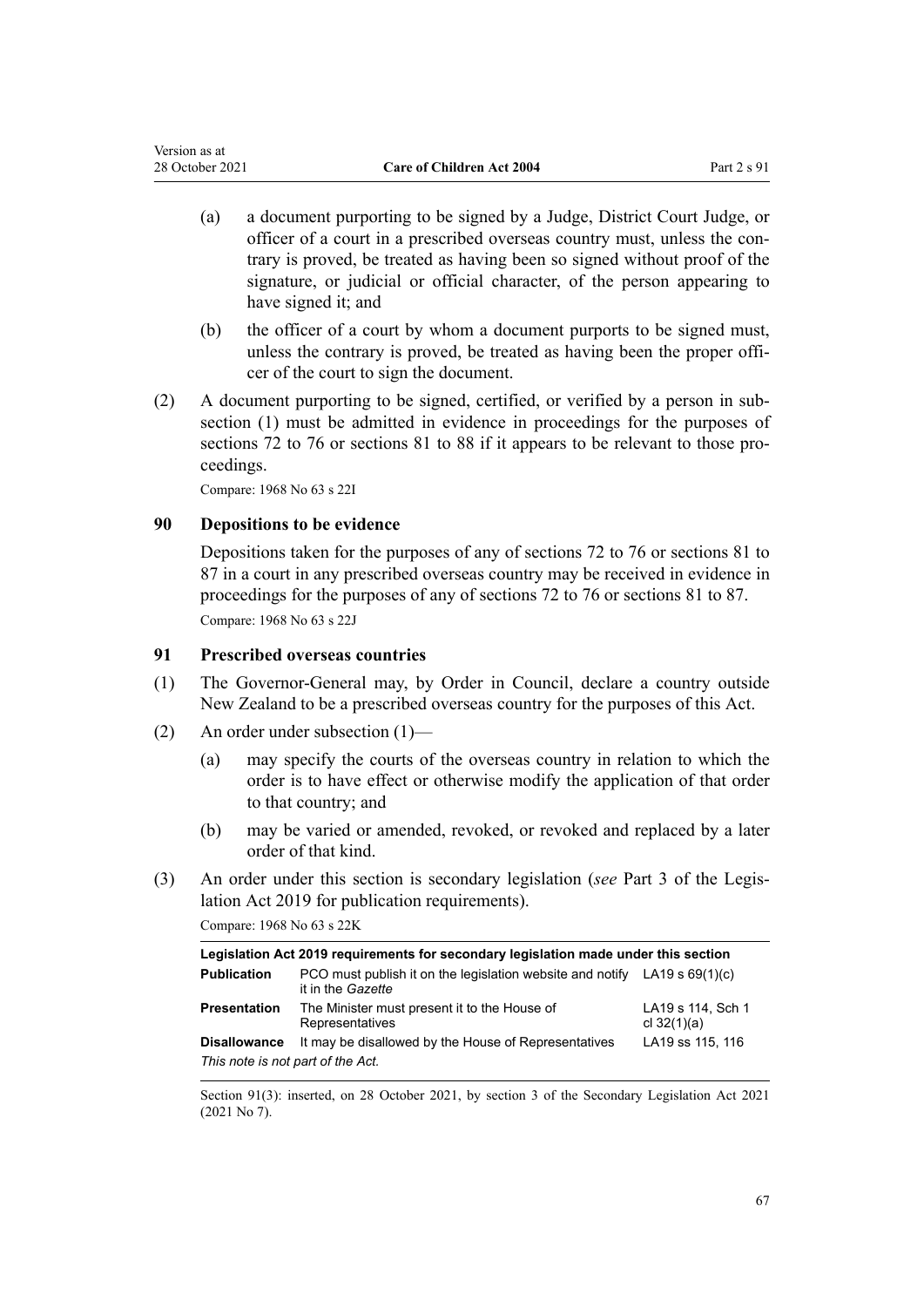## *Enforcing New Zealand orders overseas*

# <span id="page-67-0"></span>**92 Enforcement of New Zealand orders overseas**

- (1) Subsection (2) applies to an order (not being an interim order or an order made without notice)—
	- (a) made by a court in New Zealand and about the role of providing day-today care for, or about contact with, a child; and
	- (b) that may be enforced in a particular prescribed overseas country under provisions corresponding to [sections 81](#page-62-0) and [82.](#page-63-0)
- (2) The Registrar of the court in which the order was made, or last varied, or filed in accordance with [section 127](#page-85-0), must send to the Secretary for transmission to an appropriate court or authority in that particular prescribed overseas country the information specified in subsection (3) if—
	- (a) that Registrar is requested to do so in accordance with [section 93;](#page-68-0) and
	- (b) the request is made in writing by, or on behalf of, a person who, under the order, has the role of providing day-to-day care for, or may have contact with, the child.
- (3) The information referred to in subsection (2) is—
	- (a) 3 certified copies of the order; and
	- (b) the information and material (if any) that the Registrar possesses for ascertaining the identity and whereabouts of the child and any other per‐ son who is subject to the order; and
	- (c) a statement that the order is enforceable in New Zealand; and
	- (d) a request in writing that the order be made enforceable in that prescribed overseas country; and
	- (e) any other documents and information that the Registrar believes are necessary for securing the enforcement of the order in that prescribed overseas country.
- (4) If a court in a prescribed overseas country has made an order in proceedings about the role of providing day-to-day care for, or about having contact with, a child, being proceedings to which a provision corresponding to [section 83\(1\)](#page-63-0) [and \(2\)](#page-63-0) applies, a court in New Zealand—
	- (a) may treat the order as if it were an overseas parenting order registered in New Zealand; and
	- (b) may exercise jurisdiction accordingly in respect of the order.
- (5) If a court exercises jurisdiction under subsection (4), the Registrar of the court must promptly forward to the court in the prescribed overseas country—
	- (a) 3 certified copies of the further order of the court and the reasons for the order; and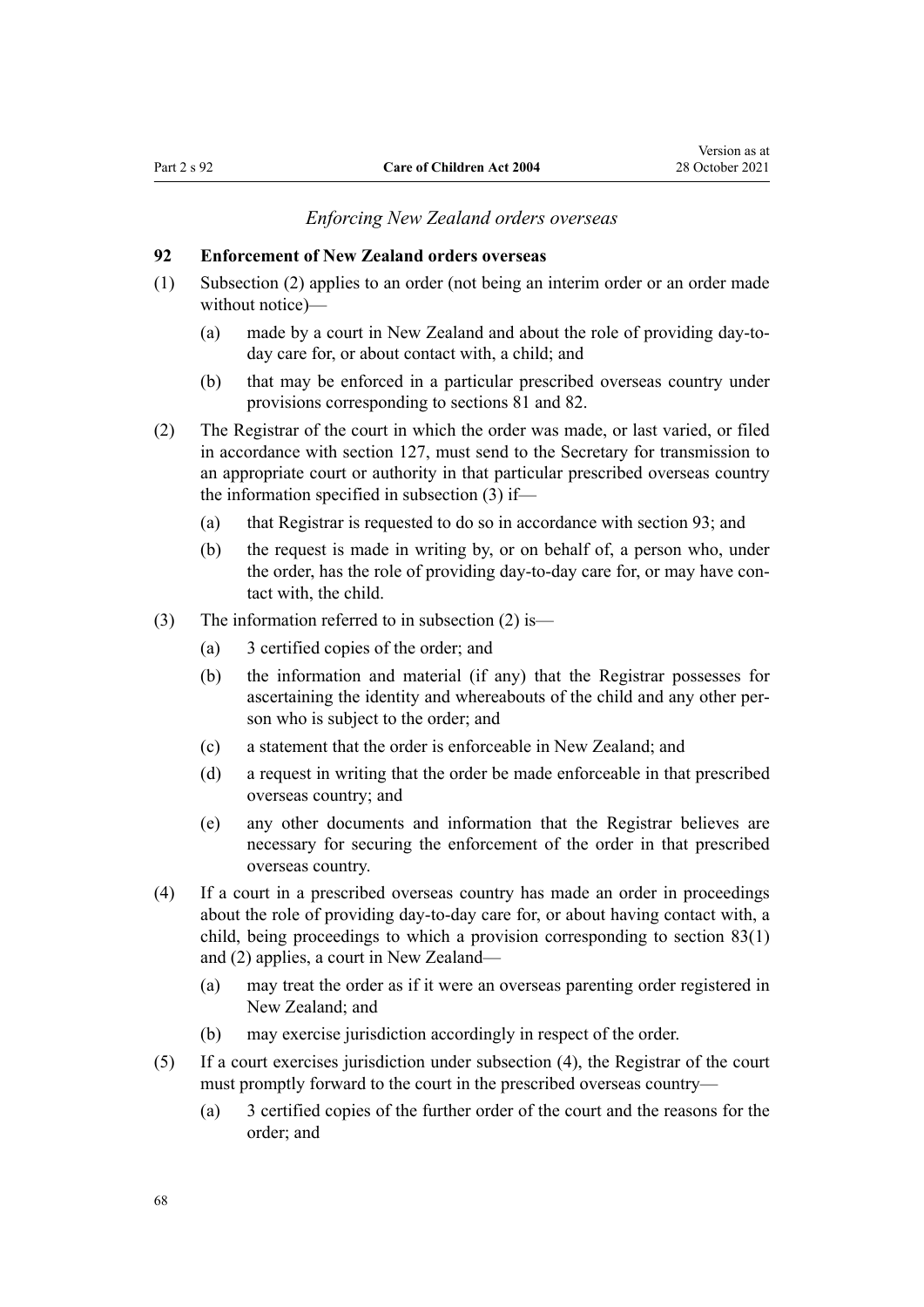- (b) any further material the court directs.
- <span id="page-68-0"></span>(6) If a person has the role of providing day-to-day care for, or may have contact with, a child, under an order made by a court in New Zealand, nothing in this section prevents that person from—
	- (a) obtaining certified copies of the order; or
	- (b) applying to a court or other appropriate authority in an overseas country (whether or not it is a prescribed overseas country) for enforcement, or registration and enforcement, of the order in that country.
- (7) Registration in an overseas country of an order made in New Zealand about the role of providing day-to-day care for, or about contact with, a child, does not prevent the expiry of the order or its variation or discharge under this Act. Compare: 1968 No 63 s 22L

## **93 Restrictions on right to make request under section 92**

- (1) A request may not be made to the Registrar under [section 92](#page-67-0) in respect of an order about the role of providing day-to-day care for, or about contact with, a child unless,—
	- (a) in the case of a request made by, or on behalf of, a person who, under the order, has the role of providing day-to-day care for the child, the person by whom or on whose behalf the request is made—
		- (i) believes, on reasonable grounds, that another person will apply, in a prescribed overseas country, for the role of providing day-to-day care for the child; or
		- (ii) is unable to have the order enforced in New Zealand because the child was removed from New Zealand, without the consent of that person, during the course of the proceedings in which the order was made:
	- (b) in the case of a request made by, or on behalf of, a person who, under the order, may have contact with the child, the person by whom or on whose behalf the request is made believes, on reasonable grounds, that it is necessary to register the order in a prescribed overseas country in order to ensure that the order may be enforced in that country.
- (2) If a request is made to the Registrar under [section 92,](#page-67-0)
	- (a) the Registrar may require the person by whom or on whose behalf the request is made to supply to the Registrar any evidence in support of that request that may be necessary to enable the Registrar to determine whether or not the requirements of this section, as they relate to the making of that request, are met; and
	- (b) the Registrar may refuse to take any further action on that request until that evidence is so supplied.

Compare: 1968 No 63 s 22LA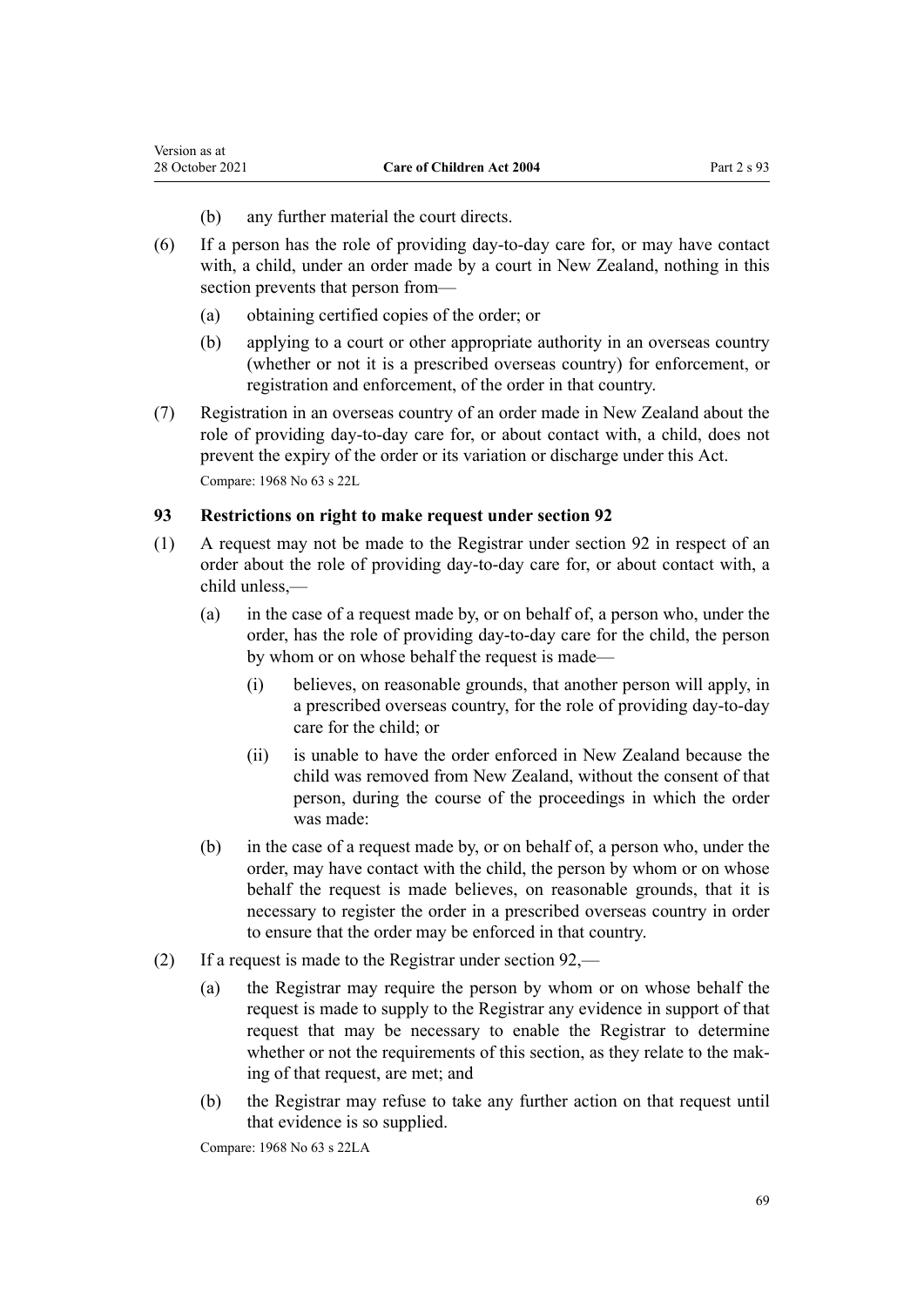# Subpart 4—International child abduction

## *Preliminary provisions*

## **94 Purpose of this subpart**

The purpose of this subpart is to—

- (a) implement in New Zealand law the Hague Convention on the Civil Aspects of International Child Abduction; and
- (b) provide for related matters; and
- (c) replace the Guardianship Amendment Act 1991.

## **95 Interpretation**

In this subpart, unless the context otherwise requires,—

**applicant** means a person by whom or on whose behalf an application has been made under [section 102](#page-71-0) or, as the case requires, [section 103](#page-72-0) or [section](#page-73-0) [105](#page-73-0) or [section 112](#page-77-0) or [section 113](#page-77-0)

**Authority** means the Central Authority for New Zealand designated by [section](#page-71-0) [100\(1\)](#page-71-0)

**Central Authority** has the meaning it has in the Convention

**child** means a person under the age of 16 years

**Contracting State** means a country that, under [section 98,](#page-70-0) is a Contracting State

**Convention** means the Convention on the Civil Aspects of International Child Abduction signed at The Hague on 25 October 1980, a copy of which is set out in [Schedule 1](#page-111-0)

**habitual residence**, in relation to a Contracting State that in matters relating to the custody of children has 2 or more systems of law applicable in different ter‐ ritorial units, means habitual residence in a territorial unit of that State

**law** means,—

- (a) in relation to a Contracting State that in matters relating to the custody of children has 2 or more systems of law applicable in different territorial units, the law of the territorial unit of that State in which the relevant child habitually resides:
- (b) in relation to a Contracting State that in matters relating to the custody of children has 2 or more systems of law applicable to different categories of persons, the legal system specified by the law of that State

**person** includes any institution or other body having rights of custody in respect of a child

**removal**, in relation to a child, means the wrongful removal or retention of the child within the meaning of Article 3 of the Convention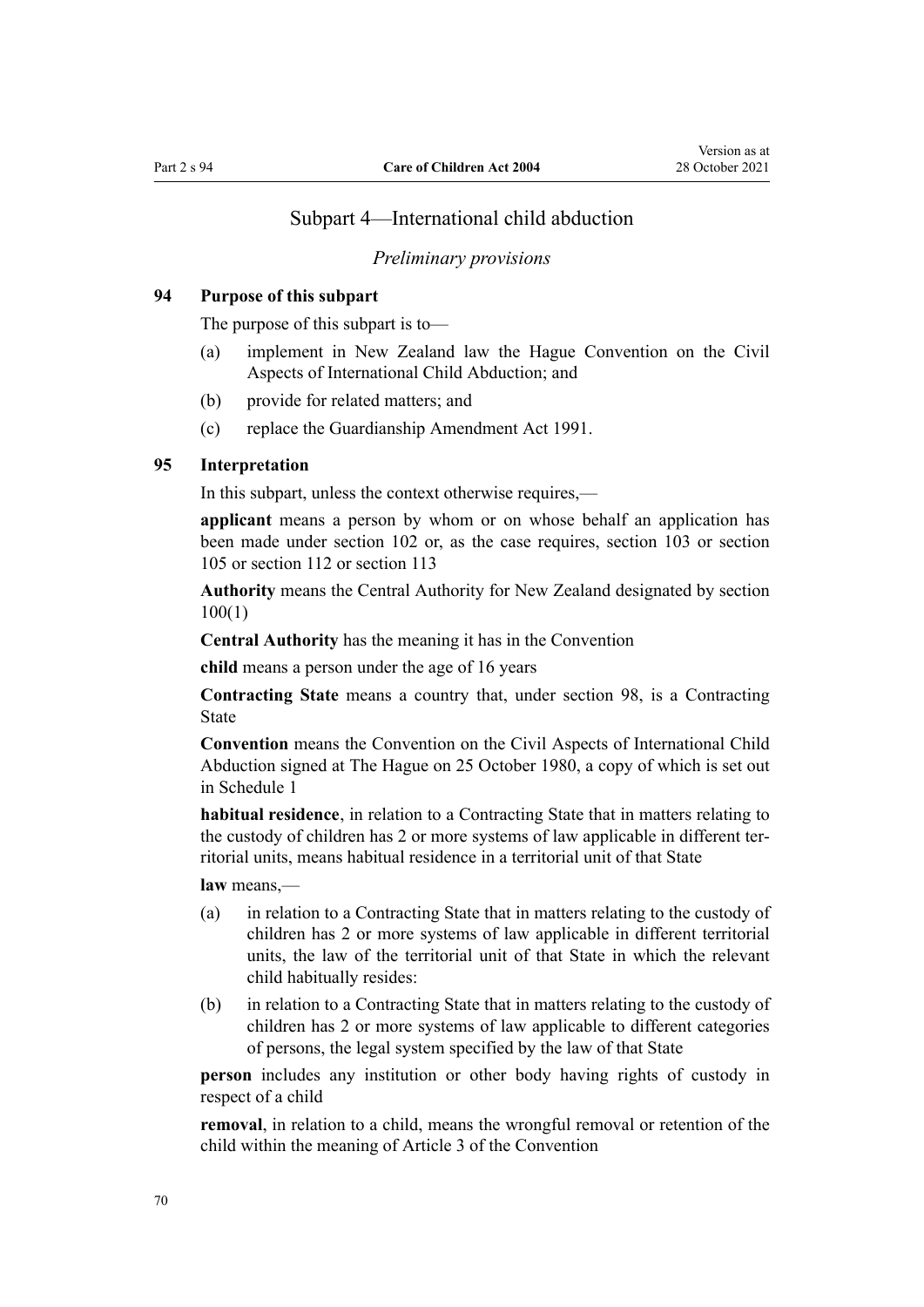## <span id="page-70-0"></span>**rights of access** include—

- (a) the right to visit a child (for example, under an order for contact made under this Act); and
- (b) the right to take a child for a limited period of time to a place other than the child's habitual residence (for example, under an order for contact made under this Act)

**rights of custody** has the meaning given to it by section 97

**United Nations International Covenants on Human Rights** means the fol‐ lowing, adopted by the General Assembly of the United Nations on 16 December 1966:

- (a) the International Covenant on Civil and Political Rights:
- (b) the International Covenant on Economic, Social, and Cultural Rights.

Compare: 1991 No 19 s 2

## **96 Application of this subpart**

This subpart, in so far as it applies to the removal of children, applies only to removals occurring after the commencement, on 1 August 1991, of the Guardianship Amendment Act 1991.

Compare: 1991 No 19 s 3

## **97 Rights of custody defined**

For the purposes of this subpart, **rights of custody**, in relation to a child, include the following rights attributed to a person, institution, or other body, either jointly or alone, under the law of the Contracting State in which the child was habitually resident immediately before the child's removal or retention:

- (a) rights relating to the care of the person of the child (for example, the role of providing day-to-day care for the child); and
- (b) in particular, the right to determine the child's place of residence.

Compare: 1991 No 19 s 4

# **98 Contracting States**

Subject to Articles 39 and 40 of the Convention, for the purposes of this sub‐ part, the Contracting States (other than New Zealand) are those countries in respect of which the Convention is for the time being in force for New Zealand.

Compare: 1991 No 19 s 5

# **99 Certificates as to Contracting States**

- (1) This section applies to a certificate signed by the Secretary of Foreign Affairs and Trade and stating—
	- (a) that a specified country is or is not a country in respect of which the Convention is in force as between that country and New Zealand; and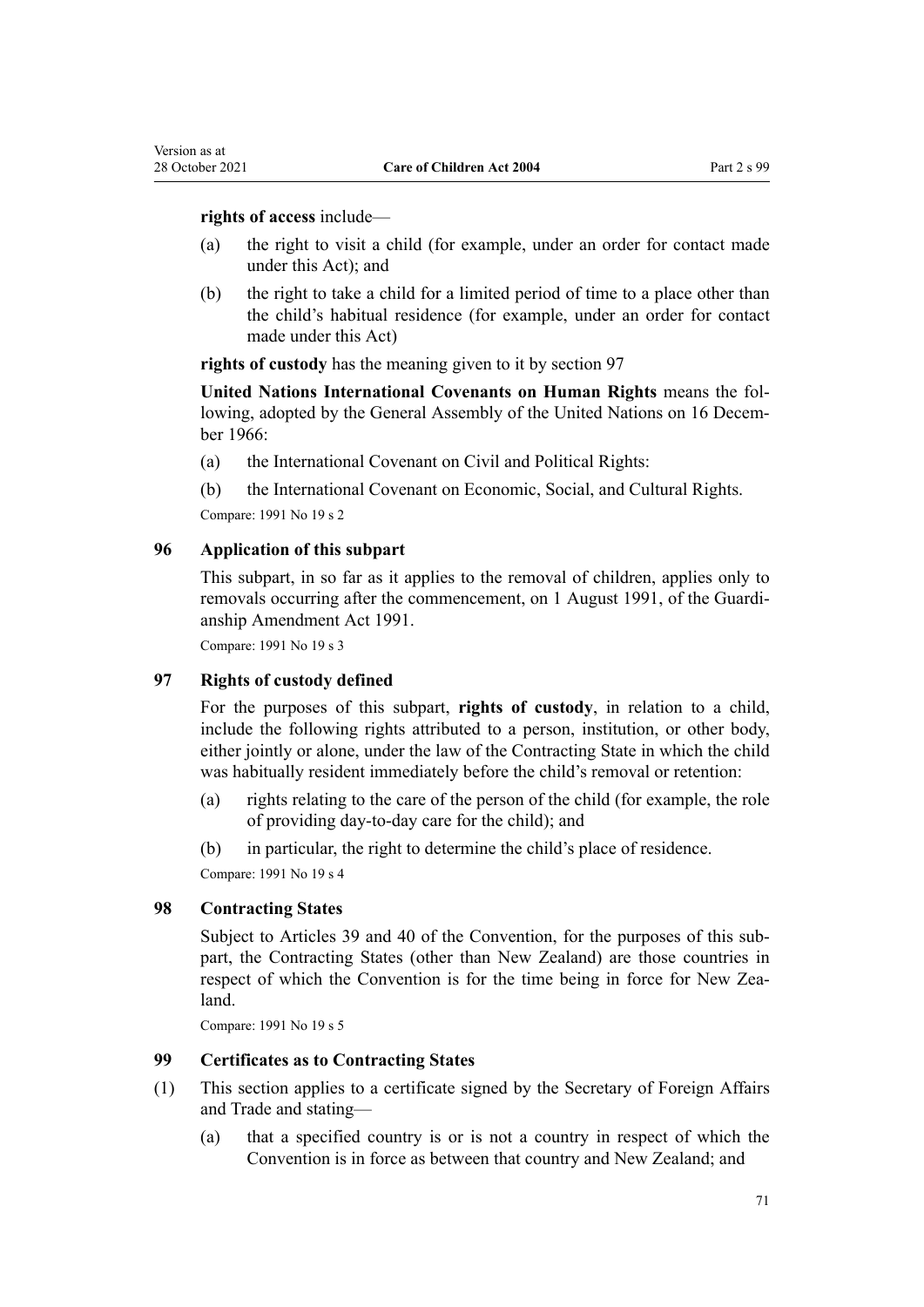- <span id="page-71-0"></span>(b) where applicable, that there is in effect, in respect of any specified provision of the Convention, a reservation made by any Contracting State under Article 42 of the Convention.
- (2) The certificate must, for all purposes, be treated as conclusive evidence of the matters stated in it unless the contrary is proved by the production of another certificate issued—
	- (a) for the purposes of this section; but
	- (b) after the certificate was issued.

Compare: 1991 No 19 s 6

#### **100 Central Authority for New Zealand**

- (1) The Secretary is the Central Authority for New Zealand, and for that purpose the Secretary has all the duties, may exercise all the powers, and must perform all the functions, that a Central Authority has under the Convention.
- (2) The Secretary must not be made subject to any order to pay costs in relation to the exercise or performance, by the Secretary, of any of the Secretary's duties, powers, or functions as the Authority. Compare: 1991 No 19 s 7

#### **101 Courts having jurisdiction to entertain applications under Convention**

- (1) The duties, powers, and functions that, under the Convention, are conferred or imposed on the judicial authorities of a Contracting State must, in New Zealand, be exercised or performed by the Family Court or the District Court.
- (2) The Family Court and the District Court have the jurisdiction, and have and may exercise the powers, that is or are reasonably necessary or expedient to enable the court to carry out its functions and duties under the Convention.
- (3) Subsection (2) is subject to this subpart and to any rules made under [section](#page-101-0) [146\(4\).](#page-101-0)

Compare: 1991 No 19 s 8

Section 101(1): amended, on 1 March 2017, by [section 261](http://legislation.govt.nz/pdflink.aspx?id=DLM6942680) of the District Court Act 2016 (2016) No 49).

Section 101(2): amended, on 1 March 2017, by [section 261](http://legislation.govt.nz/pdflink.aspx?id=DLM6942680) of the District Court Act 2016 (2016 No 49).

# *Application for return of child*

# **102 Child abducted from New Zealand**

- (1) A person may apply in writing to the Authority to have his or her claim trans‐ mitted to a Contracting State other than New Zealand if the person claims—
	- (a) that a child has been removed from New Zealand to that other Contract– ing State; and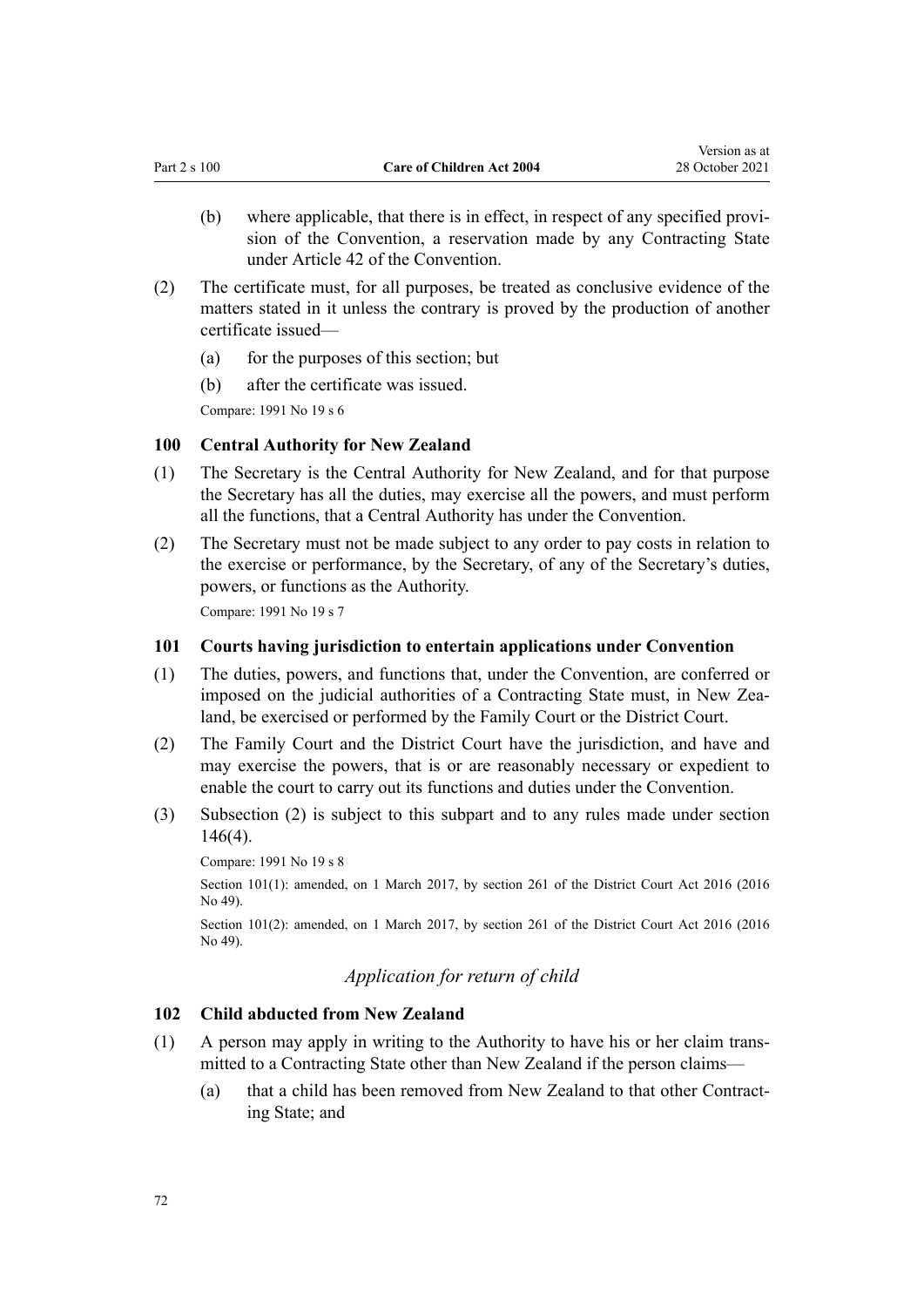- <span id="page-72-0"></span>(b) that the child was removed from New Zealand to that other Contracting State in breach of that person's rights of custody in respect of the child; and
- (c) that at the time of the removal those rights of custody were actually being exercised by that person, or would have been so exercised but for the removal; and
- (d) that the child was habitually resident in New Zealand immediately before the removal.
- (2) Every application under subsection (1) must be in a form approved by the Sec‐ retary.
- (3) If the Authority is satisfied that an application made under subsection (1) is in accordance with the requirements of the Convention, the Authority must take on behalf of the applicant any action required to be taken by the Authority under the Convention.

```
Compare: 1991 No 19 s 9
section 22 of the Care of Children Amendment Act
(No 2) 2013 (2013 No 74).
```
# **103 Child abducted to New Zealand**

- (1) The Authority must take action under the Convention to secure the prompt return of the child to a Contracting State other than New Zealand if the Author‐ ity receives, in respect of a child, an application claiming—
	- (a) that the child is present in New Zealand; and
	- (b) that the child was removed from that other Contracting State in breach of the applicant's rights of custody in respect of the child; and
	- (c) that at the time of the removal those rights of custody were actually being exercised by the applicant, or would have been so exercised but for the removal; and
	- (d) that the child was habitually resident in that other Contracting State immediately before the removal.
- (2) Subsection (1) is subject to [sections 104](#page-73-0) and [123](#page-82-0).
- (3) In particular, the Authority must take or cause to be taken all appropriate meas‐ ures—
	- (a) to discover where the child is; and
	- (b) to ensure the safety of the child and prevent prejudice to any interested party; and
	- (c) to secure the voluntary return of the child to that other Contracting State, or to bring about an amicable resolution of the issues; and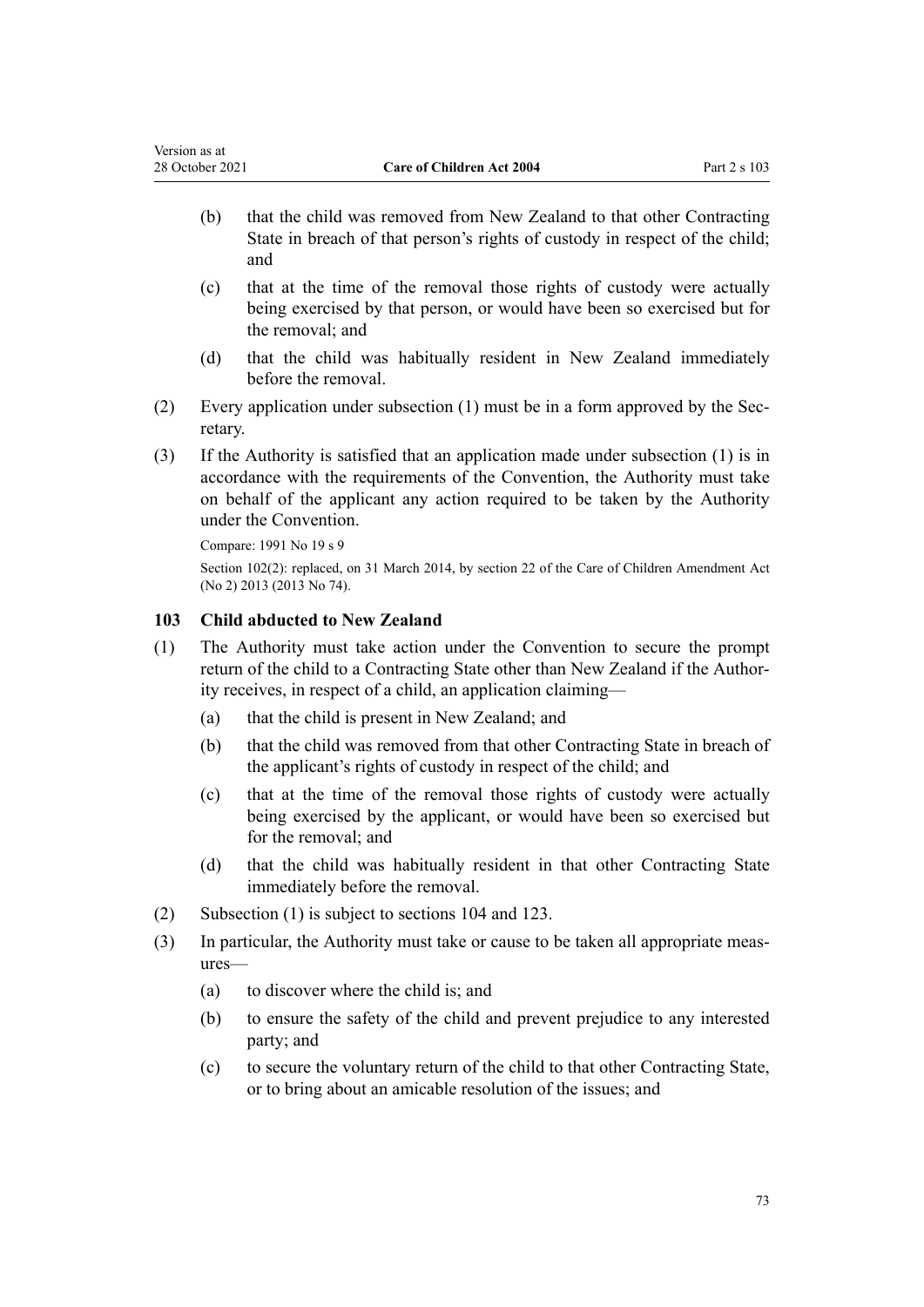<span id="page-73-0"></span>(d) to facilitate the making of an application under section 105 by, or on behalf of, the applicant.

Compare: 1991 No 19 s 10

### **104 Authority may request further information**

- (1) The Authority may return the application concerned to the applicant or the Central Authority by which it was transmitted, and may request that the infor‐ mation or documents concerned be made available, if—
	- (a) an application to which section  $103(1)$  applies is received by the Authority; and
	- (b) the application—
		- (i) does not contain the information specified in subsection (2); or
		- (ii) is not accompanied or supplemented by the documents referred to in subsection (3); and
	- (c) the Authority considers that the fact that the application does not contain that information or is not accompanied or supplemented by those documents is likely to seriously impair the ability of the Authority to carry out its duties in respect of the application.
- (2) The information referred to in subsection  $(1)(b)(i)$  is—
	- (a) information concerning the identity of the applicant, the child, and the person alleged to have removed the child:
	- (b) the date of birth of the child:
	- (c) the grounds on which the applicant's claim for the return of the child is based:
	- (d) information relating to the whereabouts of the child and the identity of the person with whom the child is presumed to be.
- (3) The documents referred to in subsection  $(1)(b)(ii)$  are—
	- (a) an authenticated copy of any decision, agreement, or other document, if it is relevant to the application:
	- (b) a certificate or affidavit concerning the relevant law of the Contracting State of the child's habitual residence, being a certificate or affidavit from the Central Authority of that State, or from any other competent authority of that State, or from any qualified person.

Compare: 1991 No 19 s 11

### **105 Application to court for return of child abducted to New Zealand**

- (1) An application for an order for the return of a child may be made to a court having jurisdiction under this subpart by, or on behalf of, a person who claims—
	- (a) that the child is present in New Zealand; and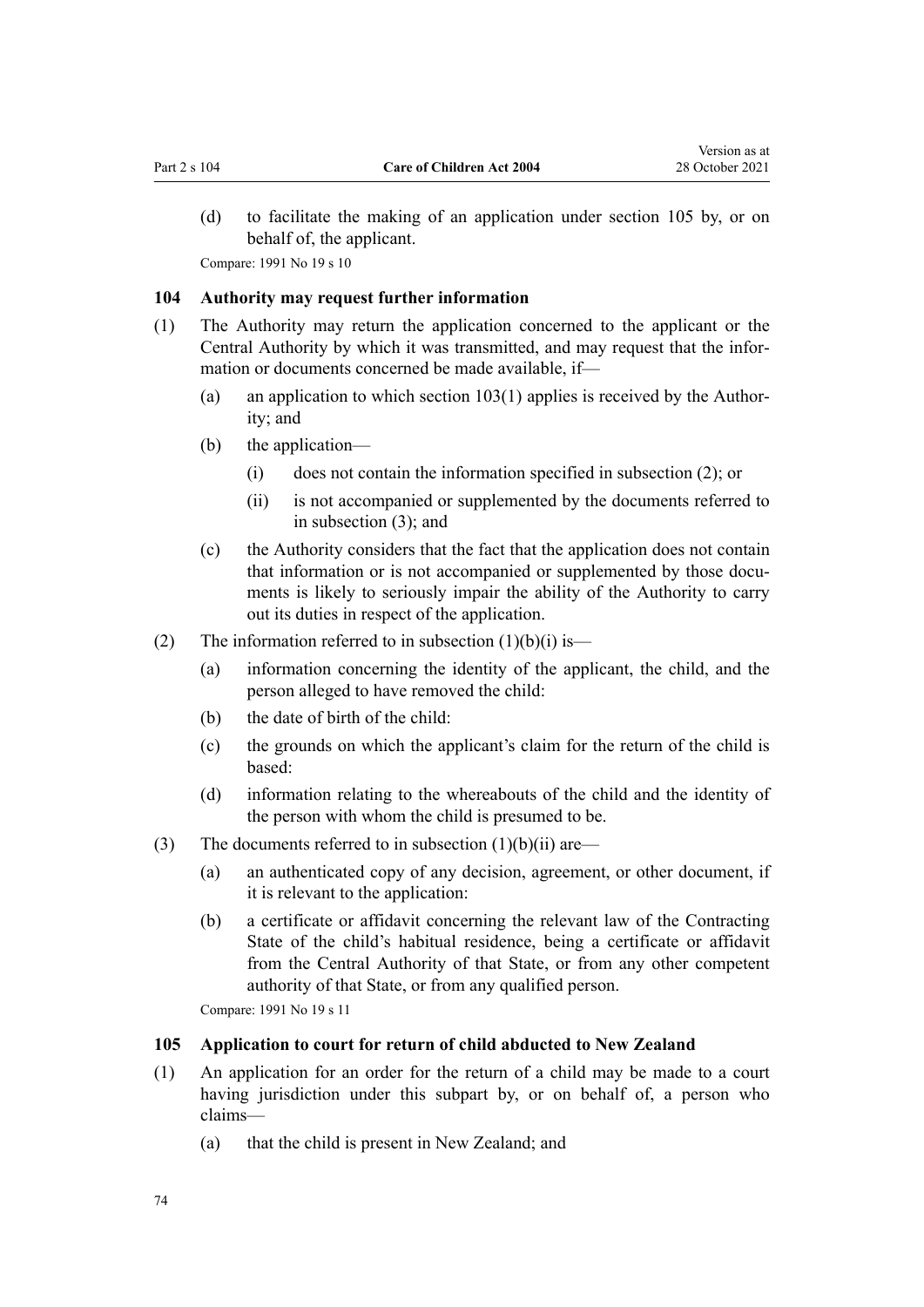- (b) that the child was removed from another Contracting State in breach of that person's rights of custody in respect of the child; and
- (c) that at the time of that removal those rights of custody were actually being exercised by that person, or would have been so exercised but for the removal; and
- (d) that the child was habitually resident in that other Contracting State immediately before the removal.
- (2) Subject to section 106, a court must make an order that the child in respect of whom the application is made be returned promptly to the person or country specified in the order if—
	- (a) an application under subsection (1) is made to the court; and
	- (b) the court is satisfied that the grounds of the application are made out.
- (3) A court hearing an application made under subsection (1) in relation to the removal of a child from a Contracting State to New Zealand may request the applicant to obtain an order from a court of that State, or a decision of a competent authority of that State, declaring that the removal was wrongful within the meaning of Article 3 of the Convention as it applies in that State, and may adjourn the proceedings for that purpose.
- (4) A court may dismiss an application made to it under subsection (1) in respect of a child or adjourn the proceedings if the court—
	- (a) is not satisfied that the child is in New Zealand; or
	- (b) is satisfied that the child has been taken out of New Zealand to another country.

Compare: 1991 No 19 s 12

### **106 Grounds for refusal of order for return of child**

- (1) If an application under [section 105\(1\)](#page-73-0) is made to a court in relation to the removal of a child from a Contracting State to New Zealand, the court may refuse to make an order under section 105(2) for the return of the child if any person who opposes the making of the order establishes to the satisfaction of the court—
	- (a) that the application was made more than 1 year after the removal of the child, and the child is now settled in his or her new environment; or
	- (b) that the person by whom or on whose behalf the application is made—
		- (i) was not actually exercising custody rights in respect of the child at the time of the removal, unless that person establishes to the satis‐ faction of the court that those custody rights would have been exercised if the child had not been removed; or
		- (ii) consented to, or later acquiesced in, the removal; or
	- (c) that there is a grave risk that the child's return—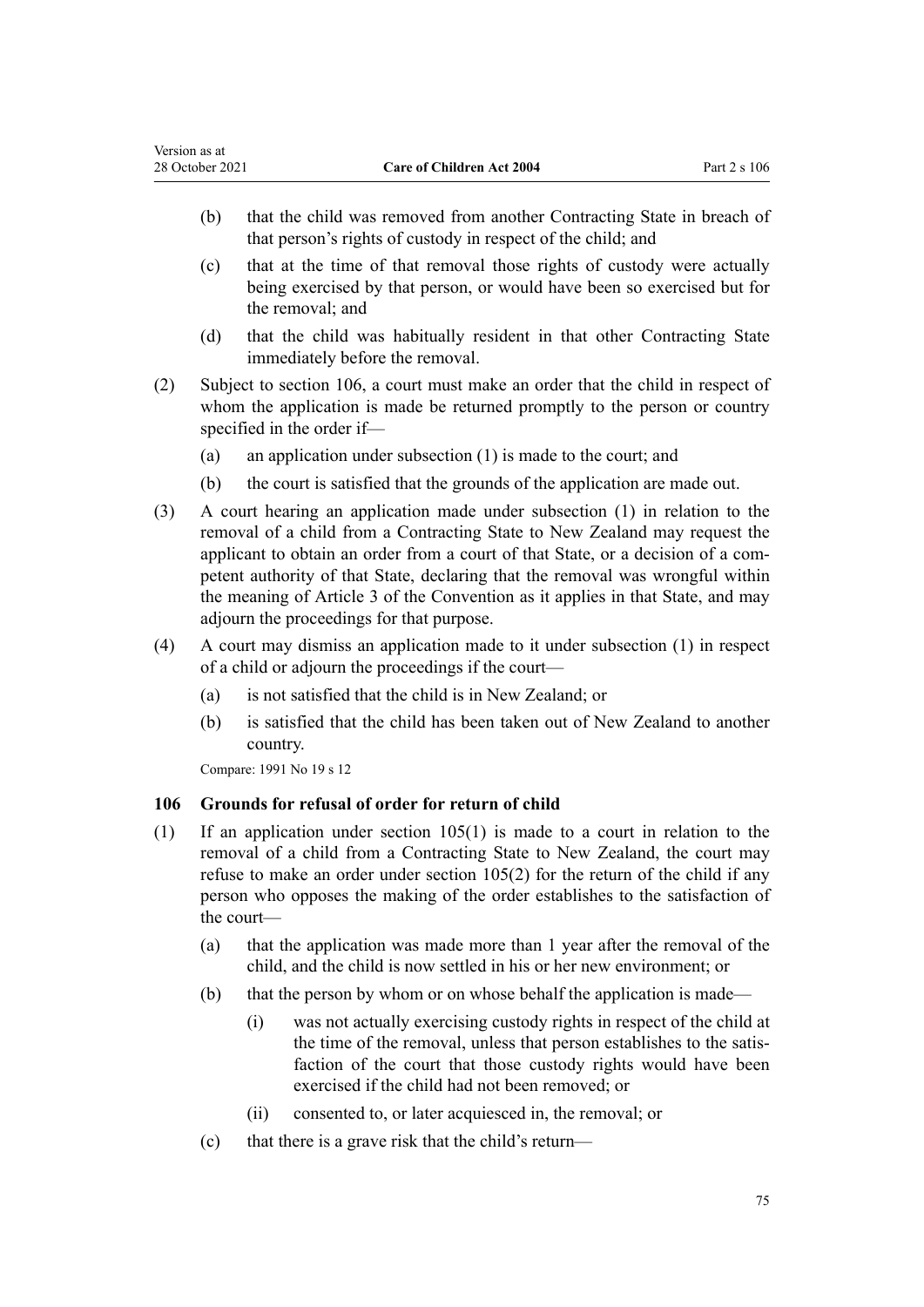- (i) would expose the child to physical or psychological harm; or
- (ii) would otherwise place the child in an intolerable situation; or
- (d) that the child objects to being returned and has attained an age and degree of maturity at which it is appropriate, in addition to taking them into account in accordance with section  $6(2)(b)$ , also to give weight to the child's views; or
- (e) that the return of the child is not permitted by the fundamental principles of New Zealand law relating to the protection of human rights and fun‐ damental freedoms.
- (2) In determining whether subsection  $(1)(e)$  applies in respect of an application made under [section 105\(1\)](#page-73-0) in respect of a child, the court may consider, among other things,—
	- (a) whether the return of the child would be inconsistent with any rights that the child, or any other person, has under the law of New Zealand relating to refugees or protected persons:
	- (b) whether the return of the child would be likely to result in discrimination against the child or any other person on any of the grounds on which dis‐ crimination is not permitted by the United Nations International Cove‐ nants on Human Rights.
- (3) On hearing an application made under [section 105\(1\)](#page-73-0) in respect of a child, a court must not refuse to make an order under section 105(2) in respect of the child just because there is in force or enforceable in New Zealand an order about the role of providing day-to-day care for that child, but the court may have regard to the reasons for the making of that order.

```
Compare: 1991 No 19 s 13
```
Section 106(1): amended, on 20 September 2007, by [section 5\(1\)](http://legislation.govt.nz/pdflink.aspx?id=DLM968107) of the Care of Children Amendment Act 2007 (2007 No 44).

Section 106(1)(d): amended, on 20 September 2007, by [section 5\(2\)](http://legislation.govt.nz/pdflink.aspx?id=DLM968107) of the Care of Children Amendment Act 2007 (2007 No 44).

Section  $106(2)(a)$ : amended, at 2 am on 29 November 2010, by section  $406(1)$  of the Immigration Act 2009 (2009 No 51).

#### **107 Applications to be dealt with speedily**

- (1) A court to which an application under [section 105\(1\)](#page-73-0) is made must, so far as practicable, give priority to the proceedings in order to ensure that they are dealt with speedily.
- (2) Subsection (3) applies to an application made to a court under [section 105\(1\)](#page-73-0) in respect of a child if the application is not determined within the period of 6 weeks commencing on the date on which the application is made.
- (3) The Authority may, and must if requested by the applicant or the Central Authority of the Contracting State from which the child was removed, request the Registrar of the court to supply a statement of the reasons why the applica‐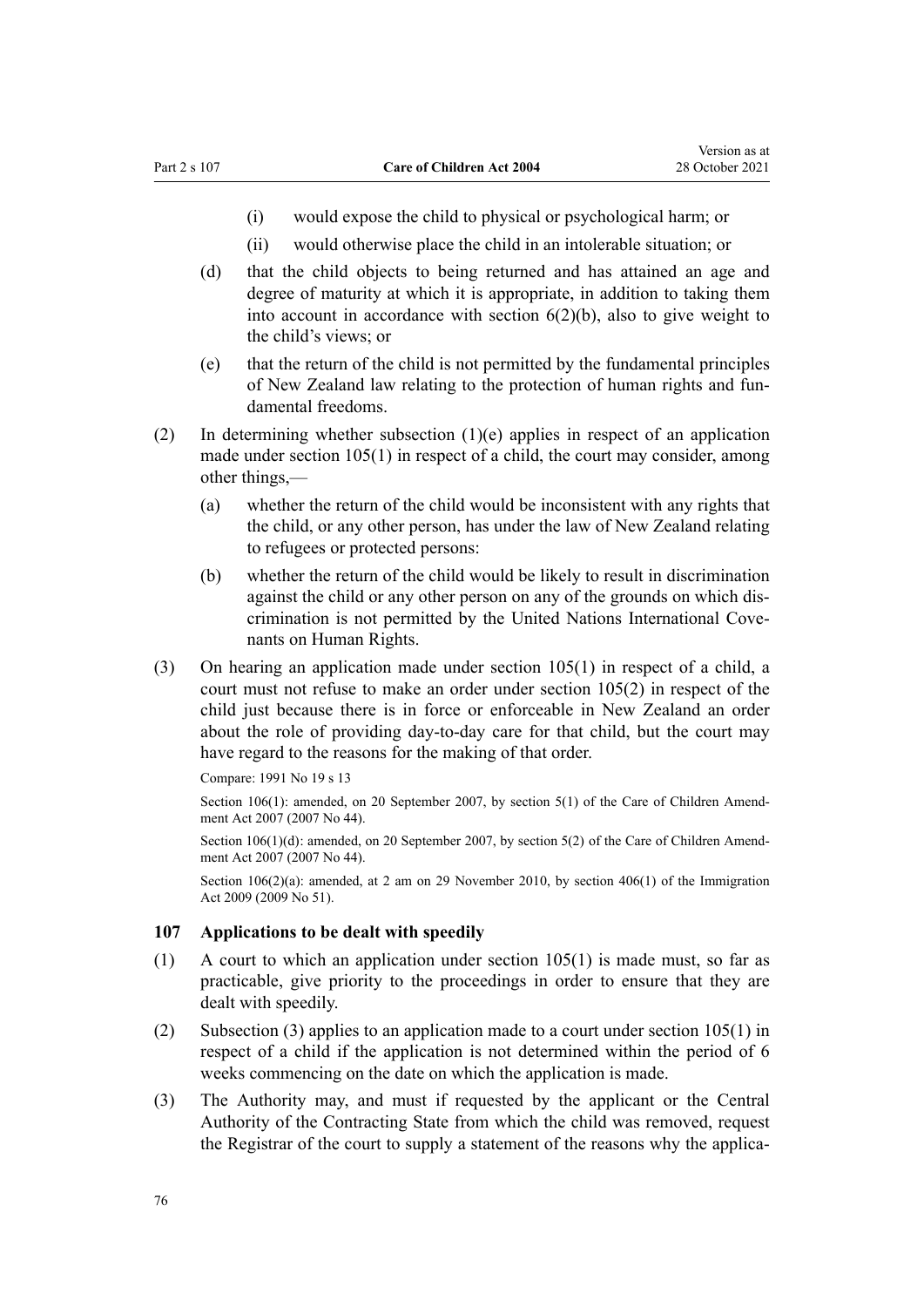<span id="page-76-0"></span>tion has not been determined within that period, and the Registrar must, as soon as practicable, supply the statement to the Authority.

(4) The Authority must send a copy of the statement to the applicant or, as the case may require, the Central Authority of the relevant Contracting State. Compare: 1991 No 19 s 14

### **108 Interim powers**

A court to which an application under [section 105\(1\)](#page-73-0) is made may, at any time before the application is determined, give any interim directions it thinks fit for the purpose of securing the welfare and best interests of the child concerned or of preventing changes in the circumstances relevant to the determination of the application.

Compare: 1991 No 19 s 15

# **109 No order or decision about role of providing day-to-day care for child to be made until application determined**

- (1) A court to which an application under [section 105\(1\)](#page-73-0) is made in respect of a child—
	- (a) must not, while those proceedings are pending, make any order or decision about the role of providing day-to-day care for that child in any other proceedings that are before that court (whether those proceedings were commenced before, after, or at the same time as, the application was made); and
	- (b) may adjourn those other proceedings pending the determination of the application.
- (2) Subsection (1)(a) does not limit or affect the court's power under section 108 to give interim directions.

Compare: 1991 No 19 s 16

# **110 Contact with, and role of providing day-to-day care for, child, if application dismissed**

If a court to which an application under section  $105(1)$  is made in respect of a child refuses to make an order under section 105(2) for the return of the child, the court may, on an application for the purpose by a party to the proceedings or on its own initiative, make any interim or final parenting order that it thinks fit with respect to the child.

Compare: 1991 No 19 s 17

# **111 Request for declaration that child wrongfully removed**

A court that has jurisdiction under this subpart may, if requested by the Central Authority of another Contracting State, make an order declaring that the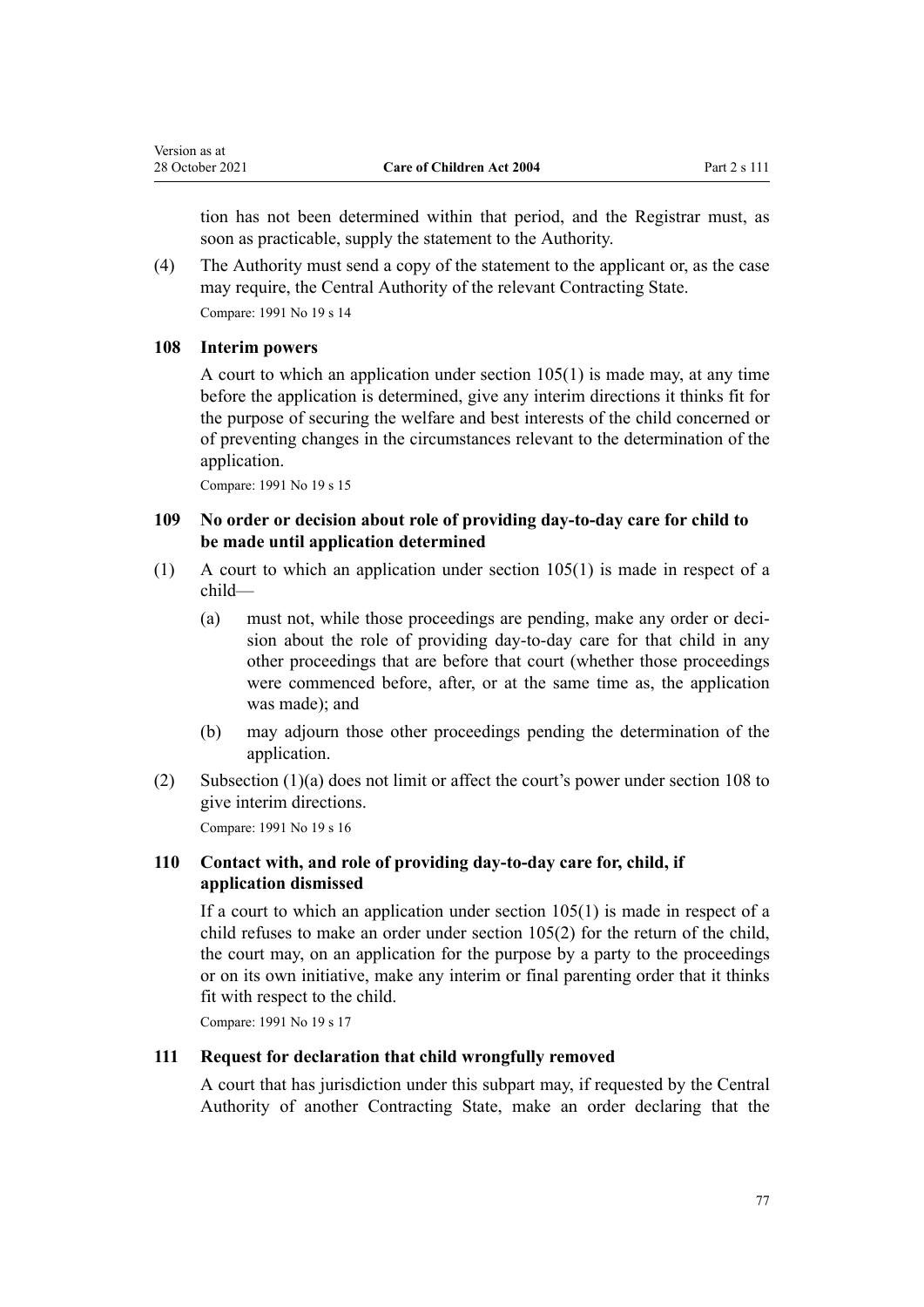<span id="page-77-0"></span>removal of a child from New Zealand to that Contracting State was wrongful within the meaning of Article 3 of the Convention. Compare: 1991 No 19 s 18

# *Application for access to child*

# **112 Child outside New Zealand**

- (1) A person may apply in writing to the Authority to have his or her claim trans‐ mitted to a Contracting State other than New Zealand if the person claims—
	- (a) to have rights of access in respect of a child; and
	- (b) that the child is habitually resident in a Contracting State; and
	- (c) that the child is present in the Contracting State other than New Zealand.
- (2) Every application under subsection (1) must be in a form approved by the Sec‐ retary.
- (3) If the Authority is satisfied that an application made under subsection (1) is in accordance with the requirements of the Convention, the Authority must take on behalf of the applicant any action required to be taken by the Authority under the Convention.

Compare: 1991 No 19 s 19

Section 112(2): replaced, on 31 March 2014, by [section 23](http://legislation.govt.nz/pdflink.aspx?id=DLM5574210) of the Care of Children Amendment Act (No 2) 2013 (2013 No 74).

### **113 Child in New Zealand**

The Authority must make any arrangements that may be appropriate to organise or secure the effective exercise of the applicant's rights of access if the Authority receives, in respect of a child, an application in which the applicant claims—

- (a) to have rights of access in respect of a child; and
- (b) that the child is habitually resident in New Zealand; and
- (c) that the child is present in New Zealand.

Compare: 1991 No 19 s 20

### *Miscellaneous provisions*

# **114 Translation to accompany application**

Every application under [section 102](#page-71-0) or section 112 in respect of a child must be accompanied by a translation of the application, being a translation—

- (a) into the official language, or one of the official languages, of the Con‐ tracting State to which the application is intended to be sent; or
- (b) if that Contracting State has made a reservation under Article 42 of the Convention objecting to the use of English, into French.

Compare: 1991 No 19 s 21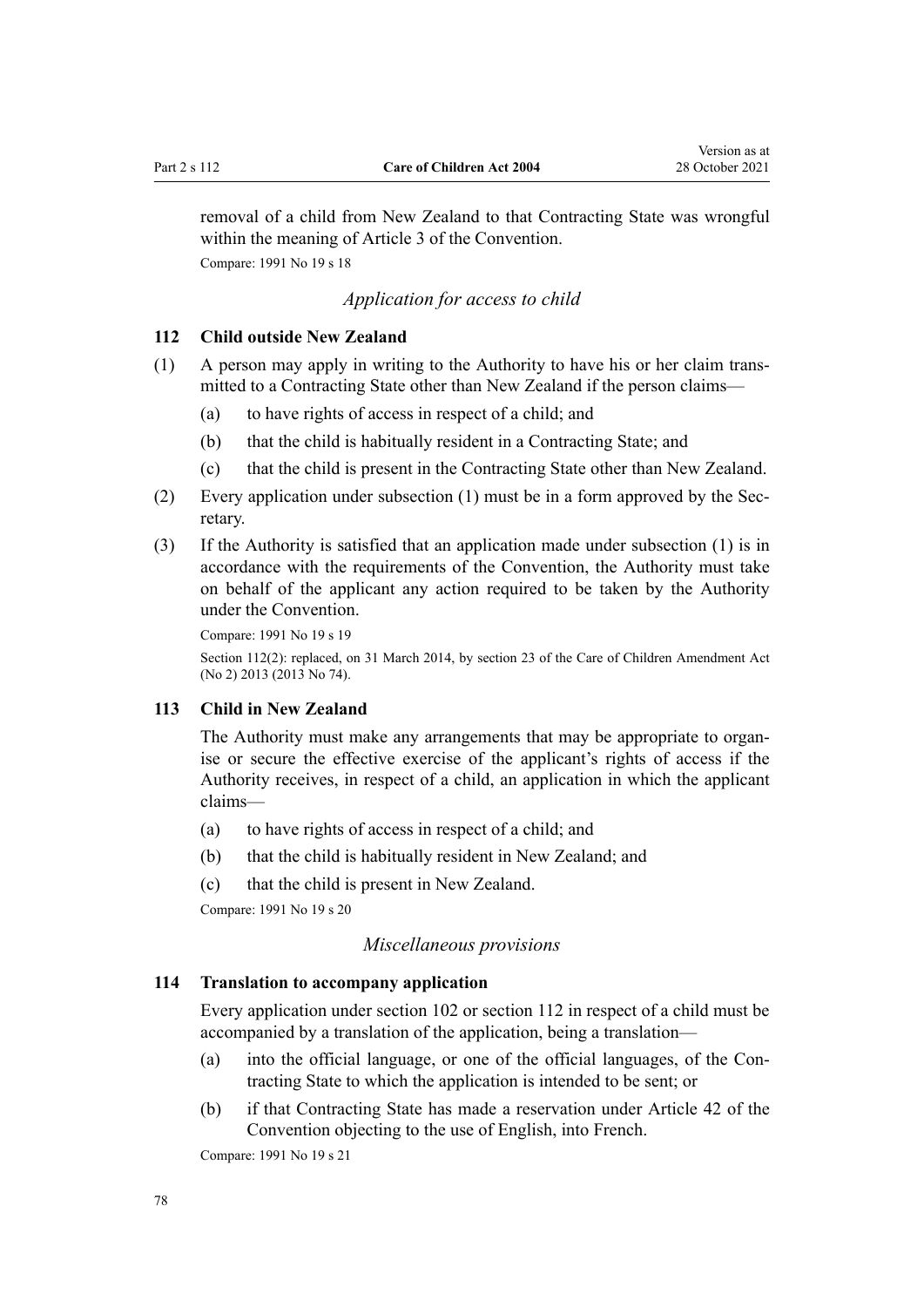# <span id="page-78-0"></span>**115 Evidentiary provisions**

- (1) In determining whether, under the law of a Contracting State, an applicant has rights of custody in respect of a child, a court may, despite anything in [sections](http://legislation.govt.nz/pdflink.aspx?id=DLM143094) [37 to 41](http://legislation.govt.nz/pdflink.aspx?id=DLM143094) of the Evidence Act 1908, take direct notice of—
	- (a) the law of that Contracting State:
	- (b) any decision or determination of a judicial or administrative authority of that Contracting State, whether or not formally recognised in that State:
	- (c) any agreement having legal effect under the law of that Contracting State.
- (2) For the purposes of subsection (1), a decision or determination of a judicial or administrative authority outside New Zealand may be proved by a duly authen‐ ticated copy of the decision or determination; and any document purporting to be such a copy must be treated as a true copy unless the contrary is shown.
- (3) For the purposes of subsection (2), a copy is duly authenticated if it purports to bear the seal, or purports to be signed by a Judge or officer, of the authority in question.

Compare: 1991 No 19 s 22

### **116 Lawyer to act for applicant**

- (1) This section applies to an applicant who—
	- (a) makes an application under [section 102](#page-71-0) or [section 103](#page-72-0) or [section 105](#page-73-0) or [section 112](#page-77-0) or [section 113](#page-77-0); but
	- (b) has not appointed a lawyer to act for the applicant for the purposes of the application.
- (2) The Authority must, if the circumstances so require, appoint a lawyer to act for the applicant for the purposes of the application, including (in the case of an application under [section 103](#page-72-0) or [section 105](#page-73-0)) any proceedings under section 105.
- (3) [Sections 131](#page-87-0) and [137\(1\)\(c\)](#page-96-0) of this Act and sections  $9B(4)$  and [16D](http://legislation.govt.nz/pdflink.aspx?id=DLM6025512) of the Family Court Act 1980 apply, so far as applicable and with all necessary modifica‐ tions, to a lawyer appointed under subsection (2) as if the lawyer were appoin‐ ted under [section 7](#page-11-0).

Compare: 1991 No 19 s 23

### **117 Preventing concealment of whereabouts of child**

- (1) A District Court Judge or Family Court Judge may issue a warrant of the kind referred to in subsection (2) if—
	- (a) an application under [section 103](#page-72-0) in respect of a child is made to, and received by, the Authority; and
	- (b) a person applies in writing and on oath to the Judge for a warrant of the kind referred to in subsection (2); and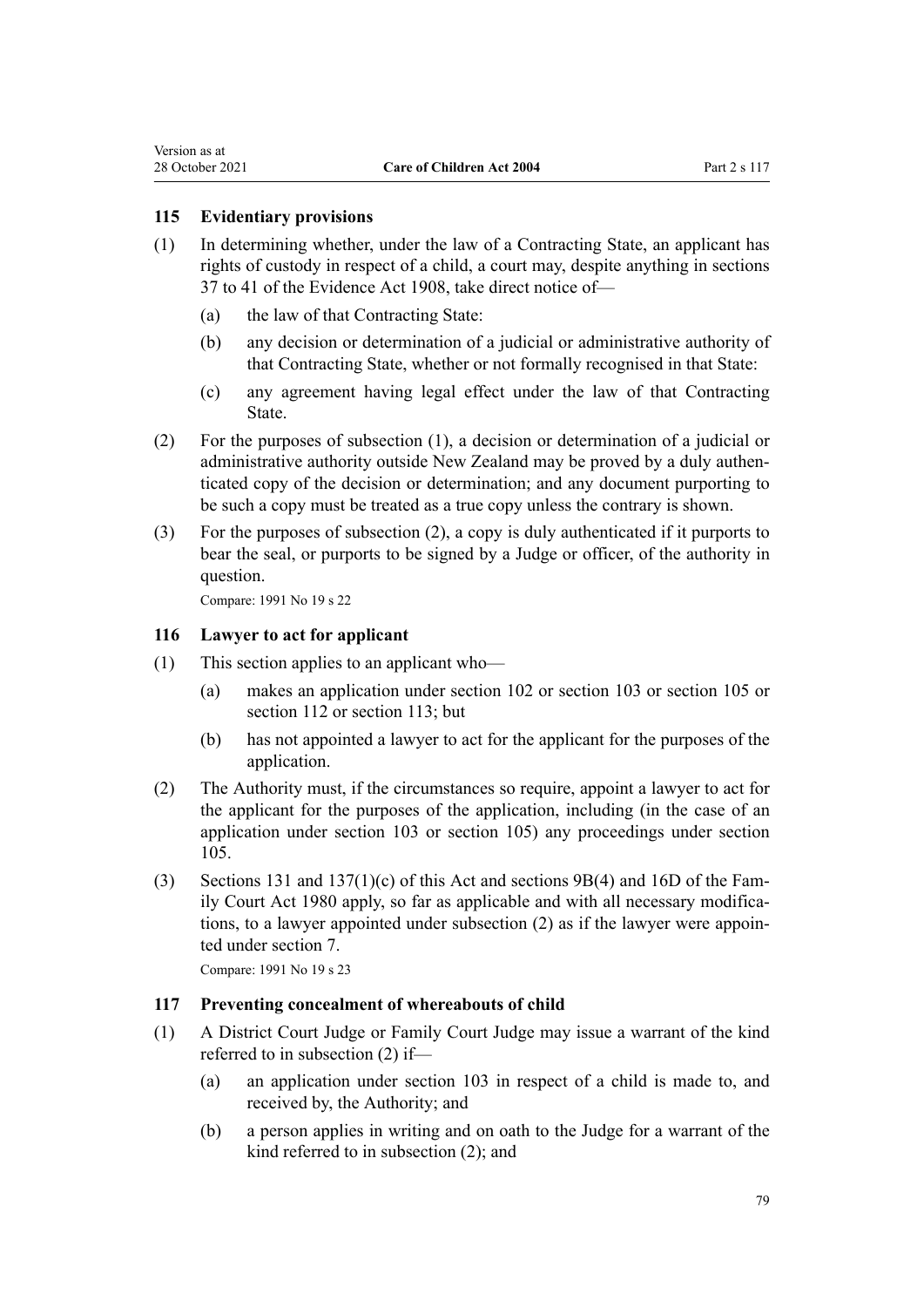- (c) the Judge is satisfied that there are reasonable grounds for believing that a person will attempt to conceal the whereabouts of the child with intent to, or in circumstances where the concealment would be likely to, defeat the claim of the applicant.
- (2) The warrant referred to in subsection  $(1)$  is a warrant that authorises a constable or social worker, either by name or generally, to take possession of the child, and to place the child in the care of some suitable person pending the order or further order of the court having jurisdiction in the case.
- (3) A Registrar of the District Court (not being a constable) may exercise the power given to a District Court Judge or Family Court Judge by this section (which applies with all necessary modifications), but only if no District Court Judge or Family Court Judge is available.
- (4) [Sections 75,](#page-57-0) [76](#page-58-0), and [79](#page-61-0) apply, so far as applicable and with all necessary modi‐ fications, to every warrant issued under subsection (1) as if every warrant of that kind were a warrant issued under [section 72](#page-56-0).

Compare: 1991 No 19 ss 24, 26A

Section 117(2): amended, on 1 October 2008, pursuant to [section 116\(a\)\(ii\)](http://legislation.govt.nz/pdflink.aspx?id=DLM1102349) of the Policing Act 2008 (2008 No 72).

Section 117(3): amended, on 1 March 2017, by [section 261](http://legislation.govt.nz/pdflink.aspx?id=DLM6942680) of the District Court Act 2016 (2016 No 49).

Section 117(3): amended, on 1 October 2008, pursuant to [section 116\(a\)\(ii\)](http://legislation.govt.nz/pdflink.aspx?id=DLM1102349) of the Policing Act 2008 (2008 No 72).

#### **118 Preventing removal of child to defeat application**

- (1) This section applies to a High Court Judge or District Court Judge or Family Court Judge who is satisfied that there are reasonable grounds for believing that a person is about to take a child out of New Zealand with intent to, or in circumstances where the taking of the child out of New Zealand would be likely to,—
	- (a) defeat the claim of a person who has made, or is about to make, an appli‐ cation under [section 103](#page-72-0) or [section 105](#page-73-0) or [section 113;](#page-77-0) or
	- (b) prevent an order under [section 105\(2\)](#page-73-0) from being complied with.
- (2) A Judge to whom this section applies—
	- (a) may exercise, in respect of that child, the power referred to in [section](#page-59-0) [77\(3\)\(a\);](#page-59-0) and
	- (b) may exercise, in respect of that child, or the person believed to be about to take the child out of New Zealand, or both, the power referred to in section  $77(3)(b)$ ; and
	- (c) may, whether or not the power referred to in paragraph (a) has been exercised (with or without the exercise of the power referred to in paragraph (b)), make an order of the kind referred to in section  $77(3)(c)$  in respect of that child.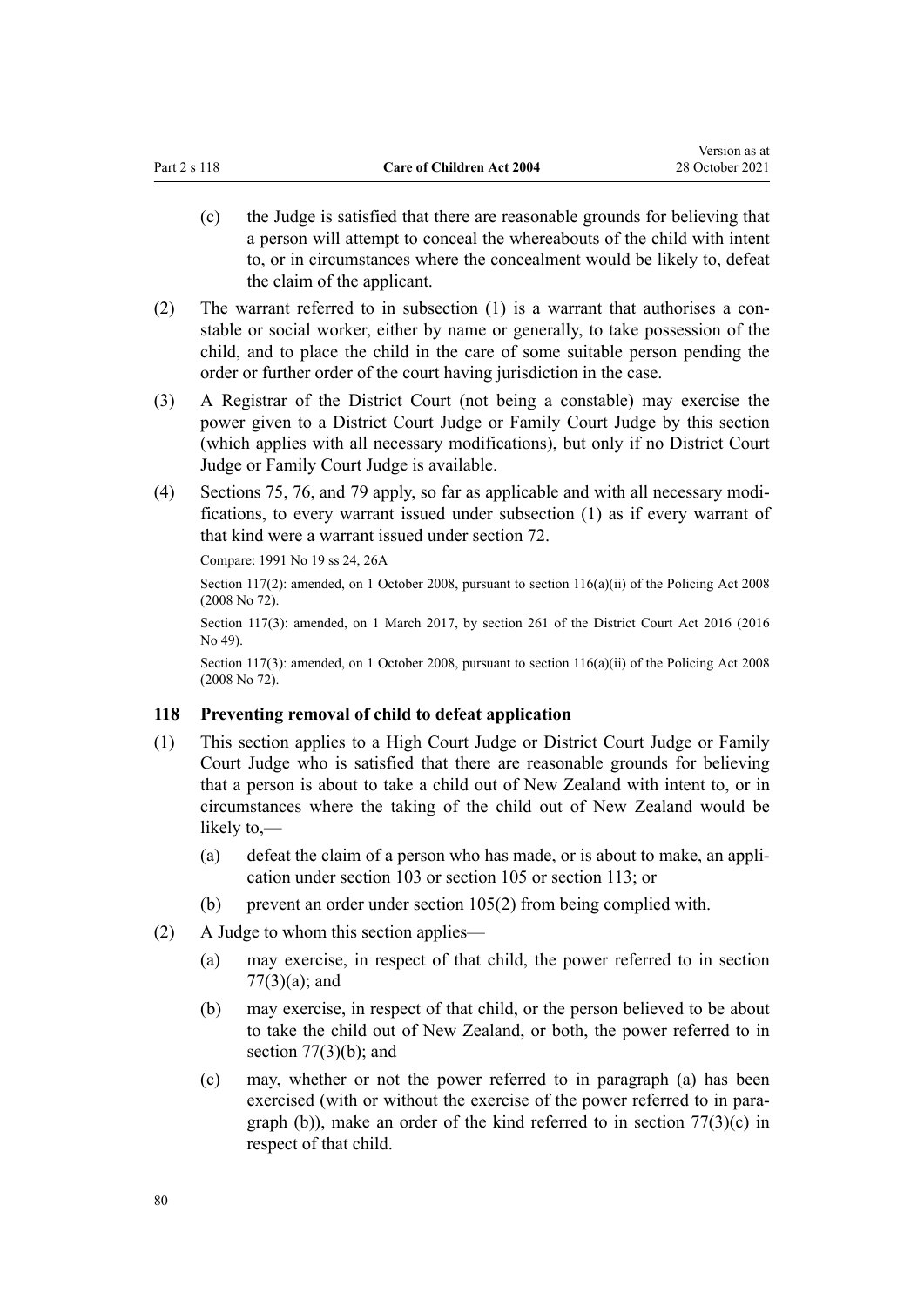- (3) If a power referred to in subsection  $(2)(a)$  or  $(b)$  or  $(c)$  is exercised, [sections](#page-59-0) [77\(4\) and \(5\),](#page-59-0) [77A,](#page-60-0) and [77B](#page-60-0), so far as applicable and with all necessary modi‐ fications, apply accordingly.
- (4) A Registrar of the High Court or of the District Court (not being a constable) may exercise the power given by this section (which applies with all necessary modifications), but only if no High Court Judge or District Court Judge or Family Court Judge is available.

Compare: 1991 No 19 s 25

Section 118(3): amended, on 16 November 2011, by [section 15\(a\)](http://legislation.govt.nz/pdflink.aspx?id=DLM3315028) of the Care of Children Amendment Act 2011 (2011 No 59).

Section 118(3): amended, on 16 November 2011, by [section 15\(b\)](http://legislation.govt.nz/pdflink.aspx?id=DLM3315028) of the Care of Children Amendment Act 2011 (2011 No 59).

Section 118(4): amended, on 1 March 2017, by [section 261](http://legislation.govt.nz/pdflink.aspx?id=DLM6942680) of the District Court Act 2016 (2016 No 49).

Section 118(4): amended, on 1 October 2008, pursuant to [section 116\(a\)\(ii\)](http://legislation.govt.nz/pdflink.aspx?id=DLM1102349) of the Policing Act 2008 (2008 No 72).

# **119 Enforcing order for return of child**

- (1) If, in proceedings under [section 105,](#page-73-0) a court makes an order under section 105(2) for the return of a child, the Family Court or the District Court may, at any time, issue a warrant of the kind referred to in subsection (2), either on its own initiative or on an application for the purpose by a party to the proceed‐ ings.
- (2) The warrant referred to in subsection  $(1)$  is a warrant that authorises any constable or any social worker or any other person named in the warrant to take possession of the child and to deliver the child to a person or authority named in the warrant for the purpose of returning the child in accordance with the order.
- (3) The powers conferred on a court by subsection (1) may, if the court thinks fit, be exercised on the making of an order under [section 105\(2\)](#page-73-0) for the return of a child.
- (4) [Sections 75,](#page-57-0) [76](#page-58-0), and [79](#page-61-0) apply, so far as applicable and with all necessary modi‐ fications, to every warrant issued under subsection (1) as if every warrant of that kind were a warrant issued under [section 72](#page-56-0).

Compare: 1991 No 19 ss 26, 26A

Section 119(1): amended, on 1 March 2017, by [section 261](http://legislation.govt.nz/pdflink.aspx?id=DLM6942680) of the District Court Act 2016 (2016 No 49).

Section 119(2): amended, on 1 October 2008, pursuant to [section 116\(a\)\(ii\)](http://legislation.govt.nz/pdflink.aspx?id=DLM1102349) of the Policing Act 2008 (2008 No 72).

# **120 Security for costs, etc**

(1) A person who makes an application under [section 102](#page-71-0) or [section 103](#page-72-0) or [section](#page-73-0) [105](#page-73-0) or [section 112](#page-77-0) or [section 113](#page-77-0) must not be required to provide any security, bond, or deposit for the purpose of guaranteeing the payment of, or to make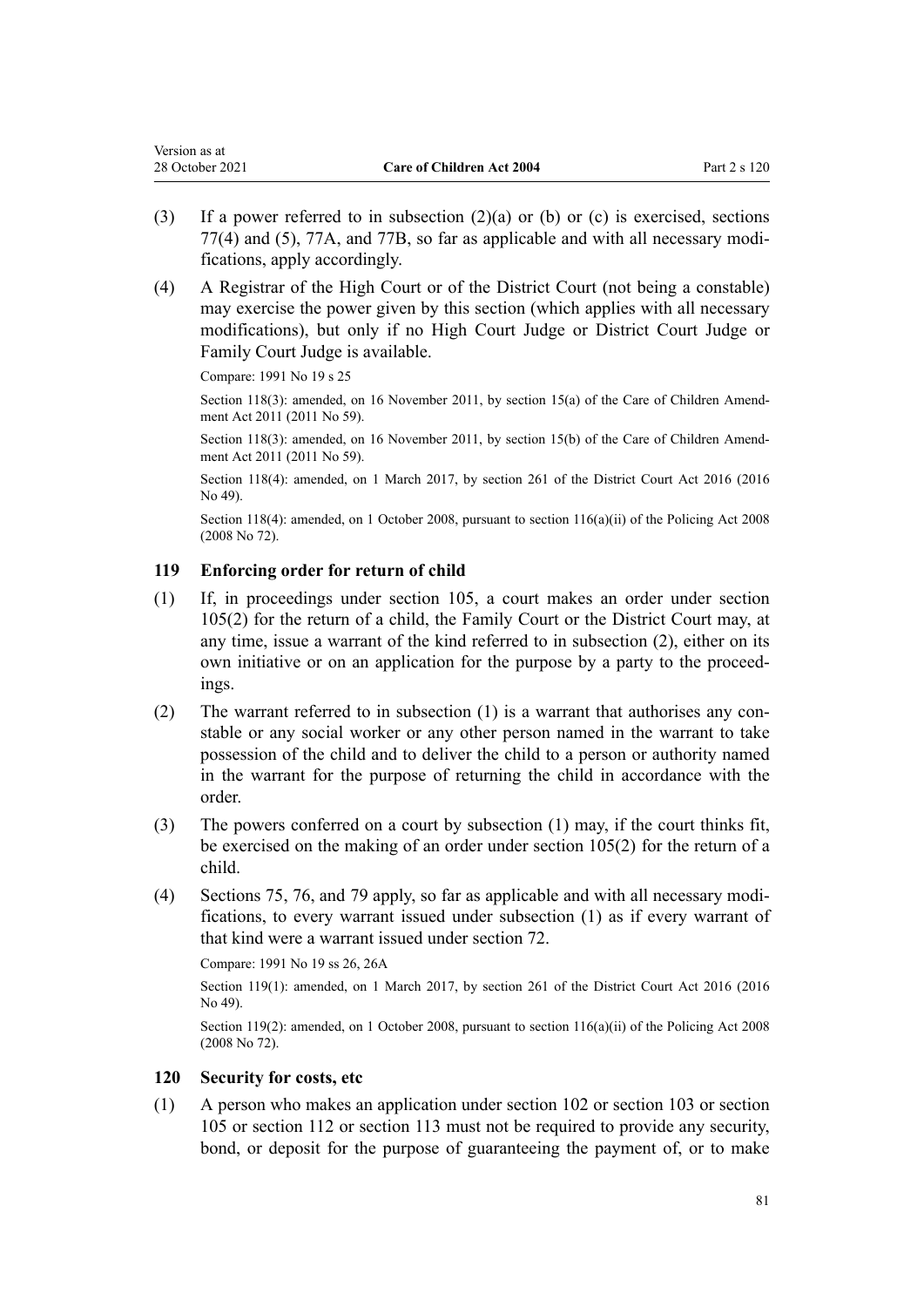<span id="page-81-0"></span>any payment towards, the costs or expenses of (or incidental to) any proceed‐ ings relating to that application.

(2) Subsection (1) is subject to [section 131\(4\)](#page-87-0) (as applied by [section 116\(3\)\)](#page-78-0). Compare: 1991 No 19 s 27

### **121 Costs of returning child: order for payment or refund when order under section 105(2) applied for or made**

- $(1)$  A court that makes an order under [section 105\(2\)](#page-73-0) for the return of a child may, if it thinks just, make an order directing that the whole or part of any costs of (or incidental to) returning the child in accordance with the order (for example, the cost and travelling expenses of any necessary escort) must be paid by the person who removed the child to New Zealand.
- (2) If a court makes an order under [section 105\(2\)](#page-73-0) for the return of a child, and the whole or part of any costs of (or incidental to) returning the child in accordance with the order (for example, the cost and travelling expenses of any necessary escort) are paid by the Crown,—
	- (a) the court may, on an application by the Authority, order the person who removed the child to New Zealand to refund to the Crown any amount the court specifies in respect of the costs so paid by the Crown; and
	- (b) the amount ordered to be refunded is a debt due to the Crown by that person, and is recoverable accordingly in a court of competent jurisdic‐ tion.
- (3) Subsection (4) applies to the District Court if—
	- (a) an application is made under [section 103](#page-72-0) in respect of a child; and
	- (b) the child is returned voluntarily; and
	- (c) that return is due, in whole or in part, to the intervention of the Author‐ ity; and
	- (d) any costs of (or incidental to) returning the child (for example, the cost and travelling expenses of any necessary escort) are paid by the Crown or by any other person (other than the person who removed the child to New Zealand).
- (4) In the situation specified in subsection  $(3)$ ,—
	- (a) the District Court may, on an application by the Authority (in a case where a refund of the costs is sought on behalf of the Crown), or (in any other case) by that other person, order the person who removed the child to New Zealand to refund to the Crown or, as the case may be, to that other person any amount the court specifies in respect of the costs so paid by the Crown or that other person; and
	- (b) the amount ordered to be refunded is a debt due to the Crown or, as the case may be, that other person, by the person who removed the child to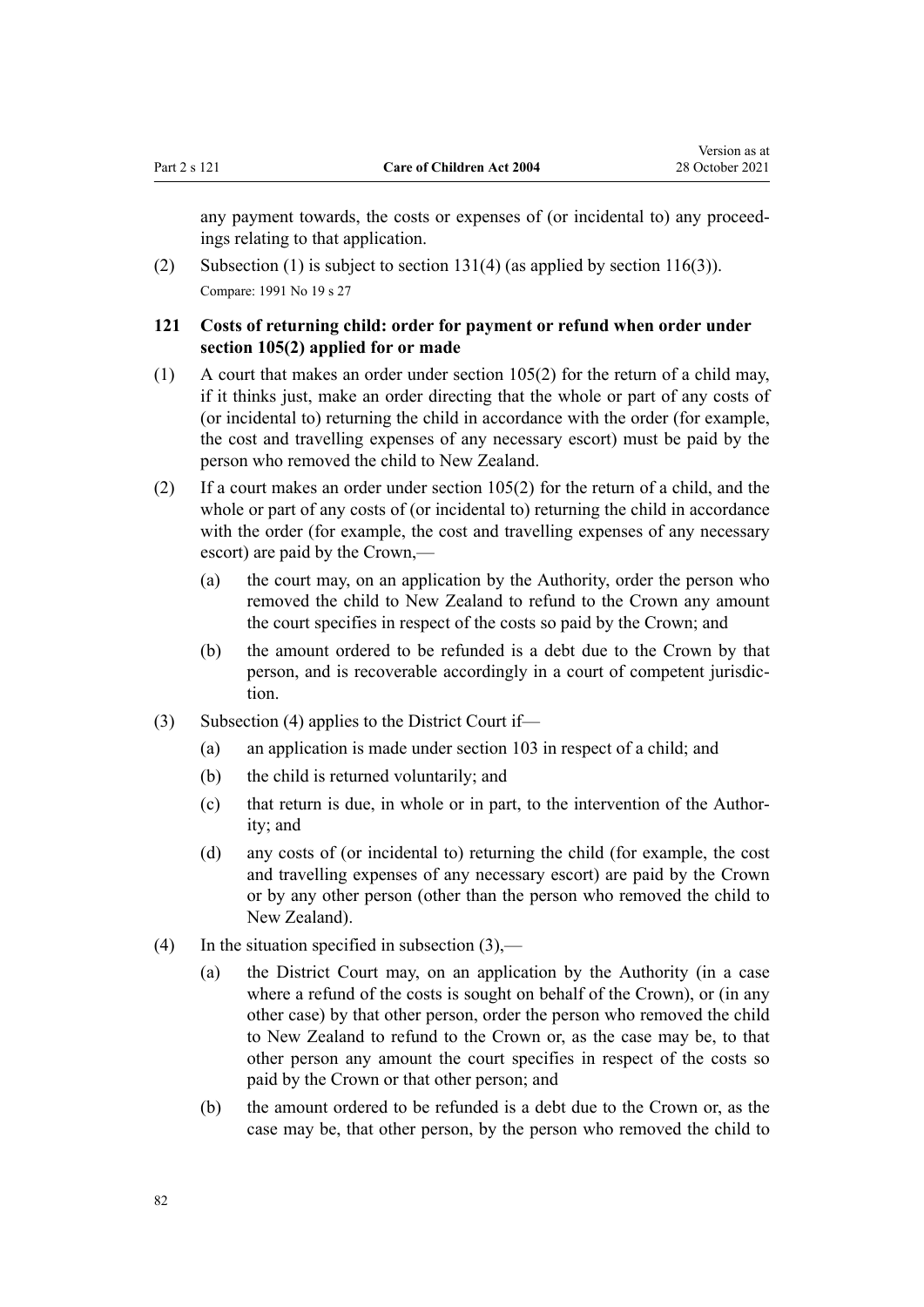<span id="page-82-0"></span>New Zealand, and is recoverable accordingly in a court of competent jurisdiction.

Compare: 1991 No 19 s 28(1)–(3)

Section 121(3): amended, on 1 March 2017, by [section 261](http://legislation.govt.nz/pdflink.aspx?id=DLM6942680) of the District Court Act 2016 (2016 No 49).

# **122 Order under section 121 may be lodged in High Court**

- (1) A copy of an order made under [section 121](#page-81-0) may be lodged in the High Court.
- (2) On being so lodged, the order must be treated, from the date on which it is lodged, as an order of the High Court.
- (3) In particular, the order is of the same force and effect for the purposes of execution, and carries interest on the amount payable under it in the same way, and is subject to the same control over its execution by the High Court, as if it were an order originally made in the High Court and entered on the date on which it is so lodged.
- (4) If, on an application for the purpose, it thinks fit to do so, the High Court may, at any time, set aside the lodging of an order under this section on any terms it thinks just.

Compare: 1991 No 19 s 28(4), (5)

#### **122A Discharge of order under section 105 for return of child**

- (1) This section applies where a court makes an order under [section 105\(2\)](#page-73-0) for the return of a child (the **return order**).
- (2) A party to the proceedings under [section 105](#page-73-0) in which the return order was made (the **return proceedings**) may apply to the court for the discharge of the return order.
- (3) On an application under subsection (2), the court may discharge the return order if—
	- (a) the application is made not earlier than 1 year after the return order was made, or any appeal in relation to the return order was determined, and the court is satisfied that—
		- (i) the child is now settled in his or her new environment in New Zealand; and
		- (ii) having regard to all the circumstances of the case, the discharge of the return order is warranted; or
	- (b) every other person who was a party to the return proceedings consents.

Section 122A: inserted, on 16 November 2011, by [section 16](http://legislation.govt.nz/pdflink.aspx?id=DLM3315029) of the Care of Children Amendment Act 2011 (2011 No 59).

#### **123 Unfounded applications**

(1) Nothing in this subpart requires the Authority to take any action in respect of an application if it is manifest—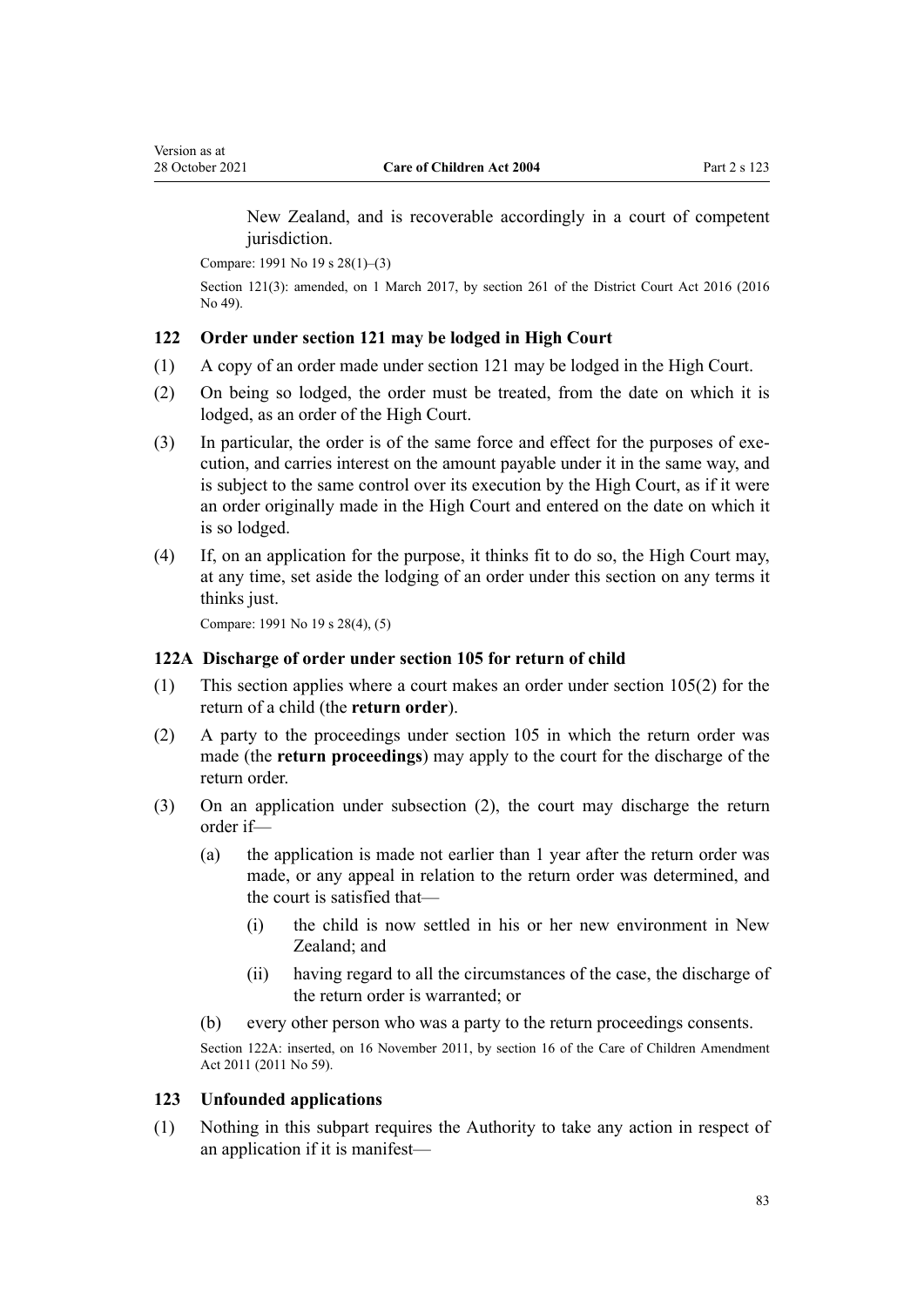- (a) that the requirements of the provisions of this subpart that are applicable to the application have not been fulfilled or complied with; or
- (b) that the application is otherwise not well founded.
- (2) If, under this section, the Authority refuses to take any action in respect of an application, the Authority must promptly inform the applicant or, as the case may require, the Central Authority through which the application was transmitted of the grounds for the refusal.
- (3) If, under this section, the Authority refuses to take any action in respect of an application, a person aggrieved by that refusal may appeal to the District Court or the Family Court against that refusal.
- (4) On an appeal under subsection (3), the court may—
	- (a) make any order the court considers just; or
	- (b) refer the matter back to the Authority with directions to reconsider the whole or a specified part of the matter.
- (5) The court's decision on the appeal is final.

```
Compare: 1991 No 19 s 29
```
Section 123(3): amended, on 1 March 2017, by [section 261](http://legislation.govt.nz/pdflink.aspx?id=DLM6942680) of the District Court Act 2016 (2016 No 49).

#### **124 Other provisions not affected**

Nothing in this subpart prevents a court, at any time, from making an order for the return of a child to a Contracting State otherwise than under the provisions of this subpart.

Compare: 1991 No 19 s 30

# **Part 3**

# **Jurisdictional, procedural, miscellaneous, and saving and transitional provisions**

#### *Jurisdictional provisions*

#### **125 Jurisdiction of courts**

- (1) Proceedings under this Act must be heard and determined in the Family Court unless—
	- (a) the proceedings are criminal proceedings, in which case the Family Court does not have jurisdiction in respect of them; or
	- (b) under any of the following provisions, the proceedings may or must be heard and determined in a court other than the Family Court:
		- (i) subsection  $(2)$  or subsection  $(4)$ :
		- (ii) [sections 27,](#page-23-0) [30,](#page-25-0) [35](#page-29-0), [72](#page-56-0), [73,](#page-56-0) [76,](#page-58-0) and [77:](#page-59-0)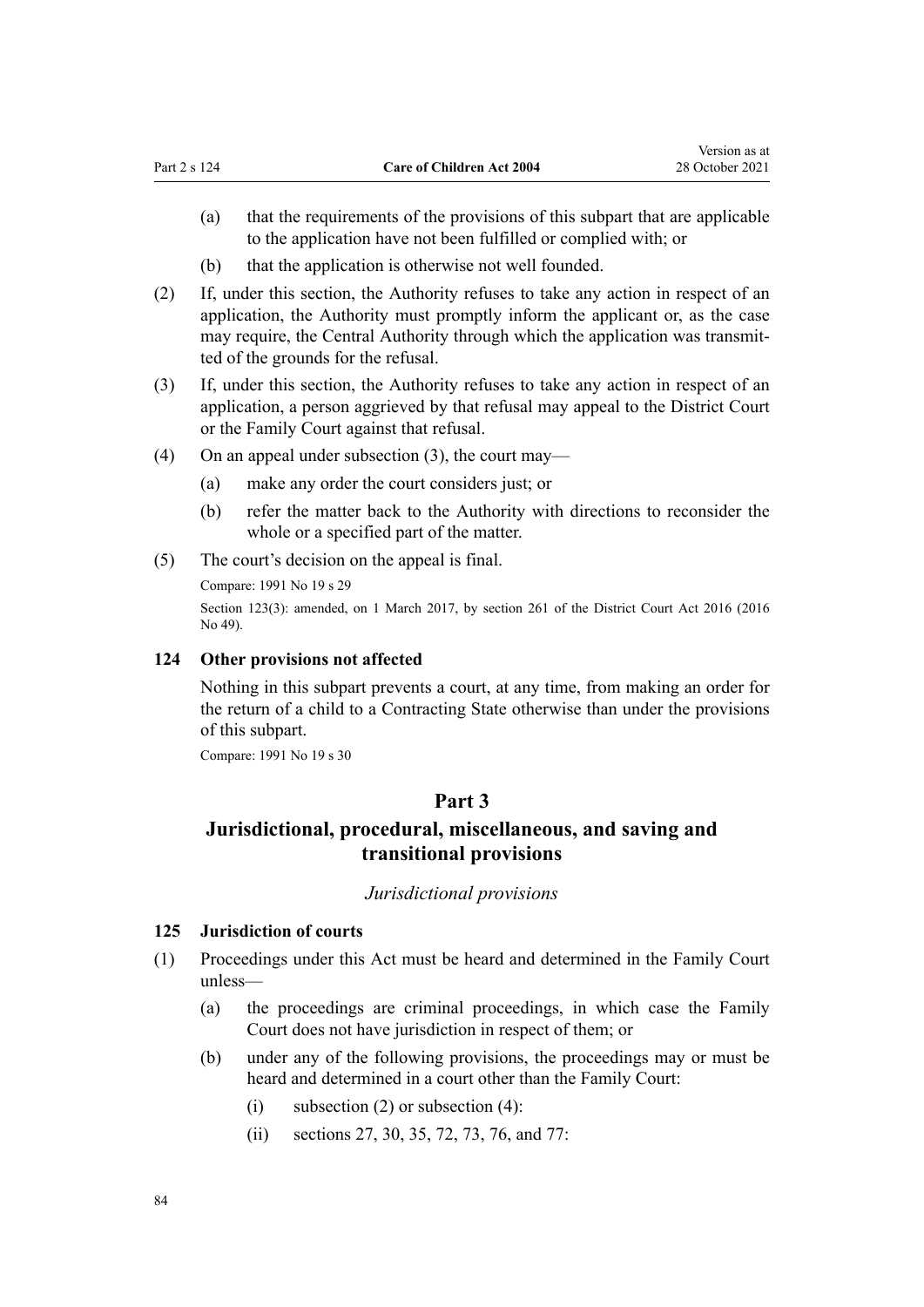#### (iii) [subpart 4](#page-69-0) of Part 2.

- (2) The Family Court must not entertain an application in respect of a child (except an application specified in subsection (3))—
	- (a) if an order of the High Court about the guardianship of, or about the role of providing day-to-day care for, or about contact with, the child (other than an order under [section 46R\)](#page-41-0) is in force, and has not been removed into the Family Court under [section 127](#page-85-0); or
	- (b) if the child is under the guardianship of the High Court.
- (3) Despite subsection (2), the Family Court may entertain—
	- (a) an application for an interim order about the role of providing day-today care for, or about contact with, the child; or
	- (b) an application under [section 72](#page-56-0) or [section 73](#page-56-0) or [section 105](#page-73-0)
- (4) If a Family Court Judge (or, in proceedings under [subpart 4](#page-69-0) of Part 2 before the District Court, a District Court Judge) is of the opinion that proceedings under this Act, or a question in proceedings under this Act, would be more appropri‐ ately or speedily dealt with in the High Court, the Family Court Judge (or Dis‐ trict Court Judge) may, on an application by a party to the proceedings or with‐ out any application of that kind, in the prescribed manner refer the proceedings or the question to the High Court.
- (5) On a reference of that kind, the High Court has the same power to adjudicate on the proceedings or question as the Family Court (or, as the case may require, the District Court) had.
- (6) Nothing in this section limits the power of the Family Court to punish a person for contempt of court.

Compare: 1968 No 63 s 4

Section 125(1): amended, on 1 March 2017, by [section 261](http://legislation.govt.nz/pdflink.aspx?id=DLM6942680) of the District Court Act 2016 (2016 No 49).

Section 125(1)(a): amended, on 1 March 2017, by [section 261](http://legislation.govt.nz/pdflink.aspx?id=DLM6942680) of the District Court Act 2016 (2016 No 49).

Section 125(1)(b): amended, on 1 March 2017, by [section 261](http://legislation.govt.nz/pdflink.aspx?id=DLM6942680) of the District Court Act 2016 (2016 No 49).

Section 125(2): amended, on 1 March 2017, by [section 261](http://legislation.govt.nz/pdflink.aspx?id=DLM6942680) of the District Court Act 2016 (2016 No 49).

Section 125(2)(a): amended, on 1 March 2017, by [section 261](http://legislation.govt.nz/pdflink.aspx?id=DLM6942680) of the District Court Act 2016 (2016) No 49).

Section 125(2)(a): amended, on 31 March 2014, by [section 24](http://legislation.govt.nz/pdflink.aspx?id=DLM5574211) of the Care of Children Amendment Act (No 2) 2013 (2013 No 74).

Section 125(3): amended, on 1 March 2017, by [section 261](http://legislation.govt.nz/pdflink.aspx?id=DLM6942680) of the District Court Act 2016 (2016 No 49).

Section 125(4): amended, on 1 March 2017, by [section 261](http://legislation.govt.nz/pdflink.aspx?id=DLM6942680) of the District Court Act 2016 (2016 No 49).

Section 125(6): amended, on 1 March 2017, by [section 261](http://legislation.govt.nz/pdflink.aspx?id=DLM6942680) of the District Court Act 2016 (2016) No 49).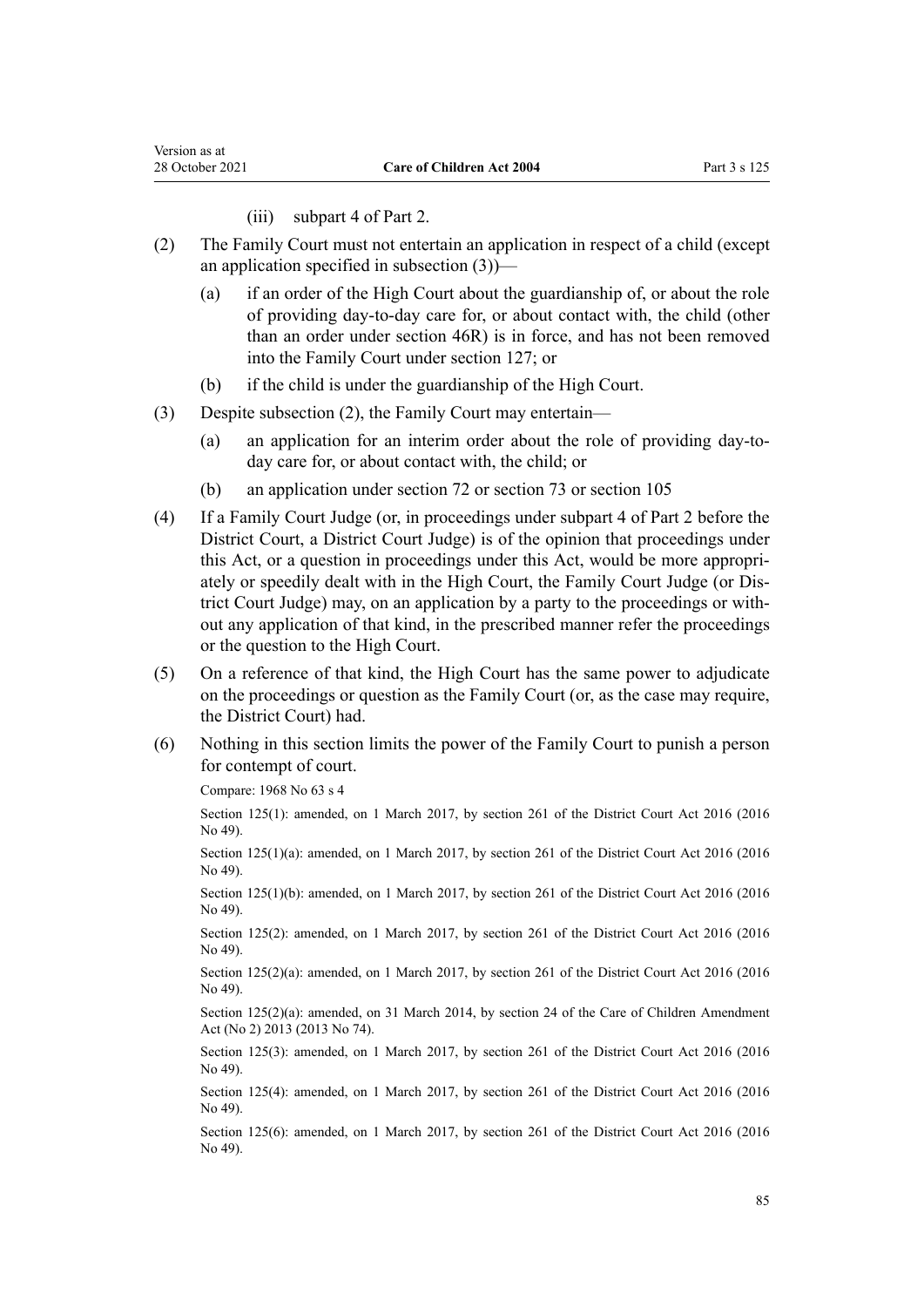### <span id="page-85-0"></span>**126 Personal jurisdiction**

- (1) The court has jurisdiction under this Act in any of the following cases:
	- (a) if a question of guardianship of a child, or of the role of providing dayto-day care for a child, or of contact with a child, arises as an ancillary matter in any proceedings in which the court has jurisdiction; or
	- (b) if the child who is the subject of the application or order is, when the application is made, present in New Zealand; or
	- (c) if the child, a person against whom an order is sought, or the applicant, is, when the application is made, domiciled or resident in New Zealand.
- (2) Despite subsection (1), the court may decline to make an order under this Act if—
	- (a) neither the person against whom it is sought nor the child is resident in New Zealand; and
	- (b) the court is of the opinion that no useful purpose would be served by making an order or that in the circumstances the making of an order would be undesirable.
- (3) Nothing in this section applies to an appointment (of an eligible spouse or part‐ ner of a parent as an additional guardian) under [section 23.](#page-20-0)

Compare: 1968 No 63 s 5

Section 126(3): amended, on 1 July 2005, by [section 3](http://legislation.govt.nz/pdflink.aspx?id=DLM334765) of the Care of Children Amendment Act 2005 (2005 No 5).

#### **127 Removal of High Court orders to Family Court**

- (1) A party to proceedings in the High Court in which an order has been made about the guardianship of a child, or about the role of providing day-to-day care for a child, or about contact with a child, whether that order was made before or after the commencement of this Act, may apply to the Registrar of the High Court at the place where the order was made to have a copy of the order filed in the Family Court.
- (2) The party must forward with the application—
	- (a) a copy of the order and of any order varying or otherwise affecting it; and
	- (b) the fees prescribed for sealing copies of orders.
- (3) On receiving the application, the Registrar must—
	- (a) transmit to the Registrar of the office of the Family Court specified in the application a copy under the seal of the High Court of the order and of every order varying or otherwise affecting it, and
	- (b) record on the original order a note to the effect that the copy has been so transmitted.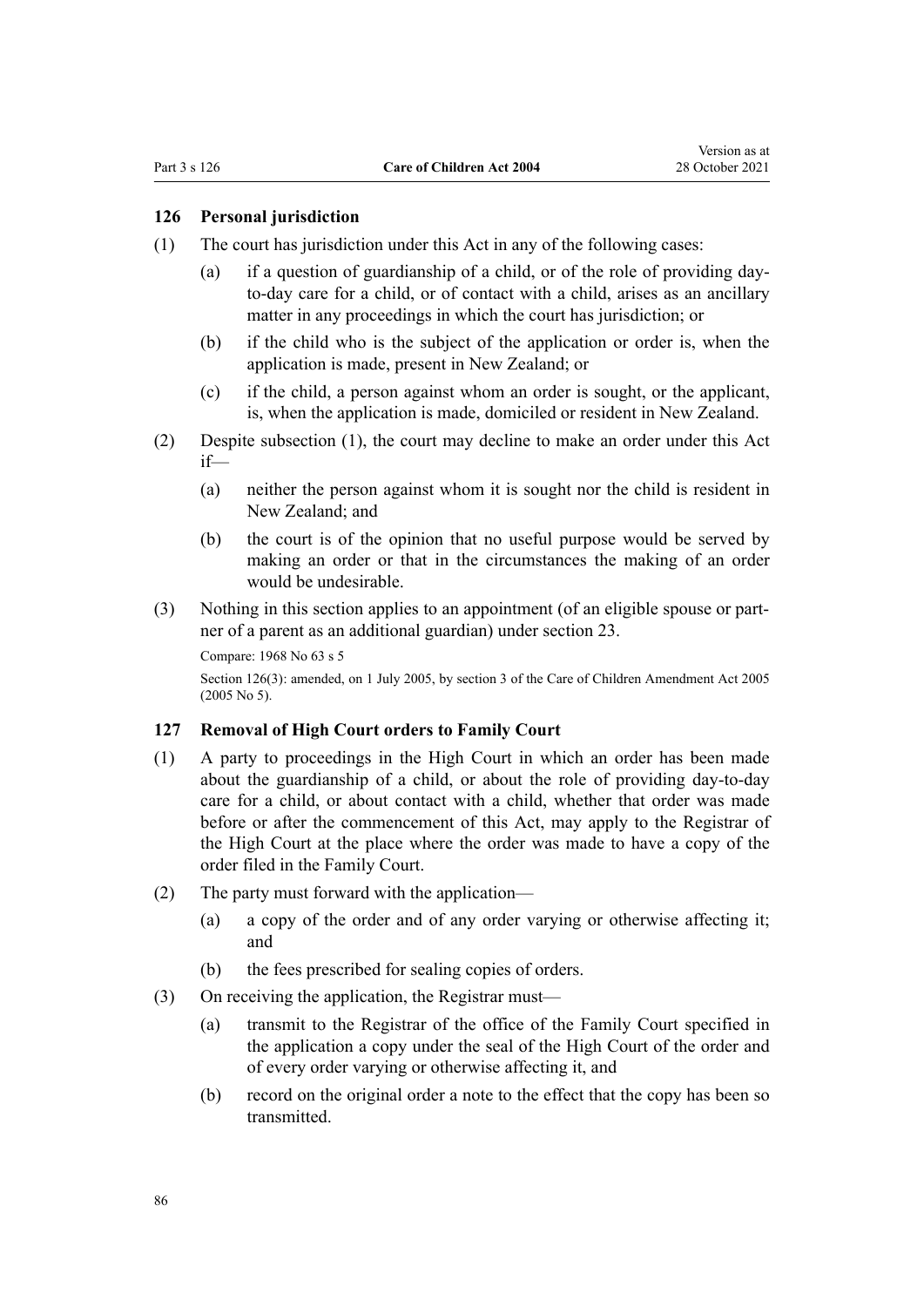- (4) On receiving the copy of an order transmitted under subsection (3), the Registrar of the Family Court must file it.
- (5) If an order is removed to the Family Court under this section, the Registrar of the High Court who transmitted a copy of the order must forward to a Registrar of the Family Court a copy under the seal of the court of every order of the High Court varying or otherwise affecting the order removed.

Compare: 1968 No 63 s 26

Section 127(1): amended, on 1 March 2017, by [section 261](http://legislation.govt.nz/pdflink.aspx?id=DLM6942680) of the District Court Act 2016 (2016 No 49).

Section 127(3)(a): amended, on 1 March 2017, by [section 261](http://legislation.govt.nz/pdflink.aspx?id=DLM6942680) of the District Court Act 2016 (2016 No 49).

Section 127(5): amended, on 1 March 2017, by [section 261](http://legislation.govt.nz/pdflink.aspx?id=DLM6942680) of the District Court Act 2016 (2016) No 49).

# *Procedural provisions*

### **128 Evidence**

#### *[Repealed]*

Section 128: repealed, on 31 March 2014, by [section 17A\(b\)](http://legislation.govt.nz/pdflink.aspx?id=DLM6025517) of the Family Courts Act 1980 (1980 No 161).

# **129 Court's power to call witnesses**

- (1) In proceedings before it under this Act (other than criminal proceedings), a court may, on its own initiative, call as a witness a person whose evidence may in its opinion assist the court.
- (2) The power given by subsection (1) includes power to call as a witness a party to the proceedings or a spouse or civil union partner of a party to the proceed‐ ings.
- (3) A witness called by the court under this section has the same privilege to refuse to answer any question as the witness would have if the witness had been called by a party to the proceedings.
- (4) A witness called by the court under this section—
	- (a) may be examined and re-examined by the court, or by any counsel assisting the court; and
	- (b) may be cross-examined by, or on behalf of, a party to the proceedings or by a lawyer appointed to act for a child who is the subject of the pro‐ ceedings.
- (5) [Sections 159](http://legislation.govt.nz/pdflink.aspx?id=DLM3360276) and [161 to 165](http://legislation.govt.nz/pdflink.aspx?id=DLM3360278) of the Criminal Procedure Act 2011, so far as applicable and with all necessary modifications, apply with respect to every person called as a witness by the court under this section as if the witness had been called by a party to the proceedings.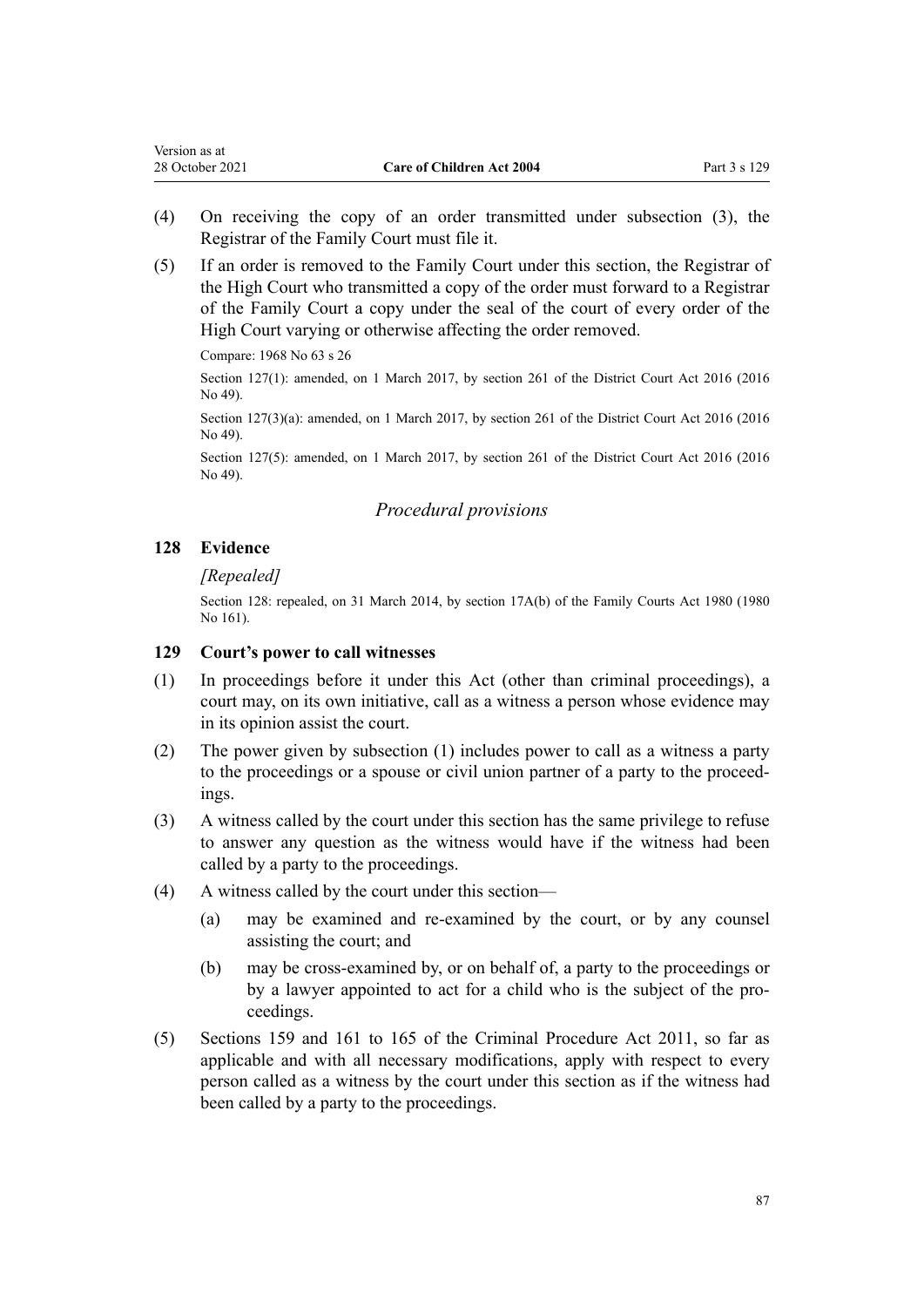<span id="page-87-0"></span>(6) The expenses of a witness called by the court under this section, in accordance with the prescribed scale of witnesses' expenses, are in the first instance payable out of public money appropriated by Parliament for the purpose.

Compare: 1968 No 63 s 28A

Section 129(2): amended, on 1 July 2005, by [section 3](http://legislation.govt.nz/pdflink.aspx?id=DLM334765) of the Care of Children Amendment Act 2005 (2005 No 5).

Section 129(5): amended, on 1 July 2013, by [section 413](http://legislation.govt.nz/pdflink.aspx?id=DLM3360714) of the Criminal Procedure Act 2011 (2011 No 81).

#### **130 Appointment of lawyer to assist court**

In any proceedings under this Act (other than criminal proceedings), a court may—

- (a) appoint a lawyer to assist the court; or
- (b) direct the Registrar of the court to appoint a lawyer to assist the court.

Section 130: replaced, on 31 March 2014, by [section 25](http://legislation.govt.nz/pdflink.aspx?id=DLM4897343) of the Care of Children Amendment Act (No 2) 2013 (2013 No 74).

#### **131 Fees and expenses of lawyer appointed under section 7 or 130**

- (1) The fees and expenses of a lawyer appointed under [section 7](#page-11-0) or 130 must—
	- (a) be determined in accordance with regulations made under [section 16D](http://legislation.govt.nz/pdflink.aspx?id=DLM6025512) of the Family Court Act 1980 or, if no such regulations are made, by a Registrar of the court; and
	- (b) be paid in accordance with that determination out of public money appropriated by Parliament for the purpose.
- (2) An invoice for fees and expenses submitted for payment by a lawyer appointed under [section 7](#page-11-0) or 130 must be given to a Registrar of the court, and the Registrar processing the invoice may decide to adjust the amount of the invoice.
- (3) A lawyer who is dissatisfied with the decision of the Registrar as to the amount of the invoice may, within 14 days after the date of the decision, apply to a Family Court Judge to review the decision, and the Judge may on the application make any order varying or confirming the decision that the Judge considers fair and reasonable.
- (4) Where in any proceedings a lawyer has been appointed under [section 7](#page-11-0) or 130 and the fees and expenses relating to that appointment have been paid under subsection (1), the court must make an order under [section 135A,](#page-94-0) unless the court declines to do so in accordance with that section.
- (5) However, no order under [section 135A](#page-94-0) may be made—
	- (a) in any proceedings commenced by an application under [section 46A](#page-35-0) or [105](#page-73-0) or a request under [section 111;](#page-76-0) or
	- (b) against—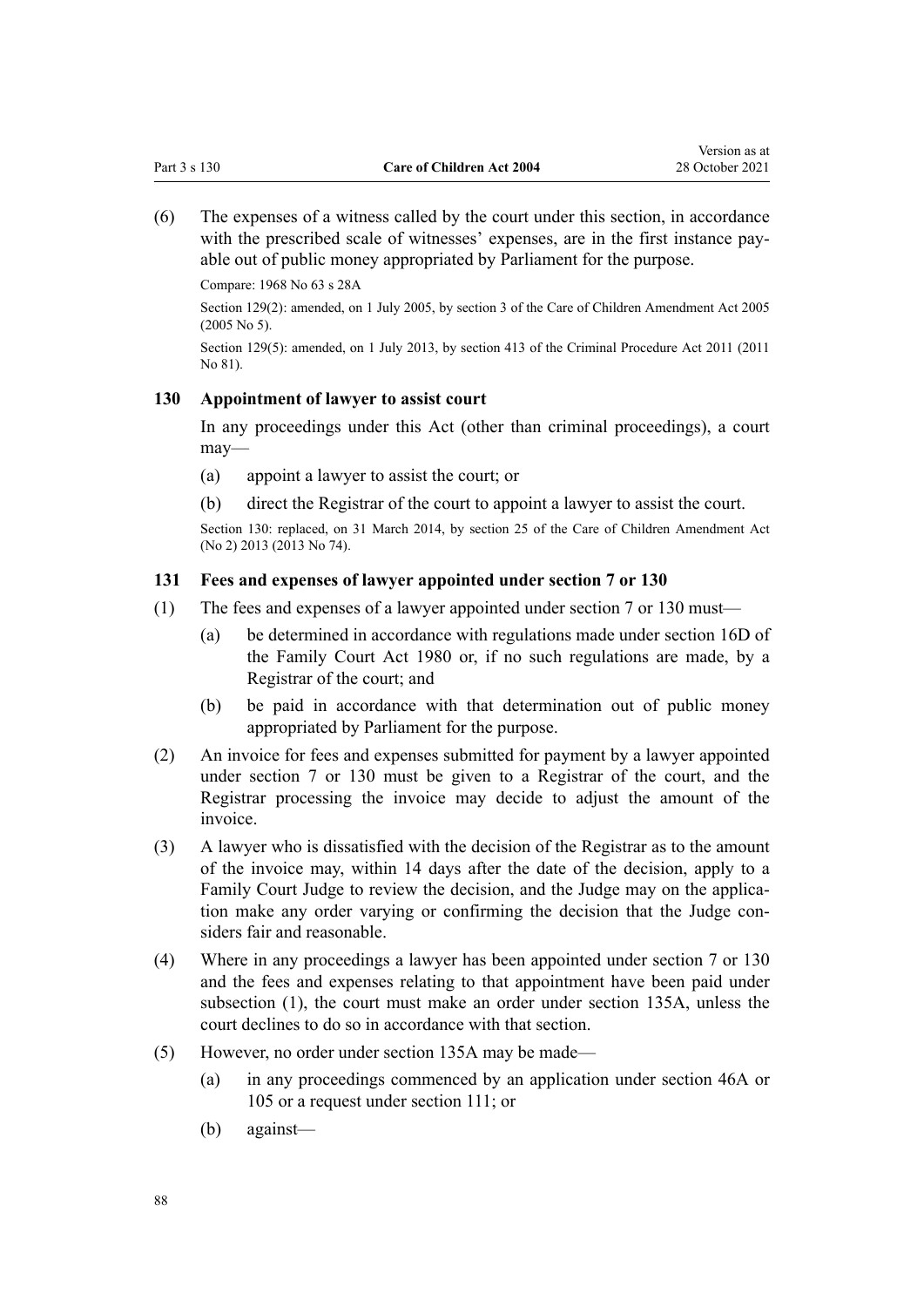- (i) the Crown, whether acting through the department for the time being responsible for the administration of the [Oranga Tamariki](http://legislation.govt.nz/pdflink.aspx?id=DLM147087) [Act 1989](http://legislation.govt.nz/pdflink.aspx?id=DLM147087) or otherwise; or
- (ii) a person in whose custody the child concerned has been placed pursuant to an order made under the [Oranga Tamariki Act 1989;](http://legislation.govt.nz/pdflink.aspx?id=DLM147087) or
- (c) in respect of an appointment under [section 130](#page-87-0), where a lawyer has been appointed under that section to provide to the court independent advice on any complex legal issue.

Section 131: replaced, on 31 March 2014, by [section 26](http://legislation.govt.nz/pdflink.aspx?id=DLM5242823) of the Care of Children Amendment Act (No 2) 2013 (2013 No 74).

Section 131(1)(a): amended, on 8 September 2018, by [section 20\(1\)](http://legislation.govt.nz/pdflink.aspx?id=DLM7227064) of the Statutes Amendment Act 2018 (2018 No 27).

Section 131(1)(a): amended, on 1 March 2017, by [section 261](http://legislation.govt.nz/pdflink.aspx?id=DLM6942680) of the District Court Act 2016 (2016) No 49).

Section 131(2): replaced, on 8 September 2018, by [section 20\(2\)](http://legislation.govt.nz/pdflink.aspx?id=DLM7227064) of the Statutes Amendment Act 2018 (2018 No 27).

Section 131(5)(a): amended, on 14 August 2018, by [section 22](http://legislation.govt.nz/pdflink.aspx?id=LMS25390) of the Minors (Court Consent to Relationships) Legislation Act 2018 (2018 No 22).

Section 131(5)(b)(i): amended, on 14 July 2017, by [section 149](http://legislation.govt.nz/pdflink.aspx?id=DLM7287401) of the Children, Young Persons, and Their Families (Oranga Tamariki) Legislation Act 2017 (2017 No 31).

Section 131(5)(b)(ii): amended, on 14 July 2017, by [section 149](http://legislation.govt.nz/pdflink.aspx?id=DLM7287401) of the Children, Young Persons, and Their Families (Oranga Tamariki) Legislation Act 2017 (2017 No 31).

### **131A Advice from chief executive or social worker**

<span id="page-88-0"></span>Version as at

- (1) For the purpose of expediting an application for a guardianship order or parent‐ ing order, a Registrar, on his or her own initiative, may—
	- (a) refer the application to the chief executive; and
	- (b) request the chief executive to provide brief written advice on the nature and extent of any involvement that the department has had with the parties.
- (2) On receipt of a request for advice made under subsection  $(1)$ , the chief executive or a social worker must provide the advice.
- (3) The Registrar must refer advice received under subsection (2) to the Family Court Judge who is considering the application.

Section 131A: inserted, on 31 March 2014, by [section 27](http://legislation.govt.nz/pdflink.aspx?id=DLM5242825) of the Care of Children Amendment Act (No 2) 2013 (2013 No 74).

### **132 Reports from chief executive or social worker**

(1) A copy of an application for guardianship or a parenting order (other than an interim parenting order) must be supplied to the chief executive if the court so directs.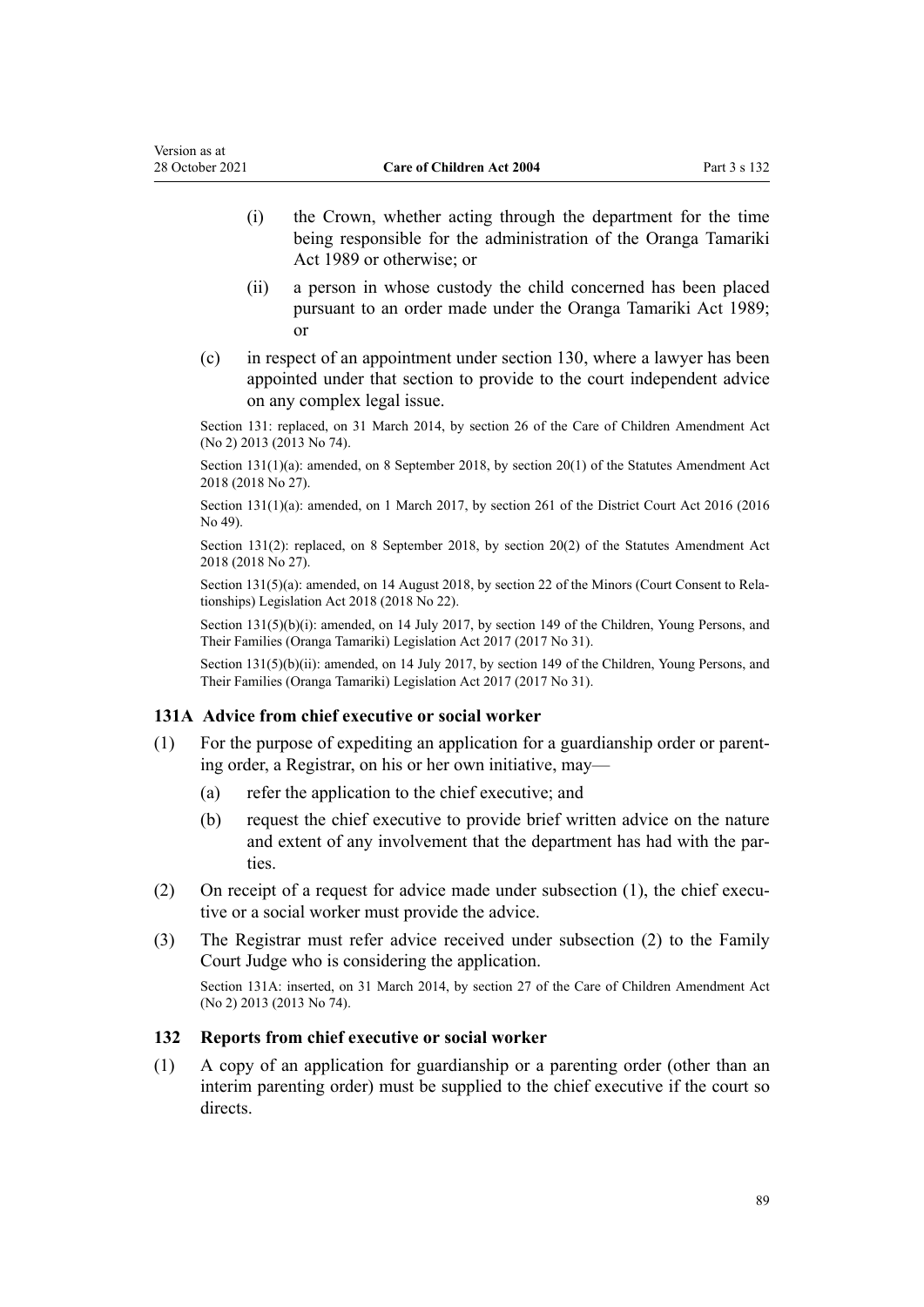<span id="page-89-0"></span>(2) The chief executive or a social worker must report on the application, and may appear on the application personally or by a lawyer. Compare: 1968 No 63 s 29(1), (2)

# **133 Reports from other persons**

*Definitions*

(1) In this section,—

#### **application**—

- (a) means—
	- (i) an application for guardianship; or
	- (ii) an application for a parenting order; or
	- (iia) an application under [section 46A](#page-35-0); or
	- (iii) an application under section  $105(1)$ ; but
- (b) does not include an application for an interim order about the role of providing day-to-day care for a child

**approval** means an approval under subsection (10)

**cultural report** means a report that is about the child who is the subject of an application and that covers an aspect or aspects of the child's cultural back‐ ground, including the child's religious denomination and practice

#### **materials** means—

- (a) the psychological report; and
- (b) the report writer's notes; and
- (c) other materials the report writer used in preparing the psychological report

**medical report** means a medical report that is about the child who is the subject of an application

**psychiatric report** means a psychiatric report that is about the child who is the subject of an application

**psychological report** means a report that is about the child who is the subject of an application and that covers any or all of the following matters:

- (a) how current arrangements for the child's care are working for the child:
- (b) the child's relationship with each party, including, if appropriate, the child's attachment to each party:
- (c) the child's relationship with other significant persons in the child's life:
- (d) the effect or likely effect on the child of each party's parenting skills:
- (e) the effect or likely effect on the child of the parties' ability or otherwise to co-operate in the parenting of the child: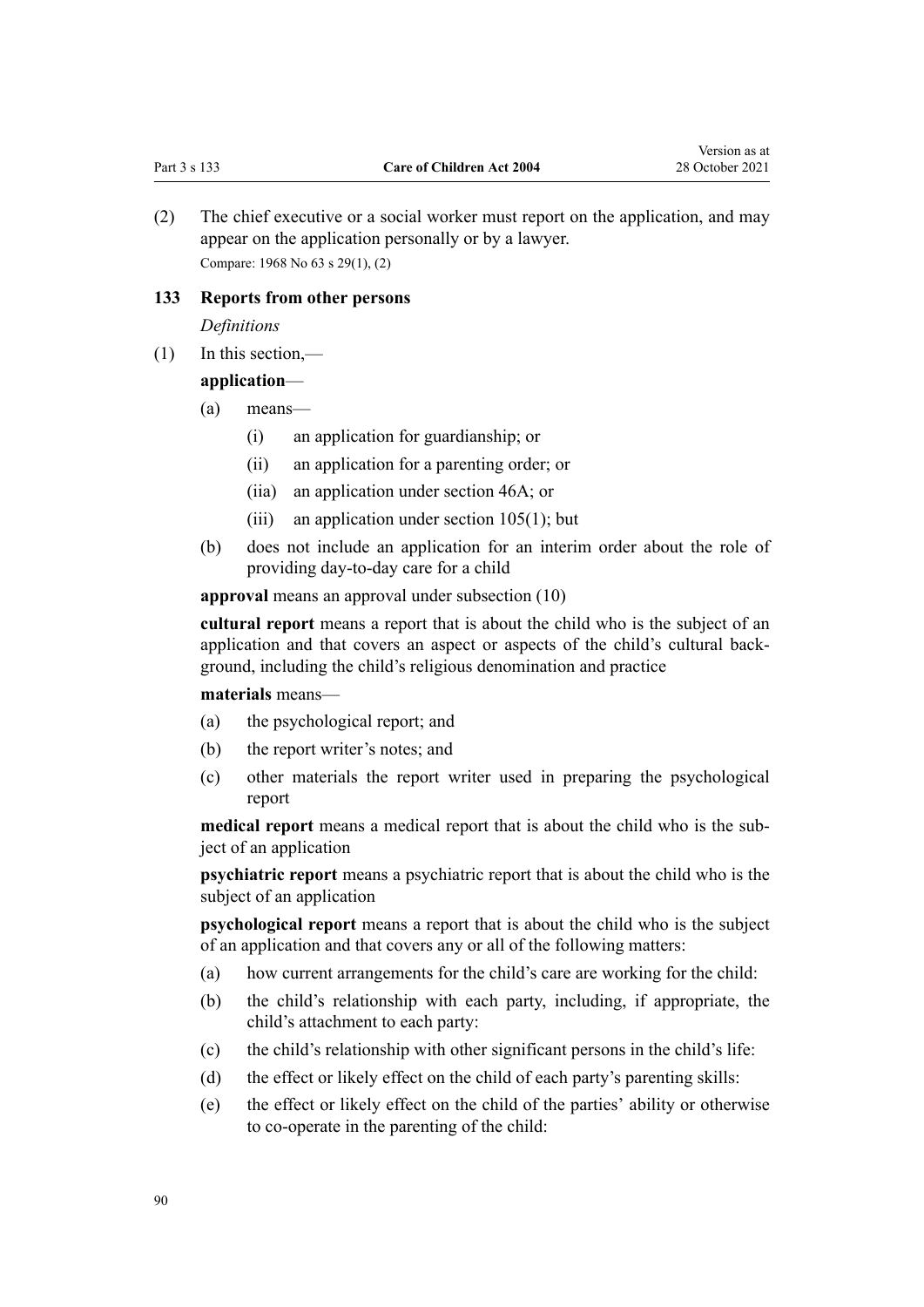- (f) the advantages and disadvantages for the child of the options for the care of the child:
- $(g)$  any matter that the court specifies under subsection  $(5)(b)(ii)$

**report writer** means—

Version as at

- (a) the person requested under subsection (2) to prepare a report:
- (b) the psychologist requested under subsection (5) to prepare a report

#### **second opinion** means—

- (a) a critique of a psychological report; and
- (b) a report covering the same matters as those covered by a psychological report.

*Court's power to obtain cultural reports, medical reports, or psychiatric reports*

- (1A) In proceedings relating to an application under [section 46A](#page-35-0), the court may obtain only a cultural report.
- (1B) In proceedings relating to any other application, the court may obtain any 1 or more of the following:
	- (a) a cultural report:
	- (b) a medical report:
	- (c) a psychiatric report.
- (2) To obtain a written cultural report, medical report, or psychiatric report, the court may—
	- (a) request a person whom the court considers qualified for the purpose to prepare one; or
	- (b) direct the Registrar to request a person whom the Registrar considers qualified for the purpose to prepare one.
- (3) The court may act under subsection (2) only if satisfied that—
	- (a) the information that the report will provide is essential for the proper dis‐ position of the application; and
	- (b) the report is the best source of the information, having regard to the quality, timeliness, and cost of other sources; and
	- (c) the proceedings will not be unduly delayed by the time taken to prepare the report; and
	- (d) any delay in the proceedings will not have an unacceptable effect on the child.
- (4) If the court is entitled by subsection (3) to act under subsection (2) and if the court knows the parties' wishes about the obtaining of a report or can speedily ascertain them, the court must have regard to the parties' wishes before decid‐ ing whether or not to act under subsection (2).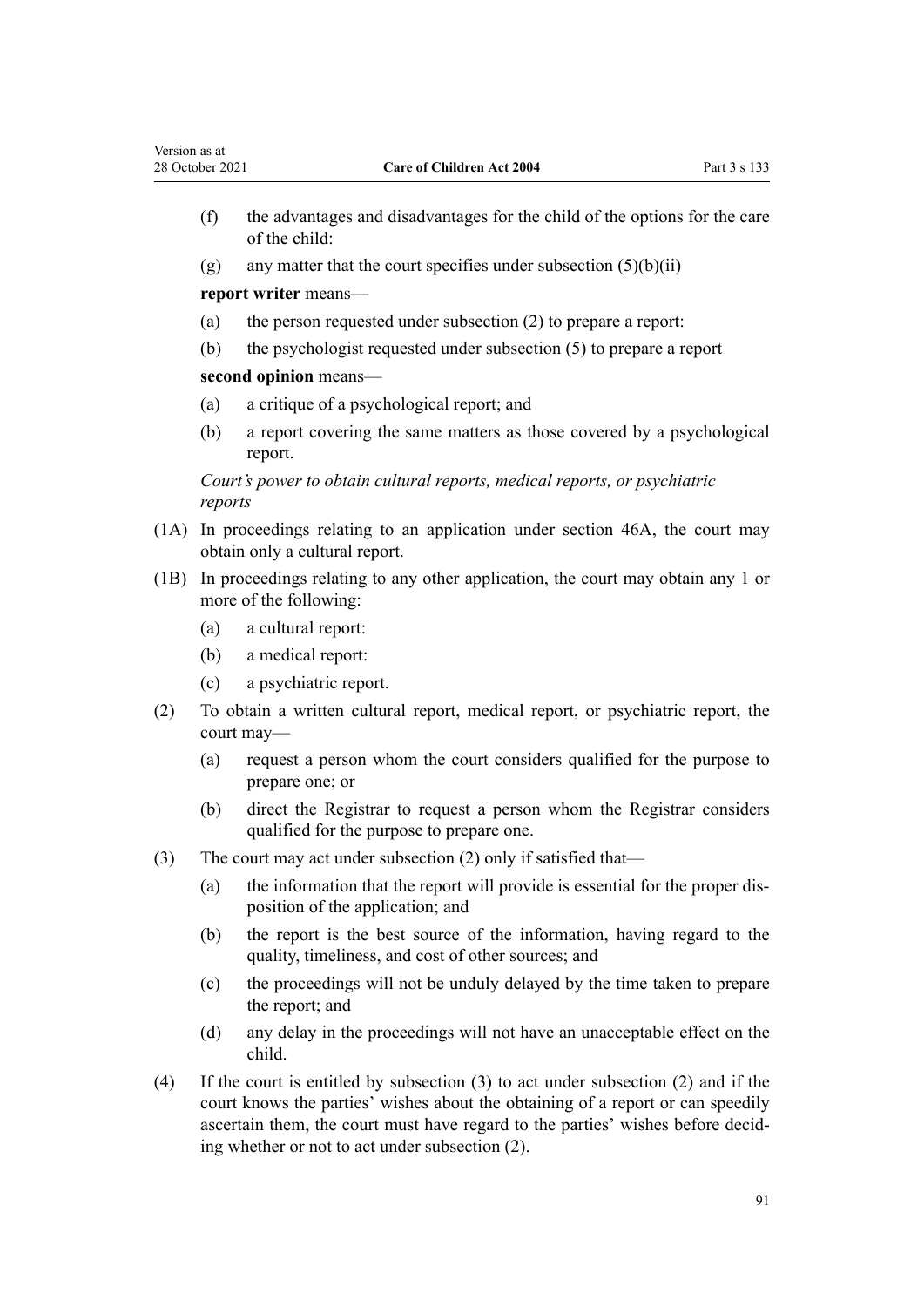## *Court's power to obtain psychological reports*

- (4A) In proceedings relating to an application, other than an application under sec[tion 46A,](#page-35-0) the court may obtain a psychological report.
- (5) To obtain a written psychological report,—
	- (a) the court may—
		- (i) request a psychologist whom the court considers qualified for the purpose to prepare one; or
		- (ii) direct the Registrar to request a psychologist whom the Registrar considers qualified for the purpose to prepare one; and
	- (b) the court—
		- (i) must specify which of the matters listed in paragraphs (a) to (f) of the definition of psychological report in subsection (1) that the report is to cover; and
		- (ii) may specify any matter not listed in paragraphs (a) to (f) of the definition of psychological report in subsection (1) that the report is to cover.
- (6) The court may act under subsection  $(5)$  only if—
	- (a) the court is satisfied that the information that the psychological report will provide is essential for the proper disposition of the application; and
	- (b) the court is satisfied that the psychological report is the best source of the information, having regard to the quality, timeliness, and cost of other sources; and
	- (c) the court is satisfied that the proceedings will not be unduly delayed by the time taken to prepare the psychological report; and
	- (d) the court is satisfied that any delay in the proceedings will not have an unacceptable effect on the child; and
	- (e) the court does not seek the psychological report solely or primarily to ascertain the child's wishes.
- (7) If the court is entitled by subsection (6) to act under subsection (5) and if the court knows the parties' wishes about the obtaining of a psychological report or can speedily ascertain them, the court must have regard to the parties' wishes before deciding whether or not to act under subsection (5).

### *Court's power to direct meetings*

- (8) If the court acts under subsection (2) or (5), it may give directions at the same time on arrangements for—
	- (a) the child to meet with the report writer; or
	- (b) 1 or more of the parties to meet with the report writer; or
	- (c) the child and 1 or more of the parties to meet with the report writer.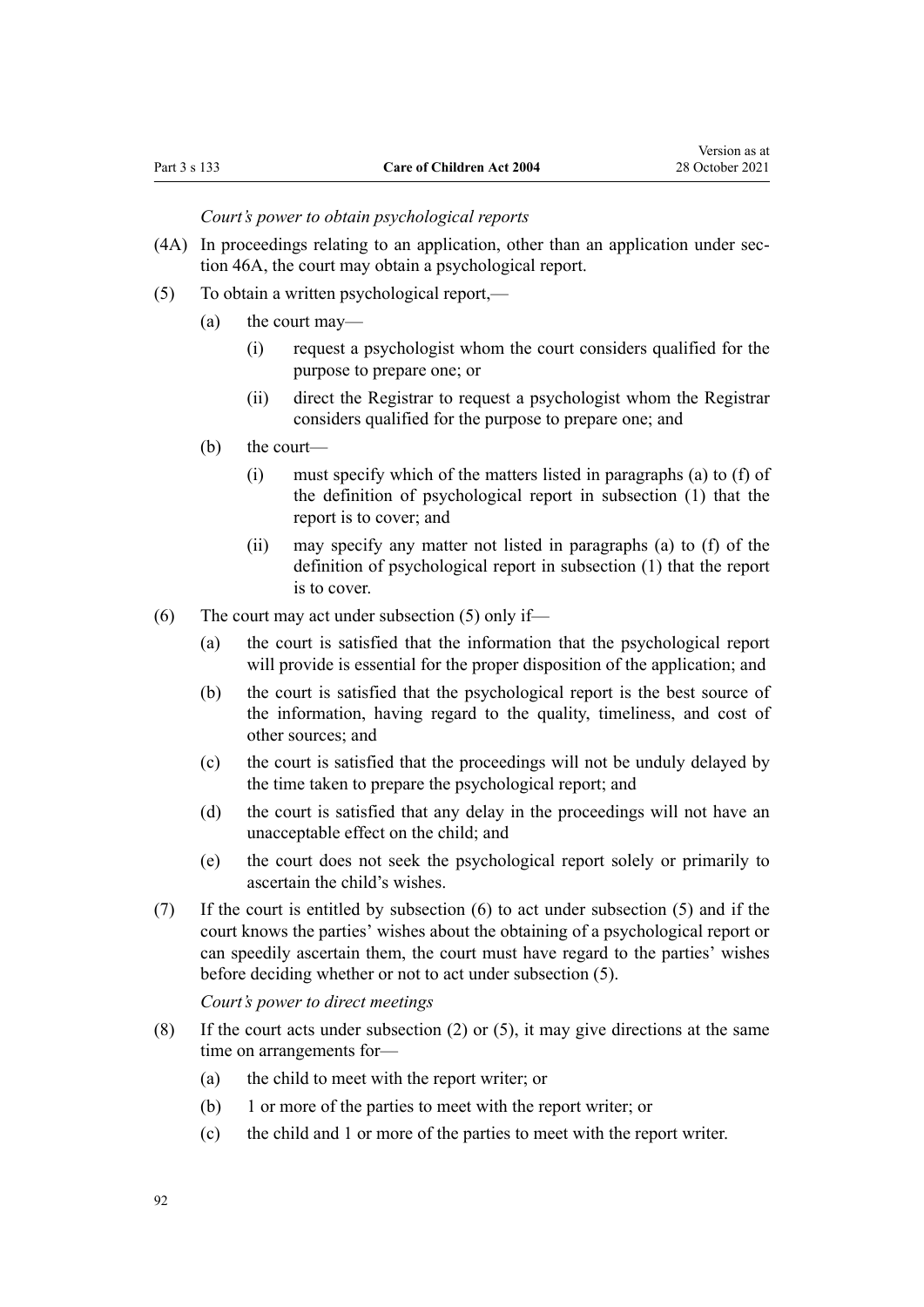- (9) If a party or the child fails to meet with the report writer as directed by the court,—
	- (a) the report writer must notify the court; and
	- (b) the court may make further directions.

*Second opinions*

- (10) The approval of the court must be obtained before a second opinion may be prepared and presented.
- (11) The court may give approval only if there are exceptional circumstances.
- (12) A party who obtains the approval of the court for the preparation and presenta‐ tion of a second opinion is liable for the costs of that opinion.
- (13) If the court gives approval, it may permit disclosure of the materials to the psy‐ chologist preparing the second opinion subject to any terms and conditions that the court considers appropriate.
- (14) If the court declines to give approval to a party, or if a party does not seek approval, the court may permit disclosure of the materials to a psychologist who is employed by the party and who is not the report writer.
- (15) The court may—
	- (a) permit disclosure, under subsection (14), of the psychological report pre‐ pared by the report writer only if the court is satisfied that the psychologist requires the report to assist the party to prepare the party's crossexamination; and
	- (b) permit disclosure, under subsection (14), of the report writer's notes and other materials that the report writer used in preparing the psychological report only if the court is satisfied that—
		- (i) the psychologist requires those notes and other materials to assist the party to prepare the party's cross-examination; and
		- (ii) the notes and other materials to be released comprise information solely about the party who is seeking their release; and
		- (iii) there are exceptional circumstances; and
	- (c) if the court permits disclosure under paragraph (a) or (b), the disclosure is subject to any terms and conditions that the court considers appropri‐ ate.

Section 133: replaced, on 31 March 2014, by [section 28](http://legislation.govt.nz/pdflink.aspx?id=DLM4897346) of the Care of Children Amendment Act (No 2) 2013 (2013 No 74).

Section 133(1) **application** paragraph (a)(iia): inserted, on 14 August 2018, by [section 23\(1\)](http://legislation.govt.nz/pdflink.aspx?id=LMS25391) of the Minors (Court Consent to Relationships) Legislation Act 2018 (2018 No 22).

Section 133(1A): inserted, on 14 August 2018, by [section 23\(2\)](http://legislation.govt.nz/pdflink.aspx?id=LMS25391) of the Minors (Court Consent to Relationships) Legislation Act 2018 (2018 No 22).

Section 133(1B): inserted, on 14 August 2018, by [section 23\(2\)](http://legislation.govt.nz/pdflink.aspx?id=LMS25391) of the Minors (Court Consent to Relationships) Legislation Act 2018 (2018 No 22).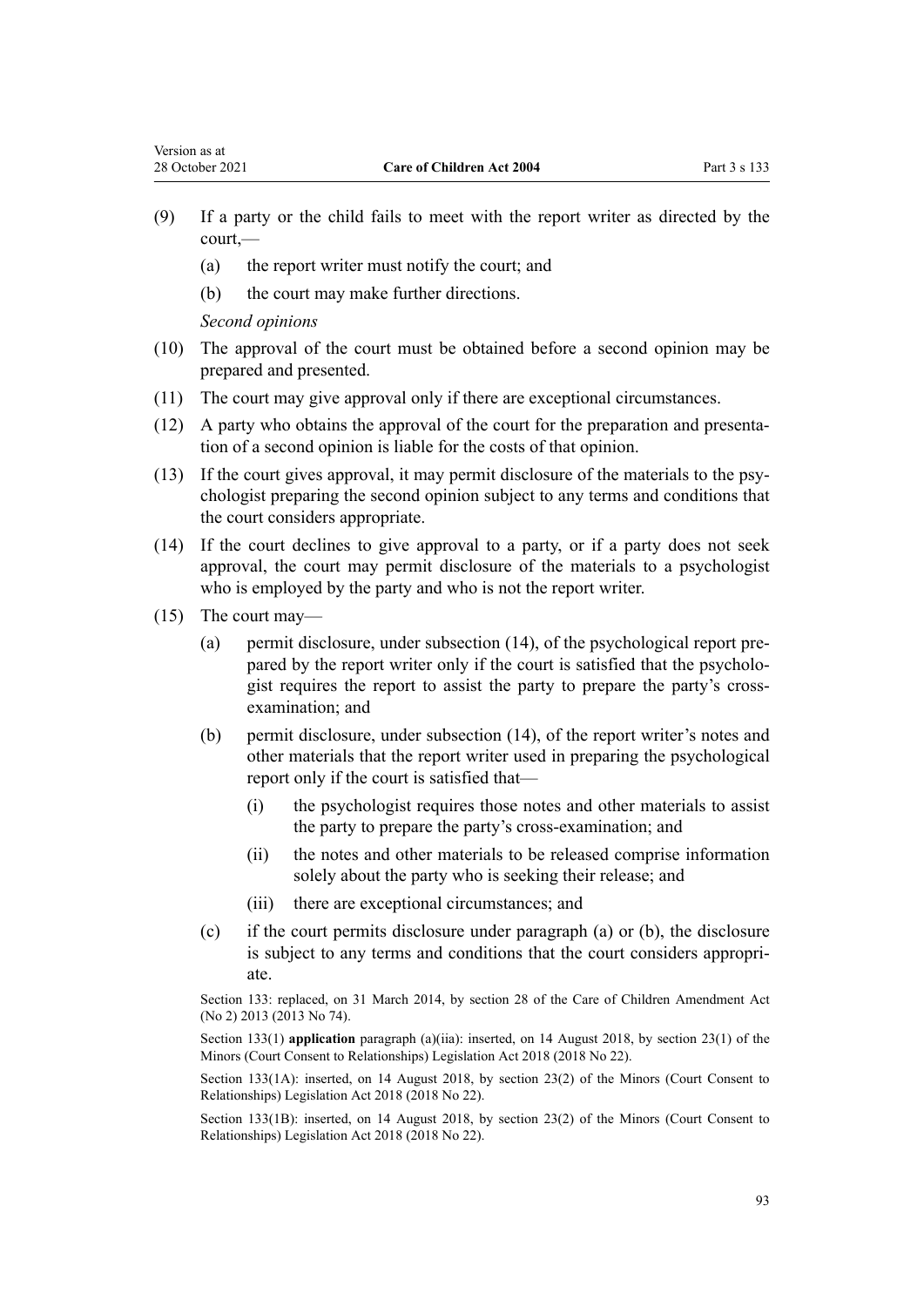Section 133(4A): inserted, on 14 August 2018, by [section 23\(3\)](http://legislation.govt.nz/pdflink.aspx?id=LMS25391) of the Minors (Court Consent to Relationships) Legislation Act 2018 (2018 No 22).

Section 133(13): amended, on 14 November 2018, by [section 106\(1\)](http://legislation.govt.nz/pdflink.aspx?id=DLM7371814) of the Courts Matters Act 2018 (2018 No 50).

Section 133(15): replaced, on 14 November 2018, by [section 106\(2\)](http://legislation.govt.nz/pdflink.aspx?id=DLM7371814) of the Courts Matters Act 2018 (2018 No 50).

#### **134 Distribution, etc, of reports under sections 132 and 133**

- (1) The Registrar of the court must copy a report under [section 132](#page-88-0) or [section 133](#page-89-0) (the **report**)—
	- (a) to the lawyer acting for each party to the proceedings or, subject to sub‐ section (3), if a party has no lawyer acting for that party, to that party; and
	- (b) to a lawyer appointed to act for a child who is the subject of the proceed‐ ings.
- (2) If the court orders a lawyer referred to in subsection  $(1)(a)$  not to give or show the report to the person for whom the lawyer is acting, the lawyer must comply with the order.
- (3) If a party has no lawyer acting for that party and the court is satisfied that infor‐ mation in the report would, if provided directly to that party, place the child concerned or another person at risk of physical abuse, sexual abuse, or psychological abuse, the court may—
	- (a) order that the report not be copied to that party under subsection  $(1)(a)$ ; and
	- (b) appoint counsel to assist the court under [section 130](#page-87-0) for the purpose of explaining the contents of the report to that party.
- (4) Before the report is copied to a lawyer under subsection (1)(b), the court must consider whether the report may be given or shown to the child for whom the lawyer is acting.
- (5) A lawyer referred to in subsection (1)(b) may give or show the report to the child for whom the lawyer is acting only if the court so orders, but in every case the lawyer must explain to the child the purpose and contents of the report, unless the lawyer considers that to do so would be contrary to the welfare and best interests of the child.
- (6) A party to the proceedings, or a lawyer appointed to act for a child who is the subject of the proceedings, may present evidence on any matter referred to in the report.
- (7) The court may, if it thinks fit, call as a witness the person who made or pre‐ pared the report.

Compare: 1968 No 63 ss 29(3)–(7), 29A(3)–(5), (7), (8)

Section 134(3)(b): amended, on 31 March 2014, by [section 29](http://legislation.govt.nz/pdflink.aspx?id=DLM4897366) of the Care of Children Amendment Act (No 2) 2013 (2013 No 74).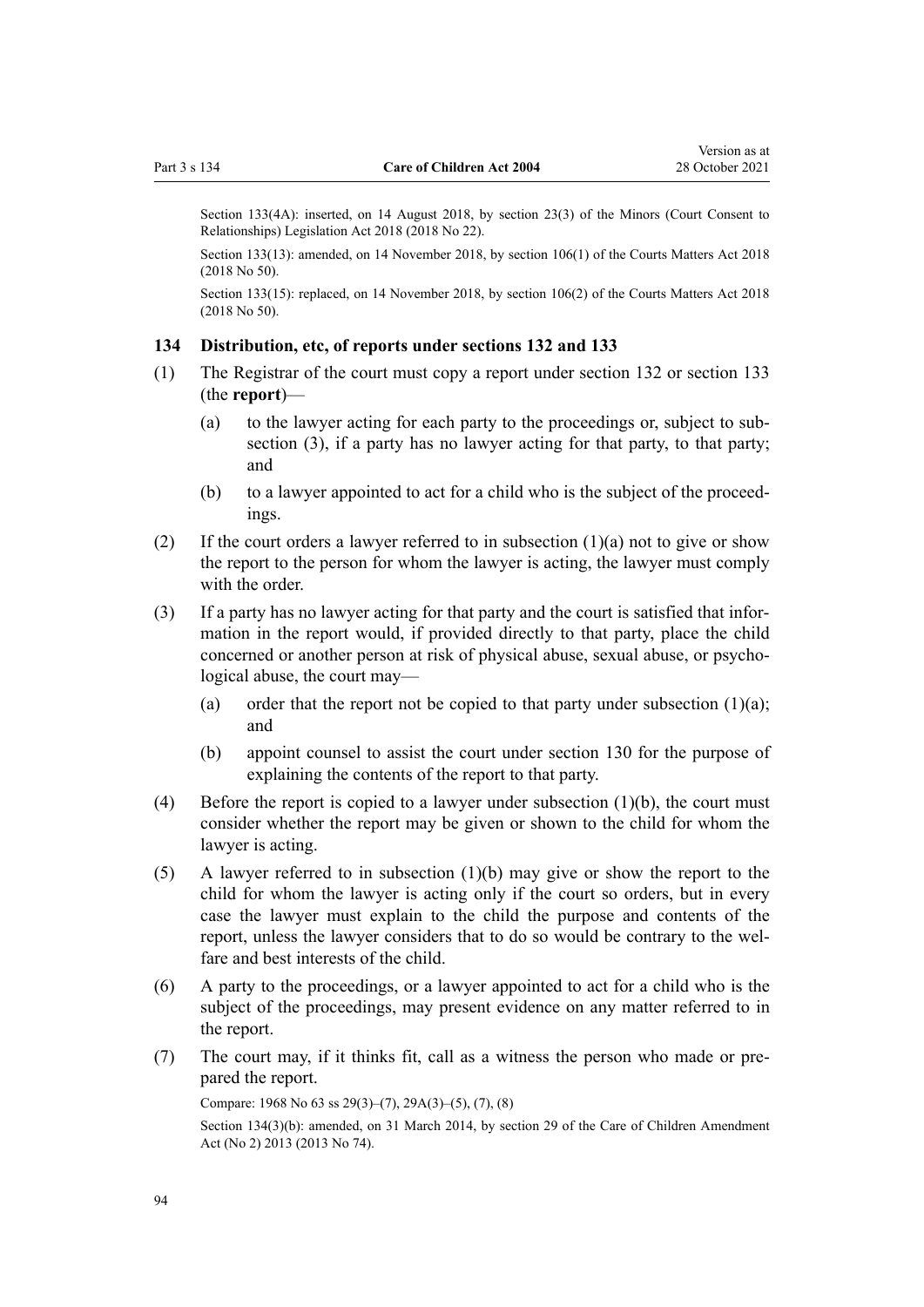# <span id="page-94-0"></span>**135 Costs of reports requested under section 133**

- (1) Fees for the preparation of reports requested under [section 133,](#page-89-0) and reasonable expenses incurred, must—
	- (a) be determined in accordance with regulations made under [section 16D](http://legislation.govt.nz/pdflink.aspx?id=DLM6025512) of the Family Court Act 1980 or, if no such regulations are made, by the Registrar of the court; and
	- (b) be paid in accordance with that determination out of public money appropriated by Parliament for the purpose.
- (2) Where in any proceedings a report requested under [section 133](#page-89-0) has been pre‐ pared and the fees and expenses relating to that report have been paid under subsection (1), the court must make an order under section 135A unless the court declines to do so in accordance with that section.
- (3) However, no order under section 135A may be made in any proceedings commenced by an application under [section 46A](#page-35-0).

Section 135: replaced, on 31 March 2014, by [section 30](http://legislation.govt.nz/pdflink.aspx?id=DLM4897367) of the Care of Children Amendment Act (No 2) 2013 (2013 No 74).

Section 135(1)(a): amended, on 1 March 2017, by [section 261](http://legislation.govt.nz/pdflink.aspx?id=DLM6942680) of the District Court Act 2016 (2016 No 49).

Section 135(3): inserted, on 14 August 2018, by [section 24](http://legislation.govt.nz/pdflink.aspx?id=LMS25392) of the Minors (Court Consent to Relationships) Legislation Act 2018 (2018 No 22).

### **135A Order requiring reimbursement of costs payments**

- (1) An order referred to in [section 131\(4\)](#page-87-0) or 135(2) must require the parties to reimburse to the Crown the prescribed proportion of the amount paid by the Crown,—
	- (a) under [section 131\(1\)\(b\)](#page-87-0), in respect of the fees and expenses of a lawyer appointed under [section 7](#page-11-0) or [130](#page-87-0):
	- (b) under section 135(1)(b), in respect of a report requested under [section](#page-89-0) [133](#page-89-0).
- (2) Despite subsection (1), the court may decline to make an order against a party if satisfied that the order would cause serious hardship to the party or to a dependent child of the party.
- (3) Each party against whom an order is made under subsection (1) must pay an equal share of the prescribed proportion.
- (4) Despite subsection (3), if the court is satisfied that, in view of the circum‐ stances of the case, including the conduct of any party, it would be inappropri‐ ate to require a party to pay the amount payable in accordance with that subsec‐ tion, the court may substitute, for that party, a different amount not exceeding the prescribed proportion.
- (5) In this section,—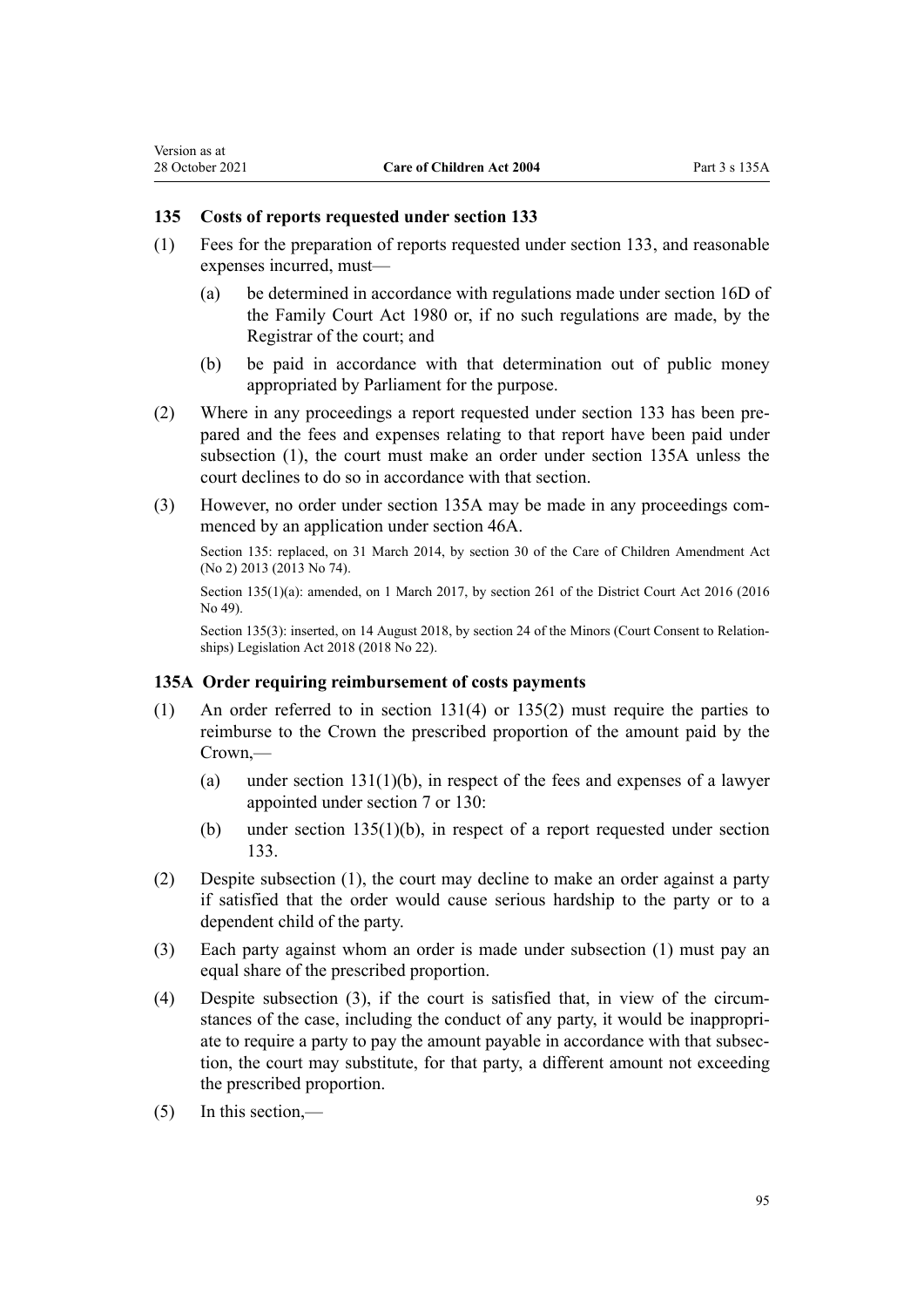**dependent child**, in relation to a party, means a child whose day-to-day care is substantially the responsibility of the party

**prescribed proportion** means the proportion that is prescribed by regulations made under [section 147](#page-102-0) for the purposes of this section

**serious hardship**, in relation to a party or a dependent child of a party,—

- (a) includes significant financial difficulties that arise because of—
	- (i) the party's inability to meet minimum living expenses according to normal community standards; or
	- (ii) the cost of medical treatment for an illness or injury of the party or a dependent child of the party; or
	- (iii) a serious illness suffered by the party or by a dependent child of the party; or
	- (iv) the cost of education for a dependent child of the party:
- (b) does not include significant financial difficulties that arise because—
	- (i) the social activities and entertainment of the party or those of a dependent child of the party may be limited; or
	- (ii) the party is unable to afford goods or services that are expensive or of a high quality or standard according to normal community standards.

Section 135A: inserted, on 31 March 2014, by [section 30](http://legislation.govt.nz/pdflink.aspx?id=DLM4897367) of the Care of Children Amendment Act (No 2) 2013 (2013 No 74).

#### **135B Enforcement of orders made under section 135A**

- (1) The amount that a party is ordered to reimburse under [section 135A](#page-94-0) is a debt due to the Crown by that party and may be enforced in the District Court or the High Court, as the case may require, in the same manner as a judgment of that court.
- (2) Despite [section 219](http://legislation.govt.nz/pdflink.aspx?id=DLM6942616) or [230](http://legislation.govt.nz/pdflink.aspx?id=DLM6942631) of the District Court Act 2016 or [section 156](http://legislation.govt.nz/pdflink.aspx?id=DLM5759513) of the Senior Courts Act 2016, no court fee is payable by a person who seeks to enforce, on behalf of the Crown, an order referred to in subsection (1), but the fee that would otherwise be payable—
	- (a) is to be added to the amount sought to be enforced; and
	- (b) must be paid to the Registrar of the court out of any proceeds that result from the enforcement.
- (3) For the purposes of [section 14\(1\)\(b\)](http://legislation.govt.nz/pdflink.aspx?id=DLM261944) of the Crown Proceedings Act 1950, the Secretary may, on behalf of the Crown, enforce a debt under this section.

Section 135B: inserted, on 31 March 2014, by [section 30](http://legislation.govt.nz/pdflink.aspx?id=DLM4897367) of the Care of Children Amendment Act (No 2) 2013 (2013 No 74).

Section 135B(1): amended, on 1 March 2017, by [section 261](http://legislation.govt.nz/pdflink.aspx?id=DLM6942680) of the District Court Act 2016 (2016 No 49).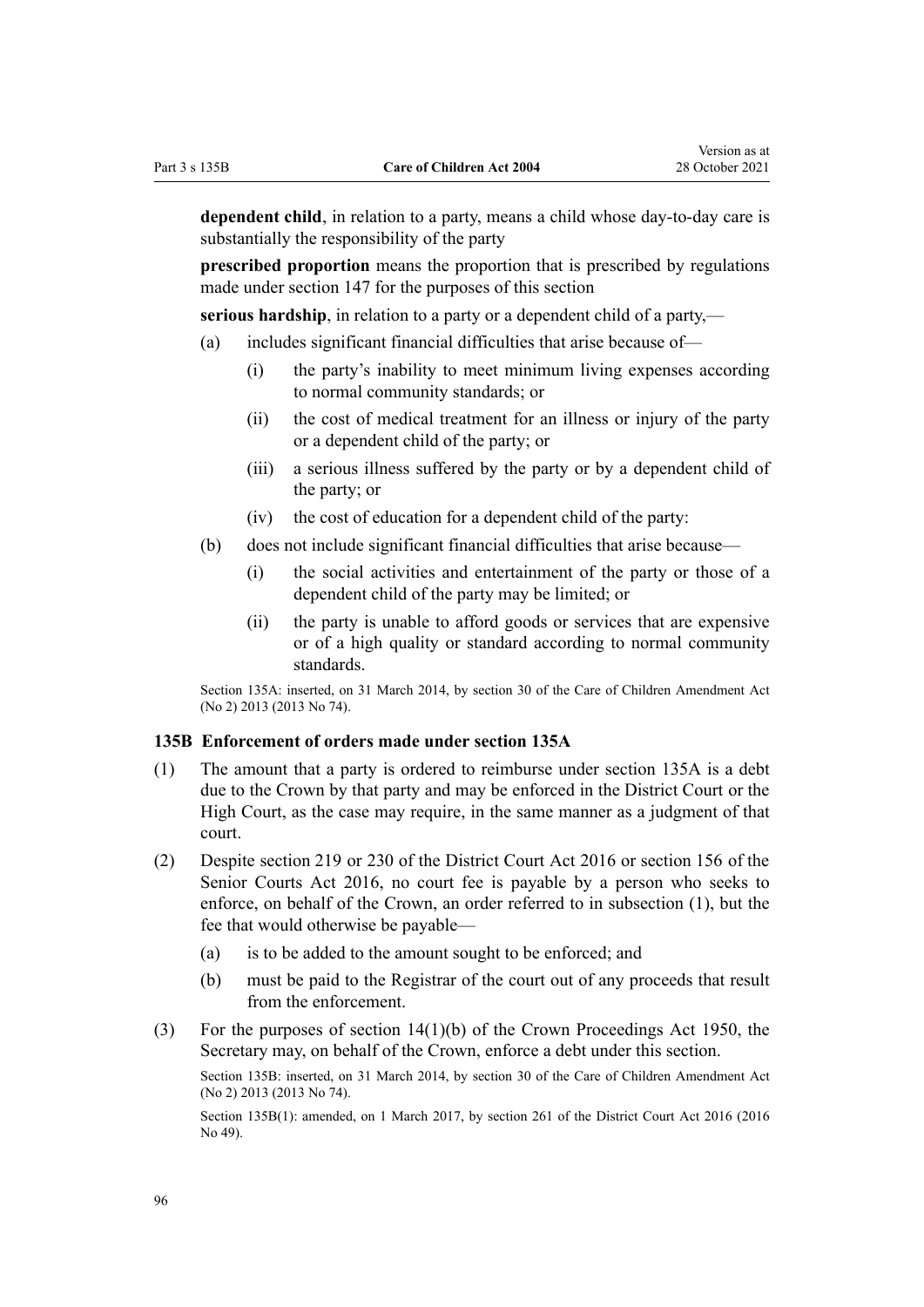<span id="page-96-0"></span>Section 135B(2): amended, on 1 March 2017, by [section 261](http://legislation.govt.nz/pdflink.aspx?id=DLM6942680) of the District Court Act 2016 (2016 No 49).

### **136 Court may hear person on child's cultural background**

- (1) A party to proceedings under this Act that appear likely to proceed to a hearing may, before a date is set for a hearing of the proceedings, ask the court to hear a person to speak on—
	- (a) the child's cultural background; and
	- (b) any aspects of the particular child's cultural background that may be relevant to a matter in issue in the proceedings.
- (2) Without limiting any other powers of the court to adjourn, the court may adjourn the proceedings to enable arrangements to be made to hear a person or persons under this section.
- (3) Despite subsection (1), if no party makes a request under this section, the court may, at any time during the proceedings, suggest to a party to the proceedings that it may be of assistance to the court to hear a person or persons called by the party on any of the matters specified in subsection (1). Compare: 2002 No 9 [s 27\(1\), \(4\), \(5\)](http://legislation.govt.nz/pdflink.aspx?id=DLM135583)

#### **137 Attendance at hearings generally**

- (1) Only the following persons may attend a hearing of proceedings (other than criminal proceedings) under this Act:
	- (a) officers of the court:
	- (b) parties to the proceedings:
	- (ba) lawyers acting for the parties (if any):
	- (c) lawyers appointed under [section 7](#page-11-0) or [130:](#page-87-0)
	- (d) witnesses:
	- (e) persons the court agrees to hear under section 136:
	- (f) *[Repealed]*
	- (g) accredited news media reporters:
	- (h) persons whom the Judge permits to be present as support persons for a party on a request by that party:
	- (i) any other persons whom the Judge permits to be present.
- (2) The Judge must agree to a request under subsection (1)(h) unless the Judge considers there is a good reason why the named support persons should not be permitted to be present.
- (3) No support persons for a party for whom no lawyer is acting may help the party conduct his or her case.
- (4) If, during a hearing, the Judge requests a person of any of the following kinds to leave the courtroom, the person must do so: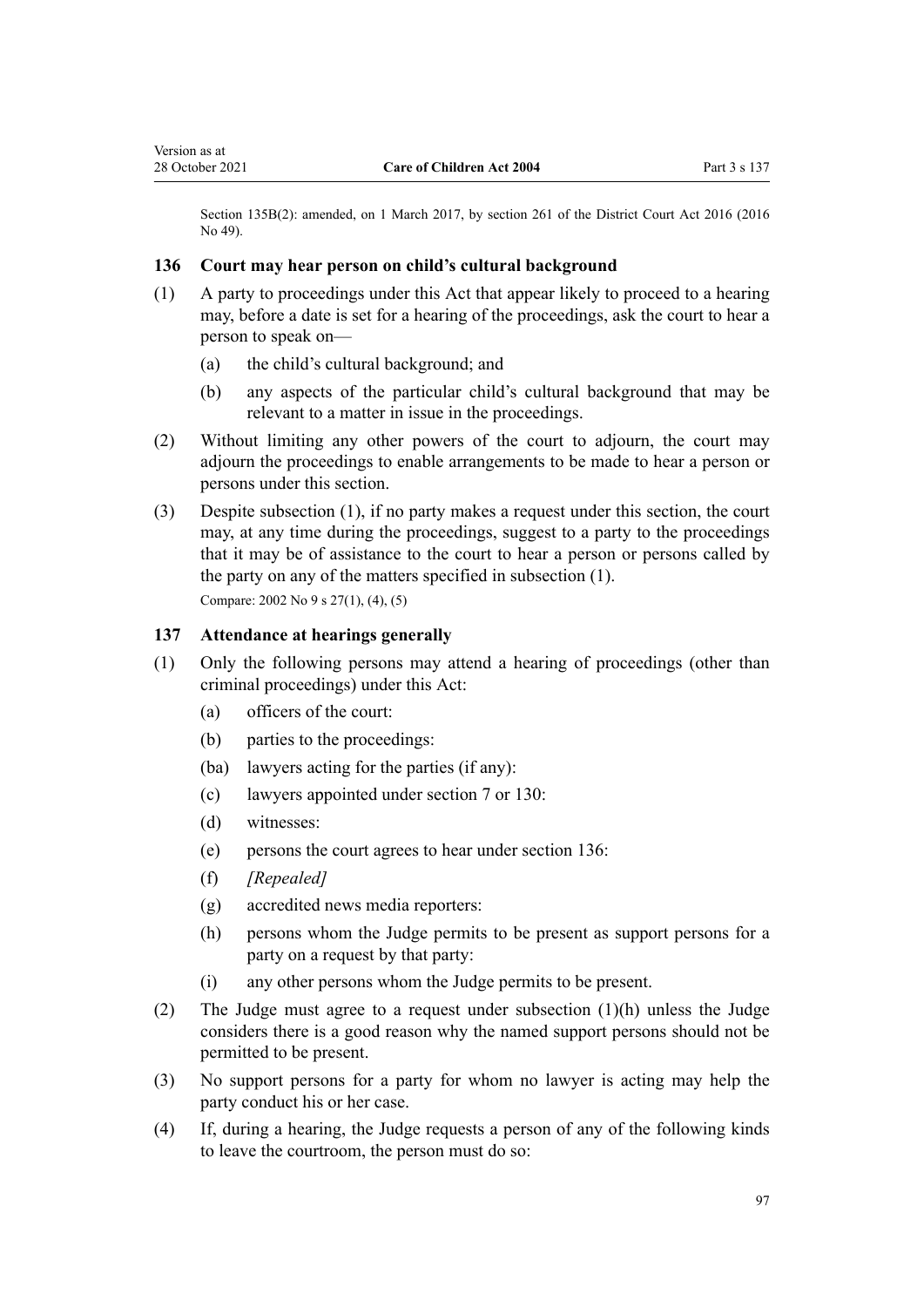- (a) a witness:
- (b) a person the court agrees to hear under [section 136:](#page-96-0)
- (c) *[Repealed]*
- (d) an accredited news media reporter:
- (e) a support person whom the Judge permits to be present under subsection  $(1)(h)$ .
- (5) *[Repealed]*
- (6) Nothing in this section limits any other power of the court—
	- (a) to hear proceedings in private; or
	- (ab) to permit a McKenzie friend to be present; or
	- (b) to exclude any person from the court.

Compare: 1968 No 63 s 27

Section 137(1)(b): replaced, on 31 March 2014, by [section 31\(1\)](http://legislation.govt.nz/pdflink.aspx?id=DLM4897378) of the Care of Children Amendment Act (No 2) 2013 (2013 No 74).

Section 137(1)(ba): inserted, on 31 March 2014, by [section 31\(1\)](http://legislation.govt.nz/pdflink.aspx?id=DLM4897378) of the Care of Children Amendment Act (No 2) 2013 (2013 No 74).

Section 137(1)(c): replaced, on 31 March 2014, by [section 31\(2\)](http://legislation.govt.nz/pdflink.aspx?id=DLM4897378) of the Care of Children Amendment Act (No 2) 2013 (2013 No 74).

Section 137(1)(f): repealed, on 31 March 2014, by [section 31\(3\)](http://legislation.govt.nz/pdflink.aspx?id=DLM4897378) of the Care of Children Amendment Act (No 2) 2013 (2013 No 74).

Section 137(4)(c): repealed, on 31 March 2014, by [section 31\(4\)](http://legislation.govt.nz/pdflink.aspx?id=DLM4897378) of the Care of Children Amendment Act (No 2) 2013 (2013 No 74).

Section 137(5): repealed, on 31 March 2014, by [section 31\(5\)](http://legislation.govt.nz/pdflink.aspx?id=DLM4897378) of the Care of Children Amendment Act (No 2) 2013 (2013 No 74).

Section 137(6)(ab): inserted, on 18 May 2009, by [section 16](http://legislation.govt.nz/pdflink.aspx?id=DLM1301659) of the Care of Children Amendment Act 2008 (2008 No 74).

# **138 Attendance at hearings of persons involved in counselling or conciliation under Family Proceedings Act 1980**

#### *[Repealed]*

Section 138: repealed, on 31 March 2014, by [section 32](http://legislation.govt.nz/pdflink.aspx?id=DLM4897379) of the Care of Children Amendment Act (No 2) 2013 (2013 No 74).

#### **139 Publication of reports of proceedings**

[Sections 11B to 11D](http://legislation.govt.nz/pdflink.aspx?id=DLM2061203) of the Family Court Act 1980 apply to the publication of a report of any proceedings under this Act (other than criminal proceedings)—

- (a) in the Family Court:
- (b) in any other court, in which case references in those sections to the Fam‐ ily Court or court must be read as references to that other court.

Section 139: replaced, on 18 May 2009, by [section 17](http://legislation.govt.nz/pdflink.aspx?id=DLM1301660) of the Care of Children Amendment Act 2008 (2008 No 74).

Section 139: amended, on 1 March 2017, by [section 261](http://legislation.govt.nz/pdflink.aspx?id=DLM6942680) of the District Court Act 2016 (2016 No 49).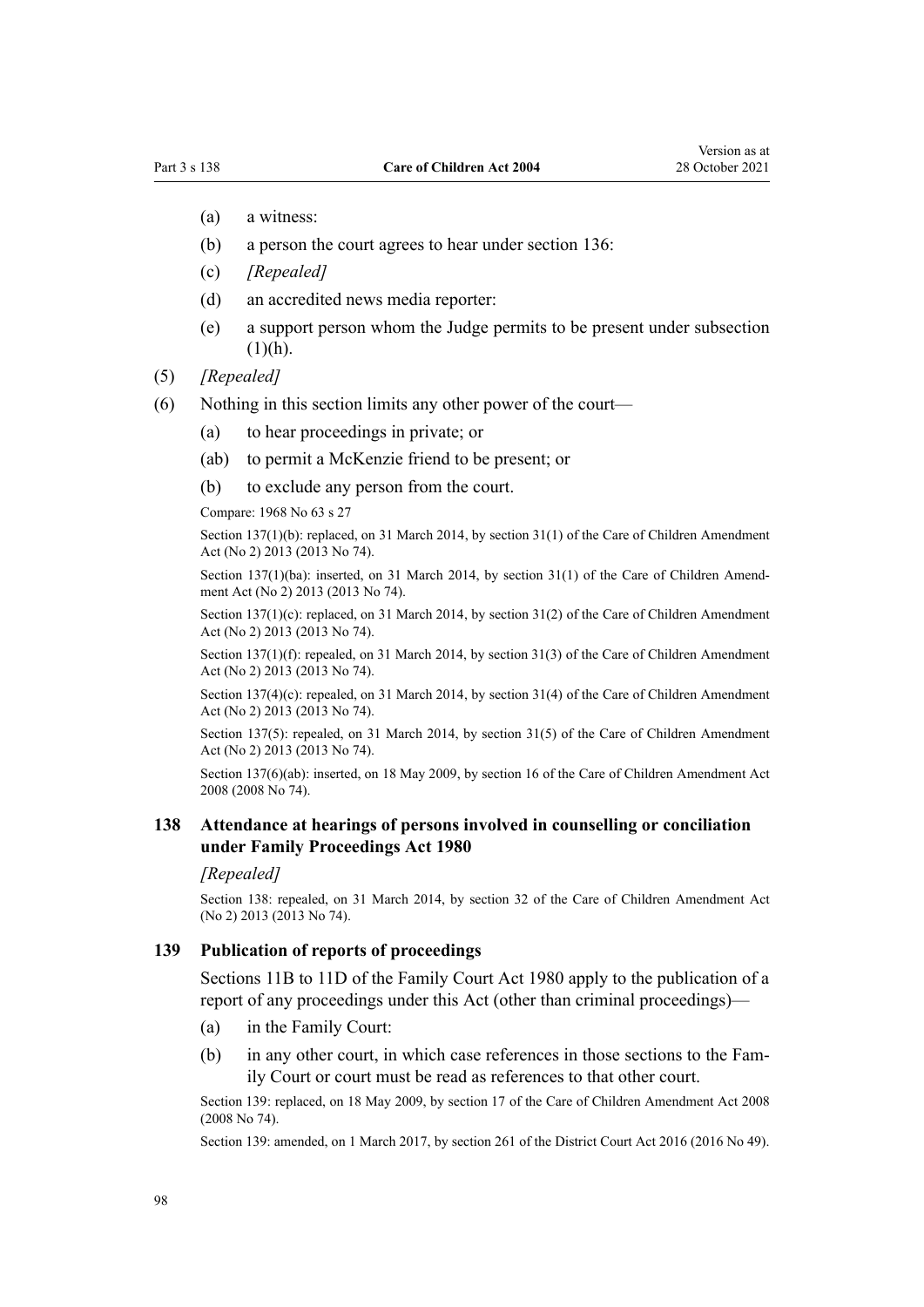Section 139(a): amended, on 1 March 2017, by [section 261](http://legislation.govt.nz/pdflink.aspx?id=DLM6942680) of the District Court Act 2016 (2016) No 49).

# **139A Leave required in certain cases to commence substantially similar proceedings**

- (1) A proceeding (a **new proceeding**) may not be commenced under [section 46R](#page-41-0), [48,](#page-44-0) or [56](#page-48-0) without the leave of the court if that new proceeding—
	- (a) is substantially similar to a proceeding previously filed in the Family Court by any person (a **previous proceeding**); and
	- (b) is to be commenced less than 2 years after the final direction or order was given in the previous proceeding.
- (2) The leave of the court may only be given under subsection (1) if, since the final direction or order was given in the previous proceeding, there has been a material change in the circumstances of—
	- (a) any party to the previous proceeding:
	- (b) any child who was the subject of the previous proceeding.
- (3) In this section, a new proceeding is **substantially similar** to a previous pro‐ ceeding if—
	- (a) the party commencing the new proceeding was a party to the previous proceeding; and
	- (b) a child who is the subject of the new proceeding was the subject of the previous proceeding; and
	- (c) the new proceeding—
		- (i) is commenced under the same provision of this Act as the previ‐ ous proceeding; or
		- (ii) is for an order varying the order made in the previous proceeding; or
		- (iii) is for an order discharging the order made in the previous proceeding.
- (4) This section does not apply if every party to the new proceeding consents to its commencement.

Section 139A: inserted, on 31 March 2014, by [section 33](http://legislation.govt.nz/pdflink.aspx?id=DLM4897380) of the Care of Children Amendment Act (No 2) 2013 (2013 No 74).

Section 139A(1)(a): amended, on 1 March 2017, by [section 261](http://legislation.govt.nz/pdflink.aspx?id=DLM6942680) of the District Court Act 2016 (2016 No 49).

### **140 Power to dismiss proceedings**

The court may dismiss proceedings before it under this Act if it is satisfied—

(a) that the proceedings relate to a specified child, and that the continuation of the proceedings is, in the particular circumstances, clearly contrary to the welfare and best interests of the child; or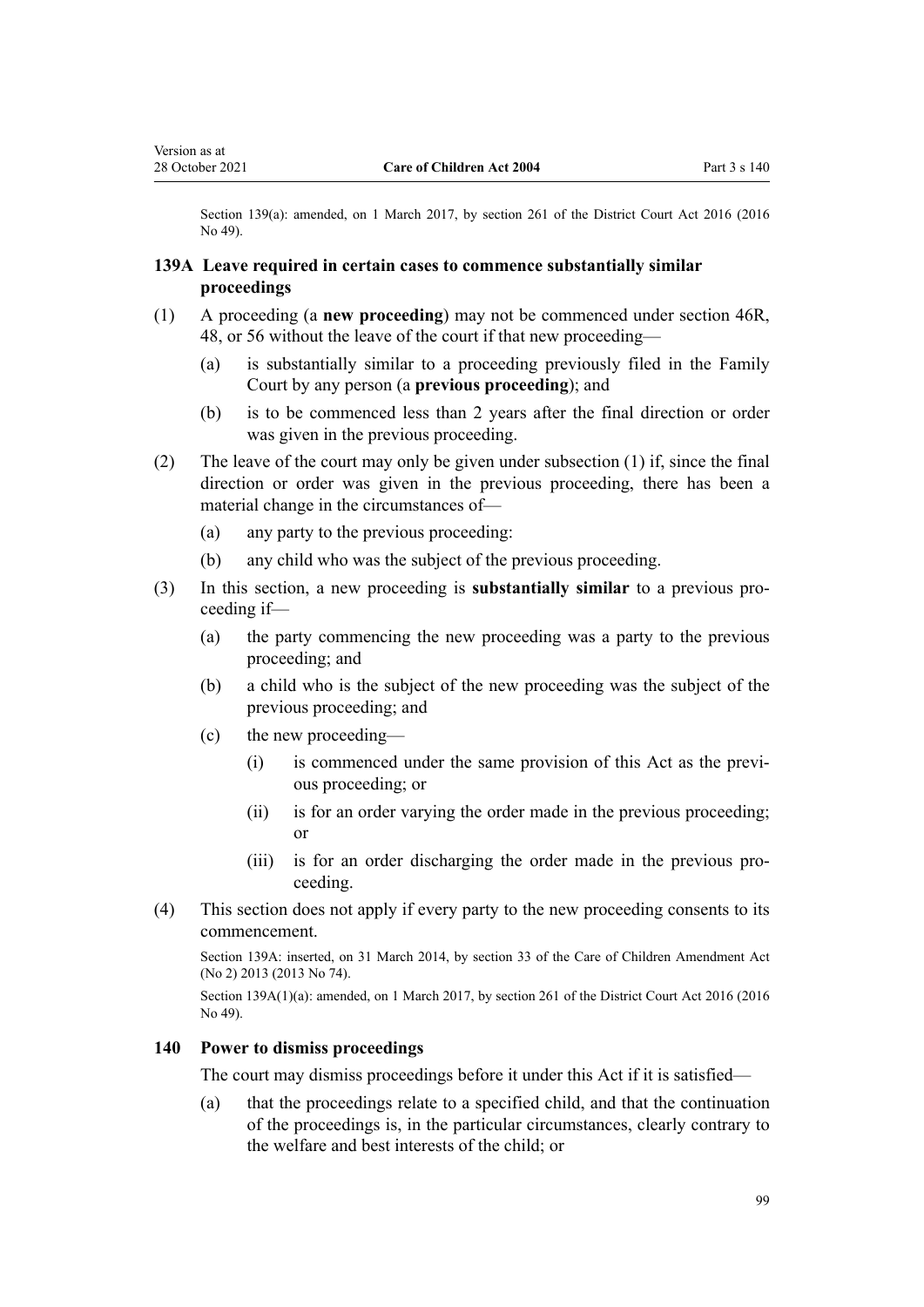<span id="page-99-0"></span>Compare: 1980 No 94 [s 163;](http://legislation.govt.nz/pdflink.aspx?id=DLM41846) 1989 No 24 [s 207](http://legislation.govt.nz/pdflink.aspx?id=DLM151672)

# **141 Power to restrict commencement of proceedings if vexatious proceedings previously instituted**

- (1) This section applies to a court if, and only if, the court—
	- (a) is satisfied that a person has persistently instituted vexatious proceedings under this Act or under any former Act (whether those proceedings were in respect of the same person or matter or different persons or matters); and
	- (b) has given the person a reasonable opportunity to be heard.
- (2) The court may order that the person may commence either of the following only with the leave of the court:
	- (a) proceedings under this Act of any kind; or
	- (b) proceedings under this Act of any specified kind or in respect of any specified person or matter.
- (3) Nothing in this section limits [sections 166 to 169](http://legislation.govt.nz/pdflink.aspx?id=DLM5759526) of the Senior Courts Act 2016 (which empowers the High Court to make orders restricting the institution or continuation of vexatious proceedings).

Compare: 1980 No 94 [s 163;](http://legislation.govt.nz/pdflink.aspx?id=DLM41846) 1989 No 24 [s 207](http://legislation.govt.nz/pdflink.aspx?id=DLM151672)

Section 141 heading: amended, on 31 March 2014, by [section 34](http://legislation.govt.nz/pdflink.aspx?id=DLM4897382) of the Care of Children Amendment Act (No 2) 2013 (2013 No 74).

Section 141(3): amended, on 1 March 2017, by [section 183\(b\)](http://legislation.govt.nz/pdflink.aspx?id=DLM5759564) of the Senior Courts Act 2016 (2016 No 48).

### **142 Costs**

- (1) In any proceedings under this Act, the court may make any order as to costs it thinks fit.
- (2) An order under this section may be made either in addition to, or instead of, an order under [section 71](#page-55-0) or [section 87](#page-65-0) or [section 121.](#page-81-0)
- (3) This section is subject to [sections 131](#page-87-0) and [135.](#page-94-0)

Compare: 1968 No 63 s 27B

Section 142(3): inserted, on 31 March 2014, by [section 35](http://legislation.govt.nz/pdflink.aspx?id=DLM5242829) of the Care of Children Amendment Act (No 2) 2013 (2013 No 74).

### **143 Appeals to High Court**

- (1) This subsection applies to a decision of the Family Court or District Court, in proceedings under this Act (other than criminal proceedings), to—
	- (a) make or refuse to make an order (other than an interlocutory or interim order); or
	- (b) dismiss the proceedings; or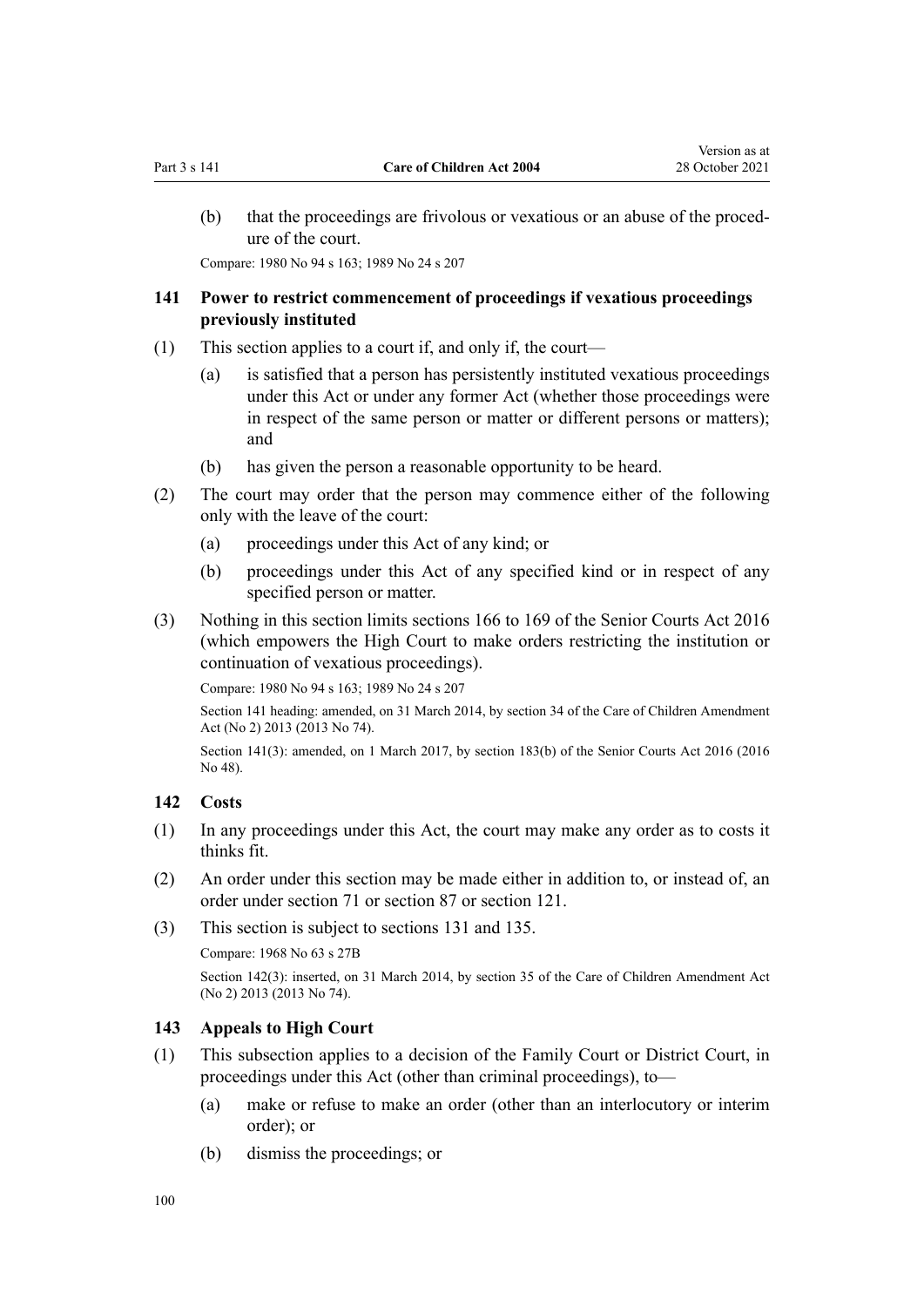- (c) otherwise finally determine the proceedings.
- (2) A party to proceedings in which there is made a decision to which subsection (1) applies, or a child to whom those proceedings relate, may appeal to the High Court against the decision. However, if the proceedings are under [section](#page-36-0) [46C](#page-36-0) or [46R](#page-41-0), the party or child may appeal only with the leave of the High Court.
- (3) A party to proceedings under this Act in the Family Court or District Court in which an interlocutory or interim order is made, or a child to whom those proceedings relate, may, with the leave of the Family Court or District Court (as the case requires), appeal to the High Court against the order.
- (3A) However, no appeal may be made to the High Court under subsection (3) in relation to—
	- (a) any interlocutory or interim order made in the following kinds of pro‐ ceedings:
		- (i) criminal proceedings; or
		- (ii) proceedings under [section 46C](#page-36-0); or
		- (iii) proceedings under [section 46R](#page-41-0); or
	- (b) a decision under—
		- (i) [section 7](#page-11-0) to appoint, or to direct the Registrar of the court to appoint, a lawyer to represent a child; or
		- (ii) [section 130](#page-87-0) to appoint, or to direct the Registrar of the court to appoint, a lawyer to assist the court; or
		- (iii) [section 133](#page-89-0) to obtain a written cultural report, medical report, psy‐ chiatric report, or psychological report.
	- (c) *[Repealed]*
- (4) The [High Court Rules 2016](http://legislation.govt.nz/pdflink.aspx?id=DLM6959800) and [sections 125 to 130](http://legislation.govt.nz/pdflink.aspx?id=DLM6942448) of the District Court Act 2016, with all necessary modifications, apply to an appeal under this section as if it were an appeal under [section 124](http://legislation.govt.nz/pdflink.aspx?id=DLM6942447) of that Act.
- (5) On the *ex parte* application of the appellant, the Family Court or District Court (as the case may be) may order that the appellant must not be required under [section 126\(1\)](http://legislation.govt.nz/pdflink.aspx?id=DLM6942449) of the District Court Act 2016 to give the Registrar of the High Court security for costs.
- (6) Subsection (5) overrides subsection (4).
	- Compare: 1968 No 63 s 31

Section 143(1): amended, on 1 March 2017, by [section 261](http://legislation.govt.nz/pdflink.aspx?id=DLM6942680) of the District Court Act 2016 (2016 No 49).

Section 143(2): amended, on 31 March 2014, by [section 36\(1\)](http://legislation.govt.nz/pdflink.aspx?id=DLM5574214) of the Care of Children Amendment Act (No 2) 2013 (2013 No 74).

Section 143(3): amended, on 1 March 2017, by [section 261](http://legislation.govt.nz/pdflink.aspx?id=DLM6942680) of the District Court Act 2016 (2016 No 49).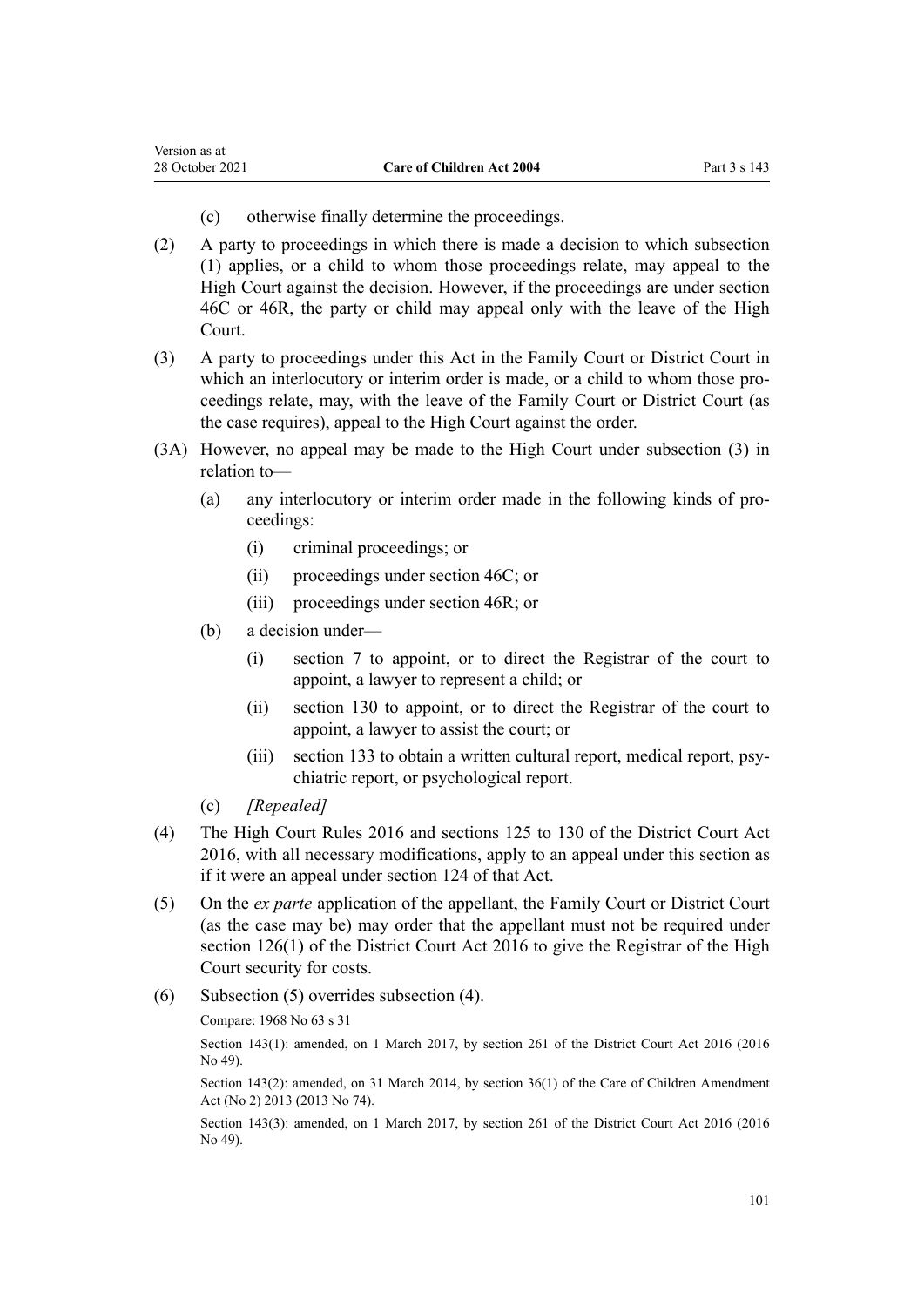Section 143(3): amended, on 31 March 2014, by [section 36\(2\)](http://legislation.govt.nz/pdflink.aspx?id=DLM5574214) of the Care of Children Amendment Act (No 2) 2013 (2013 No 74).

Section 143(3A): inserted, on 31 March 2014, by [section 36\(3\)](http://legislation.govt.nz/pdflink.aspx?id=DLM5574214) of the Care of Children Amendment Act (No 2) 2013 (2013 No 74).

Section 143(3A)(c): repealed, on 1 July 2020, by [section 5](http://legislation.govt.nz/pdflink.aspx?id=LMS344709) of the Family Court (Supporting Families in Court) Legislation Act 2020 (2020 No 17).

Section 143(4): replaced, on 1 March 2017, by [section 261](http://legislation.govt.nz/pdflink.aspx?id=DLM6942680) of the District Court Act 2016 (2016 No 49).

Section 143(5): amended, on 1 March 2017, by [section 261](http://legislation.govt.nz/pdflink.aspx?id=DLM6942680) of the District Court Act 2016 (2016 No 49).

#### **144 Effect of High Court's order or decision**

Except as provided in section 145(1)(b), an order or decision of the High Court on an appeal under [section 143](#page-99-0) is final.

Compare: 1968 No 63 s 31A

#### **145 Appeal to Court of Appeal**

- (1) An appeal lies to the Court of Appeal from an order or decision of the High Court under this Act, but—
	- (a) no appeal lies from an order or decision under [section 46C](#page-36-0) or [46R](#page-41-0):
	- (b) if the order or decision was made on appeal from the Family Court or the District Court, an appeal lies only with the leave of the Court of Appeal.
- (2) The Court of Appeal may, in its discretion, if it thinks that the interests of justice so require,—
	- (a) rehear the whole or any part of the evidence; or
	- (b) receive further evidence.

Compare: 1968 No 63 s 31B

Section 145(1)(a): amended, on 31 March 2014, by [section 37](http://legislation.govt.nz/pdflink.aspx?id=DLM5574215) of the Care of Children Amendment Act (No 2) 2013 (2013 No 74).

Section 145(1)(b): amended, on 1 March 2017, by [section 261](http://legislation.govt.nz/pdflink.aspx?id=DLM6942680) of the District Court Act 2016 (2016 No 49).

#### *Miscellaneous provisions*

#### **146 Rules of court**

- (1) Rules may be made in the manner prescribed by the [Senior Courts Act 2016](http://legislation.govt.nz/pdflink.aspx?id=DLM5759202) relating to the procedure of the High Court under this Act and to appeals to the Court of Appeal under this Act.
- (2) Rules may be made under [section 16A](http://legislation.govt.nz/pdflink.aspx?id=DLM42296) of the Family Court Act 1980 regulating the practice and procedure of the Family Court in proceedings under this Act.
- (3) *[Repealed]*
- (4) In addition to the powers conferred by [section 228](http://legislation.govt.nz/pdflink.aspx?id=DLM6942629) of the District Court Act 2016, the Governor-General may, by Order in Council, make rules—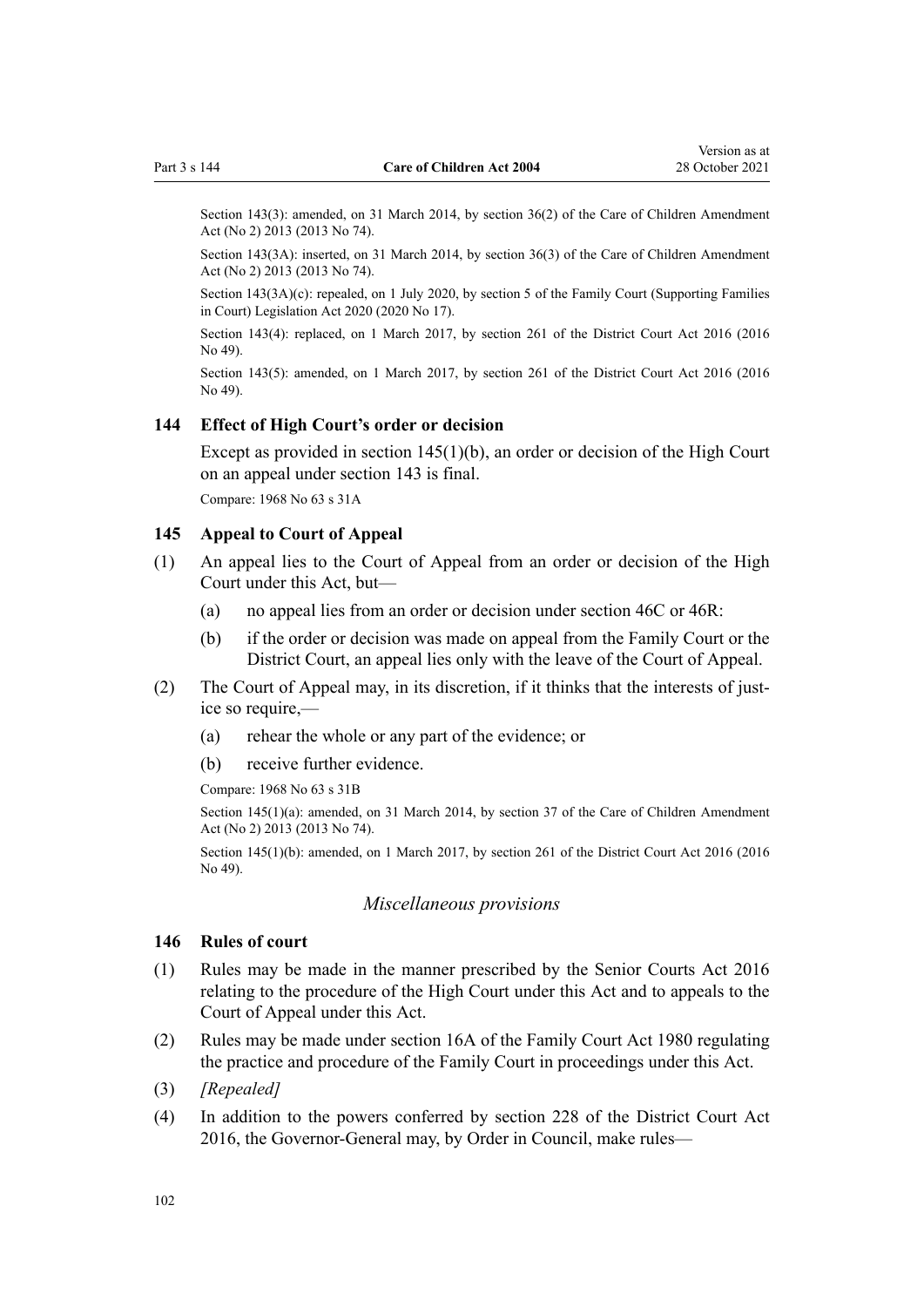- <span id="page-102-0"></span>(a) regulating the practice and procedure of the District Court in proceed‐ ings under this Act; and
- (b) providing for any matters contemplated by this Act, necessary for its administration, or necessary for giving it full effect.
- (5) Rules under subsection (4)(b) are secondary legislation (*see* [Part 3](http://legislation.govt.nz/pdflink.aspx?id=DLM7298343) of the Legis‐ lation Act 2019 for publication requirements).
- (6) As to rules referred to elsewhere in this section, *see* [section 148](http://legislation.govt.nz/pdflink.aspx?id=DLM5759504) of the Senior Courts Act 2016, [section 228](http://legislation.govt.nz/pdflink.aspx?id=DLM6942629) of the District Court Act 2016, and [section 16A](http://legislation.govt.nz/pdflink.aspx?id=DLM42296) of the Family Court Act 1980, which provide that court rules are secondary legislation.

Compare: 1968 No 63 s 32(1)–(1B), (4)

| Legislation Act 2019 requirements for secondary legislation made under this section |                                                                                                  |                                    |  |  |
|-------------------------------------------------------------------------------------|--------------------------------------------------------------------------------------------------|------------------------------------|--|--|
| <b>Publication</b>                                                                  | PCO must publish it on the legislation website and notify LA19 s $69(1)(c)$<br>it in the Gazette |                                    |  |  |
| <b>Presentation</b>                                                                 | The Minister must present it to the House of<br>Representatives                                  | LA19 s 114, Sch 1<br>cl $32(1)(a)$ |  |  |
| <b>Disallowance</b>                                                                 | It may be disallowed by the House of Representatives                                             | LA19 ss 115, 116                   |  |  |
| This note is not part of the Act.                                                   |                                                                                                  |                                    |  |  |

Section 146(1): amended, on 1 March 2017, by [section 183\(b\)](http://legislation.govt.nz/pdflink.aspx?id=DLM5759564) of the Senior Courts Act 2016 (2016 No 48).

Section 146(2): amended, on 1 March 2017, by [section 261](http://legislation.govt.nz/pdflink.aspx?id=DLM6942680) of the District Court Act 2016 (2016 No 49).

Section 146(3): repealed, on 31 March 2014, by [section 38](http://legislation.govt.nz/pdflink.aspx?id=DLM5574216) of the Care of Children Amendment Act (No 2) 2013 (2013 No 74).

Section 146(4): amended, on 1 March 2017, by [section 261](http://legislation.govt.nz/pdflink.aspx?id=DLM6942680) of the District Court Act 2016 (2016 No 49).

Section 146(4)(a): amended, on 1 March 2017, by [section 261](http://legislation.govt.nz/pdflink.aspx?id=DLM6942680) of the District Court Act 2016 (2016) No 49).

Section 146(5): inserted, on 28 October 2021, by [section 3](http://legislation.govt.nz/pdflink.aspx?id=LMS268932) of the Secondary Legislation Act 2021 (2021 No 7).

Section 146(6): inserted, on 28 October 2021, by [section 3](http://legislation.govt.nz/pdflink.aspx?id=LMS268932) of the Secondary Legislation Act 2021 (2021 No 7).

### **147 Regulations**

- (1) The Governor-General may, by Order in Council, make regulations under [sec‐](http://legislation.govt.nz/pdflink.aspx?id=DLM5759513) [tion 156](http://legislation.govt.nz/pdflink.aspx?id=DLM5759513) of the Senior Courts Act 2016 (that is, in general terms, regulations prescribing fees for the purposes of proceedings before the High Court or the Court of Appeal) for the purposes of this Act.
- (2) The Governor-General may, by Order in Council, make regulations
	- (aa) prescribing for the purposes of [section 46H](#page-39-0) any criteria that the Secretary must apply when deciding whether to approve an organisation as an approved counselling organisation: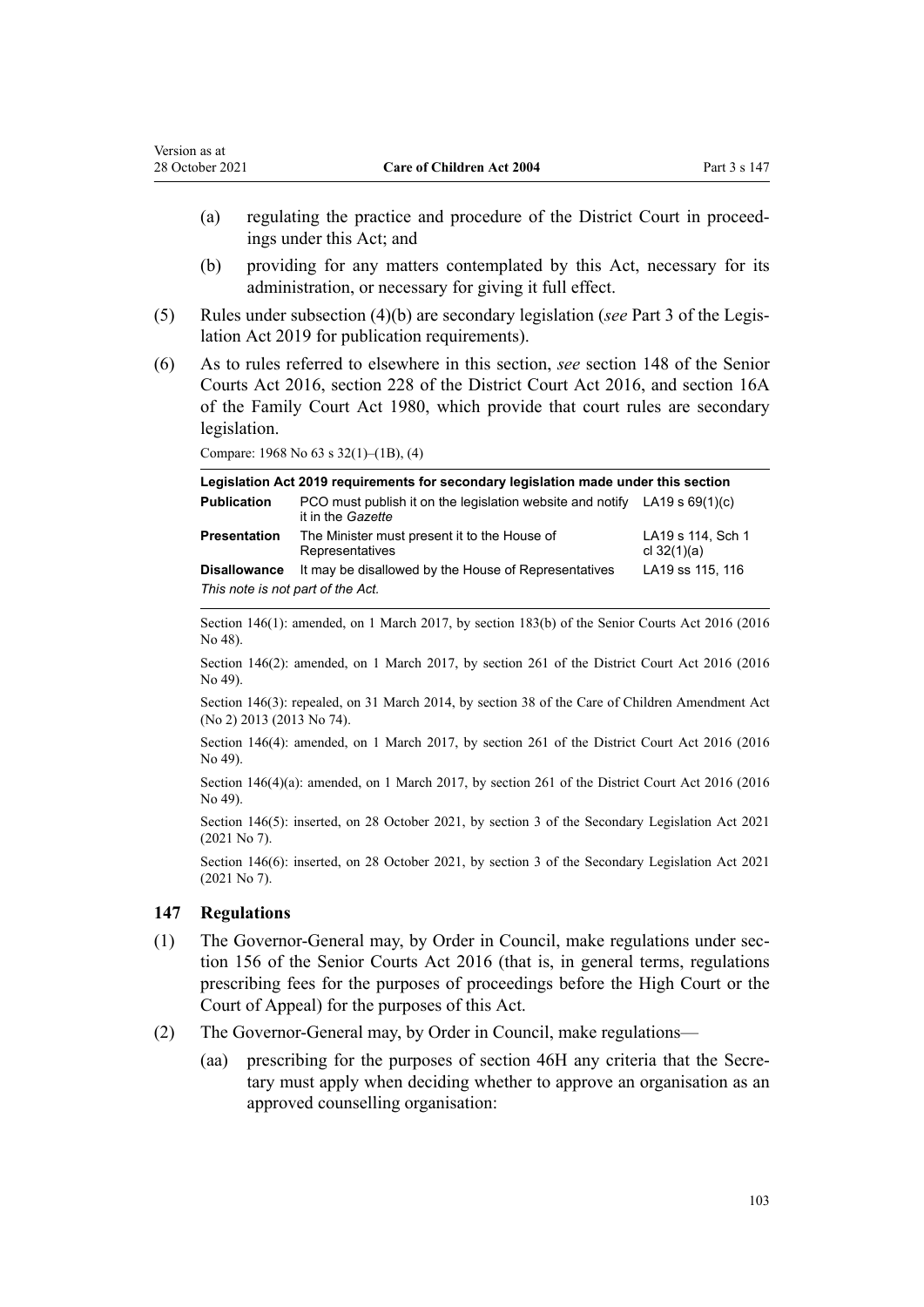- (ab) prescribing for the purposes of [section 46I](#page-39-0) the grounds on which the Secretary may suspend or cancel the approval of an organisation as an approved counselling organisation, which may include—
	- (i) that the approval was given on the basis of information that was false or misleading in a material respect; or
	- (ii) that the organisation no longer satisfies any criteria for approval prescribed by regulations made under paragraph (aa); or
	- (iii) that the organisation has requested the suspension or cancellation of the approval; or
	- (iv) that the organisation has been wound up, dissolved, or otherwise has ceased to exist:
- (ac) prescribing for the purposes of [section 46K](#page-39-0) the qualification and competency requirements that must be met for a person to be appointed as a counsellor, which, without limitation, may require a person—
	- (i) to be a member of a professional body that the Secretary identifies as a professional body by notice in the *Gazette*:
	- (ii) to have a specified qualification:
	- (iii) to have a specified level of counselling experience:
- (ad) prescribing for the purposes of [section 46K](#page-39-0) any matters that disqualify a person from being appointed as a counsellor, which, without limitation, may include having a conviction for certain types of offences:
- (ae) prescribing for the purposes of [section 46M](#page-40-0) the maximum number of counselling sessions that may be carried out under [section 46G:](#page-38-0)
- (af) prescribing for the purposes of [section 46N](#page-40-0) the amount of fees and expenses payable for counselling services provided under [section 46G](#page-38-0):
- (ag) specifying for the purposes of [sections 46O](#page-40-0) and [47B\(2\)](#page-43-0) 1 or more parenting information programmes that provide information about the effects of a relationship breakdown, including—
	- (i) how a child may be affected when parents separate; and
	- (ii) how the needs of a child may be met when parents separate:
- (a) providing for the determination, for the purposes of section  $60(2)$ , of the number of sessions of supervised contact (ordered under [section 59\(2\)](#page-51-0), and supervised by an approved provider) that will be funded out of pub‐ lic money:
- (b) providing for the determination, for the purposes of section  $60(3)$ , of the amount of fees and expenses, including minimum and maximum amounts, payable to approved providers in respect of supervised contact carried out under an order under [section 59\(2\),](#page-51-0) which fees and expenses may differ—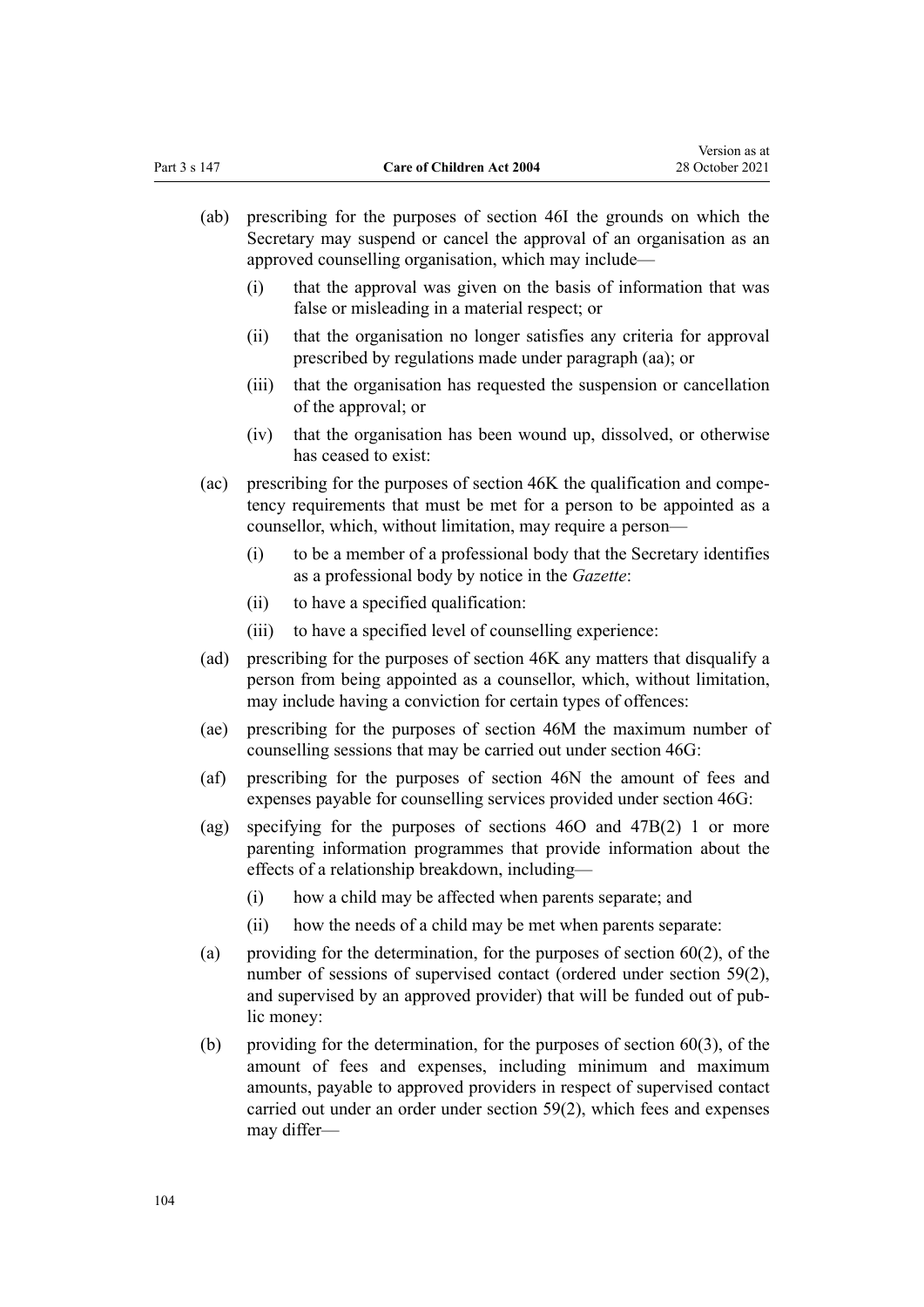- (i) according to the number of sessions of supervised contact deter‐ mined to be carried out under [section 60\(2\)](#page-52-0); and
- (ii) according to whether supervision services are to be provided in a specified number of proceedings during a specified period:
- (c) *[Repealed]*
- (d) prescribing, for the purposes of [section 135A,](#page-94-0) the proportion of any amount paid by the Crown under—
	- (i) section  $131(1)(b)$ :
	- (ii) section  $135(1)(b)$ :
- (e) providing for any other matters contemplated by this Act, necessary for its administration, or necessary for giving it full effect.
- (3) Regulations under subsection (2) are secondary legislation (*see* [Part 3](http://legislation.govt.nz/pdflink.aspx?id=DLM7298343) of the Legislation Act 2019 for publication requirements).

Compare: 1968 No 63 s 32(2), (3); 1980 No 94 [s 187\(ca\), \(cc\)](http://legislation.govt.nz/pdflink.aspx?id=DLM42205)

| Legislation Act 2019 requirements for secondary legislation made under this section |                                                                                                  |                                    |  |  |
|-------------------------------------------------------------------------------------|--------------------------------------------------------------------------------------------------|------------------------------------|--|--|
| <b>Publication</b>                                                                  | PCO must publish it on the legislation website and notify LA19 s $69(1)(c)$<br>it in the Gazette |                                    |  |  |
| <b>Presentation</b>                                                                 | The Minister must present it to the House of<br>Representatives                                  | LA19 s 114, Sch 1<br>cl $32(1)(a)$ |  |  |
| <b>Disallowance</b>                                                                 | It may be disallowed by the House of Representatives                                             | LA19 ss 115, 116                   |  |  |
| This note is not part of the Act.                                                   |                                                                                                  |                                    |  |  |

Section 147(1): amended, on 1 March 2017, by [section 183\(b\)](http://legislation.govt.nz/pdflink.aspx?id=DLM5759564) of the Senior Courts Act 2016 (2016 No 48).

Section 147(2)(aa): inserted, on 25 September 2013, by [section 39\(1\)](http://legislation.govt.nz/pdflink.aspx?id=DLM4897383) of the Care of Children Amendment Act (No 2) 2013 (2013 No 74).

Section 147(2)(ab): inserted, on 25 September 2013, by [section 39\(1\)](http://legislation.govt.nz/pdflink.aspx?id=DLM4897383) of the Care of Children Amendment Act (No 2) 2013 (2013 No 74).

Section 147(2)(ac): inserted, on 25 September 2013, by [section 39\(1\)](http://legislation.govt.nz/pdflink.aspx?id=DLM4897383) of the Care of Children Amendment Act (No 2) 2013 (2013 No 74).

Section 147(2)(ad): inserted, on 25 September 2013, by [section 39\(1\)](http://legislation.govt.nz/pdflink.aspx?id=DLM4897383) of the Care of Children Amendment Act (No 2) 2013 (2013 No 74).

Section 147(2)(ae): inserted, on 25 September 2013, by [section 39\(1\)](http://legislation.govt.nz/pdflink.aspx?id=DLM4897383) of the Care of Children Amendment Act (No 2) 2013 (2013 No 74).

Section 147(2)(af): inserted, on 25 September 2013, by [section 39\(1\)](http://legislation.govt.nz/pdflink.aspx?id=DLM4897383) of the Care of Children Amendment Act (No 2) 2013 (2013 No 74).

Section 147(2)(ag): inserted, on 25 September 2013, by [section 39\(1\)](http://legislation.govt.nz/pdflink.aspx?id=DLM4897383) of the Care of Children Amendment Act (No 2) 2013 (2013 No 74).

Section 147(2)(a): amended, on 31 March 2014, by [section 39\(2\)\(a\)](http://legislation.govt.nz/pdflink.aspx?id=DLM4897383) of the Care of Children Amendment Act (No 2) 2013 (2013 No 74).

Section 147(2)(a): amended, on 31 March 2014, by [section 39\(2\)\(b\)](http://legislation.govt.nz/pdflink.aspx?id=DLM4897383) of the Care of Children Amendment Act (No 2) 2013 (2013 No 74).

Section 147(2)(b): amended, on 31 March 2014, by [section 39\(3\)\(a\)](http://legislation.govt.nz/pdflink.aspx?id=DLM4897383) of the Care of Children Amendment Act (No 2) 2013 (2013 No 74).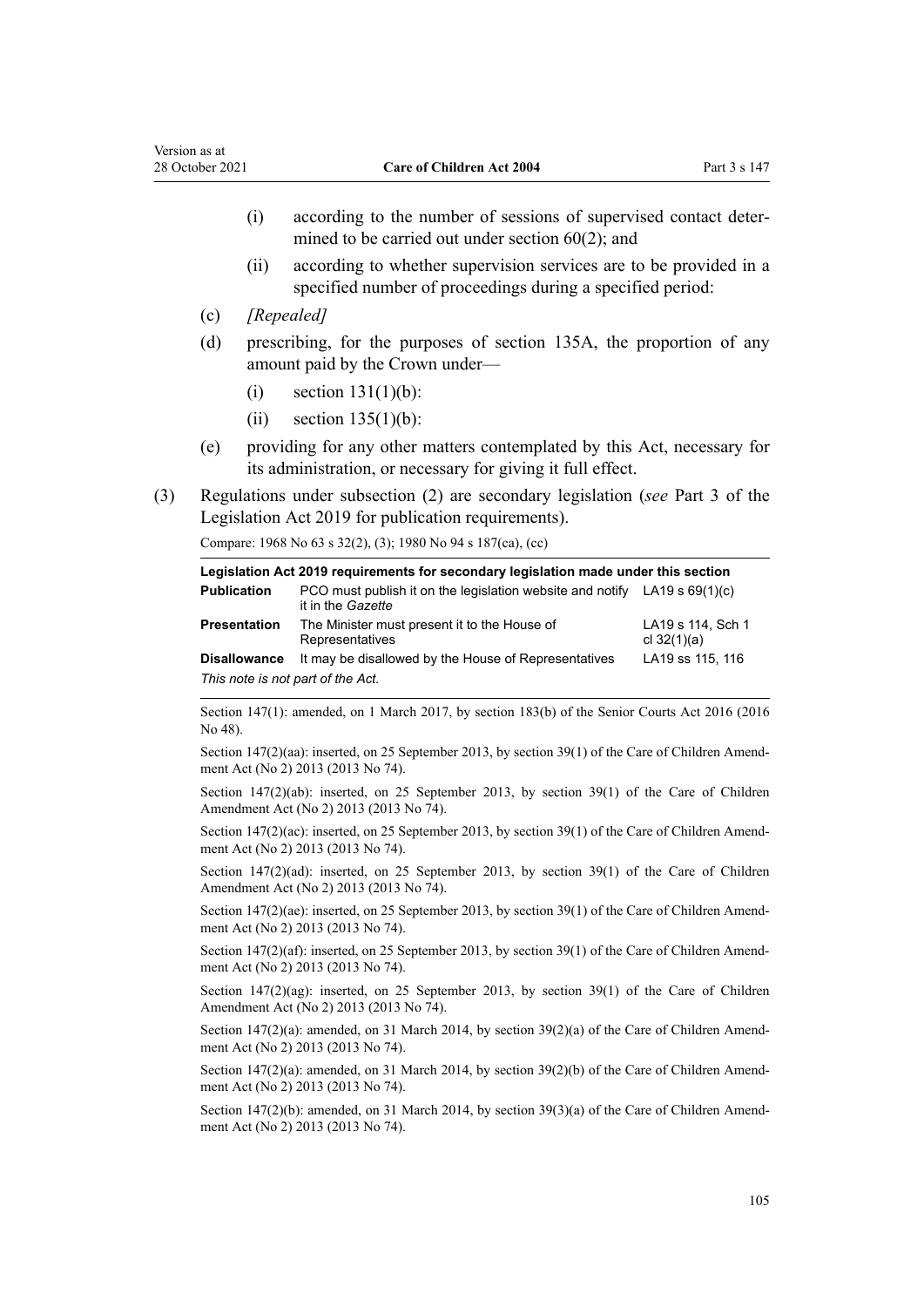Section 147(2)(b): amended, on 31 March 2014, by [section 39\(3\)\(b\)](http://legislation.govt.nz/pdflink.aspx?id=DLM4897383) of the Care of Children Amendment Act (No 2) 2013 (2013 No 74).

Section  $147(2)(b)(i)$ : amended, on 31 March 2014, by section  $39(3)(c)$  of the Care of Children Amendment Act (No 2) 2013 (2013 No 74).

Section 147(2)(c): repealed, on 31 March 2014, by [section 39\(4\)](http://legislation.govt.nz/pdflink.aspx?id=DLM4897383) of the Care of Children Amendment Act (No 2) 2013 (2013 No 74).

Section 147(2)(d): replaced, on 25 September 2013, by [section 39\(5\)](http://legislation.govt.nz/pdflink.aspx?id=DLM4897383) of the Care of Children Amendment Act (No 2) 2013 (2013 No 74).

Section 147(3): inserted, on 28 October 2021, by [section 3](http://legislation.govt.nz/pdflink.aspx?id=LMS268932) of the Secondary Legislation Act 2021 (2021 No 7).

### **148 Other Acts not affected**

- (1) Nothing in this Act affects the following Acts:
	- (a) [Oranga Tamariki Act 1989:](http://legislation.govt.nz/pdflink.aspx?id=DLM147087)
	- (b) [Family Proceedings Act 1980](http://legislation.govt.nz/pdflink.aspx?id=DLM39722).
- (2) This section is subject to [sections 66](#page-53-0) and 149 to 151 and [Schedules 2 to 4.](#page-122-0)

Compare: 1968 No 63 s 34

Section 148(1)(a): amended, on 14 July 2017, by [section 149](http://legislation.govt.nz/pdflink.aspx?id=DLM7287401) of the Children, Young Persons, and Their Families (Oranga Tamariki) Legislation Act 2017 (2017 No 31).

Section 148(2): amended, on 31 March 2014, by [section 40](http://legislation.govt.nz/pdflink.aspx?id=DLM4897384) of the Care of Children Amendment Act (No 2) 2013 (2013 No 74).

*Amendments to Family Proceedings Act 1980 (extending counselling and conciliation provisions to same-sex de facto partners)*

#### **149 Amendments in Schedule 2**

The [Family Proceedings Act 1980](http://legislation.govt.nz/pdflink.aspx?id=DLM39722) is amended in the manner specified in [Schedule 2.](#page-122-0)

*Amendments to Family Proceedings Act 1980 (parentage tests in civil proceedings)*

#### **150 Amendments in Schedule 3**

The [Family Proceedings Act 1980](http://legislation.govt.nz/pdflink.aspx?id=DLM39722) is amended in the manner specified in [Schedule 3.](#page-122-0)

#### *Other amendments and repeal*

### **151 Other amendments in Schedule 4**

The Acts listed in [Schedule 4](#page-122-0) are amended in the manner specified in that schedule.

# **152 Repeals**

The following Acts are repealed:

(a) Guardianship Act 1968 (1968 No 63):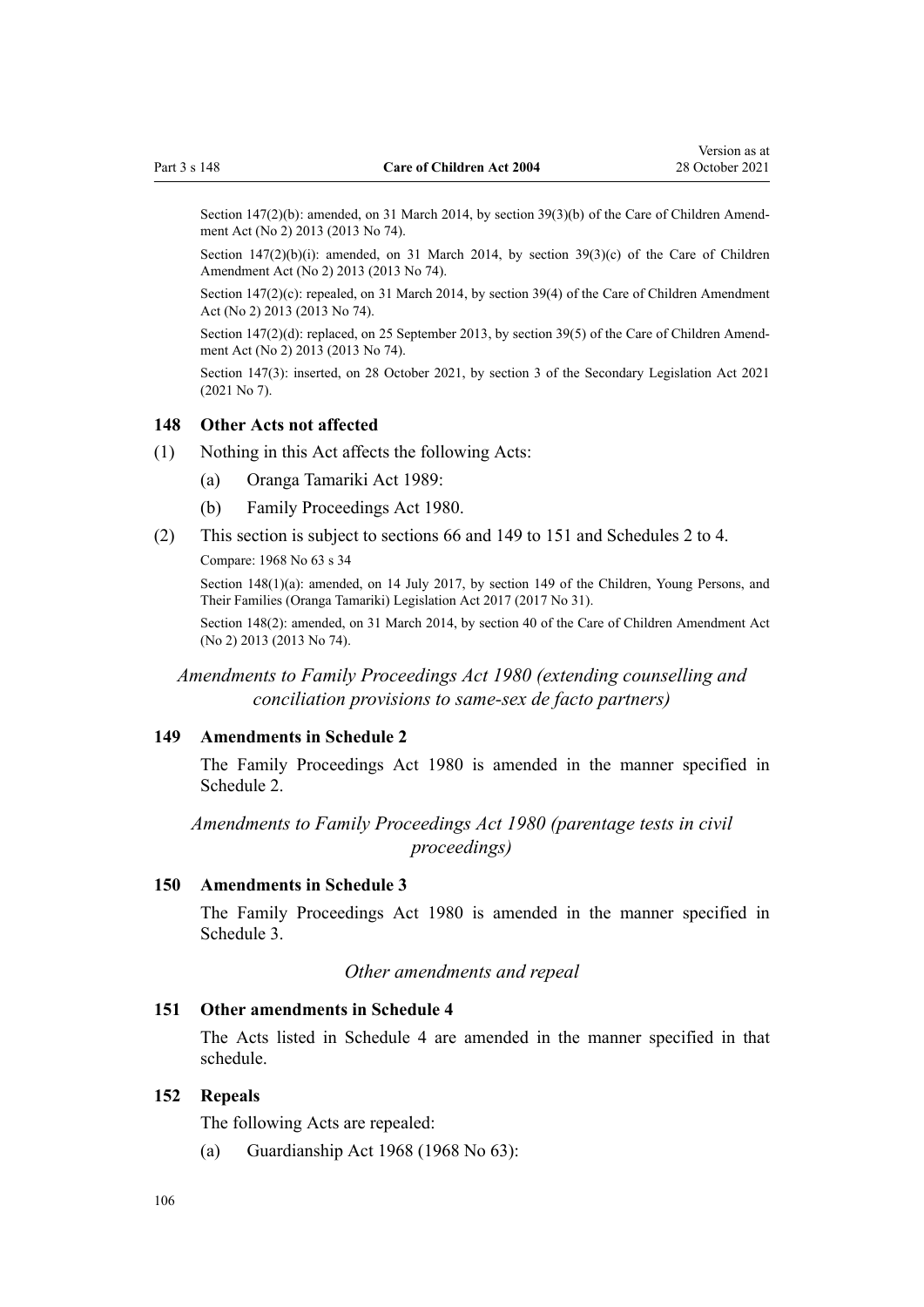- (b) [Care of Children Amendment Act 2008](http://legislation.govt.nz/pdflink.aspx?id=DLM1301602) (2008 No 74):
- (c) [Care of Children Amendment Act 2013](http://legislation.govt.nz/pdflink.aspx?id=DLM5300502) (2013 No 45).

Section 152: replaced, on 31 March 2014, by [section 41](http://legislation.govt.nz/pdflink.aspx?id=DLM5574217) of the Care of Children Amendment Act (No 2) 2013 (2013 No 74).

#### *Saving and transitional provisions on enactment of this Act*

Heading: replaced, on 31 March 2014, by [section 42](http://legislation.govt.nz/pdflink.aspx?id=DLM5574219) of the Care of Children Amendment Act (No 2) 2013 (2013 No 74).

### **153 Orders under 1968 Act appointing person as guardian**

(1) Orders made under provisions of the Guardianship Act 1968 listed in column 2 of the following table and that are in force immediately before the date on which this Act comes into force may be enforced, varied, discharged, or otherwise dealt with under this Act as if they were made under the corresponding provisions of this Act listed in column 3 of that table.

| Kind of guardian | <b>Provision of 1968 Act</b> | <b>Provision of this Act</b> |
|------------------|------------------------------|------------------------------|
| father           | section $6(3)$               | section $19(4)$              |
| testamentary     | section $7(3)$               | section $26(3)$              |
| court-appointed  | section 8                    | section 27                   |

(2) The guardianship of a person appointed as guardian by an order referred to in subsection (1) terminates in accordance with [section 28](#page-24-0) of this Act and, in particular, if the order is expressed to continue in force until the child concerned turns 20 years or attains full age, it has effect as if the reference to the child attaining that age were a reference to the child turning 18 years.

#### **154 Declarations under section 6A of 1968 Act as to guardianship of fathers**

Declarations made under section 6A of the Guardianship Act 1968 and that are in force immediately before the commencement of this Act must be treated as if they were made under [section 20](#page-18-0) of this Act.

#### **155 Appointments of testamentary guardians under section 7(2) of 1968 Act**

- (1) Appointments of testamentary guardians under section 7(2) of the Guardian‐ ship Act 1968 and that are in force immediately before the commencement of this Act must be treated as if they were appointments made under [section 26\(2\)](#page-23-0) of this Act.
- (2) The guardianship of a testamentary guardian appointed under section 7(2) of the Guardianship Act 1968 terminates in accordance with [section 28](#page-24-0) of this Act.

#### **156 Orders under 1968 Act about guardianship of court**

An order that is made under section  $10B(1)(a)$  or (as the case requires) section  $10B(1)(b)$  or section  $10D(1)(c)(ii)$  of the Guardianship Act 1968 and that is in force immediately before the date on which this Act comes into force must be treated as if it were an order described in section  $31(1)(a)$  or (as the case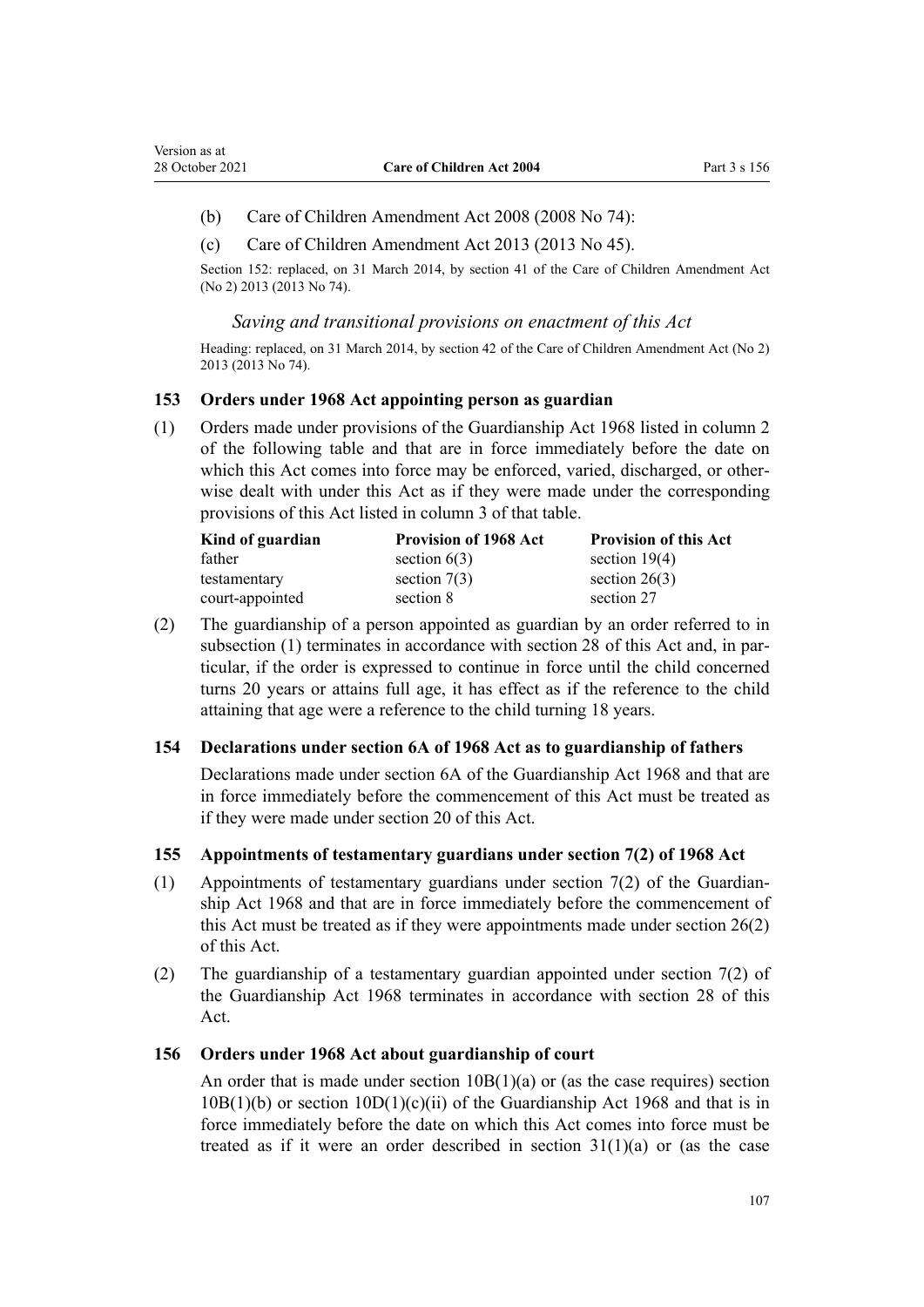requires) section  $31(1)(b)$  or section  $33(1)(c)(ii)$  of this Act and, in particular, an order of that kind ceases to have effect in accordance with section 33(2) of this Act.

### **157 Orders under 1968 Act about custody**

Orders about custody of a child that are made under the Guardianship Act 1968 and that are in force immediately before the date on which this Act comes into force may be enforced, varied, discharged, or otherwise dealt with under this Act as if they were parenting orders made under this Act about the role of providing day-to-day care for the child.

### **158 Orders under 1968 Act about access**

Orders about access to a child that are made under the Guardianship Act 1968 and that are in force immediately before the date on which this Act comes into force may be enforced, varied, discharged, or otherwise dealt with under this Act as if they were orders made under this Act about contact with the child.

### **159 Other references to custody and access under 1968 Act**

Unless the context otherwise requires, every reference in any document whatsoever (other than in this Act or in an enactment specified in [Schedule 4](#page-122-0))—

- (a) to "custody of" a child under the Guardianship Act 1968 is, after this Act comes into force, to be read as a reference to "the role of providing dayto-day care for" the child under this Act; and
- (b) to "access to" a child under an order under the Guardianship Act 1968 is, after this Act comes into force, to be read as a reference to "contact with" the child under an order under this Act.

# **160 Existing proceedings under 1968 Act**

- (1) This section applies to proceedings under the Guardianship Act 1968 (for example, to proceedings under section 12 of the Guardianship Amendment Act 1991)—
	- (a) that were commenced before the date on which this Act comes into force; and
	- (b) that are not withdrawn or finally determined by the date on which this Act comes into force.
- (2) Proceedings to which this section applies continue under this Act (whether the hearing of those proceedings commenced before or after the date on which this Act comes into force) as if those proceedings were commenced under this Act.

### **161 Appointments under section 30 of 1968 Act**

(1) Appointments of a barrister or solicitor under section  $30(1)(a)$  of the Guardianship Act 1968 and that are in force immediately before this Act comes into force must be treated as if they were made under [section 130\(1\)](#page-87-0) of this Act.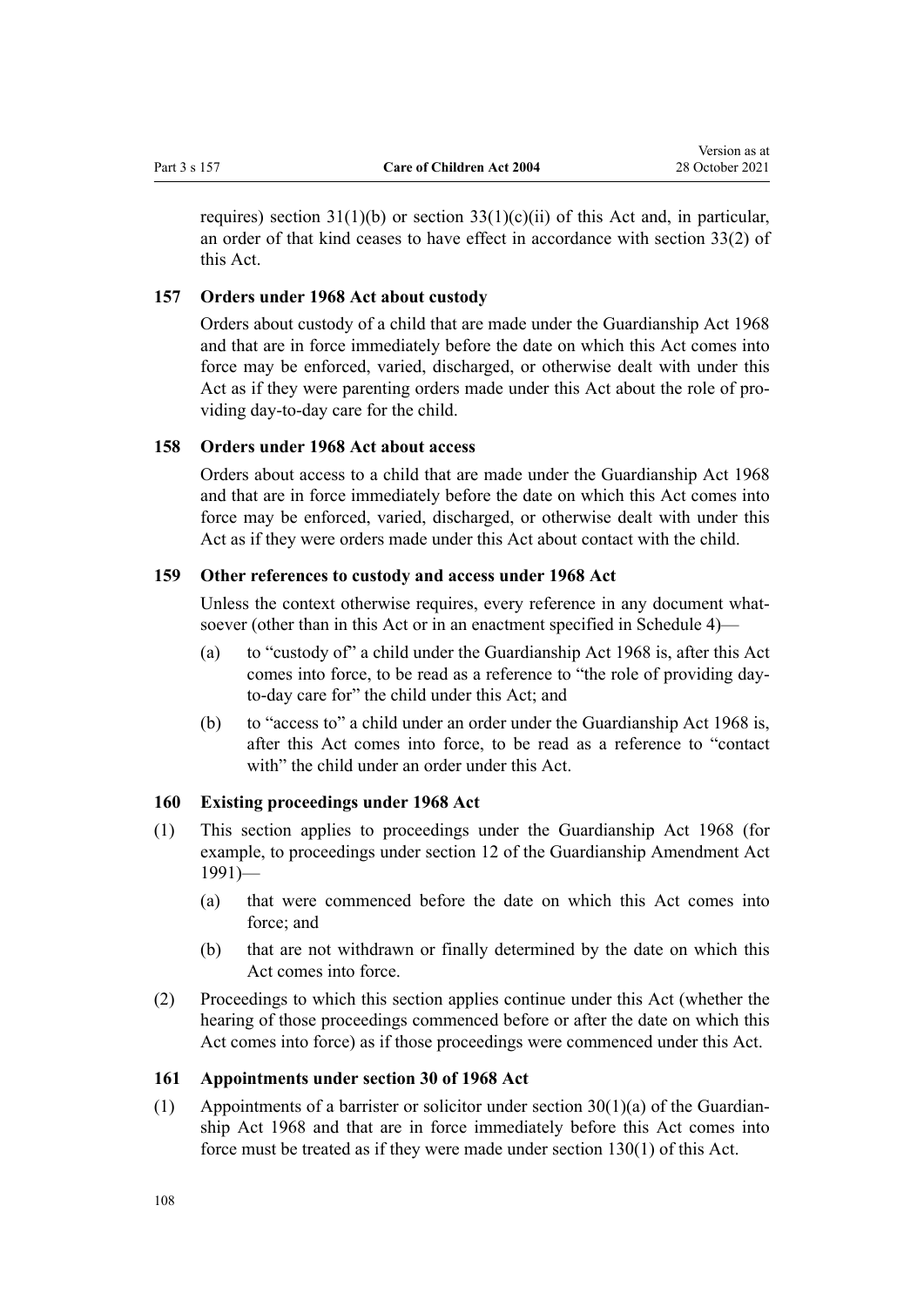(2) Appointments of a barrister and solicitor under section  $30(1)(b)$  of the Guardianship Act 1968 and that are in force immediately before this Act comes into force must be treated as if they were made under [section 7\(1\)](#page-11-0) of this Act.

#### **162 Applications under 1991 Amendment Act**

- (1) This section applies to applications under the Guardianship Amendment Act 1991 to the New Zealand Central Authority designated by section 7(1) of that Act—
	- (a) that were made before the date on which this Act comes into force; and
	- (b) that are not withdrawn or finally determined by the date on which this Act comes into force.
- (2) Applications to which this section applies continue under this Act as if they were made under this Act to the Central Authority for New Zealand designated by section  $100(1)$ .

#### **163 Appointments under section 23 of 1991 Amendment Act**

Appointments of a barrister or solicitor under section 23 of the Guardianship Amendment Act 1991 and that are in force immediately before this Act comes into force must be treated as if they were made under [section 116](#page-78-0) of this Act.

#### **164 Orders saved by section 31(2) of 1991 Amendment Act**

The repeal of the Guardianship Amendment Act 1991 by [section 152](#page-105-0) of this Act does not affect an order saved by section 31(2) of that Act, and this Act applies to an order of that kind—

- (a) as if the United Kingdom of Great Britain and Northern Ireland were a prescribed country under this Act; and
- (b) if the order was registered under section 22A of the Guardianship Act 1968, as if the order were registered under [section 81](#page-62-0) of this Act; and
- (c) if the order was not registered under section 22A of the Guardianship Act 1968, as if section 31(2) of the Guardianship Amendment Act 1991 continued in force and permitted the order to be registered under [section](#page-62-0) [81](#page-62-0) of this Act.

## *Transitional provision applying on enactment of Care of Children Amendment Act (No 2) 2013*

Heading: inserted, on 31 March 2014, by [section 43](http://legislation.govt.nz/pdflink.aspx?id=DLM4897386) of the Care of Children Amendment Act (No 2) 2013 (2013 No 74).

#### **165 Proceedings commenced before commencement of this section but not completed**

(1) This section applies to proceedings under this Act that were commenced before the date of commencement of this section but were not by that date completed (a **pending proceeding**).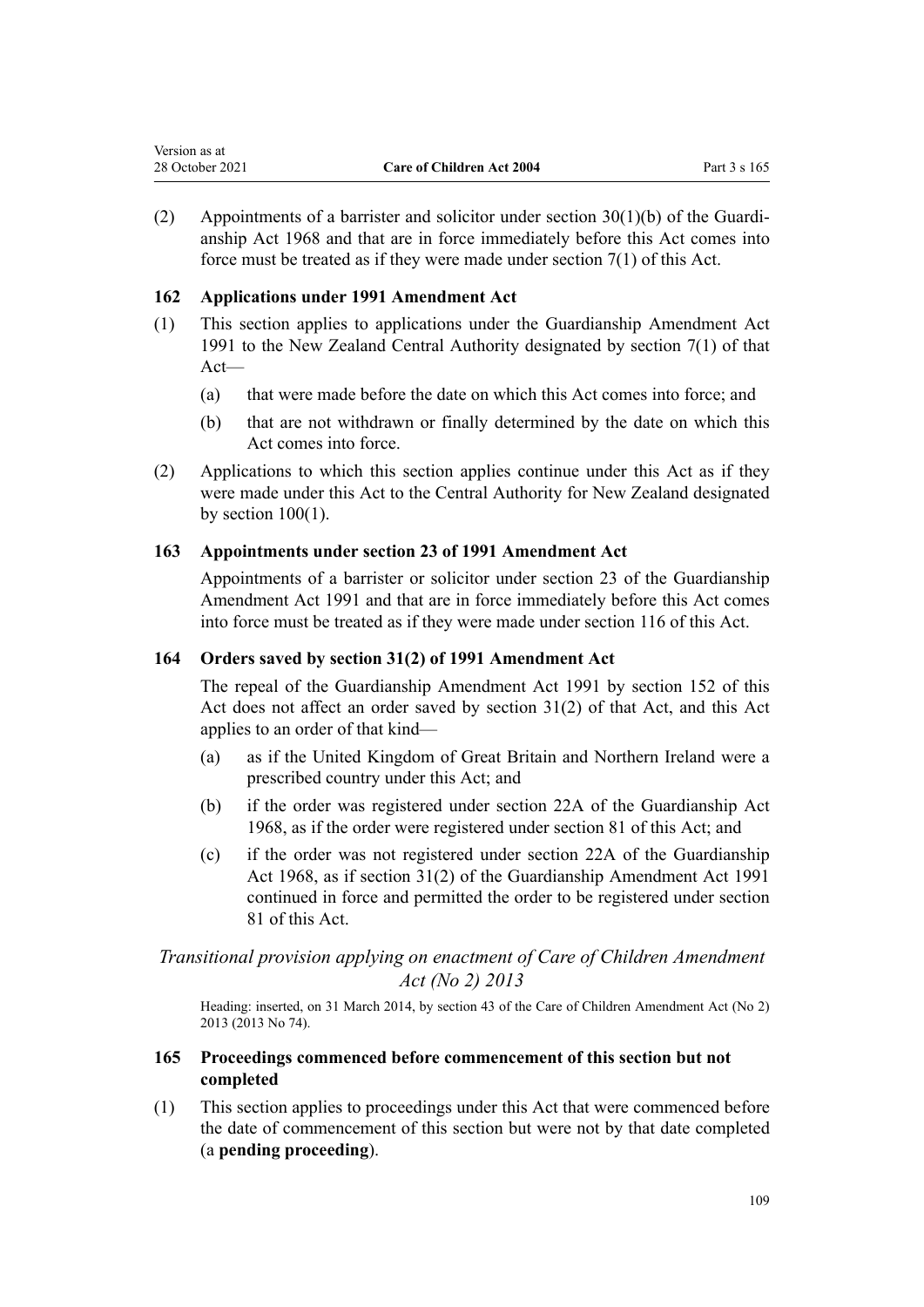- (2) The following provisions do not apply to a pending proceeding:
	- (a) [section 7A;](#page-11-0) and
	- (b) [section 135A](#page-94-0); and
	- (c) [section 135B.](#page-95-0)
- (3) The following provisions, as in force immediately before the date of commencement of this section, continue to apply to a pending proceeding with any necessary modifications as if the [Care of Children Amendment Act \(No 2\)](http://legislation.govt.nz/pdflink.aspx?id=DLM4896268) [2013](http://legislation.govt.nz/pdflink.aspx?id=DLM4896268) had not been enacted:
	- (a) [section 131;](#page-87-0) and
	- (b) [section 135;](#page-94-0) and
	- (c) [section 137.](#page-96-0)
- (4) If [section 57](#page-49-0), as in force immediately before the date of commencement of this section, applied in respect of any interim order, section 57 continues to apply in respect of that order as if the [Care of Children Amendment Act \(No 2\) 2013](http://legislation.govt.nz/pdflink.aspx?id=DLM4896268) had not been enacted.
- (5) If in any pending proceeding there is in force immediately before the date of commencement of this section an order for supervised contact between a child who is the subject of the proceeding and any party, sections  $62$  and  $147(2)(a)$ [and \(b\)](#page-102-0) continue to apply in respect of that proceeding as if the Care of Chil[dren Amendment Act \(No 2\) 2013](http://legislation.govt.nz/pdflink.aspx?id=DLM4896268) had not been enacted.
- (6) If in any pending proceeding a referral to counselling was made either on the court's initiative (under [section 45](#page-35-0)) or on the request of a party (under [section](#page-53-0) [65\)](#page-53-0) and that counselling was arranged or was in progress immediately before the date of commencement of this section,—
	- (a) [sections 66](#page-53-0), [67,](#page-53-0) [69](#page-54-0), and [138](#page-97-0) continue to apply as if the [Care of Children](http://legislation.govt.nz/pdflink.aspx?id=DLM4896268) [Amendment Act \(No 2\) 2013](http://legislation.govt.nz/pdflink.aspx?id=DLM4896268) had not been enacted; but
	- (b) the counselling may not start or continue 4 months after the date of commencement of this section.

Section 165: inserted, on 31 March 2014, by [section 43](http://legislation.govt.nz/pdflink.aspx?id=DLM4897386) of the Care of Children Amendment Act (No 2) 2013 (2013 No 74).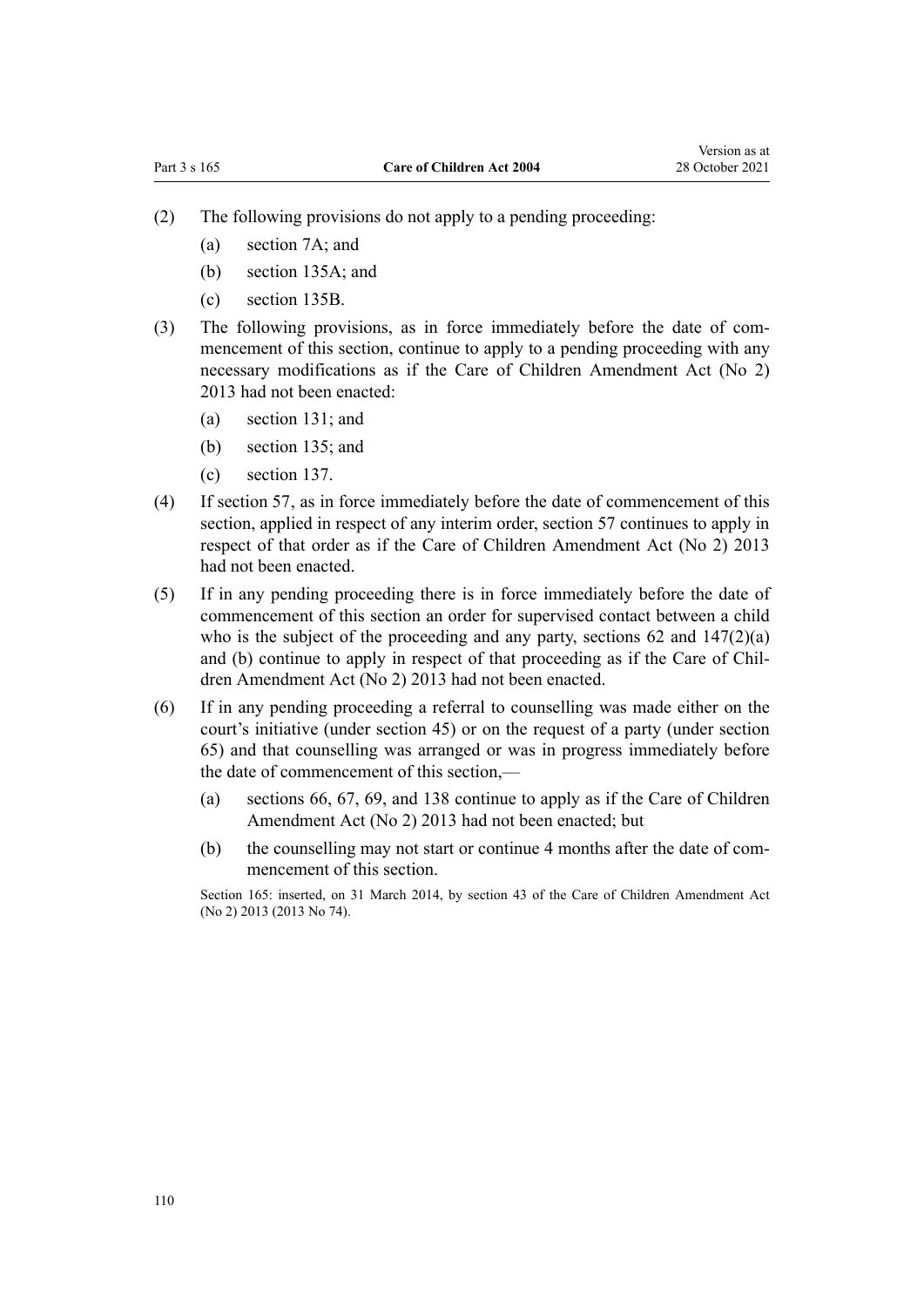# **Schedule 1AA Transitional, savings, and related provisions**

[s 11A](#page-14-0)

Schedule 1AA: inserted, on 14 August 2018, by [section 25](http://legislation.govt.nz/pdflink.aspx?id=LMS25393) of the Minors (Court Consent to Relationships) Legislation Act 2018 (2018 No 22).

### **Part 1**

# **Provisions relating to Minors (Court Consent to Relationships) Legislation Act 2018**

#### **1 Interpretation**

In this Part,—

**2018 Act** means the [Minors \(Court Consent to Relationships\) Legislation Act](http://legislation.govt.nz/pdflink.aspx?id=DLM4704100) [2018](http://legislation.govt.nz/pdflink.aspx?id=DLM4704100)

**commencement date** means the day on which the 2018 Act comes into force.

#### **2 Consents given under section 46A before commencement date**

Consents given under [section 46A](#page-35-0) before the commencement date continue to have effect as if the 2018 Act had not been enacted.

### **Part 2**

## **Provisions relating to Family Court (Supporting Families in Court) Legislation Act 2020**

Schedule 1AA Part 2: inserted, on 1 July 2020, by [section 6](http://legislation.govt.nz/pdflink.aspx?id=LMS344717) of the Family Court (Supporting Families in Court) Legislation Act 2020 (2020 No 17).

#### **3 Interpretation**

In this Part,—

**2020 Act** means the [Family Court \(Supporting Families in Court\) Legislation](http://legislation.govt.nz/pdflink.aspx?id=LMS344698) [Act 2020](http://legislation.govt.nz/pdflink.aspx?id=LMS344698)

**pending proceedings** means any proceedings commenced under this Act before 1 July 2020 but not completed by that date.

Schedule 1AA clause 3: inserted, on 1 July 2020, by [section 6](http://legislation.govt.nz/pdflink.aspx?id=LMS344717) of the Family Court (Supporting Families in Court) Legislation Act 2020 (2020 No 17).

#### **4 Lawyers may act in pending proceedings**

On and from 1 July 2020 a lawyer may act for any party to a pending proceed‐ ing (including representing a party at a settlement conference) even though before the repeal on that date of [section 7A](#page-11-0) of this Act (by [section 4](http://legislation.govt.nz/pdflink.aspx?id=LMS344708) of the 2020 Act) a lawyer could not act for the party.

Schedule 1AA clause 4: inserted, on 1 July 2020, by [section 6](http://legislation.govt.nz/pdflink.aspx?id=LMS344717) of the Family Court (Supporting Families in Court) Legislation Act 2020 (2020 No 17).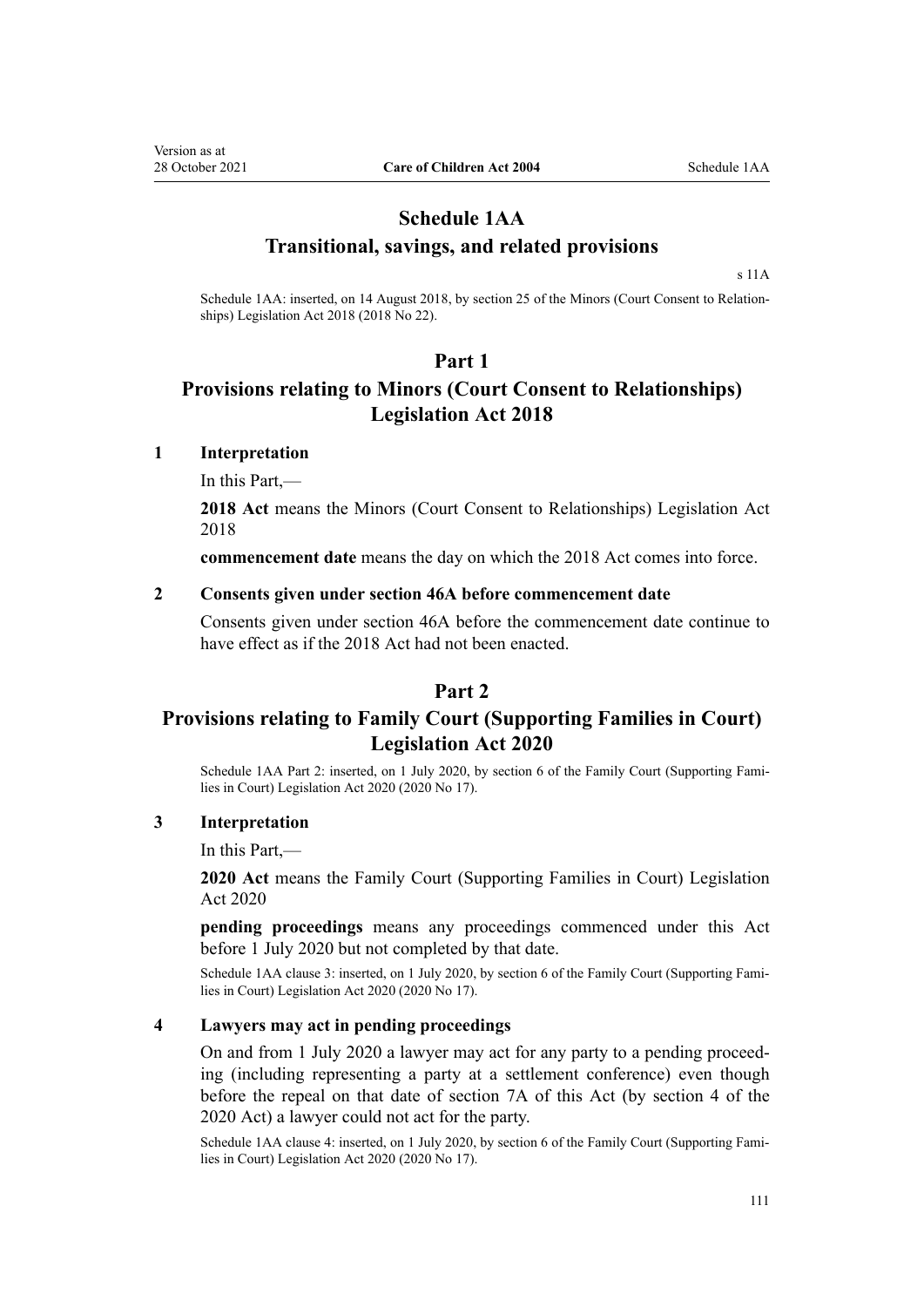## **Schedule 1**

# **Convention on the Civil Aspects of International Child Abduction**

[s 95](#page-69-0)

The States signatory to the present Convention,

Firmly convinced that the interests of children are of paramount importance in matters relating to their custody,

Desiring to protect children internationally from the harmful effects of their wrongful removal or retention and to establish procedures to ensure their prompt return to the State of their habitual residence, as well as to secure protection for rights of access,

Have resolved to conclude a Convention to this effect, and have agreed upon the following provisions—

# **Chapter I Scope of the Convention**

## Article 1

The objects of the present Convention are—

- *a* to secure the prompt return of children, wrongfully removed to or retained in any Contracting State; and
- *b* to ensure that rights of custody and of access under the law of one Contracting State are effectively respected in the other Contracting States.

#### Article 2

Contracting States shall take all appropriate measures to secure within their territories the implementation of the objects of the Convention. For this purpose they shall use the most expeditious procedures available.

## Article 3

The removal or the retention of a child is to be considered wrongful where—

- *a* it is in breach of rights of custody attributed to a person, an institution or any other body, either jointly or alone, under the law of the State in which the child was habitually resident immediately before the removal or retention; and
- *b* at the time of removal or retention those rights were actually exercised, either jointly or alone, or would have been so exercised but for the removal or retention.

The rights of custody mentioned in sub-paragraph *a* above, may arise in particular by operation of law or by reason of a judicial or administrative decision, or by reason of an agreement having legal effect under the law of that State.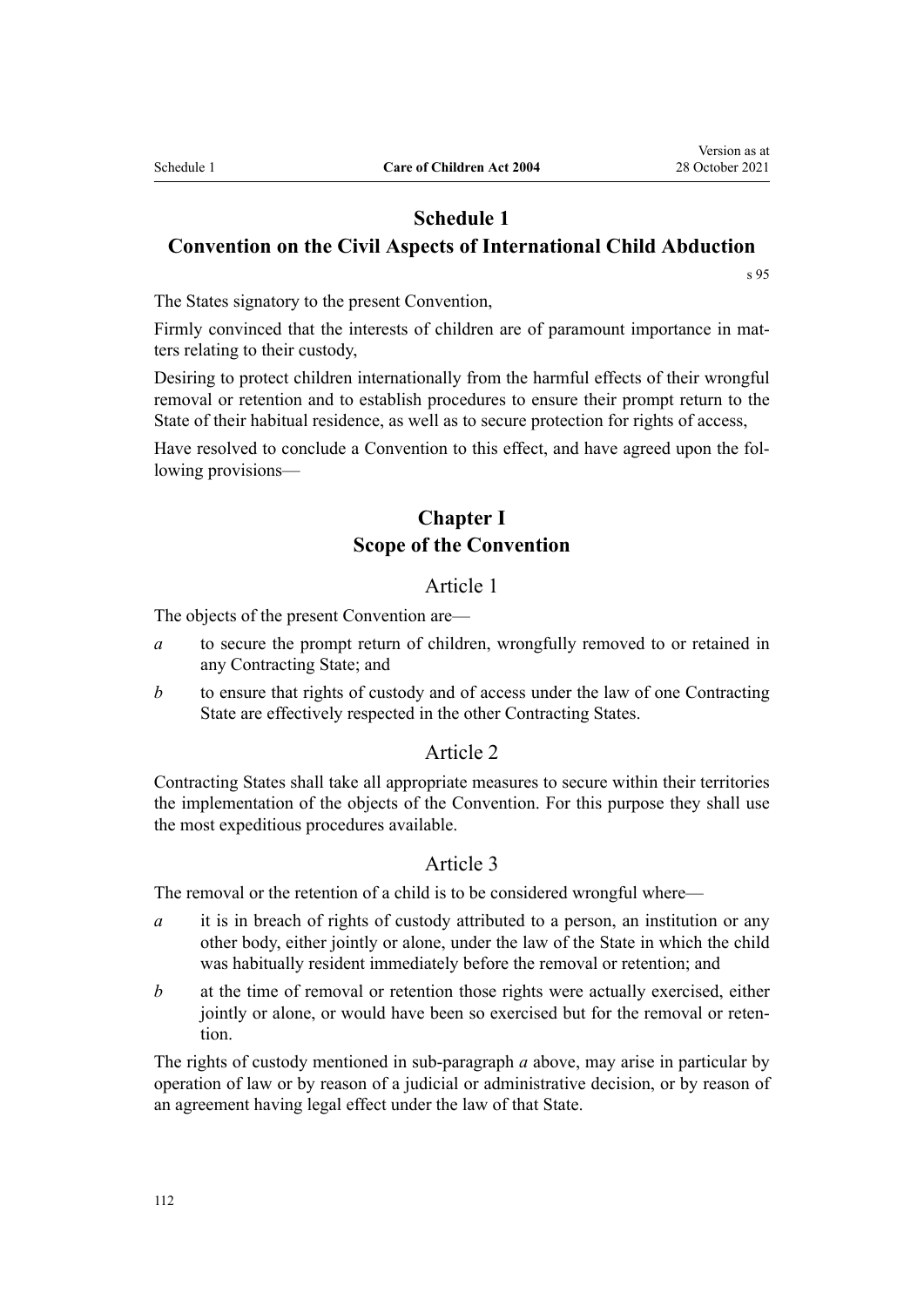The Convention shall apply to any child who was habitually resident in a Contracting State immediately before any breach of custody or access rights. The Convention shall cease to apply when the child attains the age of 16 years.

### Article 5

For the purposes of this Convention—

- *a* 'rights of custody' shall include rights relating to the care of the person of the child and, in particular, the right to determine the child's place of residence;
- *b* 'rights of access' shall include the right to take a child for a limited period of time to a place other than the child's habitual residence.

# **Chapter II Central Authorities**

## Article 6

A Contracting State shall designate a Central Authority to discharge the duties which are imposed by the Convention upon such authorities.

Federal States, States with more than one system of law or States having autonomous territorial organisations shall be free to appoint more than one Central Authority and to specify the territorial extent of their powers. Where a State has appointed more than one Central Authority, it shall designate the Central Authority to which applications may be addressed for transmission to the appropriate Central Authority within that State.

## Article 7

Central Authorities shall co-operate with each other and promote co-operation amongst the competent authorities in their respective States to secure the prompt return of children and to achieve the other objects of this Convention.

In particular, either directly or through any intermediary, they shall take all appropriate measures—

- *a* to discover the whereabouts of a child who has been wrongfully removed or retained;
- *b* to prevent further harm to the child or prejudice to interested parties by taking or causing to be taken provisional measures;
- $c$  to secure the voluntary return of the child or to bring about an amicable resolution of the issues;
- *d* to exchange, where desirable, information relating to the social background of the child;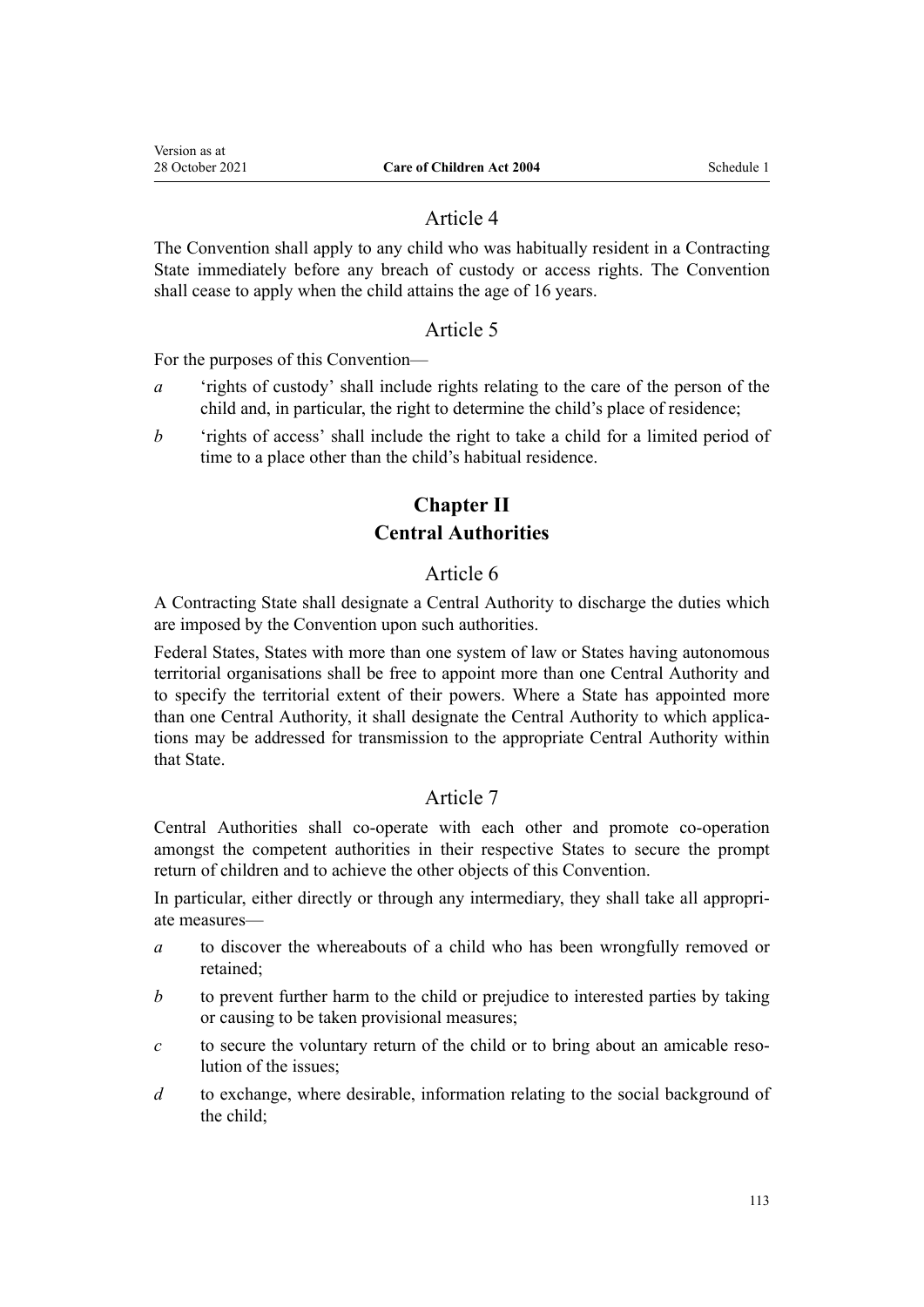- *e* to provide information of a general character as to the law of their State in connection with the application of the Convention;
- *f* to initiate or facilitate the institution of judicial or administrative proceedings with a view to obtaining the return of the child and, in a proper case, to make arrangements for organising or securing the effective exercise of rights of access;
- *g* where the circumstances so require, to provide or facilitate the provision of legal aid and advice, including the participation of legal counsel and advisers;
- *h* to provide such administrative arrangements as may be necessary and appropriate to secure the safe return of the child;
- *i* to keep each other informed with respect to the operation of this Convention and, as far as possible, to eliminate any obstacles to its application.

# **Chapter III Return of children**

## Article 8

Any person, institution or other body claiming that a child has been removed or retained in breach of custody rights may apply either to the Central Authority of the child's habitual residence or to the Central Authority of any other Contracting State for assistance in securing the return of the child.

The application shall contain—

- *a* information concerning the identity of the applicant, of the child and of the person alleged to have removed or retained the child;
- *b* where available, the date of birth of the child;
- *c* the grounds on which the applicant's claim for return of the child is based;
- *d* all available information relating to the whereabouts of the child and the identity of the person with whom the child is presumed to be.

The application may be accompanied or supplemented by—

- *e* an authenticated copy of any relevant decision or agreement;
- *f* a certificate or an affidavit emanating from a Central Authority, or other competent authority of the State of the child's habitual residence, or from a qualified person, concerning the relevant law of that State;
- *g* any other relevant document.

## Article 9

If the Central Authority which receives an application referred to in Article 8 has reason to believe that the child is in another Contracting State, it shall directly and without delay transmit the application to the Central Authority of that Contracting State and inform the requesting Central Authority, or the applicant, as the case may be.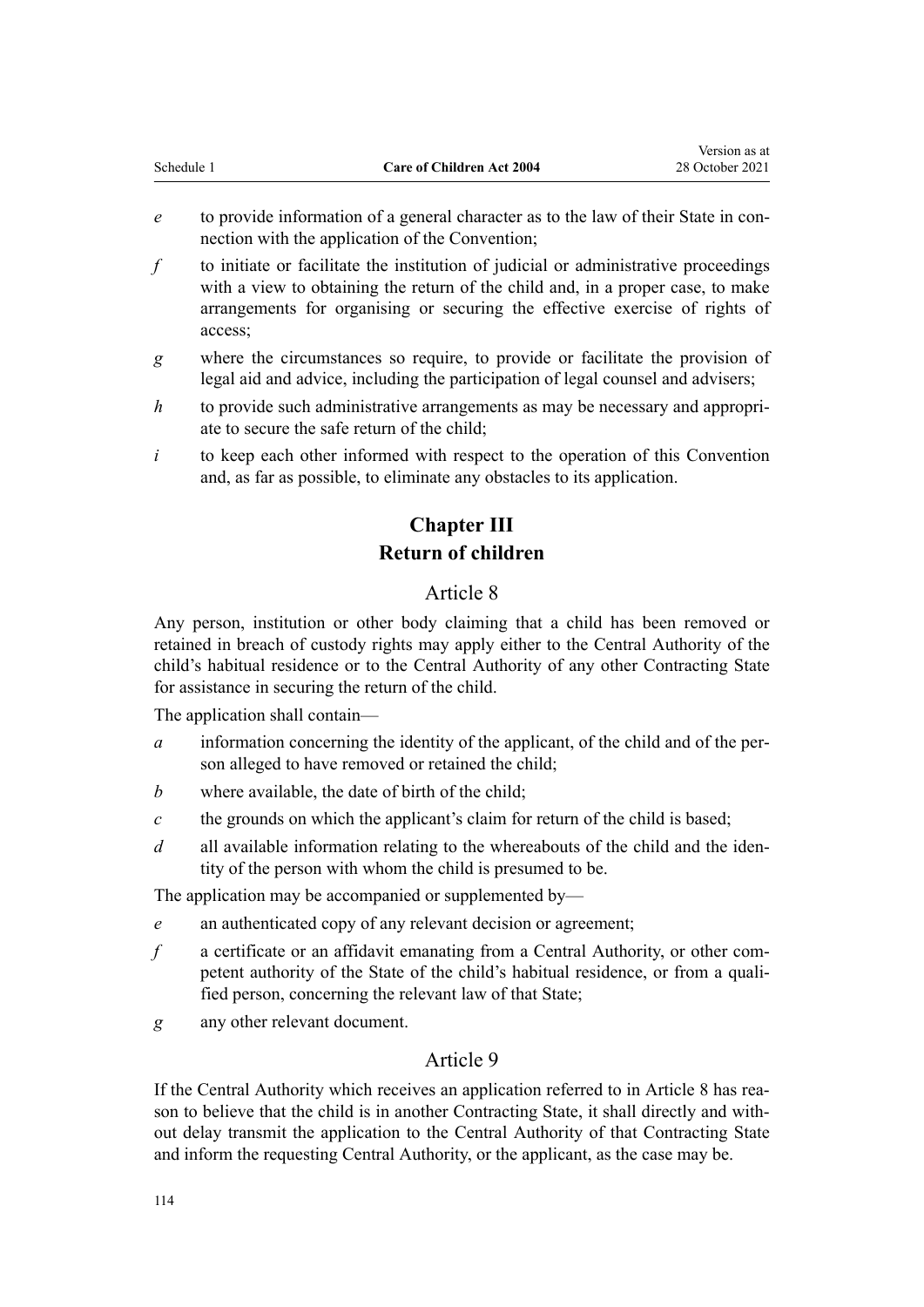The Central Authority of the State where the child is shall take or cause to be taken appropriate measures in order to obtain the voluntary return of the child.

## Article 11

The judicial or administrative authorities of Contracting States shall act expeditiously in proceedings for the return of children.

If the judicial or administrative authority concerned has not reached a decision within six weeks from the date of commencement of the proceedings, the applicant or the Central Authority of the requested State, on its own initiative or if asked by the Cen‐ tral Authority of the requesting State, shall have the right to request a statement of the reasons for the delay. If a reply is received by the Central Authority of the requested State, that Authority shall transmit the reply to the Central Authority of the requesting State, or to the applicant, as the case may be.

## Article 12

Where a child has been wrongfully removed or retained in terms of Article 3 and, at the date of the commencement of the proceedings before the judicial or administrative authority of the Contracting State where the child is, a period of less than one year has elapsed from the date of the wrongful removal or retention, the authority concerned shall order the return of the child forthwith.

The judicial or administrative authority, even where the proceedings have been commenced after the expiration of the period of one year referred to in the preceding paragraph, shall also order the return of the child, unless it is demonstrated that the child is now settled in its new environment.

Where the judicial or administrative authority in the requested State has reason to believe that the child has been taken to another State, it may stay the proceedings or dismiss the application for the return of the child.

## Article 13

Notwithstanding the provisions of the preceding Article, the judicial or administrative authority of the requested State is not bound to order the return of the child if the per‐ son, institution or other body which opposes its return establishes that—

- *a* the person, institution or other body having the care of the person of the child was not actually exercising the custody rights at the time of removal or retention, or had consented to or subsequently acquiesced in the removal or retention; or
- *b* there is a grave risk that his or her return would expose the child to physical or psychological harm or otherwise place the child in an intolerable situation.

The judicial or administrative authority may also refuse to order the return of the child if it finds that the child objects to being returned and has attained an age and degree of maturity at which it is appropriate to take account of its views.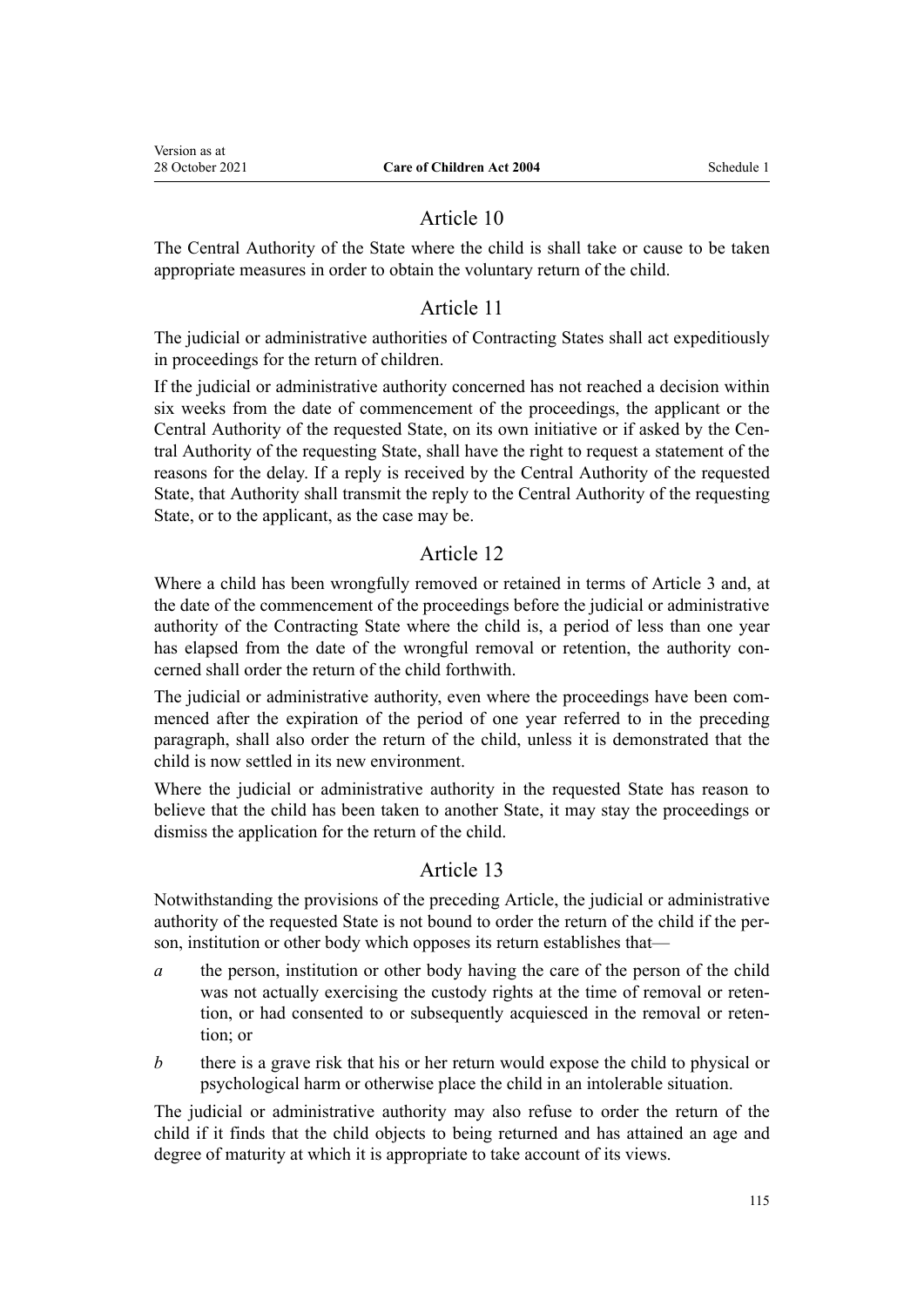In considering the circumstances referred to in this Article, the judicial and adminis‐ trative authorities shall take into account the information relating to the social back‐ ground of the child provided by the Central Authority or other competent authority of the child's habitual residence

### Article 14

In ascertaining whether there has been a wrongful removal or retention within the meaning of Article 3, the judicial or administrative authorities of the requested State may take notice directly of the law of, and of judicial or administrative decisions, for‐ mally recognised or not in the State of the habitual residence of the child, without recourse to the specific procedures for the proof of that law or for the recognition of foreign decisions which would otherwise be applicable.

#### Article 15

The judicial or administrative authorities of a Contracting State may, prior to the making of an order for the return of the child, request that the applicant obtain from the authorities of the State of the habitual residence of the child a decision or other deter‐ mination that the removal or retention was wrongful within the meaning of Article 3 of the Convention, where such a decision or determination may be obtained in that State. The Central Authorities of the Contracting States shall so far as practicable assist applicants to obtain such a decision or determination.

#### Article 16

After receiving notice of a wrongful removal or retention of a child in the sense of Article 3, the judicial or administrative authorities of the Contracting State to which the child has been removed or in which it has been retained shall not decide on the merits of rights of custody until it has been determined that the child is not to be returned under this Convention or unless an application under this Convention is not lodged within a reasonable time following receipt of the notice.

### Article 17

The sole fact that a decision relating to custody has been given in or is entitled to recognition in the requested State shall not be a ground for refusing to return a child under this Convention, but the judicial or administrative authorities of the requested State may take account of the reasons for that decision in applying this Convention.

#### Article 18

The provisions of this Chapter do not limit the power of a judicial or administrative authority to order the return of the child at any time.

## Article 19

A decision under this Convention concerning the return of the child shall not be taken to be a determination on the merits of any custody issue.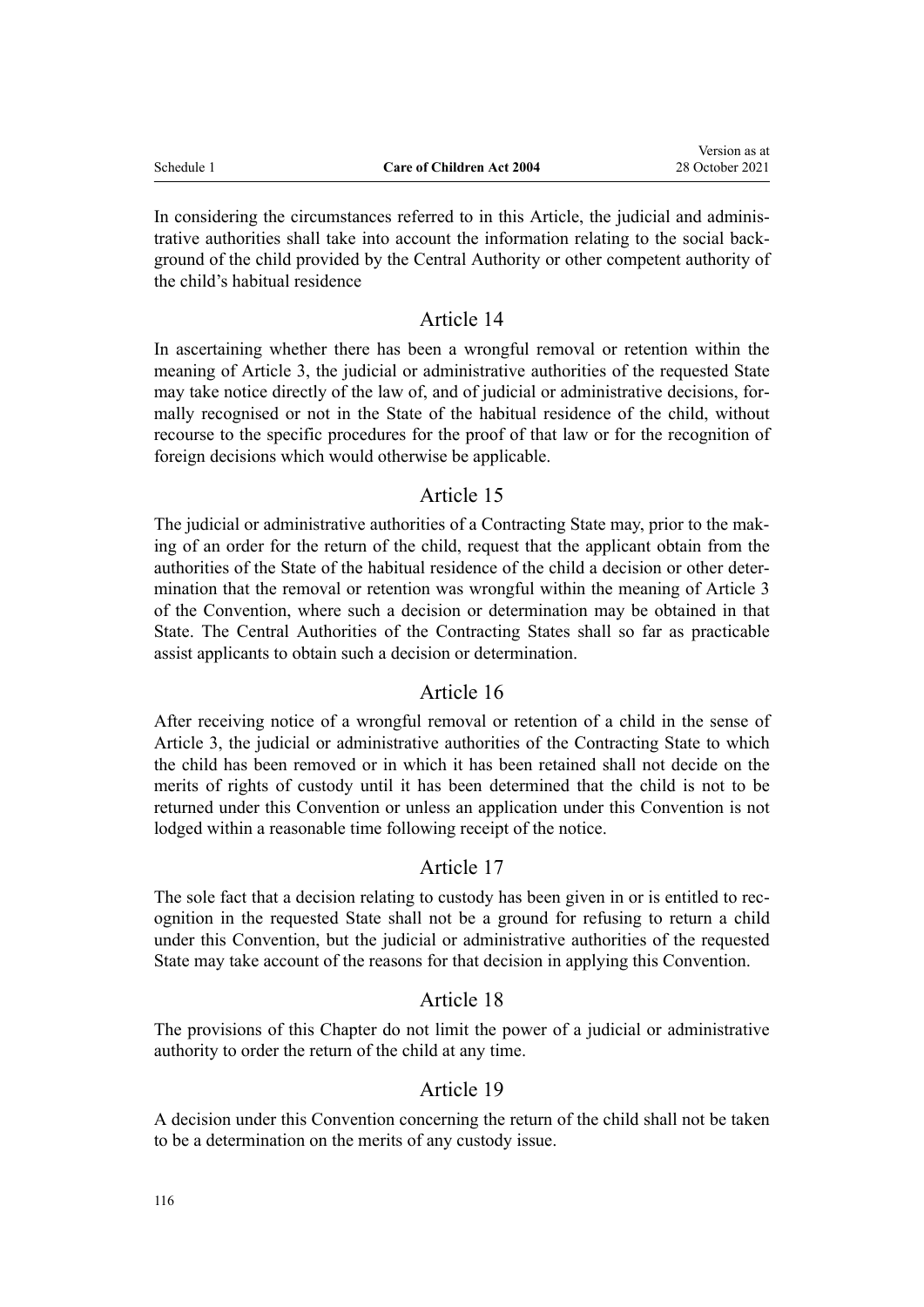The return of the child under the provisions of Article 12 may be refused if this would not be permitted by the fundamental principles of the requested State relating to the protection of human rights and fundamental freedoms.

# **Chapter IV Rights of access**

### Article 21

An application to make arrangements for organizing or securing the effective exercise of rights of access may be presented to the Central Authorities of the Contracting States in the same way as an application for the return of a child.

The Central Authorities are bound by the obligations of co-operation which are set forth in Article 7 to promote the peaceful enjoyment of access rights and the fulfil‐ ment of any conditions to which the exercise of those rights may be subject. The Central Authorities shall take steps to remove, as far as possible, all obstacles to the exer‐ cise of such rights.

The Central Authorities, either directly or through intermediaries, may initiate or assist in the institution of proceedings with a view to organizing or protecting these rights and securing respect for the conditions to which the exercise of these rights may be subject.

# **Chapter V General provisions**

### Article 22

No security, bond or deposit, however described, shall be required to guarantee the payment of costs and expenses in the judicial or administrative proceedings falling within the scope of this Convention.

#### Article 23

No legalization or similar formality may be required in the context of this Conven‐ tion.

### Article 24

Any application, communication or other document sent to the Central Authority of the requested State shall be in the original language, and shall be accompanied by a translation into the official language or one of the official languages of the requested State or, where that is not feasible, a translation into French or English.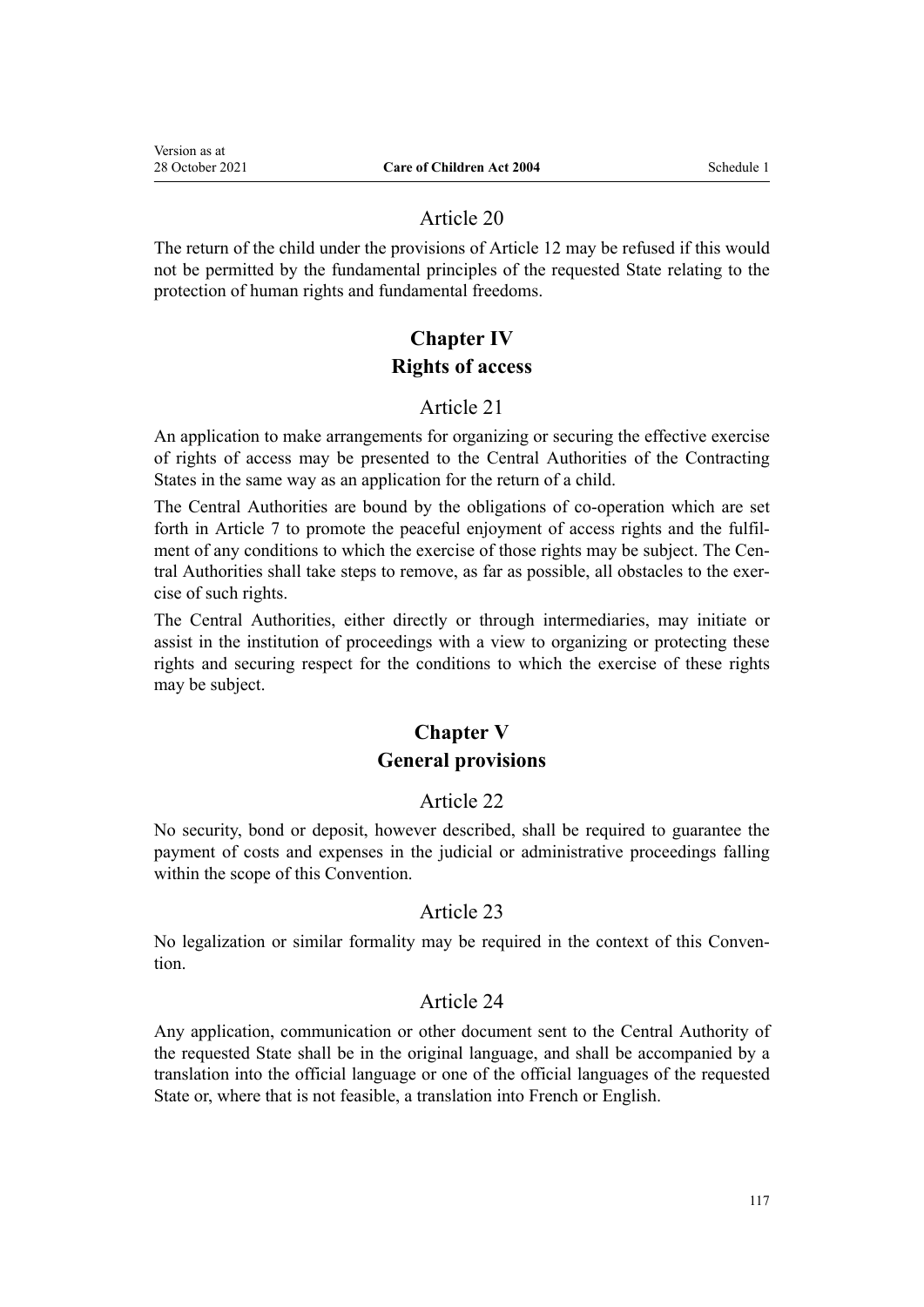However, a Contracting State may, by making a reservation in accordance with Article 42, object to the use of either French or English, but not both, in any application, communication or other document sent to its Central Authority.

#### Article 25

Nationals of the Contracting States and persons who are habitually resident within those States shall be entitled in matters concerned with the application of this Con‐ vention to legal aid and advice in any other Contracting State on the same conditions as if they themselves were nationals of and habitually resident in that State.

#### Article 26

Each Central Authority shall bear its own costs in applying this Convention.

Central Authorities and other public services of Contracting States shall not impose any charges in relation to applications submitted under this Convention. In particular, they may not require any payment from the applicant towards the costs and expenses of the proceedings or, where applicable, those arising from the participation of legal counsel or advisers. However, they may require the payment of the expenses incurred or to be incurred in implementing the return of the child.

However, a Contracting State may, by making a reservation in accordance with Article 42, declare that it shall not be bound to assume any costs referred to in the preceding paragraph resulting from the participation of legal counsel or advisers or from court proceedings, except insofar as those costs may be covered by its system of legal aid and advice.

Upon ordering the return of a child or issuing an order concerning rights of access under this Convention, the judicial or administrative authorities may, where appropriate, direct the person who removed or retained the child, or who prevented the exercise of rights of access, to pay necessary expenses incurred by or on behalf of the applicant, including travel expenses, any costs incurred or payments made for locating the child, the costs of legal representation of the applicant, and those of returning the child.

#### Article 27

When it is manifest that the requirements of this Convention are not fulfilled or that the application is otherwise not well founded, a Central Authority is not bound to accept the application. In that case, the Central Authority shall forthwith inform the applicant or the Central Authority through which the application was submitted, as the case may be, of its reasons.

### Article 28

A Central Authority may require that the application be accompanied by a written authorization empowering it to act on behalf of the applicant, or to designate a repre‐ sentative so to act.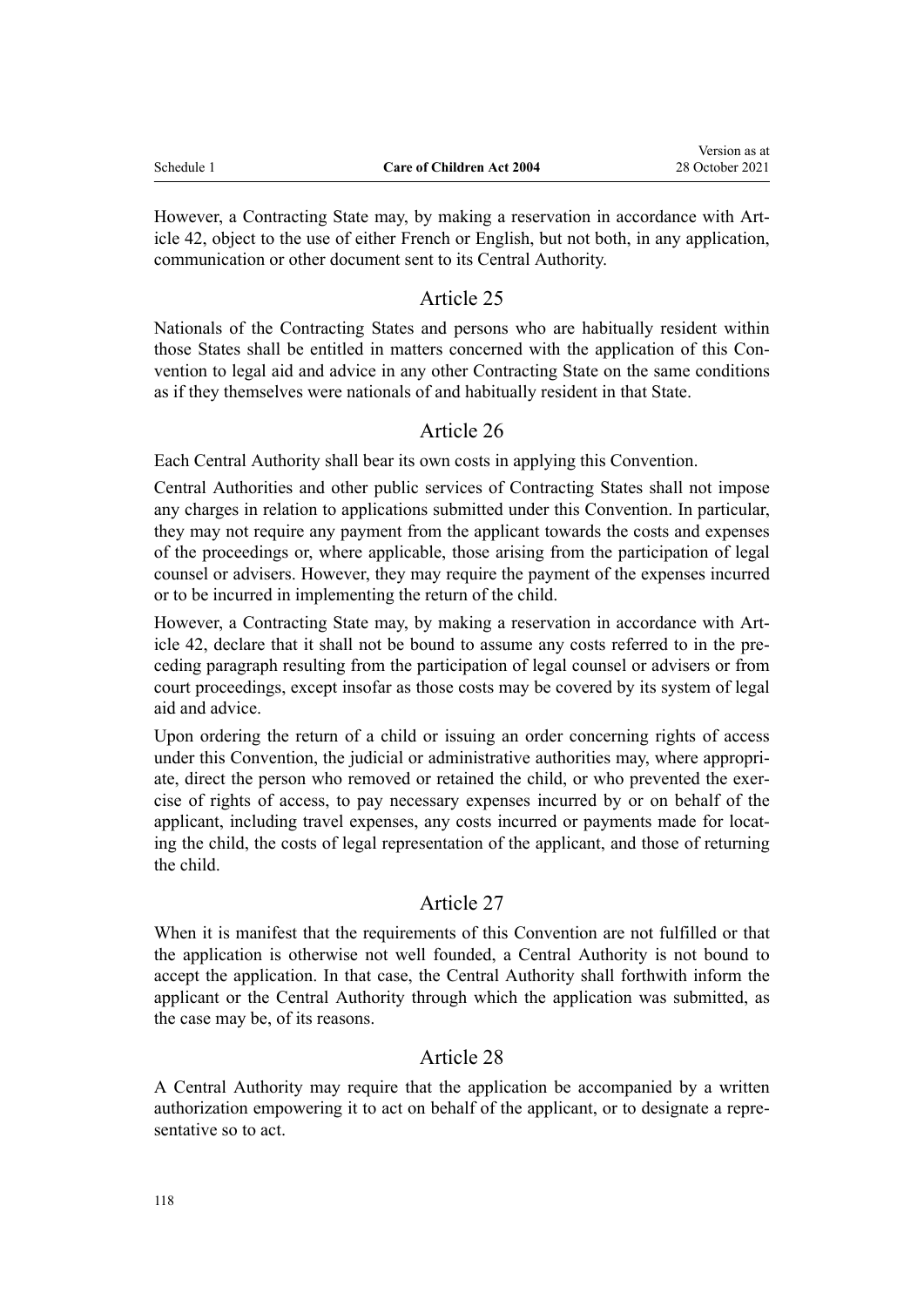This Convention shall not preclude any person, institution or body who claims that there has been a breach of custody or access rights within the meaning of Article 3 or 21 from applying directly to the judicial or administrative authorities of a Contracting State, whether or not under the provisions of this Convention.

## Article 30

Any application submitted to the Central Authorities or directly to the judicial or administrative authorities of a Contracting State in accordance with the terms of this Convention, together with documents and any other information appended thereto or provided by a Central Authority, shall be admissible in the courts or administrative authorities of the Contracting States.

## Article 31

In relation to a State which in matters of custody of children has two or more systems of law applicable in different territorial units—

- *a* any reference to habitual residence in that State shall be construed as referring to habitual residence in a territorial unit of that State:
- *b* any reference to the law of the State of habitual residence shall be construed as referring to the law of the territorial unit in that State where the child habitually resides.

## Article 32

In relation to a State which in matters of custody of children has two or more systems of law applicable to different categories of persons, any reference to the law of that State shall be construed as referring to the legal system specified by the law of that State.

## Article 33

A State within which different territorial units have their own rules of law in respect of custody of children shall not be bound to apply this Convention where a State with a unified system of law would not be bound to do so.

## Article 34

This Convention shall take priority in matters within its scope over the *Convention of 5 October 1961 concerning the powers of authorities and the law applicable in respect of the protection of minors*, as between Parties to both Conventions. Other‐ wise the present Convention shall not restrict the application of an international instrument in force between the State of origin and the State addressed or other law of the State addressed for the purposes of obtaining the return of a child who has been wrongfully removed or retained or of organizing access rights.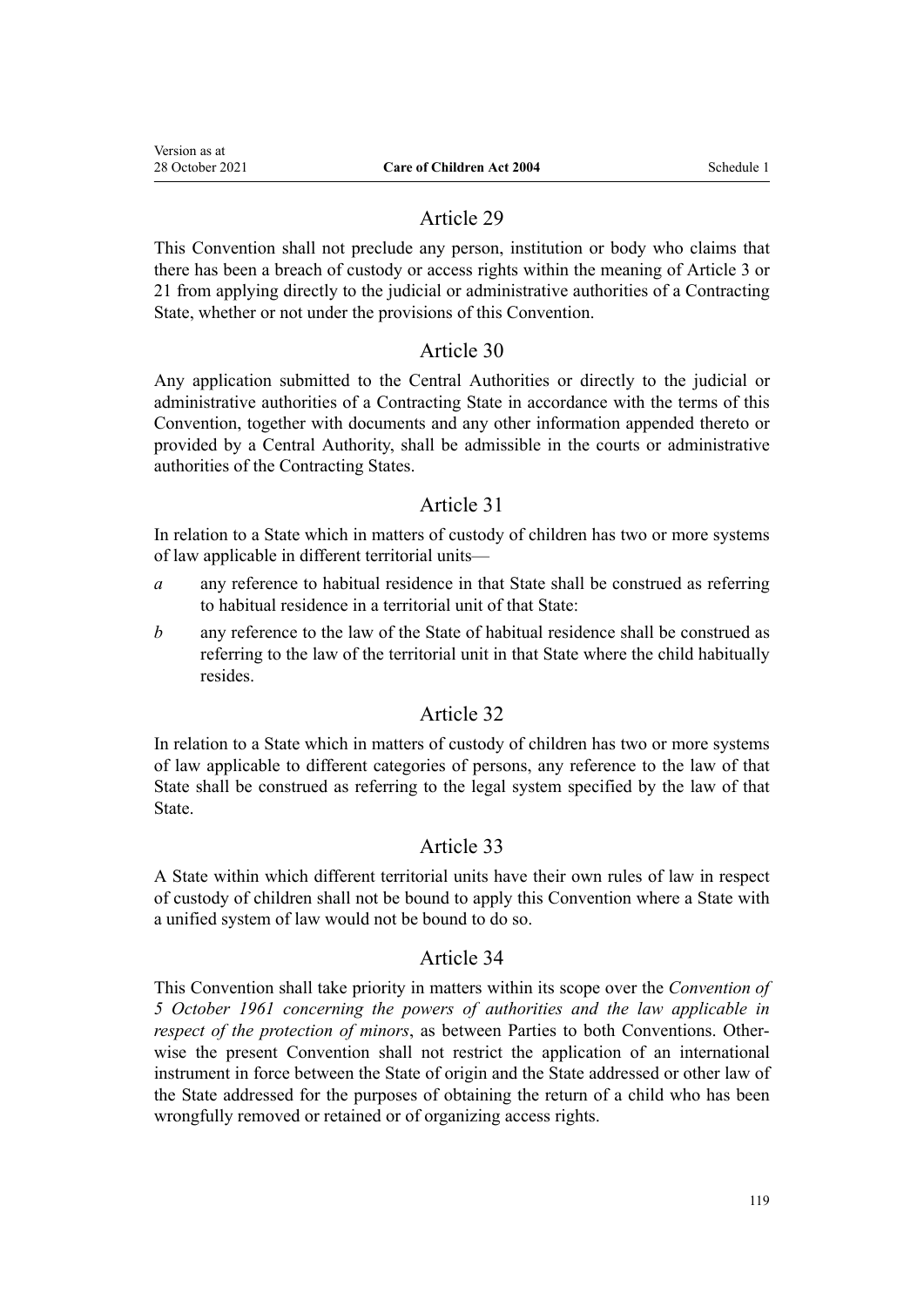This Convention shall apply as between Contracting States only to wrongful removals or retentions occurring after its entry into force in those States.

Where a declaration has been made under Article 39 or 40, the reference in the preceding paragraph to a Contracting State shall be taken to refer to the territorial unit or units in relation to which this Convention applies.

#### Article 36

Nothing in this Convention shall prevent two or more Contracting States, in order to limit the restrictions to which the return of the child may be subject, from agreeing among themselves to derogate from any provisions of this Convention which may imply such a restriction.

# **Chapter VI Final clauses**

### Article 37

The Convention shall be open for signature by the States which were Members of the Hague Conference on Private International Law at the time of its Fourteenth Session. It shall be ratified, accepted or approved and the instruments of ratification, acceptance or approval shall be deposited with the Ministry of Foreign Affairs of the Kingdom of the Netherlands.

### Article 38

Any other State may accede to the Convention.

The instrument of accession shall be deposited with the Ministry of Foreign Affairs of the Kingdom of the Netherlands.

The Convention shall enter into force for a State acceding to it on the first day of the third calendar month after the deposit of its instrument of accession.

The accession will have effect only as regards the relations between the acceding State and such Contracting States as will have declared their acceptance of the accession. Such a declaration will also have to be made by any Member State ratifying, accepting or approving the Convention after an accession. Such declaration shall be deposited at the Ministry of Foreign Affairs of the Kingdom of the Netherlands: this Ministry shall forward, through diplomatic channels, a certified copy to each of the Contracting States.

The Convention will enter into force as between the acceding State and the State that has declared its acceptance of the accession on the first day of the third calendar month after the deposit of the declaration of acceptance.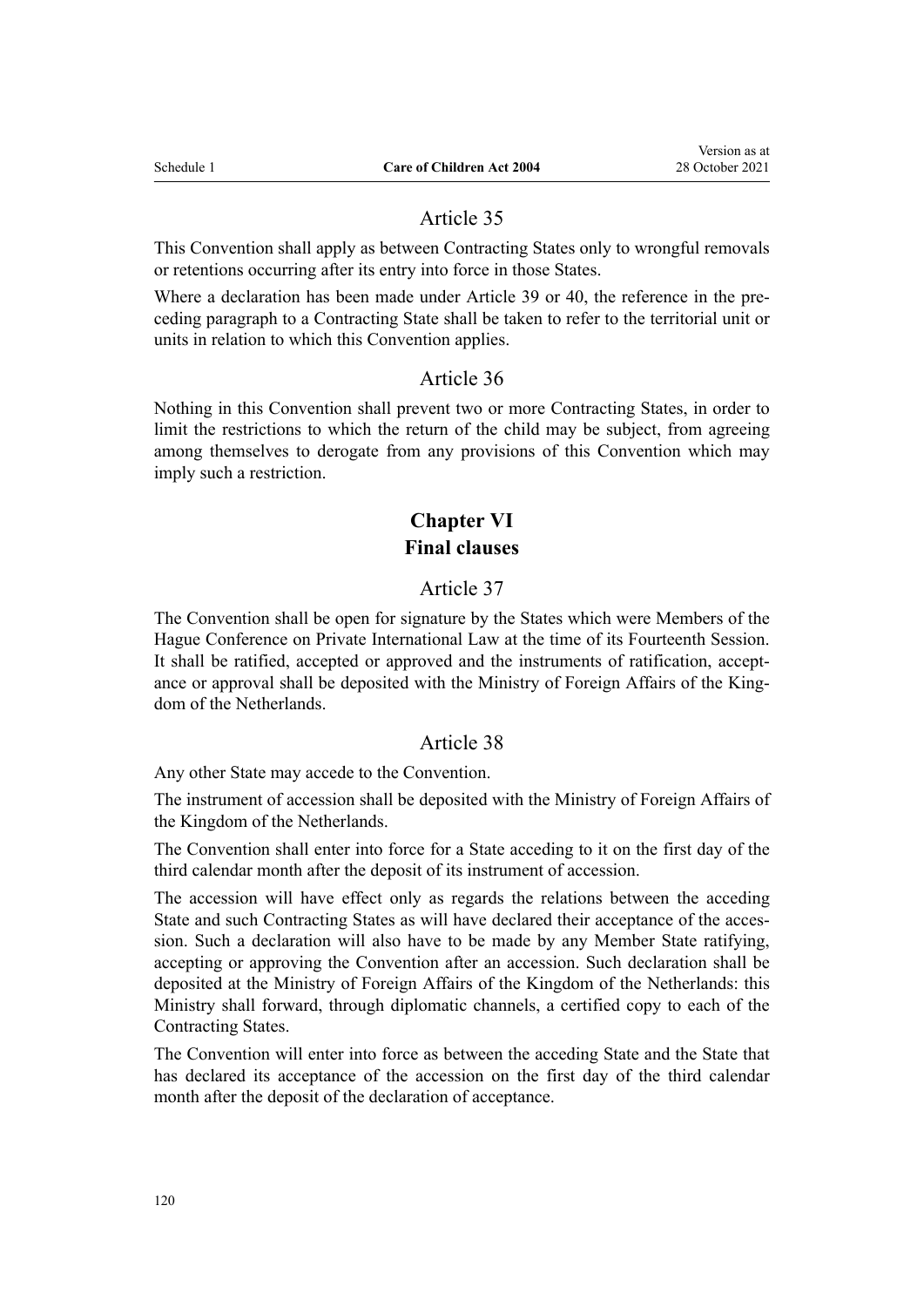Any State may, at the time of signature, ratification, acceptance, approval or accession, declare that the Convention shall extend to all the territories for the international relations of which it is responsible, or to one or more of them. Such a declaration shall take effect at the time the Convention enters into force for that State.

Such declaration, as well as any subsequent extension, shall be notified to the Minis‐ try of Foreign Affairs of the Kingdom of the Netherlands.

## Article 40

If a Contracting State has two or more territorial units in which different systems of law are applicable in relation to matters dealt with in this Convention, it may at the time of signature, ratification, acceptance, approval or accession declare that this Convention shall extend to all its territorial units or only to one or more of them and may modify this declaration by submitting another declaration at any time.

Any such declaration shall be notified to the Ministry of Foreign Affairs of the King‐ dom of the Netherlands and shall state expressly the territorial units to which the Convention applies.

### Article 41

Where a Contracting State has a system of government under which executive, judicial and legislative powers are distributed between central and other authorities within that State, its signature or ratification, acceptance or approval of, or accession to this Convention, or its making of any declaration in terms of Article 40 shall carry no implication as to the internal distribution of powers within that State.

### Article 42

Any State may, not later than the time of ratification, acceptance, approval or acces‐ sion, or at the time of making a declaration in terms of Article 39 or 40, make one or both of the reservations provided for in Article 24 and Article 26, third paragraph. No other reservation shall be permitted.

Any State may at any time withdraw a reservation it has made. The withdrawal shall be notified to the Ministry of Foreign Affairs of the Kingdom of the Netherlands.

The reservation shall cease to have effect on the first day of the third calendar month after the notification referred to in the preceding paragraph.

#### Article 43

The Convention shall enter into force on the first day of the third calendar month after the deposit of the third instrument of ratification, acceptance, approval or accession referred to in Articles 37 and 38.

Thereafter the Convention shall enter into force—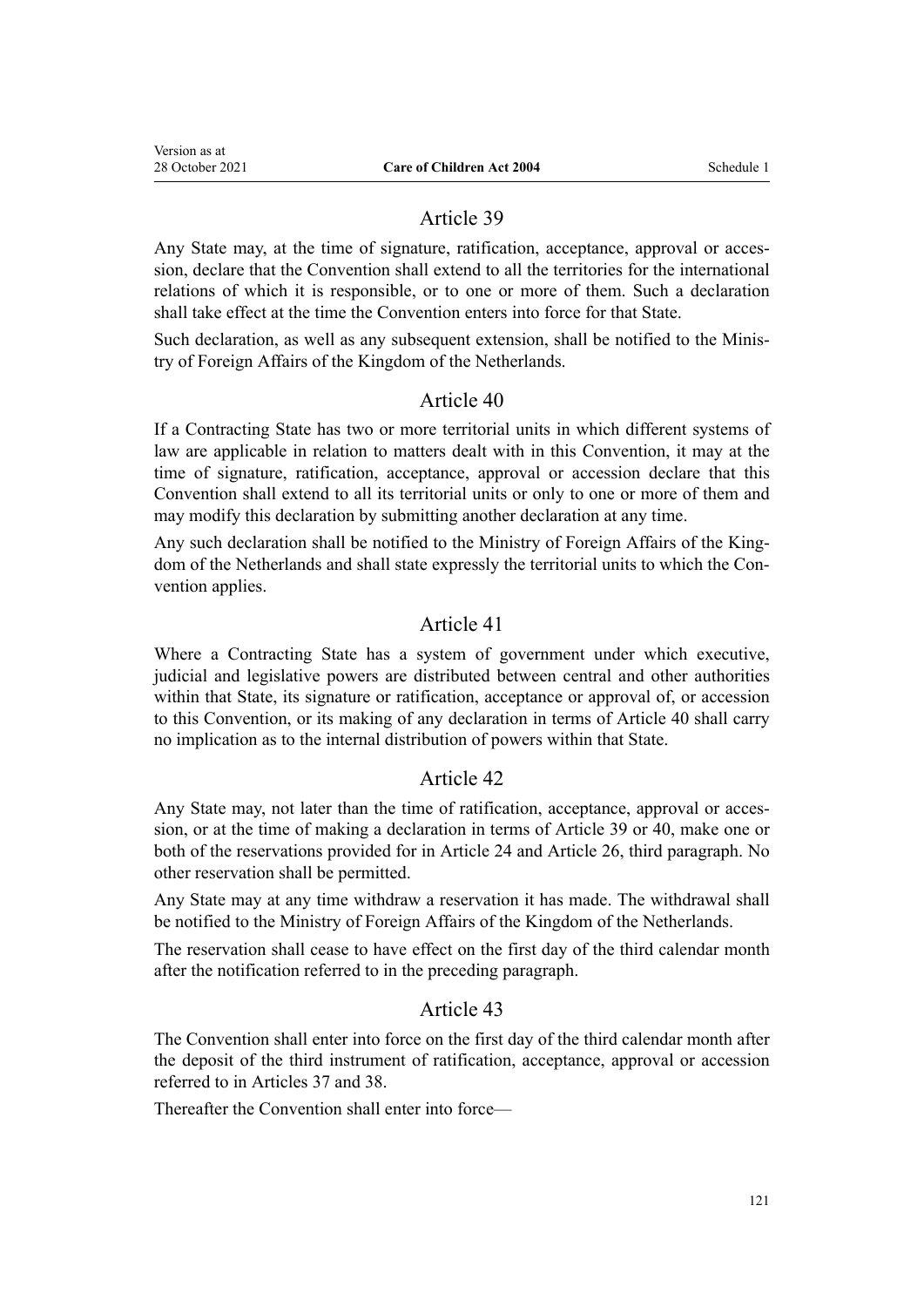| Schedule 1 | <b>Care of Children Act 2004</b> | $1.0101011$ as at<br>28 October 2021 |
|------------|----------------------------------|--------------------------------------|
|            |                                  |                                      |

Version as at

- 1 for each State ratifying, accepting, approving or acceding to it subsequently, on the first day of the third calendar month after the deposit of its instrument of ratification, acceptance, approval or accession;
- 2 for any territory or territorial unit to which the Convention has been extended in conformity with Article 39 or 40, on the first day of the third calendar month after the notification referred to in that Article.

## Article 44

The Convention shall remain in force for five years from the date of its entry into force in accordance with the first paragraph of Article 43 even for States which subsequently have ratified, accepted, approved it or acceded to it. If there has been no denunciation, it shall be renewed tacitly every five years.

Any denunciation shall be notified to the Ministry of Foreign Affairs of the Kingdom of the Netherlands at least six months before the expiry of the five year period. It may be limited to certain of the territories or territorial units to which the Convention applies.

The denunciation shall have effect only as regards the State which has notified it. The Convention shall remain in force for the other Contracting States.

## Article 45

The Ministry of Foreign Affairs of the Kingdom of the Netherlands shall notify the States Members of the Conference, and the States which have acceded in accordance with Article 38, of the following—

- 1 the signatures and ratifications, acceptances and approvals referred to in Article 37;
- 2 the accessions referred to in Article 38:
- 3 the date on which the Convention enters into force in accordance with Article 43;
- 4 the extensions referred to in Article 39;
- 5 the declarations referred to in Article 38 and 40;
- 6 the reservations referred to in Article 24 and Article 26, third paragraph, and the withdrawals referred to in Article 42;
- 7 the denunciations referred to in Article 44.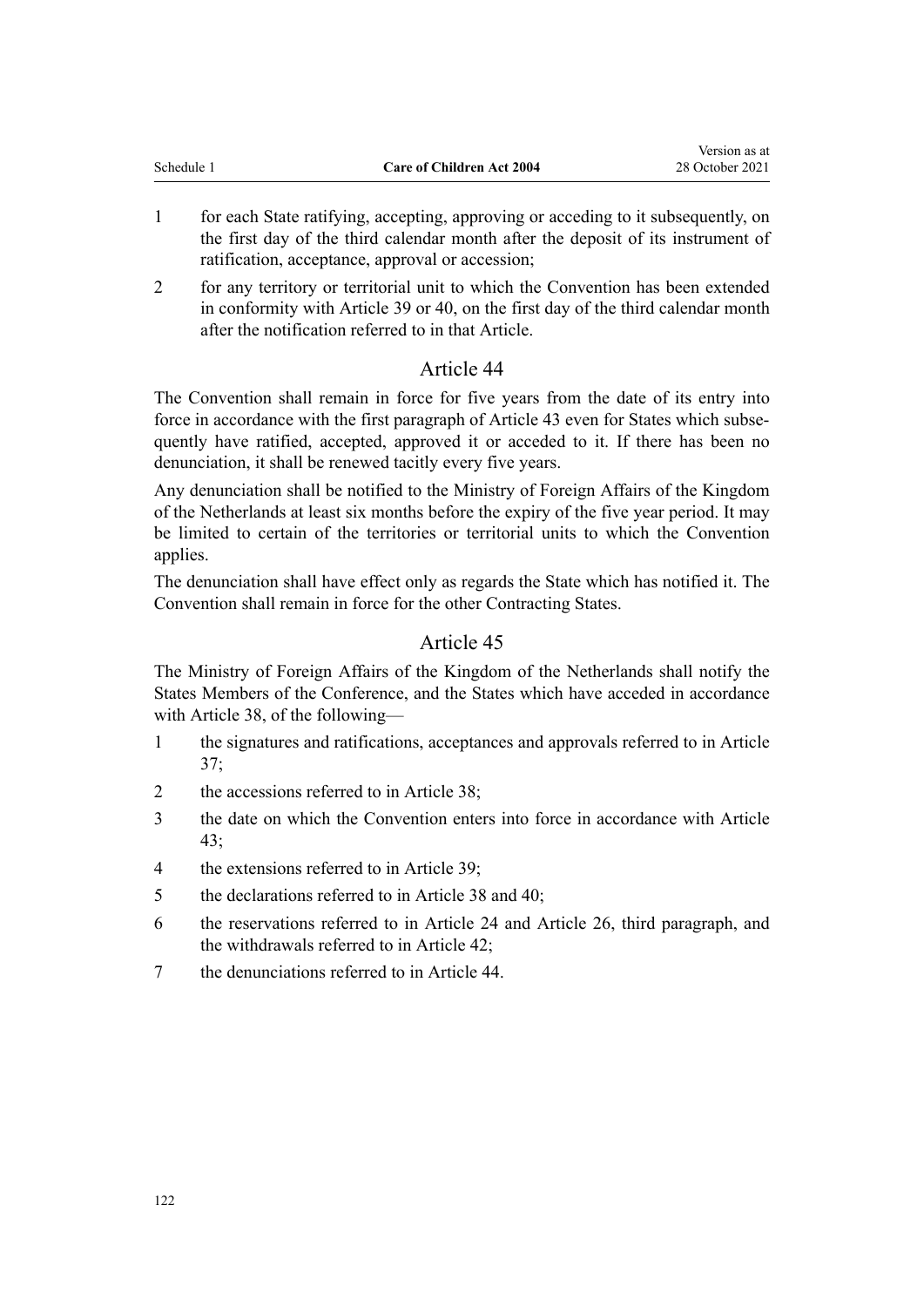# **Schedule 2**

# **Amendments to Family Proceedings Act 1980 (extending counselling and conciliation provisions to same-sex de facto partners)**

[s 149](#page-105-0)

Schedule 2: replaced, on 26 April 2005, by [section 45](http://legislation.govt.nz/pdflink.aspx?id=DLM323482) of the Civil Union Act 2004 (2004 No 102). *Amendment(s) incorporated in the [Act\(s\)](http://legislation.govt.nz/pdflink.aspx?id=DLM39728)*.

# **Schedule 3**

# **Amendments to Family Proceedings Act 1980 (parentage tests in civil proceedings)**

*Amendment(s) incorporated in the [Act\(s\)](http://legislation.govt.nz/pdflink.aspx?id=DLM39728)*.

# **Schedule 4 Other amendments**

[s 151](#page-105-0)

[s 150](#page-105-0)

## **Administration Act 1969 (1969 No 52)**

*Amendment(s) incorporated in the [Act\(s\)](http://legislation.govt.nz/pdflink.aspx?id=DLM393030)*.

**Adoption Act 1955 (1955 No 93)** *Amendment(s) incorporated in the [Act\(s\)](http://legislation.govt.nz/pdflink.aspx?id=DLM293129)*.

**Births, Deaths, and Marriages Registration Act 1995 (1995 No 16)**

*Amendment(s) incorporated in the [Act\(s\)](http://legislation.govt.nz/pdflink.aspx?id=DLM364112)*.

**Children, Young Persons, and Their Families Act 1989 (1989 No 24)**

*Amendment(s) incorporated in the [Act\(s\)](http://legislation.govt.nz/pdflink.aspx?id=DLM147094)*.

**Civil Union Act 2004 (2004 No 102)** *Amendment(s) incorporated in the [Act\(s\)](http://legislation.govt.nz/pdflink.aspx?id=DLM323391)*.

**Defence Act 1990 (1990 No 28)** *Amendment(s) incorporated in the [Act\(s\)](http://legislation.govt.nz/pdflink.aspx?id=DLM206046)*.

**Department of Child, Youth and Family Services Act 1999 (1999 No 82)** *Amendment(s) incorporated in the [Act\(s\)](http://legislation.govt.nz/pdflink.aspx?id=DLM31285)*.

**Domestic Violence Act 1995 (1995 No 86)** *Amendment(s) incorporated in the [Act\(s\)](http://legislation.govt.nz/pdflink.aspx?id=DLM372149)*.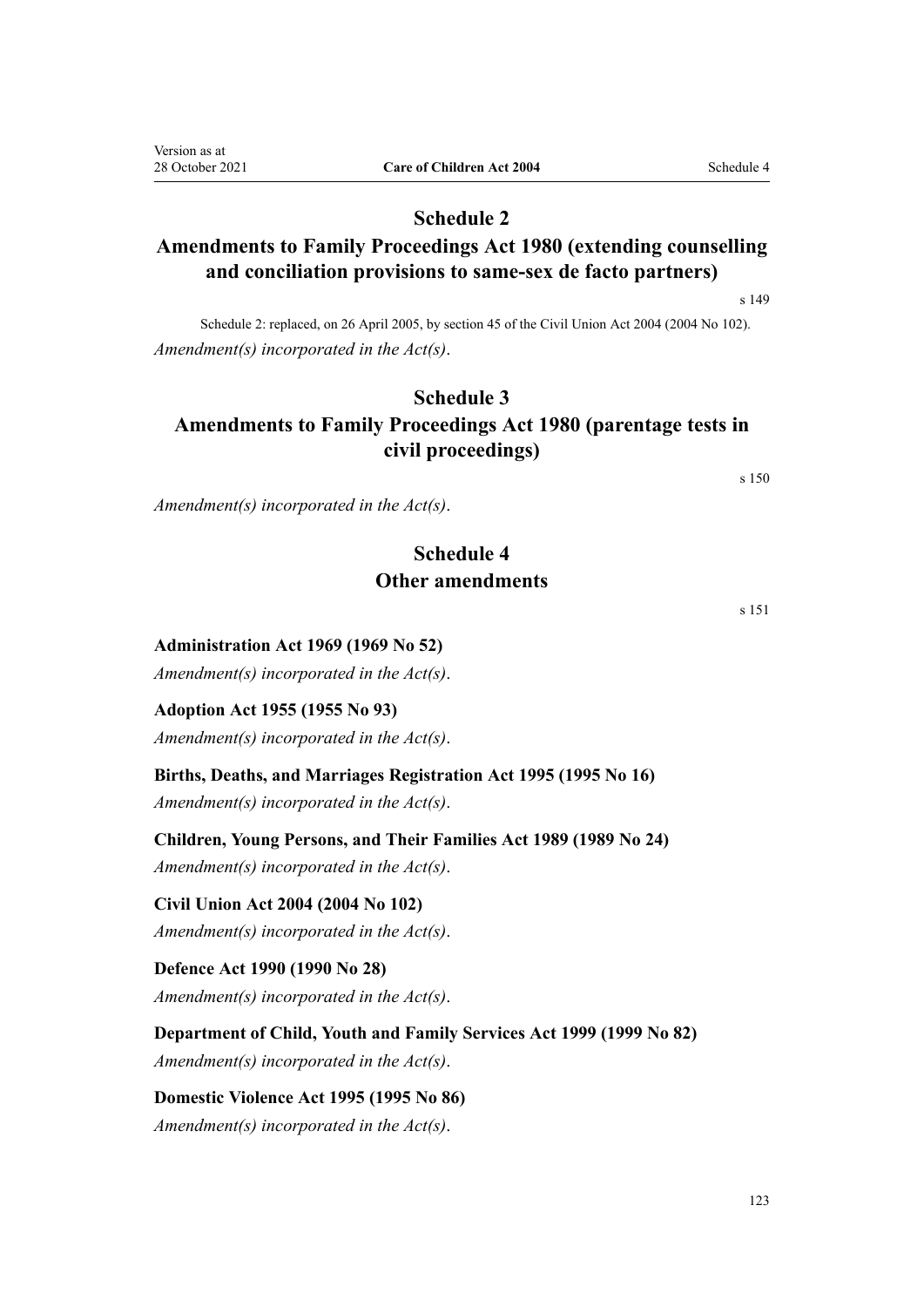**Evidence Amendment Act 1994 (1994 No 31)** *Amendment(s) incorporated in the [Act\(s\)](http://legislation.govt.nz/pdflink.aspx?id=DLM331063)*.

**Family Courts Act 1980 (1980 No 161)** *Amendment(s) incorporated in the [Act\(s\)](http://legislation.govt.nz/pdflink.aspx?id=DLM42279)*.

**Family Proceedings Act 1980 (1980 No 94)** *Amendment(s) incorporated in the [Act\(s\)](http://legislation.govt.nz/pdflink.aspx?id=DLM39728)*.

**Fencing Act 1978 (1978 No 50)** *Amendment(s) incorporated in the [Act\(s\)](http://legislation.govt.nz/pdflink.aspx?id=DLM21861)*.

**Habeas Corpus Act 2001 (2001 No 31)** *Amendment(s) incorporated in the [Act\(s\)](http://legislation.govt.nz/pdflink.aspx?id=DLM91789)*.

**Health Act 1956 (1956 No 65)** *Amendment(s) incorporated in the [Act\(s\)](http://legislation.govt.nz/pdflink.aspx?id=DLM308483)*.

**Income Tax Act 1994 (1994 No 164)** *Amendment(s) incorporated in the Act(s)*.

**Income Tax Act 2004 (2004 No 35)** *Amendment(s) incorporated in the [Act\(s\)](http://legislation.govt.nz/pdflink.aspx?id=DLM264309)*.

**Judicature Act 1908 (1908 No 89)** *Amendment(s) incorporated in the [Act\(s\)](http://legislation.govt.nz/pdflink.aspx?id=DLM146092)*.

**Legal Services Act 2000 (2000 No 42)** *Amendment(s) incorporated in the [Act\(s\)](http://legislation.govt.nz/pdflink.aspx?id=DLM71830)*.

**Marriage Act 1955 (1955 No 92)** *Amendment(s) incorporated in the Act(s)*.

**Mental Health (Compulsory Assessment and Treatment) Act 1992 (1992 No 46)** *Amendment(s) incorporated in the [Act\(s\)](http://legislation.govt.nz/pdflink.aspx?id=DLM263818)*.

**Minors' Contracts Act 1969 (1969 No 41)** *Amendment(s) incorporated in the Act(s)*.

**Protection of Personal and Property Rights Act 1988 (1988 No 4)** *Amendment(s) incorporated in the [Act\(s\)](http://legislation.govt.nz/pdflink.aspx?id=DLM126577)*.

**Sale of Liquor Act 1989 (1989 No 63)** *Amendment(s) incorporated in the [Act\(s\)](http://legislation.govt.nz/pdflink.aspx?id=DLM165121)*.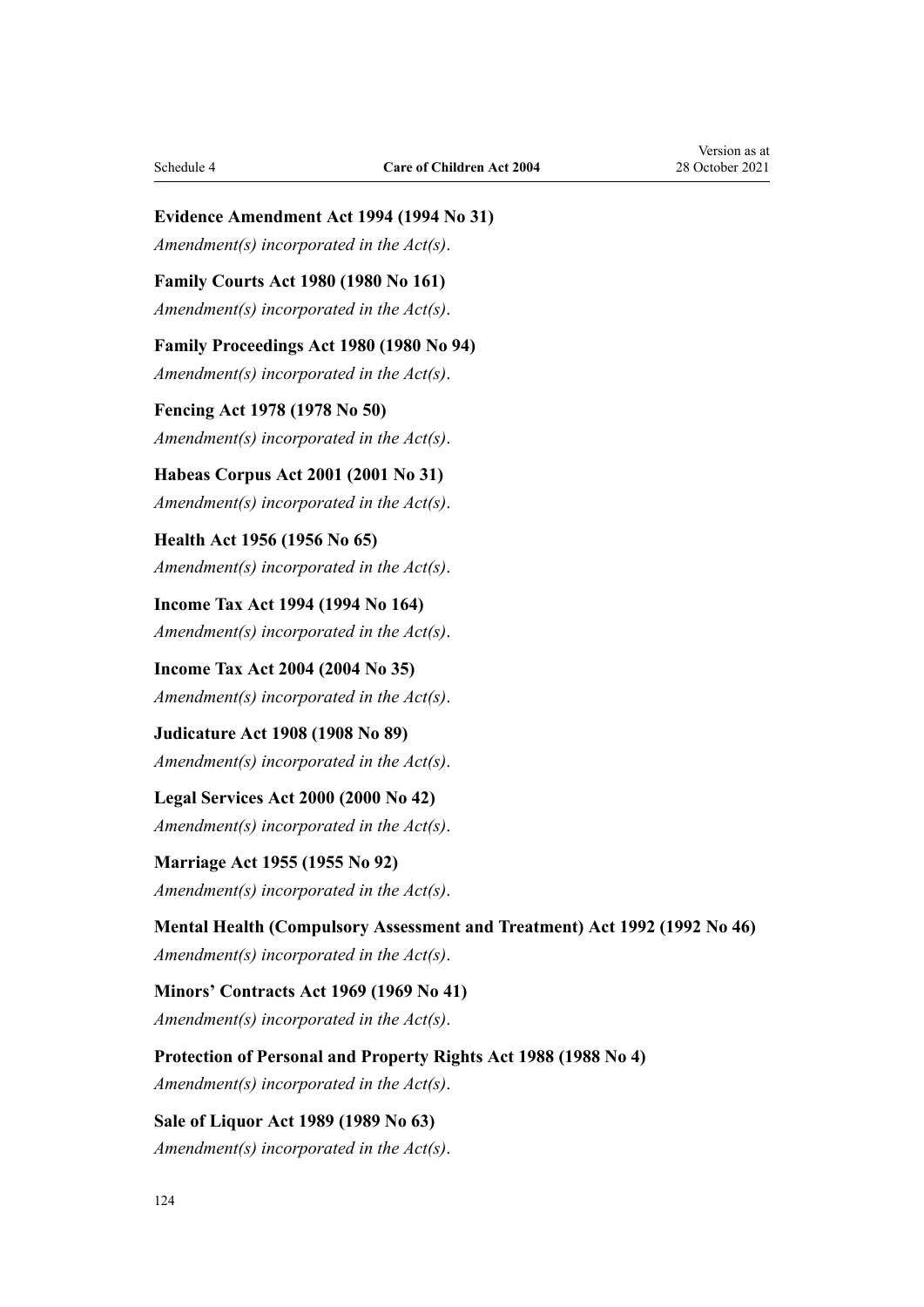## **Social Security Act 1964 (1964 No 136)**

*Amendment(s) incorporated in the [Act\(s\)](http://legislation.govt.nz/pdflink.aspx?id=DLM361253)*.

### **Victims' Rights Act 2002 (2002 No 39)**

*Amendment(s) incorporated in the [Act\(s\)](http://legislation.govt.nz/pdflink.aspx?id=DLM157820)*.

Schedule 2 **Civil Union Act 2004**: inserted, on 26 April 2005, by [section 46](http://legislation.govt.nz/pdflink.aspx?id=DLM323483) of the Civil Union Act 2004 (2004 No 102).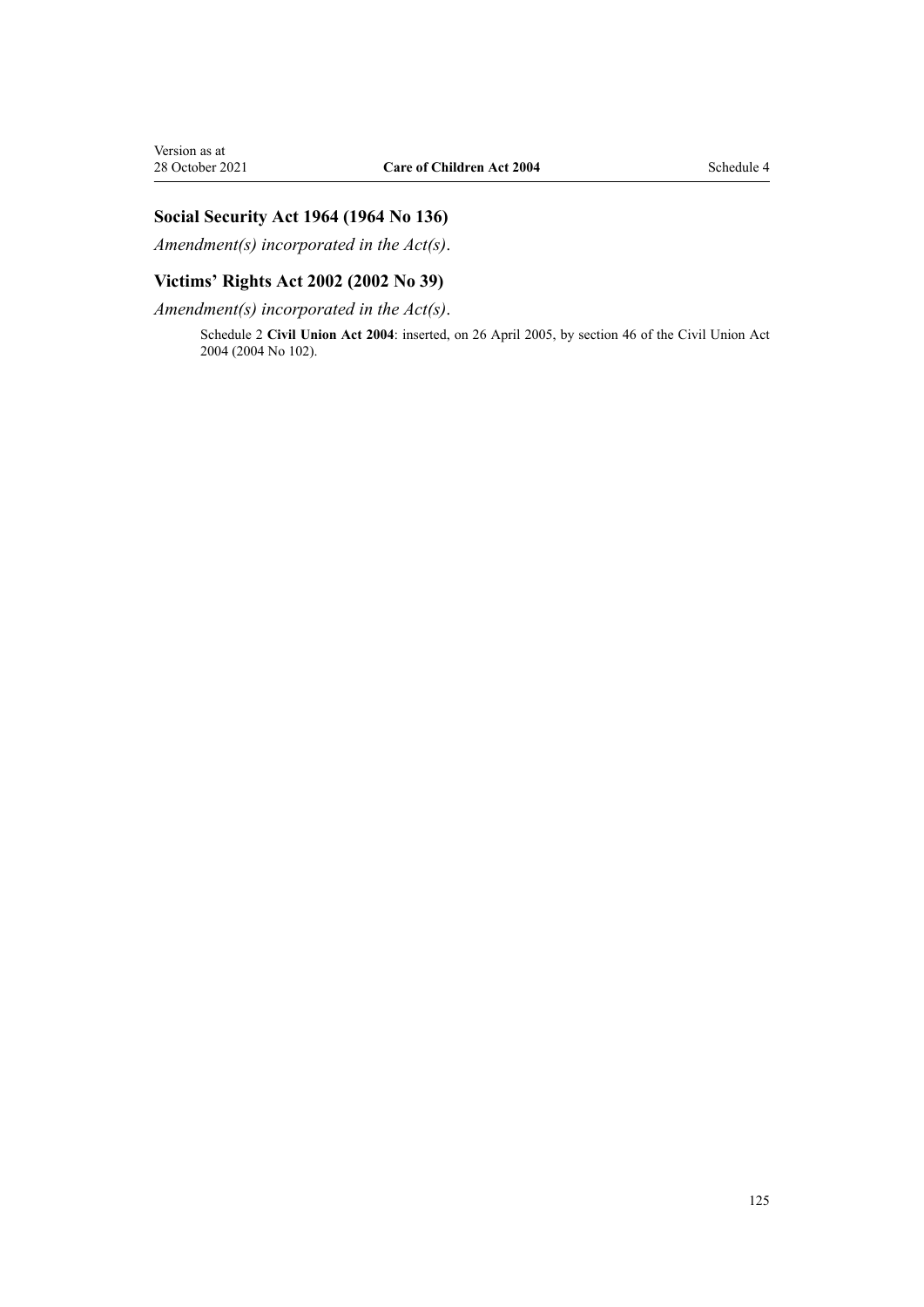#### **Notes**

#### *1 General*

This is a consolidation of the Care of Children Act 2004 that incorporates the amendments made to the legislation so that it shows the law as at its stated date.

#### *2 Legal status*

A consolidation is taken to correctly state, as at its stated date, the law enacted or made by the legislation consolidated and by the amendments. This presump‐ tion applies unless the contrary is shown.

[Section 78](http://legislation.govt.nz/pdflink.aspx?id=DLM7298365) of the Legislation Act 2019 provides that this consolidation, published as an electronic version, is an official version. A printed version of legis‐ lation that is produced directly from this official electronic version is also an official version.

#### *3 Editorial and format changes*

The Parliamentary Counsel Office makes editorial and format changes to con‐ solidations using the powers under [subpart 2](http://legislation.govt.nz/pdflink.aspx?id=DLM7298371) of Part 3 of the Legislation Act 2019. See also [PCO editorial conventions for consolidations](http://www.pco.govt.nz/editorial-conventions/).

#### *4 Amendments incorporated in this consolidation*

Secondary Legislation Act 2021 (2021 No 7): [section 3](http://legislation.govt.nz/pdflink.aspx?id=LMS268932) Public Service Act 2020 (2020 No 40): [section 135](http://legislation.govt.nz/pdflink.aspx?id=LMS176959) Family Court (Supporting Families in Court) Legislation Act 2020 (2020 No 17): [Part 1](http://legislation.govt.nz/pdflink.aspx?id=LMS344718) Trusts Act 2019 (2019 No 38): [section 161](http://legislation.govt.nz/pdflink.aspx?id=DLM7383110) Courts Matters Act 2018 (2018 No 50): Part 4 [subpart 2](http://legislation.govt.nz/pdflink.aspx?id=DLM7371808) Family Violence (Amendments) Act 2018 (2018 No 47): [Part 2](http://legislation.govt.nz/pdflink.aspx?id=LMS113473) Statutes Amendment Act 2018 (2018 No 27): [Part 4](http://legislation.govt.nz/pdflink.aspx?id=DLM7227061) Minors (Court Consent to Relationships) Legislation Act 2018 (2018 No 22): [Part 3](http://legislation.govt.nz/pdflink.aspx?id=LMS25376) Children, Young Persons, and Their Families (Oranga Tamariki) Legislation Act 2017 (2017 No 31): [section 149](http://legislation.govt.nz/pdflink.aspx?id=DLM7287401) District Court Act 2016 (2016 No 49): [section 261](http://legislation.govt.nz/pdflink.aspx?id=DLM6942680) Senior Courts Act 2016 (2016 No 48): [section 183\(b\), \(c\)](http://legislation.govt.nz/pdflink.aspx?id=DLM5759564) Children, Young Persons, and Their Families (Vulnerable Children) Amendment Act 2014 (2014 No 41): [section 43](http://legislation.govt.nz/pdflink.aspx?id=DLM6110589) [Care of Children Amendment Act \(No 2\) 2013](http://legislation.govt.nz/pdflink.aspx?id=DLM4896268) (2013 No 74) Criminal Procedure Act 2011 (2011 No 81): [section 413](http://legislation.govt.nz/pdflink.aspx?id=DLM3360714) [Care of Children Amendment Act 2011](http://legislation.govt.nz/pdflink.aspx?id=DLM3315002) (2011 No 59) Immigration Act 2009 (2009 No 51): [section 406\(1\)](http://legislation.govt.nz/pdflink.aspx?id=DLM1441347) [Care of Children Amendment Act 2008](http://legislation.govt.nz/pdflink.aspx?id=DLM1301602) (2008 No 74)